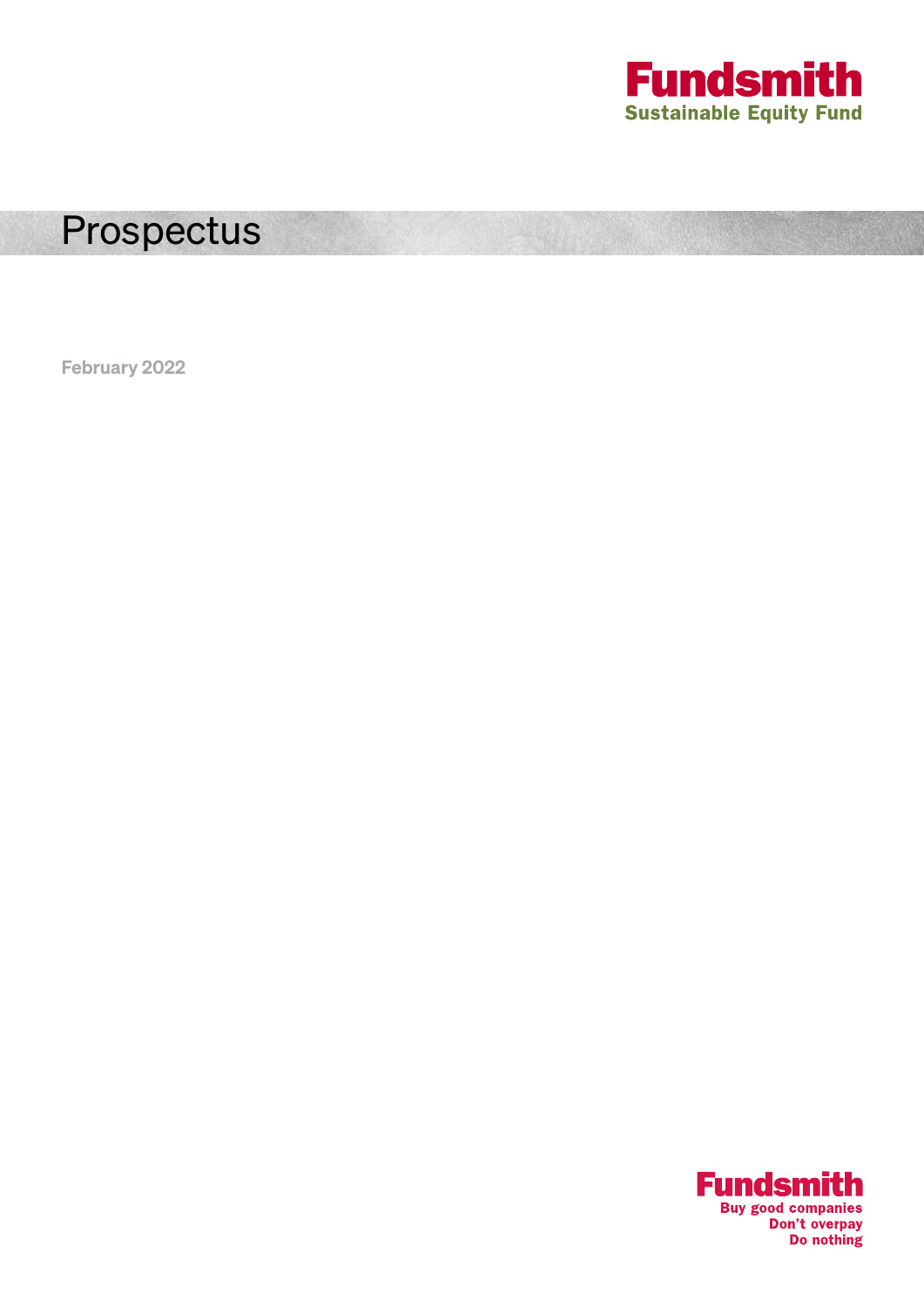

## Important information

This document constitutes the Prospectus for Fundsmith Sustainable Equity Fund (the "Company") which has been prepared in accordance with the Collective Investment Schemes Sourcebook published by the Financial Conduct Authority (the "FCA") as part of its Handbook of Rules and Guidance made under the Financial Services and Markets Act 2000 (the "Act").

Fundsmith LLP as the Authorised Corporate Director (the "ACD") of the Company is the person responsible for the information contained in this Prospectus. To the best of its knowledge and belief (having taken all reasonable care to ensure that such is the case) the information contained in this Prospectus does not contain any untrue or misleading statement or omit any matters required by the FCA Rules to be included in it.

The provisions of the Instrument of Incorporation of the Company are binding on each of its shareholders (who are taken to have notice of them).

This Prospectus has been approved for the purpose of section 21 of the Financial Services and Markets Act 2000 by Fundsmith LLP.

This Prospectus is currently only available in English. Copies of this Prospectus can be provided in large print upon request.

Copies of this Prospectus have been sent to the FCA and the Depositary.

If you are in any doubt about the contents of this Prospectus you should consult your professional adviser.

This Prospectus is dated and is valid as......................................................

The Prospectus is based on information, law and practice at the date hereof. The Company is not bound by any out of date prospectus when it has issued a new prospectus and potential investors should check that they have the most recently published prospectus.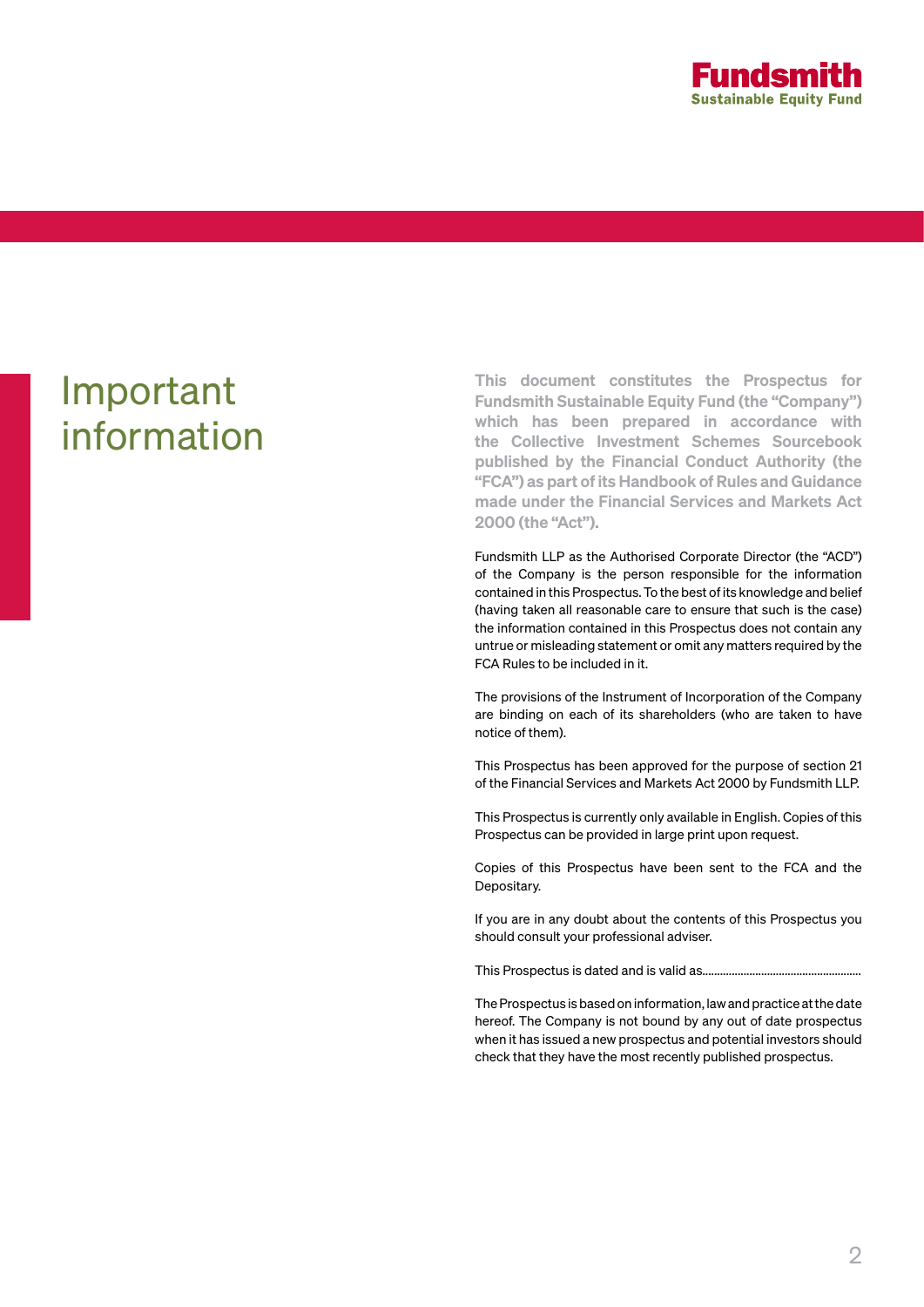

As the Company is established in the UK, this Prospectus has been drafted for distribution in the United Kingdom and certain Sections (for example those relating to tax) are intended for United Kingdom investors only. However, the Company may, subject to approval by the appropriate authority, be made available to investors in other jurisdictions. Supplementary information may be made available to investors in such jurisdictions by way of a country-specific addendum, dependent upon the legal and regulatory requirements of each country or jurisdiction. The Prospectus may also be translated into the language of the country in which the Company is to be made available, dependent upon the legal and regulatory requirements of each country or jurisdiction. Potential investors who are based outside the United Kingdom should read Section 36 of this Prospectus on "Overseas Shareholders" and any countryspecific addendum relevant to their jurisdiction which is referred to there. Notwithstanding the information provided in Section 36, potential investors based outside the UK are required to inform themselves of the legal requirements and restrictions in their own jurisdiction and act in accordance with them. This Prospectus does not amount to a solicitation or offer to any person in any jurisdiction in which such solicitation or offer would be unauthorised or unlawful.

The Company is offering its Shares on the basis of the information contained in this Prospectus. No person has been authorised by the Company to give any information or to make any representations in connection with the offering of the Shares other than those contained in this Prospectus, and, if given or made, such information or representations must not be relied upon.

Potential investors should not treat the contents of this Prospectus as advice relating to legal, taxation, investment or any other matters and are recommended to consult their own professional advisers concerning the acquisition, holding or disposal of Shares.

Issued by Fundsmith LLP.

Registered in England and Wales no: OC354233.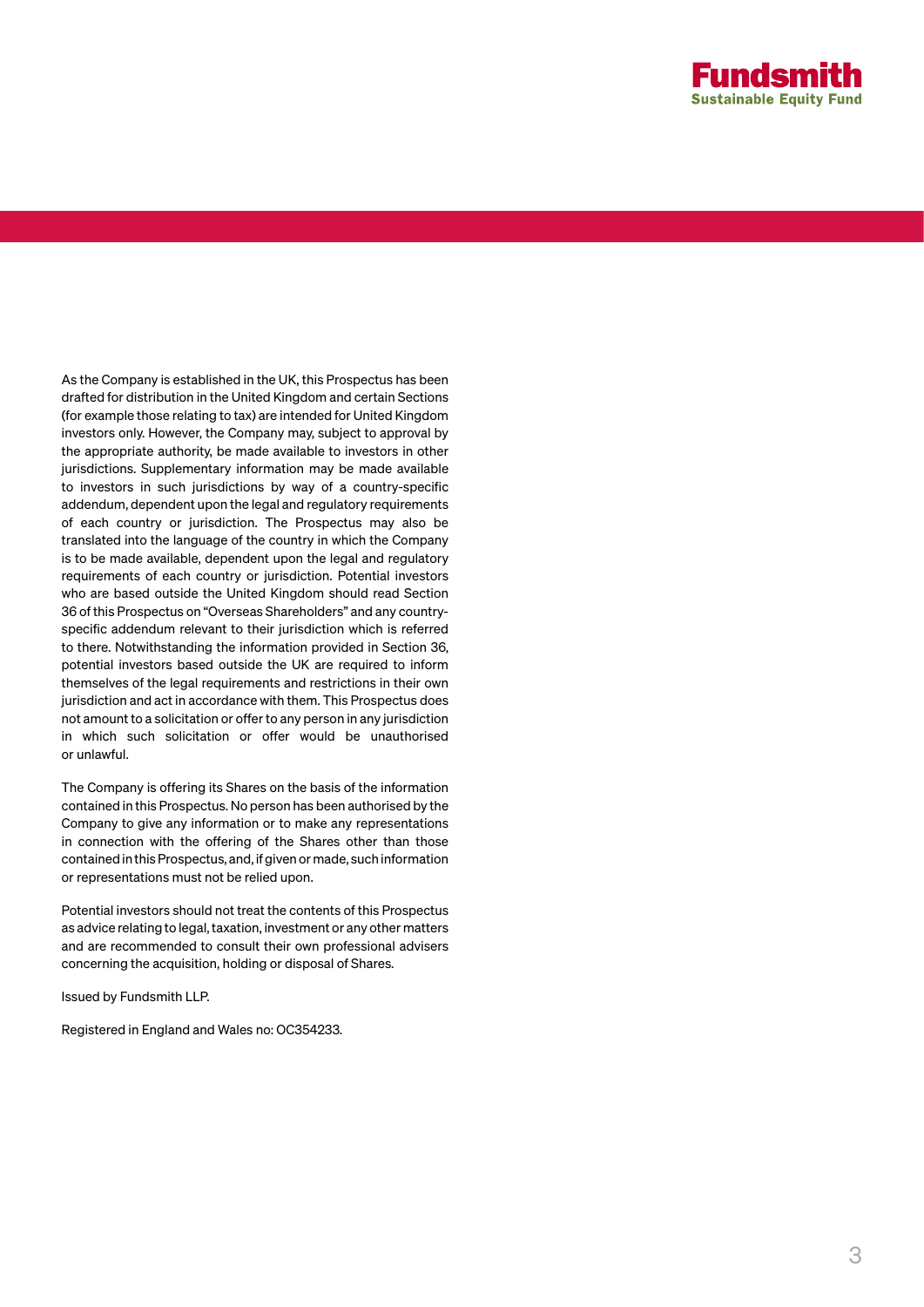

| <b>Contents</b> |                    | <b>Directory of contact details</b>                    |    |
|-----------------|--------------------|--------------------------------------------------------|----|
|                 | <b>Definitions</b> |                                                        |    |
|                 | 1.                 | The Company                                            | 9  |
|                 | 2.                 | Investment objectives and policy                       | 10 |
|                 | 3.                 | Shares                                                 | 15 |
|                 | 4.                 | Management and administration                          | 17 |
|                 | 5.                 | The depositary                                         | 20 |
|                 | 6.                 | The auditors                                           | 24 |
|                 | 7.                 | Administration and register of shareholders            | 24 |
|                 | 8.                 | Buying, selling and switching shares                   | 25 |
|                 | 9.                 | Buying shares                                          | 27 |
|                 | 10.                | Selling shares                                         | 30 |
|                 | 11.                | Switching                                              | 32 |
|                 | 12.                | Dealing charges                                        | 33 |
|                 | 13.                | Other dealing information                              | 34 |
|                 | 14.                | Transfer                                               | 36 |
|                 | 15.                | Restrictions and compulsory transfer<br>and redemption | 37 |
|                 | 16.                | Suspension of dealings in the Company                  | 39 |
|                 | 17.                | Governing law                                          | 40 |
|                 | 18.                | Valuation of the Company                               | 40 |
|                 | 19.                | Calculation of the net asset value                     | 41 |
|                 | 20.                | Price per share in the Company                         | 43 |
|                 | 21.                | Pricing basis                                          | 43 |
|                 | 22.                | Publication of prices                                  | 44 |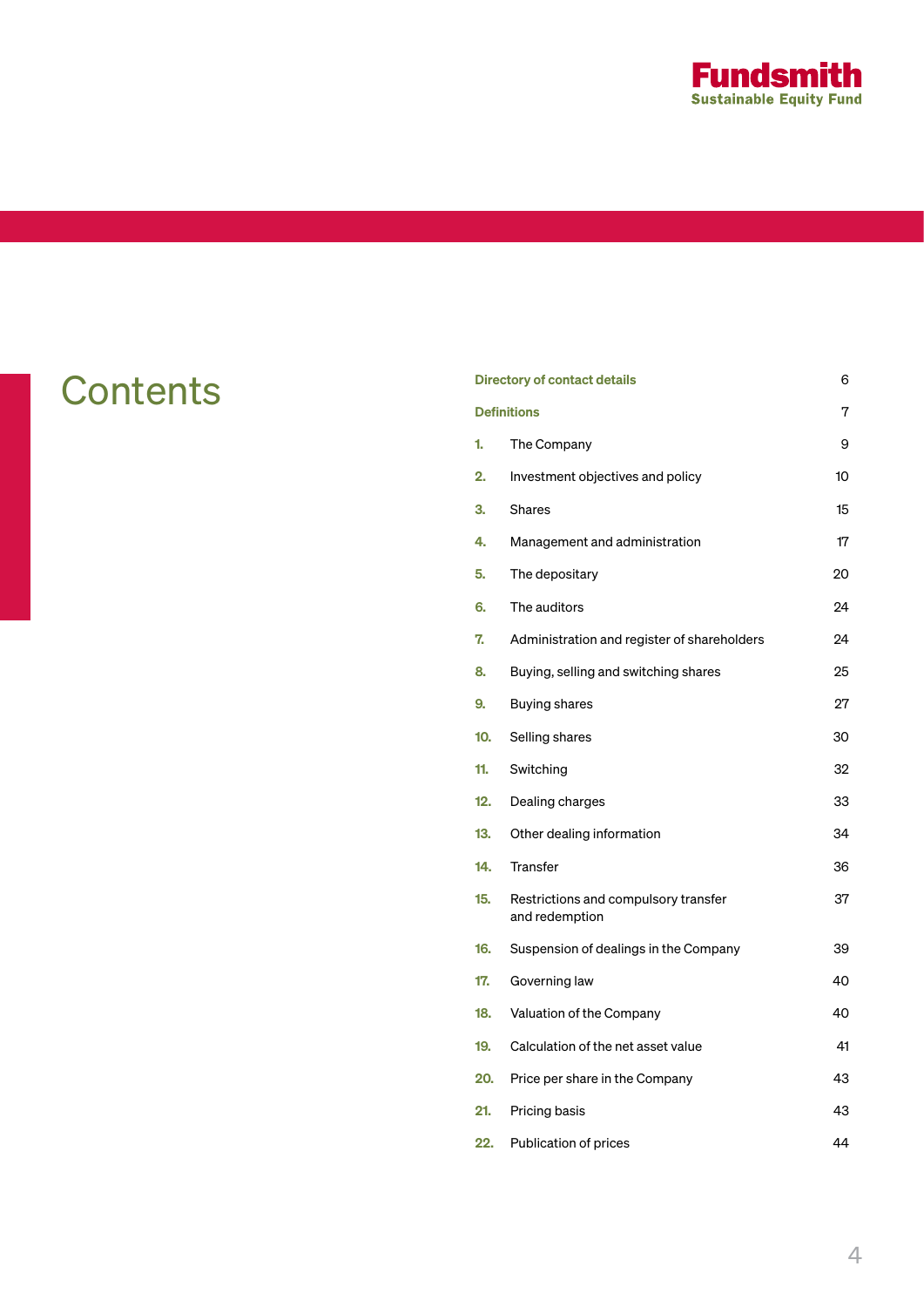

| 23.                | <b>Risk factors</b>                             |                                                                       |    |  |
|--------------------|-------------------------------------------------|-----------------------------------------------------------------------|----|--|
| 24.                | Investment due diligence<br>and risk management |                                                                       |    |  |
| 25.                | <b>Execution policy</b>                         | 51                                                                    |    |  |
| 26.                | Corporate governance and voting strategy        |                                                                       |    |  |
| 27.                | Conflicts of interest                           |                                                                       |    |  |
| 28.                | Fees and expenses                               |                                                                       |    |  |
| 29.                | Charges payable to the ACD                      |                                                                       |    |  |
| 30.                | Depositary's fee                                |                                                                       | 59 |  |
| 31.                | Shareholder meetings and voting rights          |                                                                       | 61 |  |
| 32.                | Class meetings                                  |                                                                       | 63 |  |
| 33.                | Taxation                                        |                                                                       | 64 |  |
| 34.                | Income equalisation                             |                                                                       | 67 |  |
| 35.                | Winding up of the Company                       |                                                                       | 68 |  |
| 36.                | Overseas shareholders                           |                                                                       | 70 |  |
| 37.                | General information                             |                                                                       | 72 |  |
| 38.                | Remuneration                                    |                                                                       | 74 |  |
|                    | Appendix 1.                                     | Eligible markets                                                      | 76 |  |
|                    | <b>Appendix 2.</b>                              | Allocation of rights to participate in<br>the property of the Company | 78 |  |
|                    | Appendix 3.                                     | Members of the ACD                                                    | 80 |  |
| <b>Appendix 4.</b> |                                                 | Past performance                                                      | 82 |  |
|                    | Appendix 5.                                     | Delegation of custody                                                 | 83 |  |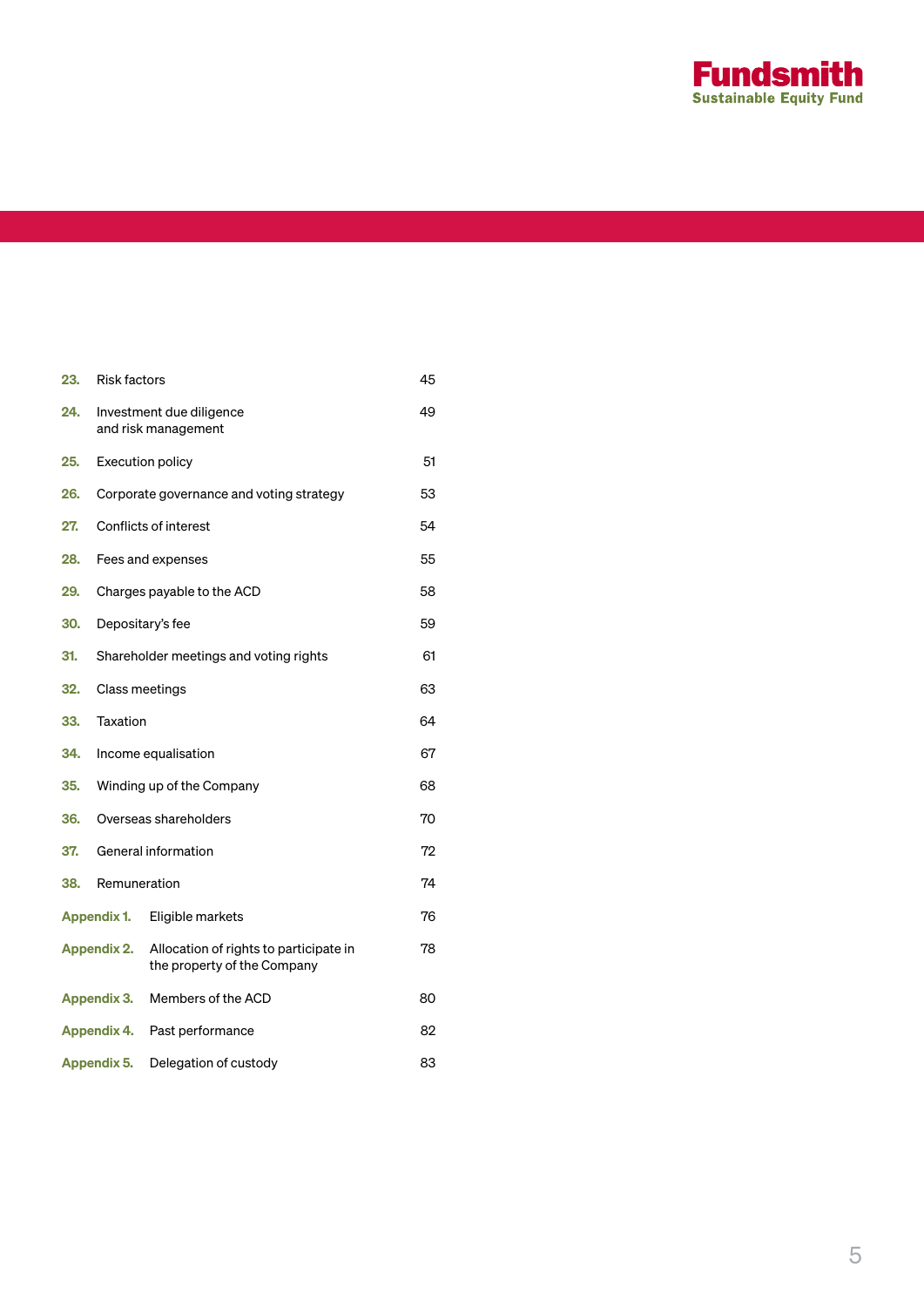

## Directory of contact details

### Shareholder Administration

Fundsmith LLP PO Box 10846 Chelmsford Essex CM99 2BW

Telephone: 0330 123 1815 Website: www.fundsmith.green

### The Company

Fundsmith Sustainable Equity Fund 33 Cavendish Square, London W1G 0PW FCA Registration Number – IC001098 FCA Product Reference Number – 784191

### Authorised Corporate Director

Fundsmith LLP 33 Cavendish Square, London W1G 0PW FCA FCA Registration Number – 523102

### Registrar

SS&C Financial Services International Limited SS&C House, St Nicholas Lane, Basildon, Essex SS15 5FS

### **Depositary**

State Street Trustees Limited Quartermile 3, 10 Nightingale Way, Edinburgh EH3 9EG FCA Registration Number – 186237

### Auditors

Deloitte LLP London

### Financial Conduct Authority

The Company, ACD and Depositary are all authorised and regulated by the Financial Conduct Authority ("FCA").

The FCA can be contacted at: 12 Endeavour Square, London E20 1JN

Telephone: 0800 111 6768 (Consumer helpline) Website: www.fca.org.uk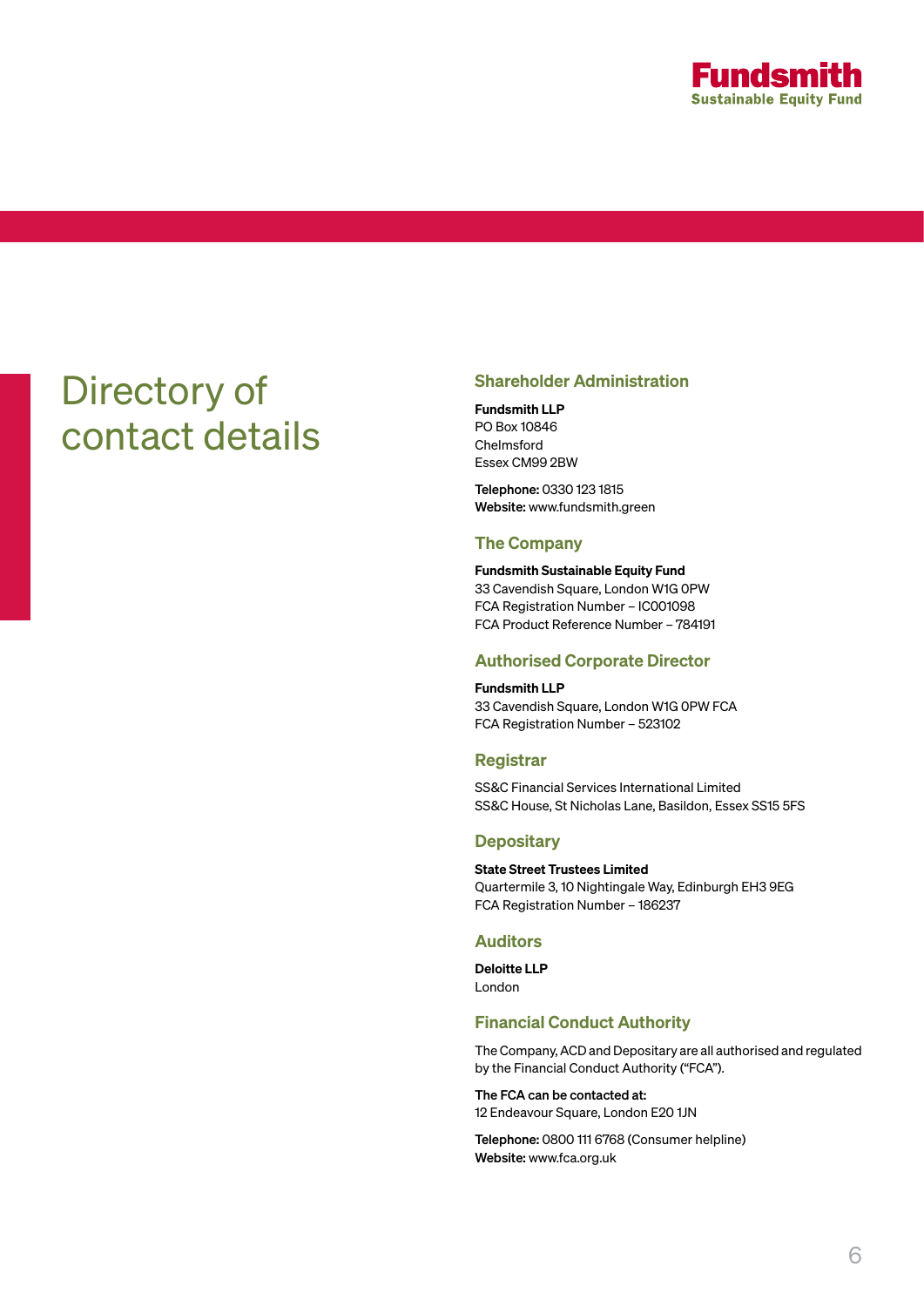

Definitions In this Prospectus the words and expressions set out in the first column below shall have the meanings set out opposite them unless the context otherwise requires.

| <b>Accumulation Share</b> | shares (of whatever class) in the<br>Company as may be in issue from<br>time to time in respect of which<br>income allocated thereto is credited<br>periodically to capital pursuant to the<br>FCA Rules net of any tax deducted or<br>accounted for by the Company;                                                                                                                                                                      |  |  |
|---------------------------|-------------------------------------------------------------------------------------------------------------------------------------------------------------------------------------------------------------------------------------------------------------------------------------------------------------------------------------------------------------------------------------------------------------------------------------------|--|--|
| <b>ACD</b>                | Fundsmith<br>LLP.<br>the<br>authorised<br>corporate director of the Company;                                                                                                                                                                                                                                                                                                                                                              |  |  |
| Act                       | Financial Services and Markets Act<br>2000 as amended:                                                                                                                                                                                                                                                                                                                                                                                    |  |  |
| <b>Auditor</b>            | Deloitte LLP, or such other entity as<br>is appointed to act as auditor to the<br>Company from time to time;                                                                                                                                                                                                                                                                                                                              |  |  |
| <b>Approved Bank</b>      | any approved bank within the definition<br>contained in the glossary of definitions<br>to the FCA Handbook (as applied in<br>COLL), including UK banks, building<br>societies, banks supervised by the<br>central bank or banking regulator of an<br>OECD country, credit institutions within<br>an EEA State, banks regulated in the<br>Isle of Man or the Channel Islands and<br>banks supervised by the South African<br>Reserve Bank; |  |  |
| <b>Business Day</b>       | any day on which the London Stock<br>Exchange is open for business;                                                                                                                                                                                                                                                                                                                                                                       |  |  |
| Company                   | Fundsmith Sustainable Equity Fund;                                                                                                                                                                                                                                                                                                                                                                                                        |  |  |
| <b>Dealing Day</b>        | 9.00 am to 5.00 pm on each Business<br>Day excluding any day on which the<br>ACD has notified the Depositary that it<br>is not open for normal business or as<br>otherwise agreed between the ACD and<br>the Depositary;                                                                                                                                                                                                                  |  |  |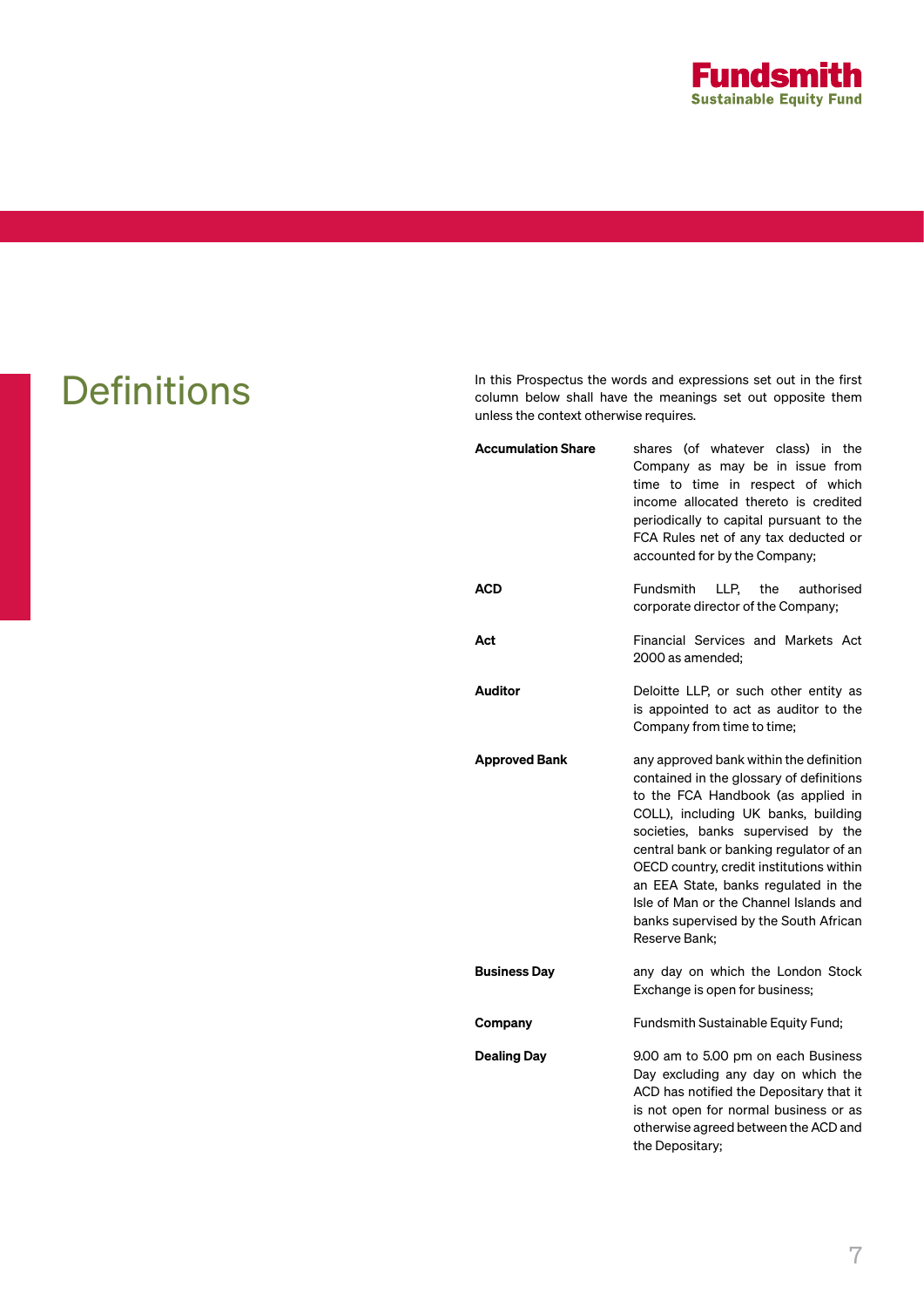

| <b>Depositary</b>                               | State Street Trustees Limited, the<br>depositary of the Company or such<br>other entity as is appointed to act as<br>depositary;                     | <b>Net Asset Value or NAV</b> | the value of the Scheme Property of the<br>Company less all the liabilities of the<br>Company as calculated in accordance<br>with the Company's Instrument of<br>Incorporation; |  |
|-------------------------------------------------|------------------------------------------------------------------------------------------------------------------------------------------------------|-------------------------------|---------------------------------------------------------------------------------------------------------------------------------------------------------------------------------|--|
| <b>EEA State</b>                                | a member state of the European Union<br>and any other state which is within the<br>European Economic Area;                                           | <b>OECD</b>                   | the Organisation for Economic Co-<br>operation and Development;                                                                                                                 |  |
| EU                                              | the European Union;                                                                                                                                  | <b>OEIC Regulations</b>       | Open-Ended<br>the<br>Investment<br>2001<br>Companies Regulations<br>as<br>amended from time to time;                                                                            |  |
| <b>FCA</b>                                      | the Financial Conduct Authority or any<br>successor body which may assume its                                                                        |                               |                                                                                                                                                                                 |  |
|                                                 | regulatory responsibilities from time to<br>time;                                                                                                    | Register                      | the register of shareholders of the<br>Company;                                                                                                                                 |  |
| <b>FCA Handbook</b>                             | the FCA handbook of rules and<br>guidance made under the Act, as<br>amended from time to time;                                                       | <b>Regulations</b>            | the OEIC Regulations, the FCA Rules,<br>the Act, any regulations made under<br>it and, any retained EU law under the<br>European Union (Withdrawal) Act                         |  |
| <b>FCA Rules</b>                                | the rules contained in the Collective<br>Investment Schemes Sourcebook of<br>the FCA Handbook which shall include                                    |                               | 2018 which is directly applicable to the<br>Company, the ACD or the Depositary;                                                                                                 |  |
|                                                 | the requisite parts of the Glossary but<br>not include guidance or evidential<br>requirements, as amended from time to<br>time;                      | <b>Scheme Property</b>        | the property of the Company to be given<br>to the Depositary for safe-keeping;                                                                                                  |  |
|                                                 |                                                                                                                                                      | <b>Share</b>                  | a share in the Company (including<br>larger denomination shares and smaller                                                                                                     |  |
| <b>General Management</b><br>and Administration | the fees, costs and expenses of the<br>Company described in Section 28.1.1.1;                                                                        |                               | denomination shares):                                                                                                                                                           |  |
| <b>Expenses</b>                                 |                                                                                                                                                      | <b>UCITS</b>                  | collective<br>undertaking<br>for<br>an<br>investment in transferable securities                                                                                                 |  |
| <b>Income Share</b>                             | shares (of whatever class), in the<br>Company as may be in issue from<br>time to time in respect of which<br>income allocated thereto is distributed |                               | established in the European Union in<br>accordance with EC Council Directive<br>of 13 July 2009;                                                                                |  |
|                                                 | periodically to the holders thereof net<br>of any tax deducted or accounted for<br>by the Company;                                                   | <b>UK UCITS Scheme</b>        | an authorised collective investment<br>scheme constituted as a UK UCITS in<br>accordance with FCA Rules.                                                                        |  |
| <b>Investment Manager</b>                       | Fundsmith<br>Investment<br><b>Services</b><br>Limited:                                                                                               | them in the FCA Rules.        | All terms not otherwise defined shall bear the meanings given to                                                                                                                |  |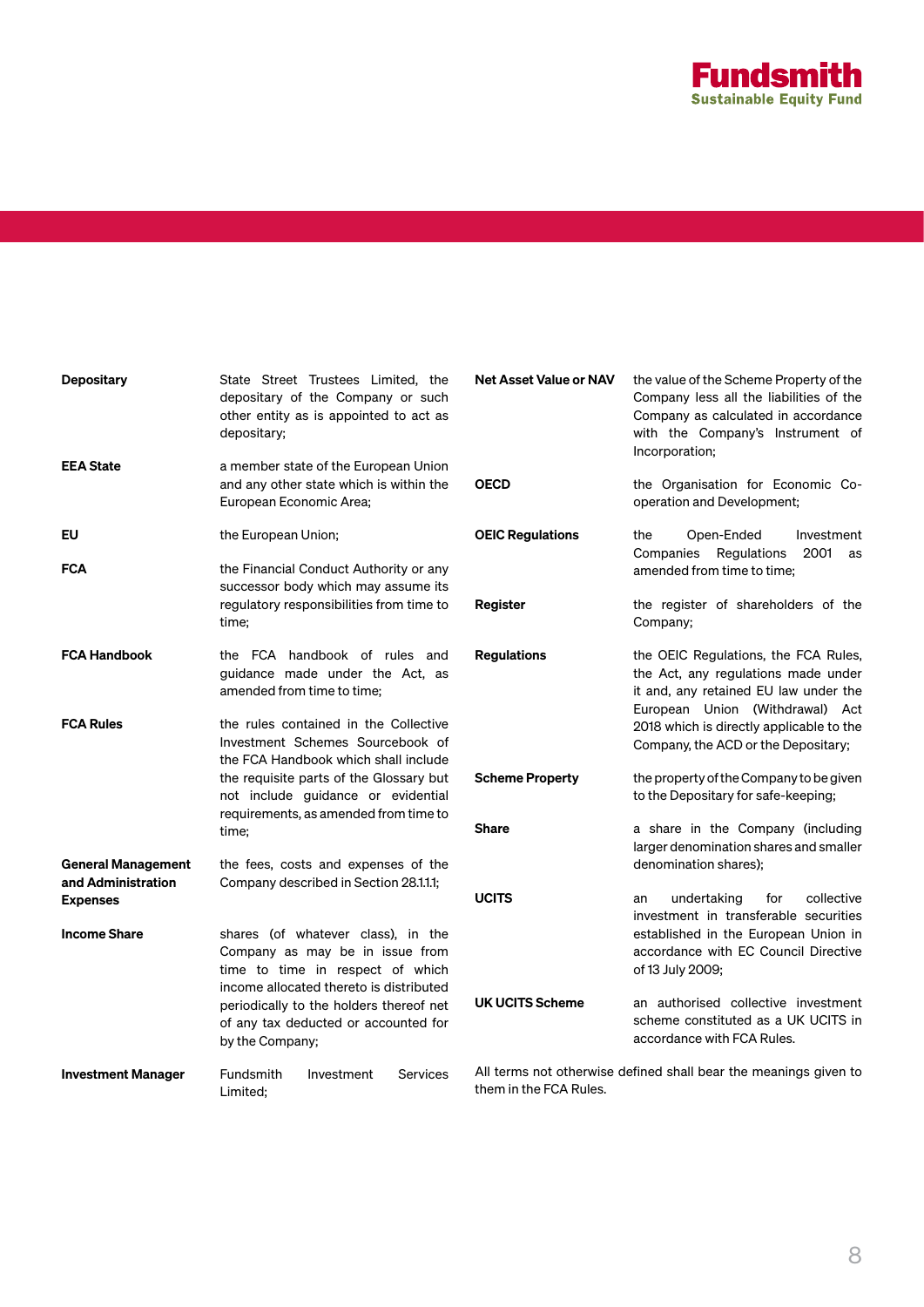

# The Company

1.

- 1.1 The Fundsmith Sustainable Equity Fund is incorporated in England and Wales as an open-ended investment company with variable capital, whose effective date of authorisation by the FCA was 7 September 2017. Its registration number is IC001098. Its FCA product reference number is 784191. The Company has an unlimited duration.
- 1.2 The Head Office of the Company is at 33 Cavendish Square, London W1G 0PW and this is also the address of the place in the United Kingdom for service on the Company of notices or other documents required or authorised to be served on it.
- 1.3 The Company has been established as a UK UCITS Scheme.
- 1.4 The operation of the Company is governed by the Regulations, its Instrument of Incorporation and this Prospectus.
- 1.5 The base currency of the Company is pounds sterling.
- 1.6 The maximum share capital of the Company is currently £100,000,000,000 and the minimum is £100. Shares in the Company have no par value and therefore the share capital of the Company at all times equals the Company's current Net Asset Value.
- 1.7 Shareholders in the Company are not liable for the debts of the Company. Shareholders are not liable to make any further payment after they have paid the price on the purchase of shares.
- 1.8 Generally, the profile of the typical investor for whom the Company has been designed is an investor wishing to invest in stocks, shares and related financial instruments for the long-term (at least 5 years) and who wishes to avoid investing in certain types of businesses that can be considered unethical or unsustainable and who is prepared to accept the fluctuations in the value of their investment and the risks associated with investing in the Company as described in this Prospectus.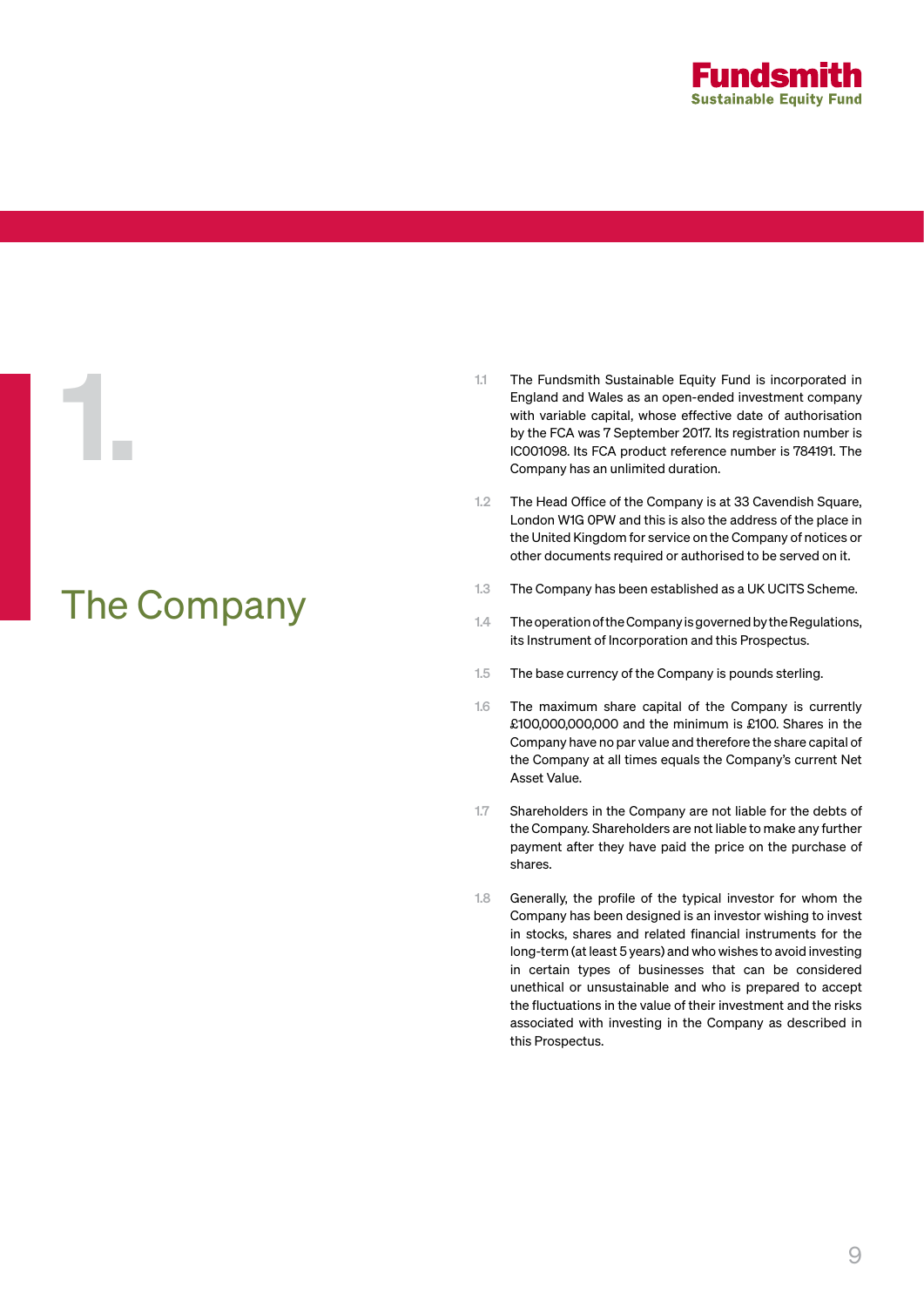

### Investment Objective

2.1 The investment objective of the Company is to achieve long term (over 5 years) growth in value.

### Investment Policy

Investment objectives

and policy

2.

- 2.2 The Company will invest in equities on a global basis.
- 2.3 The Company's approach is to be a long term investor in its chosen stocks. It will not adopt short-term trading strategies.
- 2.4 The Company has stringent investment criteria which the ACD and Investment Manager adhere to in selecting securities for the Company's investment portfolio. These criteria aim to ensure that the Company invests in high quality businesses which in the opinion of the ACD and Investment Manager are those:
	- that can sustain a high return on operating capital employed;
	- whose advantages are difficult to replicate;
	- which do not require significant leverage to generate returns;
	- with a high degree of certainty of growth from reinvestment of their cash flows at high rates of return;
	- that are resilient to change, particularly technological innovation; and
	- whose valuation is considered to be attractive.
- 2.5 The Company will not invest in businesses which have substantial interests in any of the following sectors:
	- aerospace and defence;
	- brewers, distillers and vintners;
	- casinos and gaming;
	- gas and electric utilities;
	- metals and mining;
	- oil, gas and consumable fuels;
	- pornography; and
	- tobacco.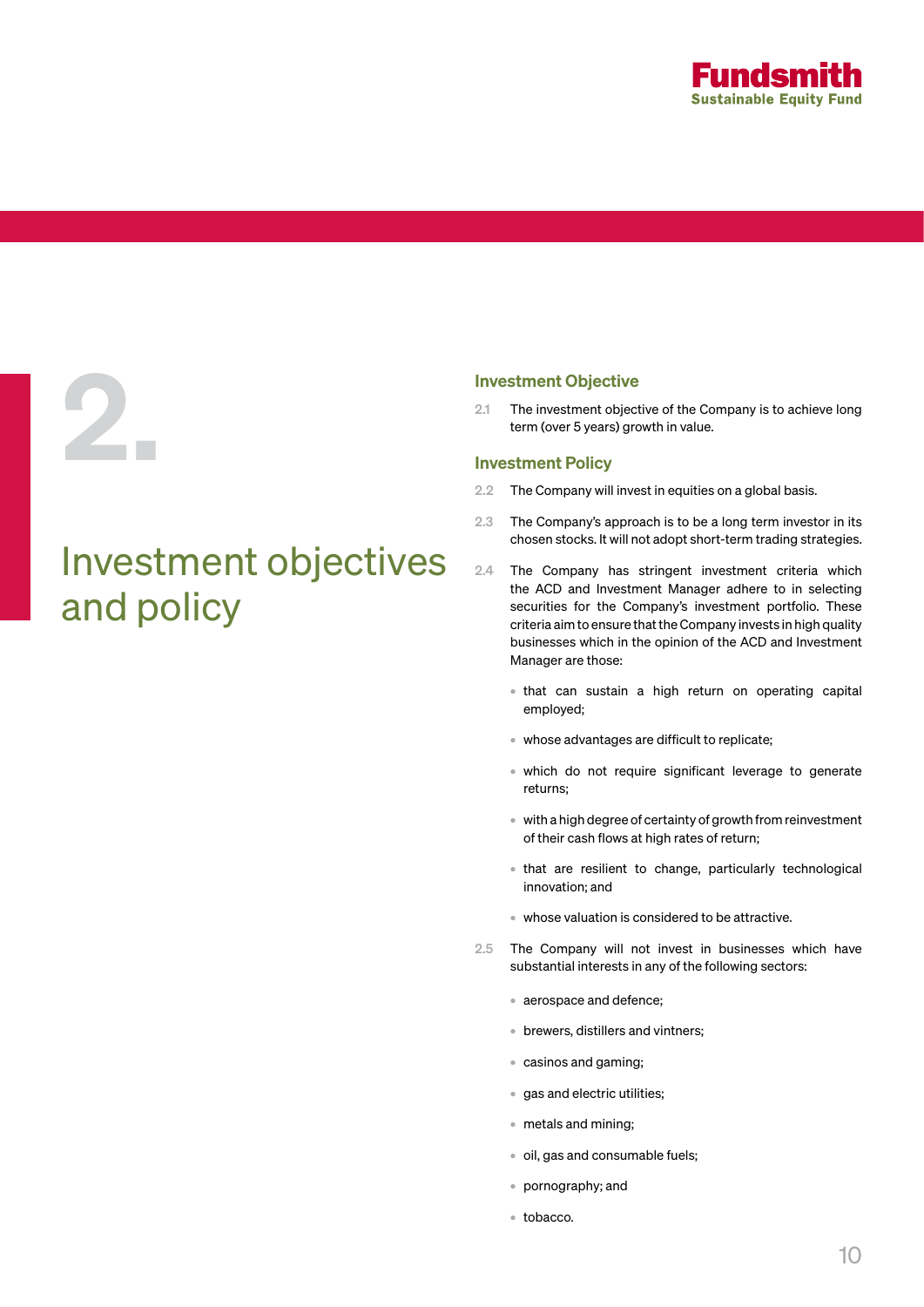

- 2.6 In addition, the ACD and the Investment Manager apply further criteria to screen investments in accordance with the ACD's sustainable investment policy.
- 2.7 The ACD evaluates sustainability in the widest sense, taking account not only the companies handling of environmental, social and governance policies and practices but also their policies and practices on research and development, new product innovation, dividend policy and the adequacy of capital investment.
- 2.8 Further detail on the sustainability policy is available from the ACD on request.
- 2.9 Investors should be aware that the application of these investment criteria significantly limits the number of potential investments which the ACD and the Investment Manager will consider to be appropriate investments for the Company's portfolio. It is envisaged that the investment portfolio of the Company will be concentrated, generally comprising between 20 and 30 stocks.
- 2.10 There are additional investment restrictions applicable to the Company as follows:
	- The Company will not invest in units of other UCITS or other collective investment schemes except for money market funds. No more than 10% of the value of the Company will be invested in money market funds;
	- The Company will not invest in derivatives and will not hedge any currency exposure arising from within the operations of an investee business nor from the holding of an investment denominated in a currency other than sterling; and
	- The Company does not intend to have an interest in immovable or tangible movable property.
- 2.11 The Company will not use securities financing transactions or total return swaps.

### **Comparisons**

- 2.12 The Company is not managed with reference to any benchmark. In the ACD's fund factsheet and other marketing material, a number of comparisons are provided for ease of reference to enable the reader to have a general and consistent comparison for the Company's performance. The following are used:
	- Equities The ACD shows the performance of the MSCI World Index, in Sterling net with dividends reinvested (priced at the close of US business and sourced from www.msci.com). The MSCI World Index is a market capitalisation weighted index of global developed world equities. This shows what you might have earned if you had invested in a broad portfolio of global developed world equities.
	- Bonds The ACD shows Bloomberg/Barclays Bond Indices UK Govt 5-10 yr (source: Bloomberg). This shows what you might earn if you had invested in UK Government Debt.
	- Cash The ACD shows the SONIA Interest Rate (source: Bloomberg). This is a proxy for what you might be able to earn for cash deposits.

The ACD is not suggesting that these are the only comparisons that are relevant or, indeed the best for an individual investor and investors may prefer others.

### Investment and Borrowing Powers

2.13 In accordance with and subject to the investment objectives and policies set out above, the Company will utilise the investment and borrowing powers available to it for a UK UCITS Scheme, the relevant aspects of which are summarised below. The Scheme Property of a UK UCITS Scheme must be invested with the aim of providing a prudent spread of risk. There are strict limits on the types of investment that can be made, and on both the spread and concentration of investments held by the Company. The following is a brief summary of the investment and borrowing powers of a UK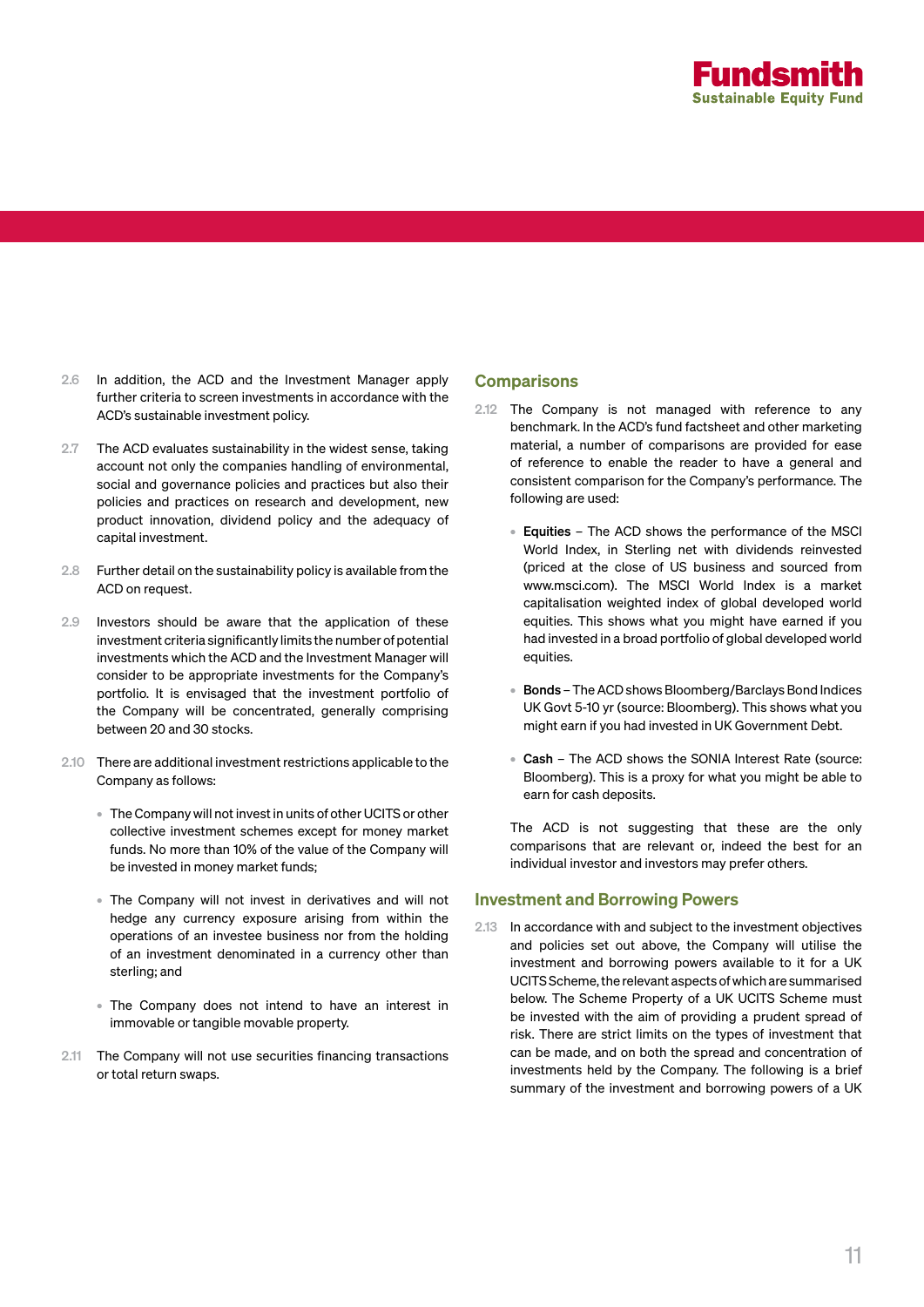

UCITS Scheme which are relevant to the Company given its investment objectives and policies. A full description of the investment and borrowing powers of a UK UCITS Scheme can be found within Chapter 5 of the Collective Investment Schemes Sourcebook of the FCA Handbook, which is available at www.handbook.fca.org.uk.

### 2.13.1 Types of investment

As a UK UCITS Scheme, the Scheme Property of the Company may consist of:

- transferable securities;
- money market funds; and
- deposits held with an Approved Bank, cash or near cash.

The ACD intends that the Company will normally be fully invested, but Scheme Property may be held in the form of cash or near cash when the ACD reasonably regards this as necessary in order to enable the redemption of shares or for the efficient management of the Company.

### Transferable securities

Transferable securities include shares in companies and other securities equivalent to shares in companies.

The Company may only invest in transferable securities that fulfil the following criteria (and subject to the investment limits set out below):

- (i) the potential loss which the Company may incur with respect to holding the transferable security is limited to the amount paid for it;
- (ii) its liquidity does not compromise the ability of the Company to comply with its obligation to redeem Shares at the request of any shareholder at a price based on NAV;
- (iii) a reliable valuation is available for it as follows:
- (1) in the case of a transferable security admitted to or dealt in on an eligible market, where there are accurate, reliable and regular prices which are either market prices or prices made available by valuation systems independent from issuers;
- (2) in the case of a transferable security not admitted to or dealt in on an eligible market, where there is a valuation on a periodic basis which is derived from information from the issuer of the transferable security or from competent investment research;
- (iv) appropriate information is available for it as follows:
	- (1) in the case of a transferable security admitted to or dealt in on an eligible market, where there is regular, accurate and comprehensive information available to the market on the transferable security or, where relevant, on the portfolio of the transferable security;
	- (2) in the case of a transferable security not admitted to or dealt with on an eligible market, where there is regular and accurate information available to the ACD on the transferable security or, where relevant, on the portfolio of the transferable security;
- (v) it is negotiable; and
- (vi) its risks are adequately captured by the risk management process of the ACD.

Transferable securities admitted to or dealt in on an eligible market will be deemed to meet the conditions in (ii) and (v) unless the ACD has information that would lead to a different determination. The ACD will assess the liquidity risk that may result from investment in illiquid transferable securities in the light of the obligation to redeem Shares at the request of shareholders at a price based on NAV.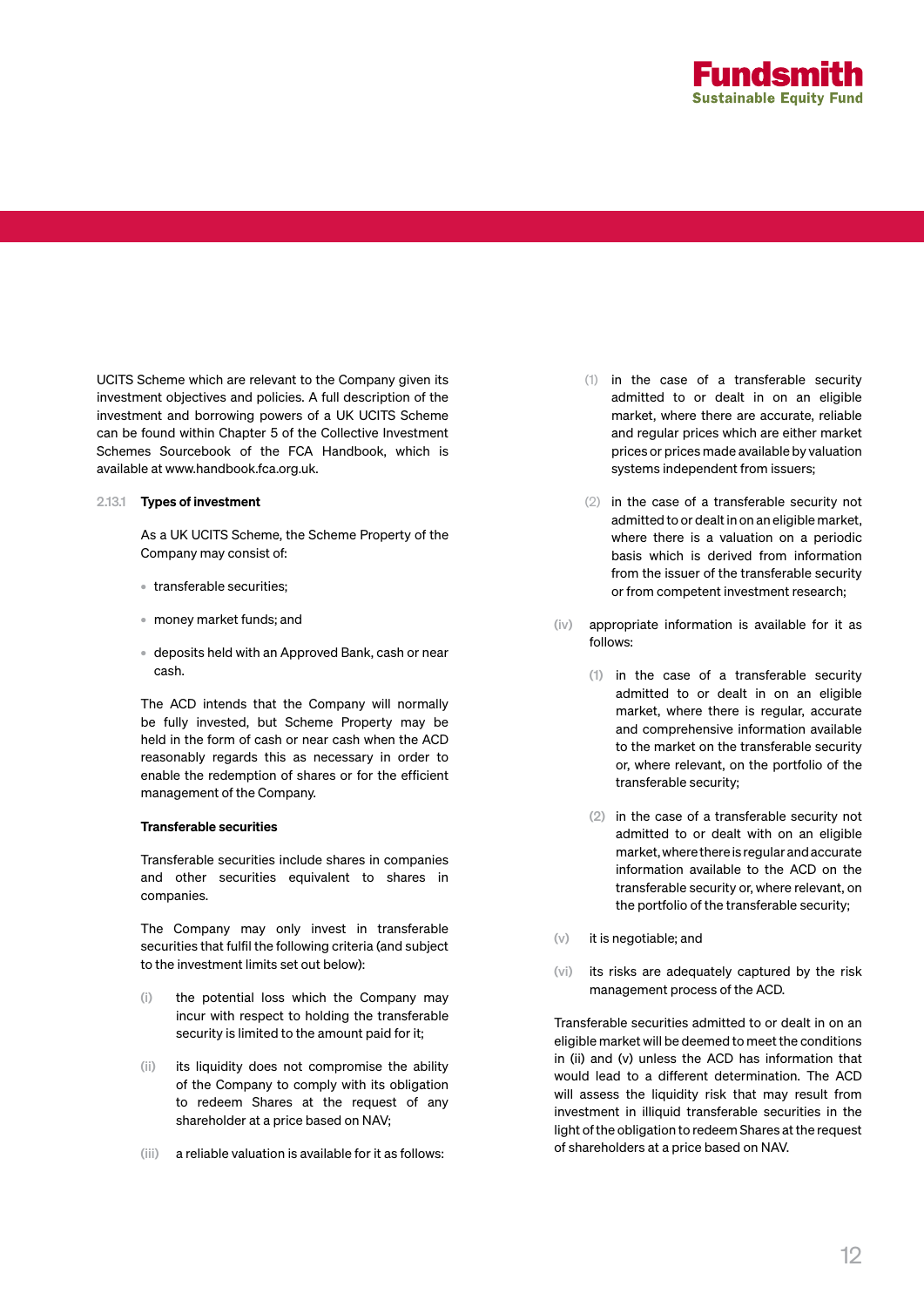

Transferable securities held by the Company must generally be approved securities; that is securities admitted to or dealt on an eligible market, and must remain so until disposed of by the Company. No more than 10% in value of the Scheme Property may consist of transferable securities which are not approved securities and approved money market instruments. If a market ceases to be an eligible market, investments on that market cease to be approved securities and must then be included in the calculation of the 10% restriction on investing in nonapproved securities. See Appendix 1 for details of the eligible markets of the Company.

A transferable security on which any sum is unpaid falls within a power of investment only if it is reasonably foreseeable that the amount of any existing and potential call for any sum unpaid could be paid by the Company, at any time when payment is required, without contravening the FCA Rules.

The ACD has adopted a risk management and liquidity management process that takes account of the investment objectives and policies of the Company and which enables the ACD to measure and monitor the risk of the Company's positions and their contribution to the overall risk and liquidity profile of the Company. (See Section 24 below for further information).

### Money market funds

The Company may invest in money market funds which meet certain criteria. The money market fund must be either:

- (i) a UCITS or UK UCITS Scheme; or
- (ii) a recognised scheme under the Act that is authorised by the supervisory authorities in Guernsey, Jersey or the Isle of Man; or
- (iii) be a non-UCITS retail scheme, authorised by the FCA; or
- (iv) be authorised in an EEA state; or

(v) be authorised by the competent authority of an OECD member country (other than an EEA State) which has signed the IOSCO Multilateral Memorandum of Understanding and approved the scheme's management company, rules and depositary/custody arrangements.

The money market fund must prohibit more than 10% in value of its scheme property from being invested in units of collective investment schemes. The Company may invest in money market funds which are managed by the ACD or an associate of the ACD.

### **Deposits**

The Company may invest in deposits only with an Approved Bank and which are repayable on demand or have the right to be withdrawn and mature in no more than 12 months.

### 2.13.2 Investment limits

The spread requirements are as follows and for these purposes companies in the same group are regarded as a single body. The specific limits are:

- (i) the Company can invest up to 5% in value of its Scheme Property in transferable securities issued by any single body. This limit rises to 10% in respect of up to 40% in value of the Scheme Property. For these purposes certificates representing certain securities are treated as equivalent to the underlying security;
- (ii) not more than 20% in value of the Scheme Property can be in deposits held with a single body. In applying this limit all uninvested cash (except cash representing distributable income or credited to a distribution account that the Depositary holds) should be included;
- (iii) not more than 20% in value of the Scheme Property can consist of transferable securities and approved money market instruments issued by the same group. When applying the limits set out in (i) this provision would allow the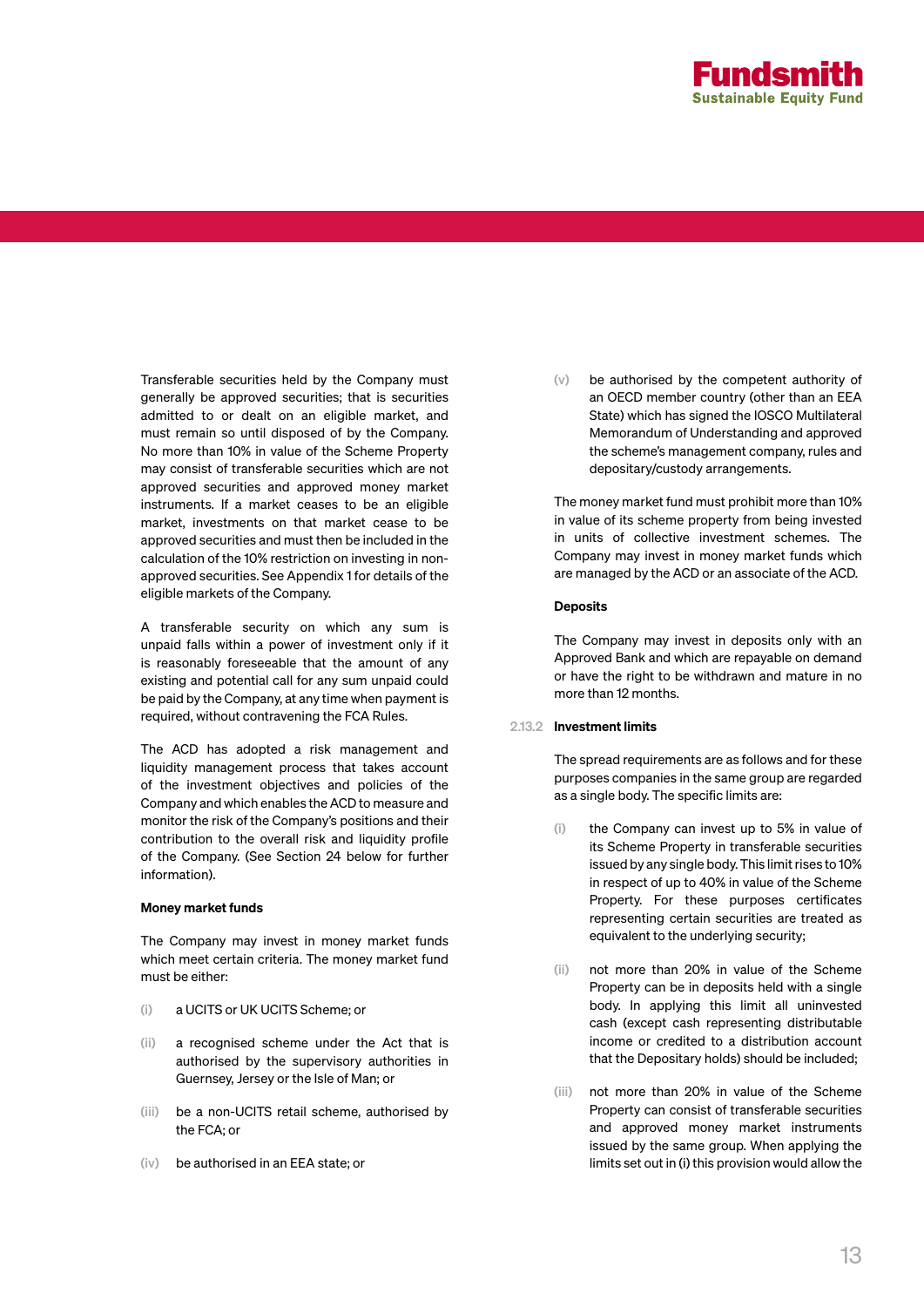

Company to invest up to 5% in the transferable securities of each of four group member companies, or 10% in two of them (if applying the 40% limit); and

(iv) the Company's holdings in any combination of transferable securities or deposits issued by a single body must not exceed 20% in value of its Scheme Property overall.

The Company must not acquire transferable securities issued by a body corporate and carrying rights to vote at a general meeting of that body corporate if the Company has the power to influence significantly the conduct of business of that body corporate (or would be able to do so after the acquisition of the transferable securities). The Company is to be taken to have power to influence significantly if it exercises or controls the exercise of 20% or more of the voting rights in that body corporate.

The Company must not acquire transferable securities which do not carry a right to vote on any matter at a general meeting of the body corporate that issued them and represent more than 10% of these securities issued by that body corporate.

### 2.13.3 Borrowing

The Company may, on the instructions of the ACD and subject to the FCA Rules, borrow money from an Eligible Institution or an Approved Bank for the use of the Company on terms that the borrowing is to be repayable out of the Scheme Property.

Borrowing must be on a temporary basis, must not be persistent, and in any event must not exceed three months without the prior consent of the Depositary, which may be given only on such conditions as appear appropriate to the Depositary to ensure that the borrowing does not cease to be on a temporary basis.

The ACD must ensure that borrowing does not, on any Business Day, exceed 10% of the value of the Scheme Property.

### Eligible Markets

2.14 The eligible securities markets for the Company are set out in Appendix 1.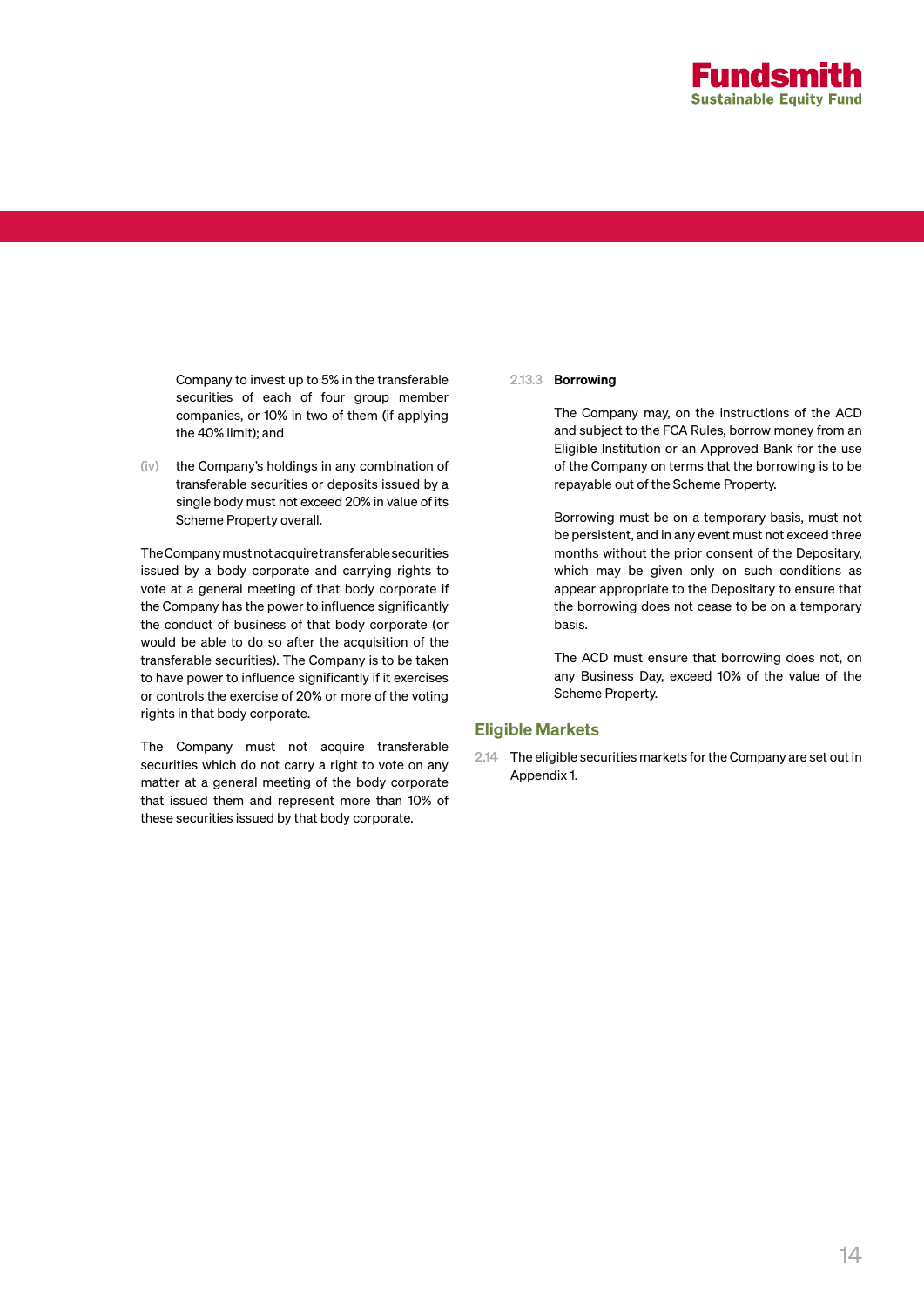

# Shares

3.

- 3.1 The Company's Instrument of Incorporation allows for several classes of Share to be issued. The Company currently offers two share classes: I Shares and T Shares. The I Share class is aimed primarily at pension fund, charities, educational establishments, local authorities, corporate or other institutional investors. The I Shares may also be available to ultra high net worth individual investors who wish to invest at least £5,000,000 as a minimum. The I Shares have an annual management charge of 0.9% (see section 29 for more details). The T Share class is for individuals or other investors wishing to invest at least £1,000 as a minimum. The T Shares have an annual management charge of 1% (see section 29 for more details). Further Share classes may be made available in due course, as the ACD may decide.
- 3.2 The minimum initial investment, subsequent investment size, minimum holding level and minimum redemption size for each Share class is set out on page 29. These limits may be waived at the discretion of the ACD.
- 3.3 The Company has issued both Income Shares and Accumulation Shares for each Share class. Holders of Income Shares are entitled to receive distributions of income on each income allocation date. Holders of Accumulation Shares are not entitled to be paid any dividend income attributed to their shares, but that dividend income is instead automatically transferred to and retained as part of the capital assets of the Company attributable to the Accumulation Shares. This is reflected in the price of an Accumulation Share.
- 3.4 The Shares go ex-dividend on 31 December and 30 June and the income is allocated on those dates. The income is paid on or around 28 February and on or around 31 August each year. Shares purchased between the date the shares go exdividend and the payment date do not give the shareholder any right to participate in the income that was accrued and was allocated to shareholders on the register on the relevant income allocation date and the transaction will be marked 'xd' to ensure the basis of the purchase is clear.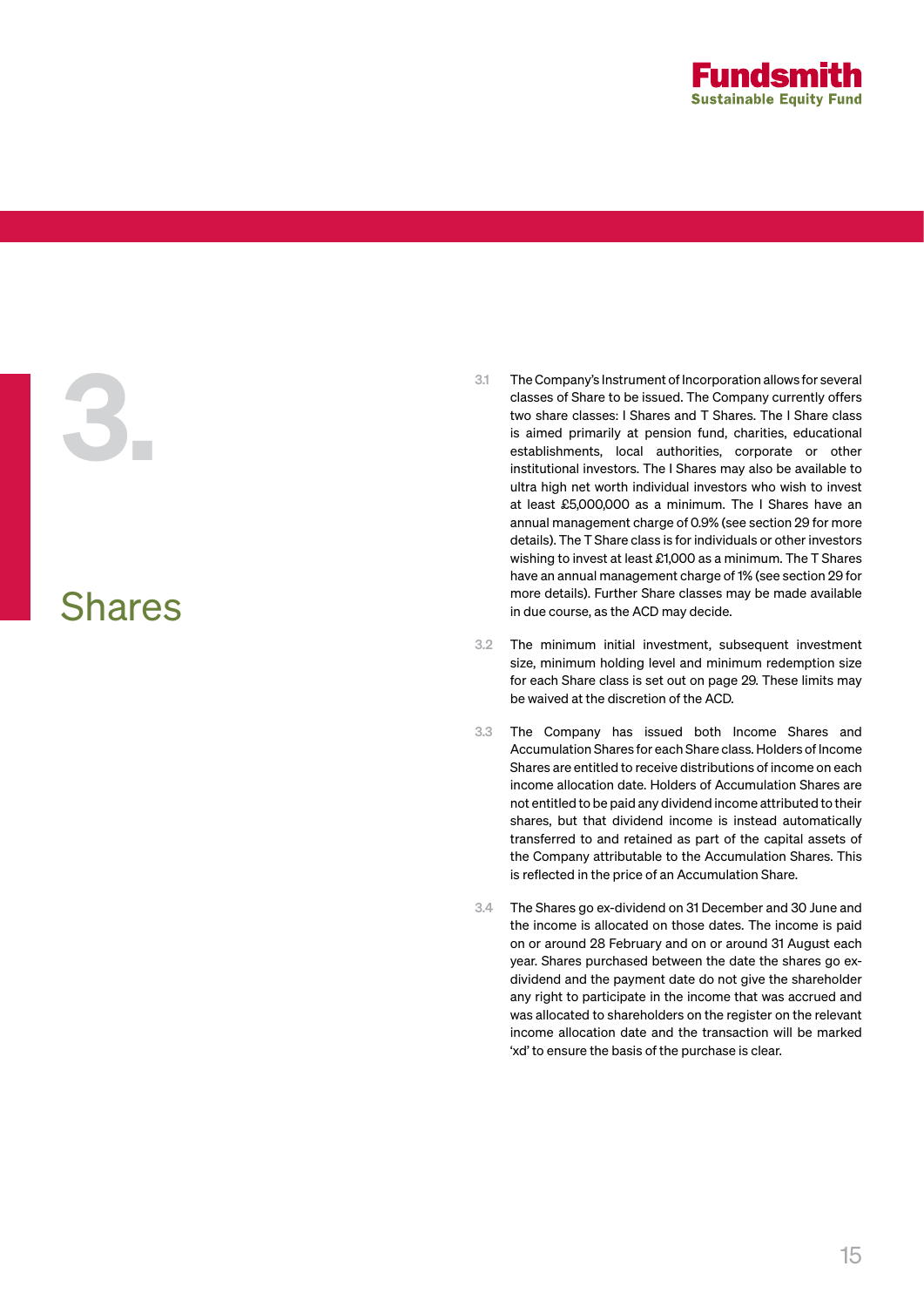

- 3.5 It is not possible under the OEIC Regulations and FCA Rules to have fractions of a share. Accordingly, the rights attached to Shares of each class are expressed in two denominations – smaller denomination and larger denomination. Each class includes larger and smaller denomination Shares in the ratio of 1:1000. Rights of smaller denomination Shares are therefore in proportion to those of the larger denomination Shares in the same ratio. Whenever more than 1000 smaller denomination Shares of any class are included in any registered holding the ACD shall consolidate 1000 of such Shares into a larger denomination Share of the same class.
- 3.6 The Shares are not listed or traded on any stock exchange.
- 3.7 If further Share classes have been issued, shareholders are entitled (subject to certain restrictions) to switch all or part of their Shares in one class for Shares of a different class. Details of this switching facility and the relevant restrictions are set out in Section 11.
- 3.8 Shares in the Company are, and will continue to be, widely available. The intended categories of investors are retail investors, pension funds, charities, educational establishments, local authorities, corporate and other institutional investors. The Shares may also be made available to ultra-high net worth individual investors who wish to invest at the level which meets the minimum subscription amount. The target investors should be long term investors who wish to avoid investing in certain types of business that can be considered unethical or unsustainable. Shares in the Company will be marketed and made available sufficiently widely to reach the intended categories of investors for each share class and in a manner appropriate to attract those categories of investors.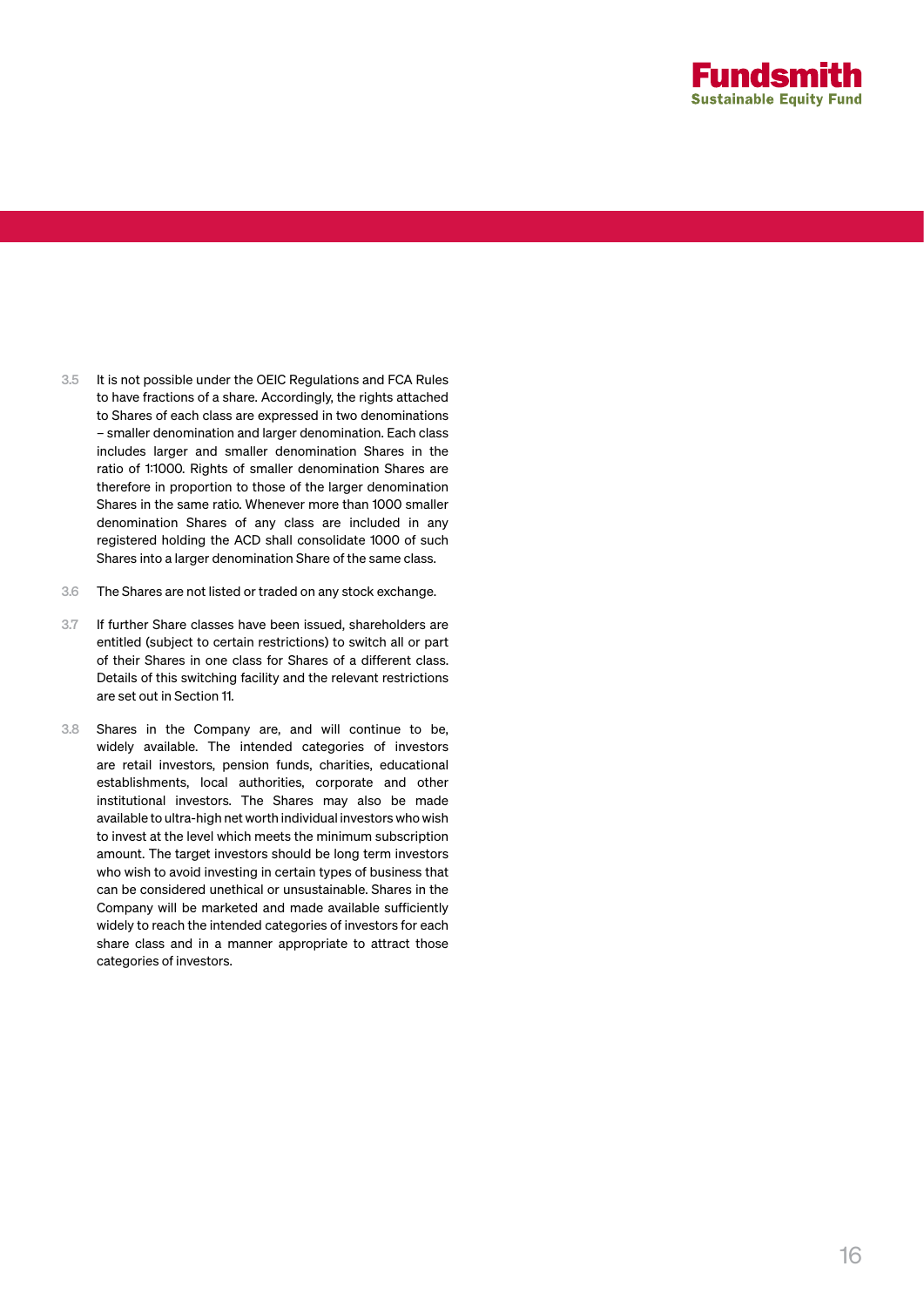

# Management and administration

- 4.1 **Authorised Corporate Director**<br>4.1.1 The authorised corporate<br>Fundsmith LLP which is a<br>incorporated in England a<br>Liability Partnerships A<br>incorporated on 16th Apri 4.1.1 The authorised corporate director of the Company is Fundsmith LLP which is a limited liability partnership incorporated in England and Wales under the Limited Liability Partnerships Act 2000. The ACD was incorporated on 16th April 2010. The ACD's registered office is at 33 Cavendish Square, London, W1G 0PW. The ACD's total members' capital is £8,000,000.
	- 4.1.2 The ACD is authorised and regulated by the Financial Conduct Authority. The ACD is currently the sole director of the Company. The ACD is responsible for managing and administering the Company's affairs in compliance with the Regulations.
	- 4.1.3 The main business activities of the ACD are (i) acting as an authorised corporate director; (ii) discretionary investment management services;(iii) providing investment advice; and (iv) acting as an alternative investment fund manager. The ACD acts as the authorised corporate director of Fundsmith Equity Fund.
	- 4.1.4 The members of the ACD are listed in Appendix 3. The main business activities of the members of the ACD other than those connected with the Company are set out in Appendix 3.
	- 4.1.5 The ACD has delegated the following functions (i) transfer agency and shareholder dealing to SS&C Financial Services Europe Limited; (ii) registrar and shareholder administration to SS&C Financial Services International Limited; (iii) accounting, valuation and pricing to State Street Bank and Trust Company; (iv) dealing services to Northern Trust Securities LLP each as more fully described in Section 5 below and (v) discretionary investment management and related services to the Investment Manager, Fundsmith Investment Services Limited as more fully described in Section 4.3 below.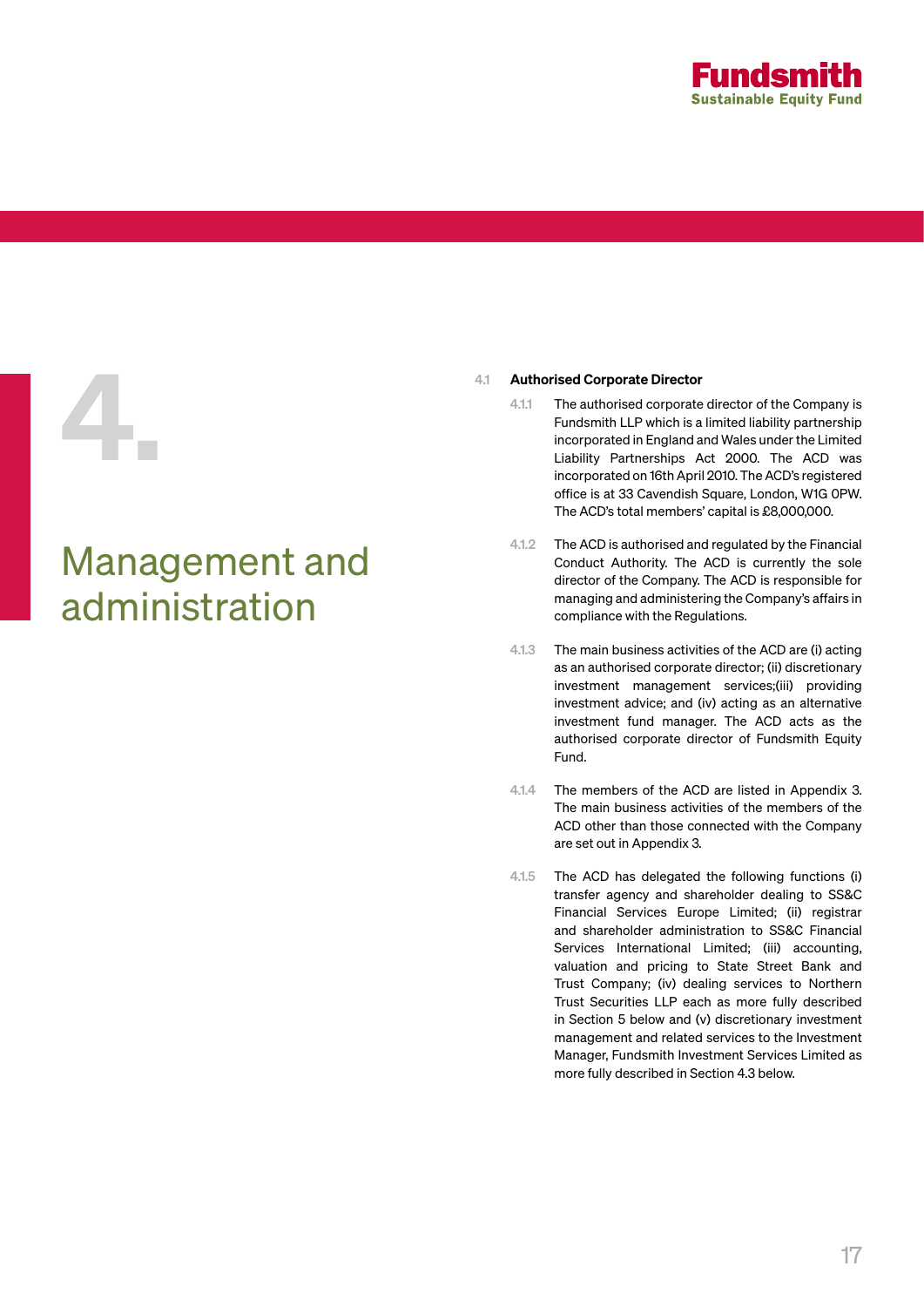

### 4.2 Terms of ACD's appointment

- 4.2.1 The ACD was appointed by an agreement dated 31 October 2017 between the Company and the ACD (the "ACD Agreement"). Under the ACD Agreement, the ACD is responsible for the management and administration of the Company's affairs. Subject to the FCA Rules, the ACD has full power to delegate (and authorise its delegates to sub-delegate) all or any part of its duties as ACD.
- 4.2.2 The ACD Agreement provides that the appointment may be terminated upon 6 months' written notice by either the ACD or the Company. In certain circumstances the ACD Agreement may be terminated immediately by notice in writing by either the ACD, the Company or the Depositary. Except in relation to the winding up of the Company, termination cannot take effect until the FCA has approved the appointment of another authorised corporate director in place of the ACD. On termination, the ACD is entitled to its pro rata fees and expenses up to but excluding the date of termination and any additional expenses necessarily incurred in settling or realising any outstanding obligations. No compensation for loss of office is provided for in the ACD Agreement.
- 4.2.3 Under the ACD Agreement the Company agrees, to the extent allowed under the Regulations, to indemnify and hold harmless the ACD against losses, liabilities, costs, claims, actions, damages, expenses or demands incurred by the ACD arising out of the performance of its duties as ACD except where caused by the fraud, negligence, wilful default, breach of duty or bad faith of the ACD.
- 4.2.4 The ACD is under no obligation to account to the Depositary or the shareholders for any profit it makes from or in connection with its dealings in Shares, any transaction in Scheme Property or from the provision of services to the Company. The fees to which the ACD is entitled are set out in Section 29.
- 4.2.5 Copies of the ACD Agreement are available to shareholders upon request.

### 4.3 Delegation to Fundsmith Investment Services Limited

- 4.3.1 The ACD has entered into an agreement with the Investment Manager, Fundsmith Investment Services Limited, dated 31 October 2017 (the "Delegation Agreement") under which the Investment Manager provides investment management services to the ACD in relation to the Company. The Investment Manager and the ACD are controlled by the same persons. The Investment Manager has discretion without prior reference to the ACD to make investment decisions in relation to the Scheme Property in accordance with the investment criteria of the Company and subject to the investment objectives and policies of the Company, the provisions of the Prospectus and the requirements of applicable law. The ACD will remain responsible for the overall investment strategy, risk management and for monitoring and supervising the Investment Manager. The Investment Manager will also undertake some administration and marketing functions in relation to the Company.
- 4.3.2 The Delegation Agreement with the Investment Manager can be terminated by the ACD on giving the Investment Manager three months' notice in writing and at any time if in the ACD's discretion this would be in the best interests of the shareholders.
- 4.3.3 The Investment Manager will exercise reasonable care and skill in the performance of its functions. Under the Delegation Agreement the ACD provides indemnities to the Investment Manager (except in the case of any matter arising as a direct result of its fraud, negligence, wilful default, bad faith, material breach of the Delegation Agreement or material breach of applicable law or regulation) to the extent that the ACD is able itself to recover such loss under the terms of the ACD Agreement with the Company. The ACD remains fully responsible to the Company for the acts or omissions of the Investment Manager. Any fees payable to the Investment Manager will be borne by the ACD out of its annual management charge. The Investment Manager is not liable to account for any profit it makes from or in connection with any transaction in the Scheme Property or from the provision of services to the ACD.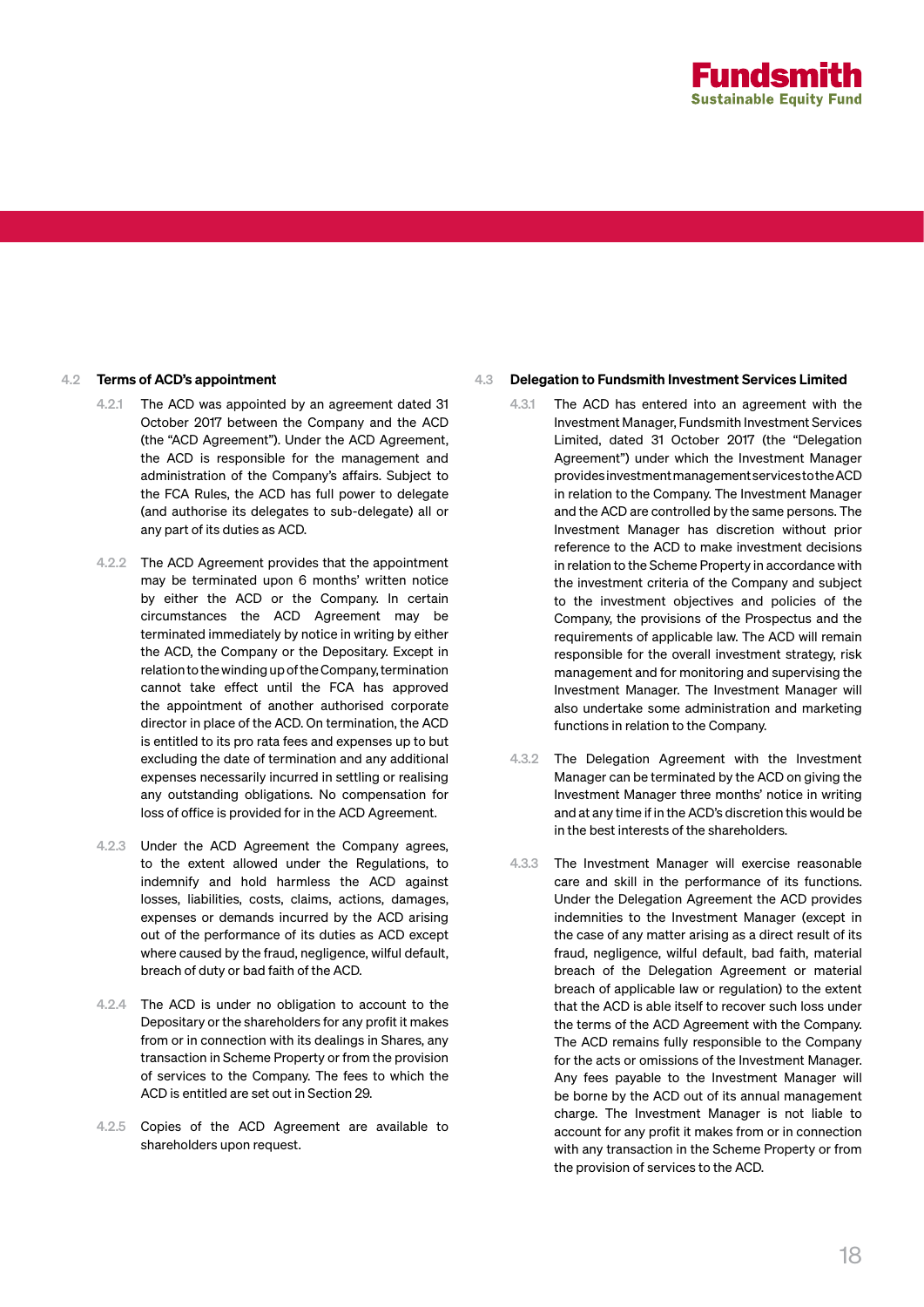

4.3.4 The Investment Manager provides similar services to the ACD in relation to other funds managed by the ACD and also acts a discretionary investment manager for its own clients.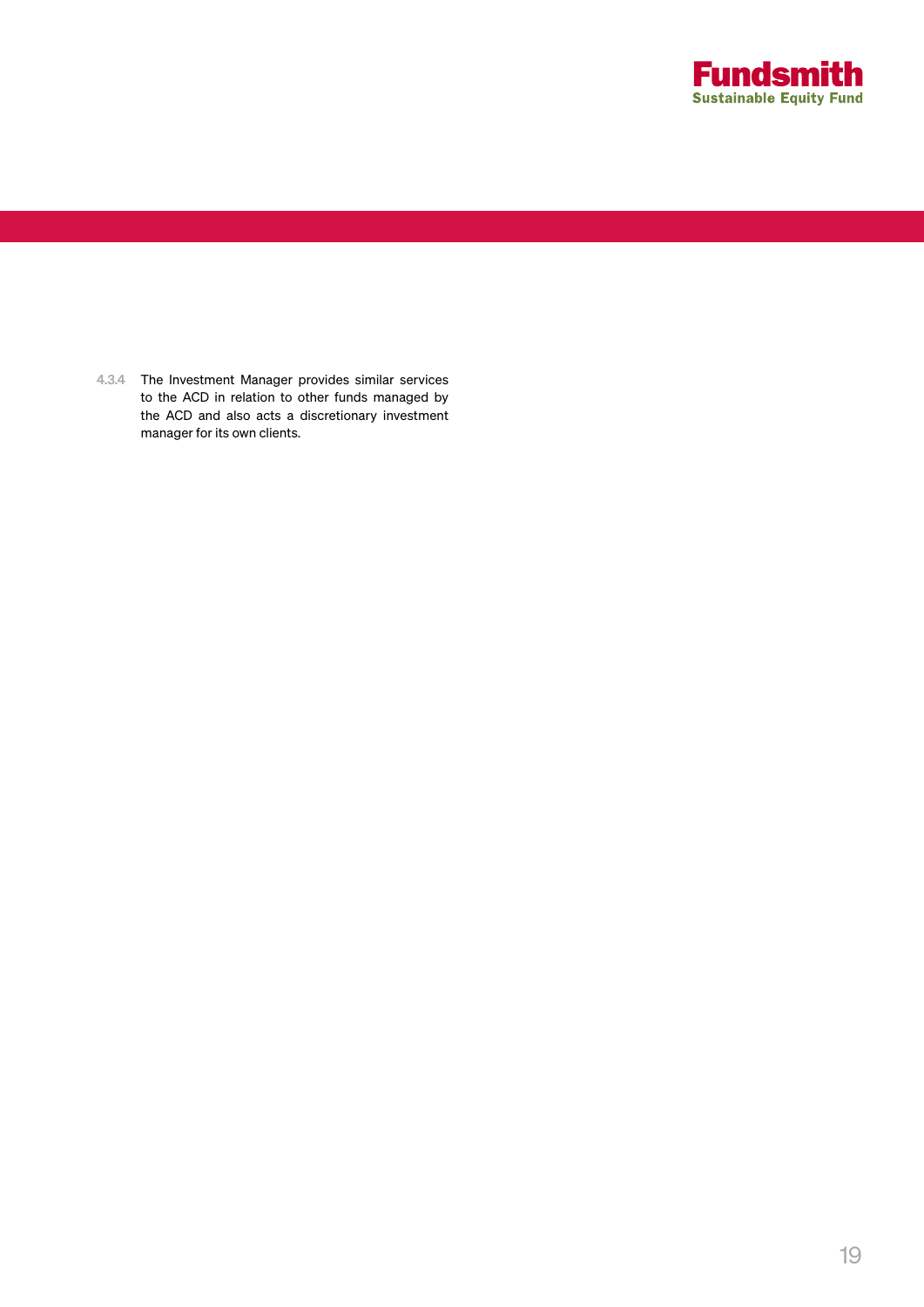

# The depositary

5.1 The depositary<br>5.1.1 State St<br>the Con<br>is at 20<br>head off<br>Edinburg 5.1.1 State Street Trustees Limited is the Depositary of the Company. The Depositary's registered office is at 20 Churchill Place, London E14 5HJ with its head office at Quartermile 3, 10 Nightingale Way, Edinburgh EH3 9EG. The Depositary is a private limited company incorporated in England and Wales on 24 October 1994 (Registered Number: 02982384). The Depositary's ultimate holding company is State Street Corporation, Massachusetts, U.S.A.

### 5.2 Terms of depositary's appointment

- 5.2.1 The appointment of the Depositary has been made under an agreement (the "Depositary Agreement") dated 31 October 2017 between the Company, the ACD and the Depositary.
- 5.2.2 The Depositary Agreement may be terminated on three months written notice by the Depositary, the Company or the ACD provided that the Depositary may not retire voluntarily except upon the appointment of a new depositary.

### 5.3 Depositary Fees

5.3.1 The fees to which the Depositary is entitled are set out in Section 30.

### 5.4 Depositary's functions

- 5.4.1 The principal business of the Depositary is acting as depositary and trustee of collective investment schemes. It is authorised and regulated by the Financial Conduct Authority.
- 5.4.2 The Depositary has been entrusted with following main functions:
	- ensuring that the sale, issue, repurchase, redemption and cancellation of Shares are carried out in accordance with applicable law and the Company's Instrument of Incorporation;
	- ensuring that the value of the Shares is calculated in accordance with applicable law and the Company's Instrument of Incorporation;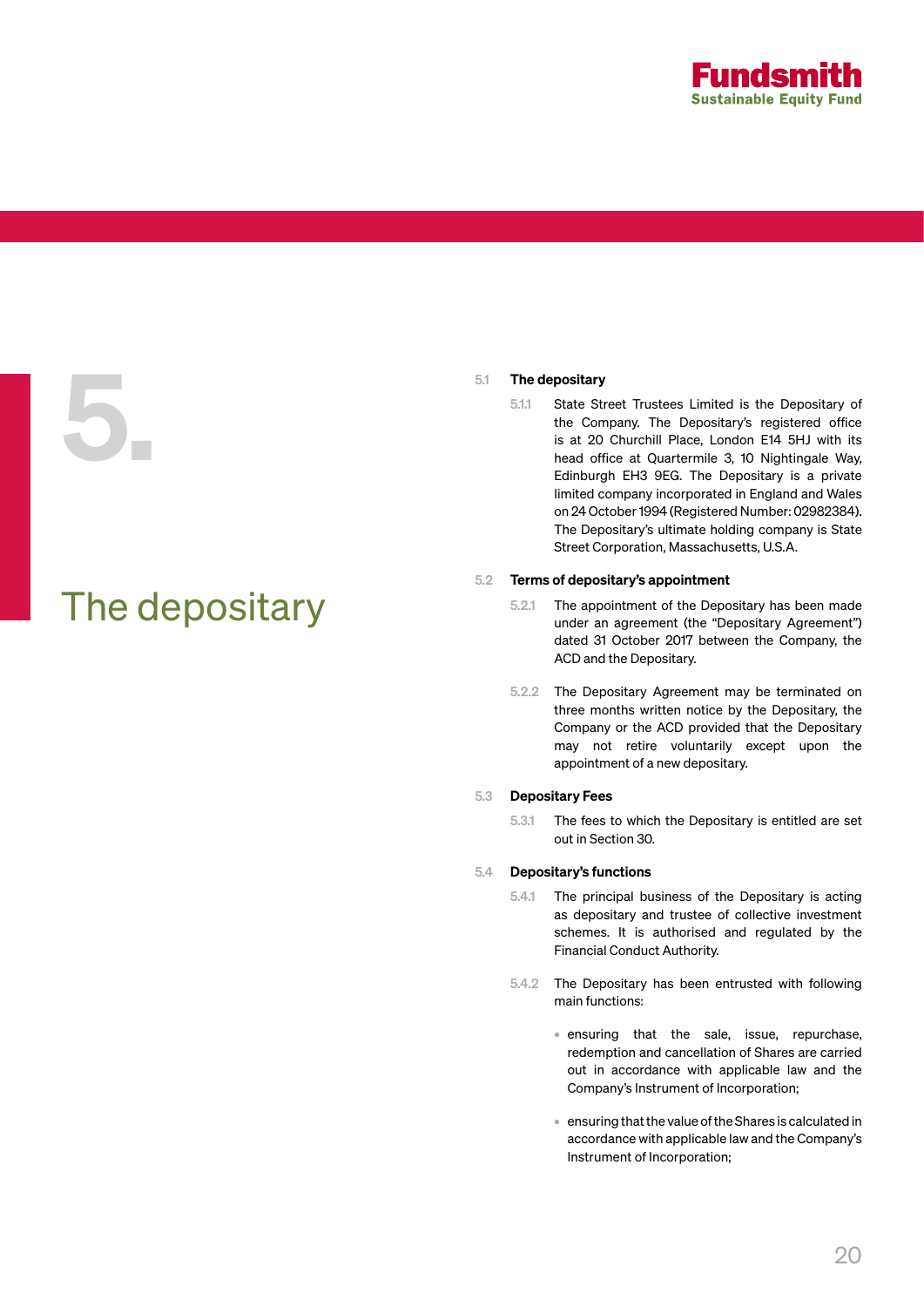

- carrying out the instructions of the ACD unless they conflict with applicable law and the Company's Instrument of Incorporation;
- ensuring that in transactions involving the assets of the Company any consideration is remitted within the usual time limits;
- ensuring that the income of the Company is applied in accordance with applicable law and the Company's Instrument of Incorporation;
- monitoring of the Company's cash and cash flows; and
- safe-keeping of financial instruments to be held in custody and ownership verification and record keeping in relation to other assets.

### 5.5 Depositary's liability

- 5.5.1 In carrying out its duties the Depositary shall act honestly, fairly, professionally, independently and solely in the interests of the Company and its shareholders.
- 5.5.2 In the event of a loss of a financial instrument held in custody, determined in accordance with the Regulations, the Depositary shall return financial instruments of identical type or the corresponding amount to the Company without undue delay.
- 5.5.3 The Depositary shall not be liable if it can prove that the loss of a financial instrument held in custody has arisen as a result of an external event beyond its reasonable control, the consequences of which would have been unavoidable despite all reasonable efforts to the contrary pursuant to, the Regulations.
- 5.5.4 In case of a loss of financial instruments held in custody, the shareholders may invoke the liability of the Depositary directly or indirectly through the ACD, provided that this does not lead to a duplication of redress or to unequal treatment of the shareholders.
- 5.5.5 The Depository is indemnified by the Company against all liabilities suffered or incurred by the Depositary by reason of the proper performance of the Depositary's duties under the terms of the Depositary Agreement save where any such liabilities arise as a result of the Depositary's negligence, fraud, bad faith, wilful default or recklessness of the Depositary or the loss of financial instruments held in custody.
- 5.5.6 The Depositary will be liable to the Company for all other losses suffered by the Company as a result of the Depositary's negligent or intentional failure to properly fulfil its obligations pursuant to the Regulations.
- 5.5.7 The Depositary shall not be liable for consequential or indirect or special damages or losses, arising out of or in connection with the performance or nonperformance by the Depositary of its duties and obligations.

### 5.6 Delegation

- 5.6.1 The Depositary has full power to delegate the whole or any part of its safe-keeping functions. The Depositary's liability shall not be affected by any delegation of its safe-keeping functions under the Depositary Agreement.
- 5.6.2 Information about the safe-keeping functions which have been delegated and the identification of the relevant delegates and sub- delegates are contained in Appendix 5 to the Prospectus.

### 5.7 Conflicts of Interest

5.7.1 The Depositary is part of an international group of companies and businesses ("State Street") that, in the ordinary course of their business, act simultaneously for a large number of clients, as well as for their own account, which may result in actual or potential conflicts. Conflicts of interest arise where the Depositary or its affiliates engage in activities under the depositary agreement or under separate contractual or other arrangements. Such activities may include: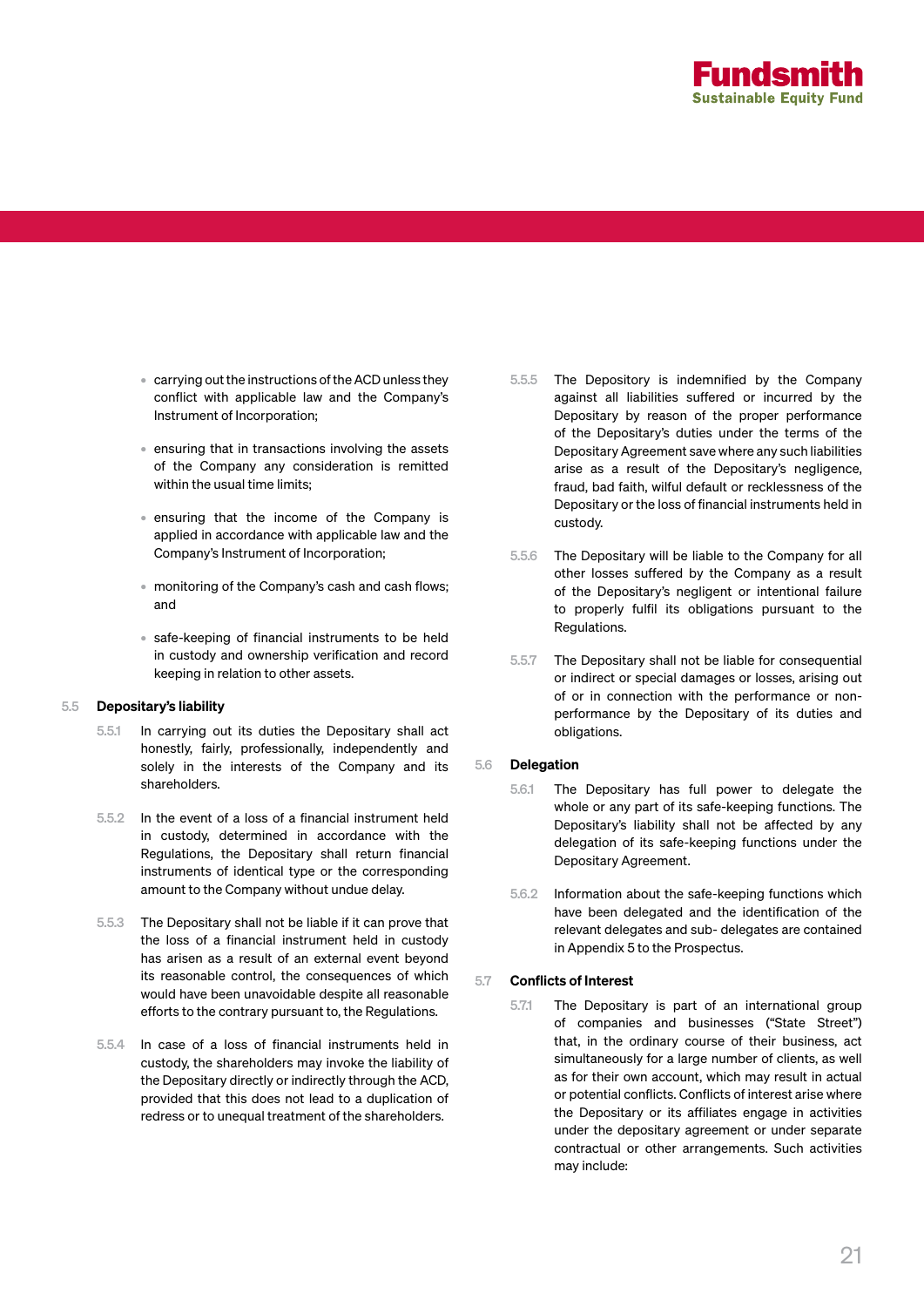

- (i) providing nominee, administration, registrar and transfer agency, research, agent securities lending, investment management, financial advice and/or other advisory services to the Company;
- (ii) engaging in banking, sales and trading transactions including foreign exchange, derivatives, principal lending, broking, market making or other financial transactions with the Company either as principal or agent and in the interests of itself, or for other clients.
- 5.7.2 In connection with the above activities, the Depositary or its affiliates:
	- (i) will seek to profit from such activities and are entitled to receive and retain any profits or compensation in any form and, except as required by law, are not bound to disclose to the Company any such profits or compensation in any form earned by affiliates or the Depositary when acting in any other capacity, including any fee, charge, commission, revenue share, spread, mark- up, mark-down, interest, rebate, discount, or other benefit received in connection with any such activities;
	- (ii) may buy, sell, issue, deal with or hold, securities or other financial products or instruments as principal acting in its own interests, the interests of its affiliates or for its other clients;
	- (iii) may trade in the same or opposite direction to the transactions undertaken for the Company, including based upon information in its possession that is not available to the Company;
	- (iv) may provide the same or similar services to other clients including competitors of the Company and the fee arrangements it has in place will vary; and
- (v) may be granted creditors' and other rights by the Company e.g. indemnification which it may exercise in its own interest. In exercising such rights the Depositary or its affiliates may have the advantage of an increased knowledge about the affairs of the Company relative to third party creditors thus improving its ability to enforce and may exercise such rights in a way that may conflict with the Company's strategy.
- 5.7.3 The ACD may use an affiliate of the Depositary to execute foreign exchange, spot or swap transactions for the account of the Company. In such instances the affiliate shall be acting in a principal capacity and not as a broker, agent or fiduciary of the Company. The affiliate will seek to profit from these transactions and is entitled to retain and not disclose any profit to the Company. The affiliate shall enter into such transactions on the terms and conditions agreed with the Company. The Depositary will not, except as required by law, disclose any profit made by such affiliates.
- 5.7.4 Where cash belonging to the Company is deposited with an affiliate being a bank, cash is not segregated from its own assets, a potential conflict arises in relation to the interest (if any) which the affiliate may pay or charge to such account and the fees or other benefits which it may derive from holding such cash as banker.
- 5.7.5 The ACD may also be a client or counterparty of the Depositary or its affiliates and a conflict may arise where the Depositary refuses to act if the ACD directs or otherwise instructs the Depositary to take certain actions that might be in direct conflict with the interests of the investors in a Company. The types and levels of risk that the Depositary is willing to accept may conflict with the Company's preferred investment policy and strategy.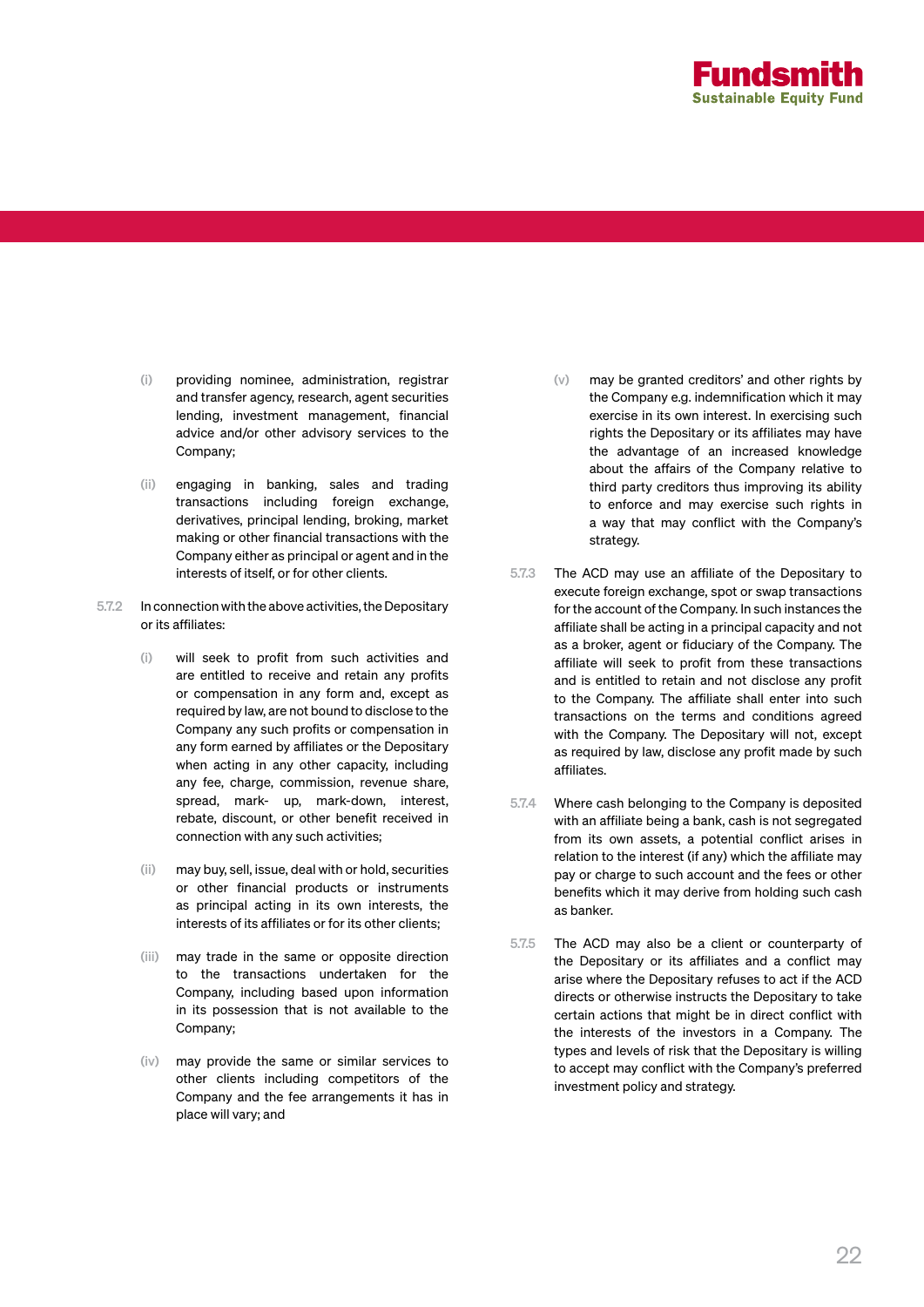

- 5.7.6 Potential conflicts that may arise in the Depositary's use of sub-custodians include five broad categories:
	- (i) the global custodian and sub-custodians seek to make a profit as part of or in addition to their custody services. Examples include profit through the fees and other charges for the services, profit from deposit taking activities, revenue from sweeps and repo arrangements, foreign exchange transactions, contractual settlement, error correction (where consistent with applicable law) and commissions for sale of fractional shares;
	- (ii) The Depositary will typically only provide depositary services where global custody is delegated to an affiliate of the Depositary. The global custodian in turn appoints a network of affiliated and non-affiliated sub-custodians. Multiple factors influence the determination of our global custodian to engage a particular sub-custodian or allocate assets to them, including their expertise and capabilities, financial condition, service platforms and commitment to the custody business as well as the negotiated fee structure (which may include terms that result in fee reductions or rebates to the global custodian), significant business relationships and competitive considerations;
	- (iii) sub-custodians, both affiliated and nonaffiliated, act for other clients and in their own proprietary interest, which might conflict with clients' interests and the fee arrangements they have in place will vary;
	- (iii) sub-custodians, both affiliated and nonaffiliated, have only indirect relationships with clients and look to the Depositary as its counterparty, which might create incentive for the Depositary to act in its self-interest, or other clients' interests to the detriment of clients; and
	- (iv) sub-custodians may have creditors' rights against client assets and other rights that they have an interest in enforcing.
- 5.7.7 In carrying out its duties the Depositary shall act honestly, fairly, professionally, independently and solely in the interests of the Company and its shareholders.
- 5.7.8 The Depositary has functionally and hierarchically separated the performance of its depositary tasks from its other potentially conflicting tasks. The system of internal controls, the different reporting lines, the allocation of tasks and the management reporting allow potential conflicts of interest to be properly identified, managed and monitored. Additionally, in the context of the Depositary's use of sub-custodians, the Depositary imposes contractual restrictions to address some of the potential conflicts and maintains due diligence and oversight of sub- custodians. The Depositary makes available frequent reporting on clients' activity and holdings, with the underlying functions subject to internal and external control audits. Finally, the Depositary segregates the Fund's assets from the Depositary's proprietary assets and follows a Standard of Conduct that requires employees to act ethically, fairly and transparently with clients.
- 5.7.9 State Street has implemented a global policy laying down the standards required for identifying, assessing, recording and managing all conflicts of interest which may arise in the course of business. Each State Street business unit, including the Depositary, is responsible for establishing and maintaining a Conflicts of Interest Program for the purpose of identifying and managing organisational conflicts of interest that may arise within the business unit in connection with providing services to its clients or in delivering its functional responsibilities. Up-todate information on the Depositary, its duties, any conflicts that may arise, the safe- keeping functions delegated by the Depositary, the list of delegates and sub-delegates and any conflicts of interest that may arise from such a delegation will be made available to shareholders on request.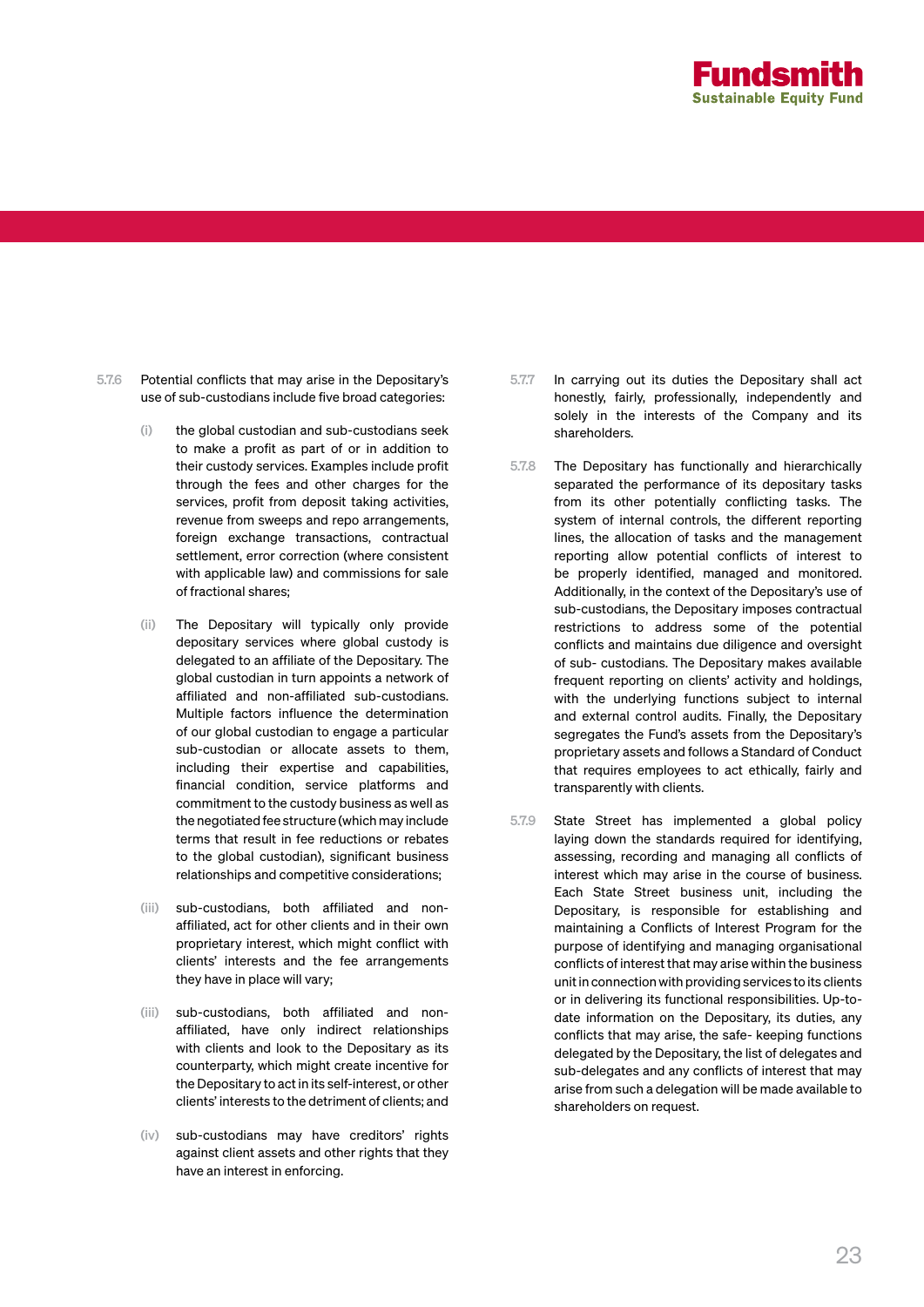

The auditors of the Company are Deloitte LLP.<br>
The auditors of the Company are Deloitte LLP.

# The auditors

## Administration and register of shareholders

- 7.1 The ACD has appointed SS&C Financial Services Europe<br>Limited to act as the transfer agent to the Company with<br>responsibility for administration functions in relation to<br>dealings in Shares.<br>7.2 SS&C Financial Services I Limited to act as the transfer agent to the Company with responsibility for administration functions in relation to dealings in Shares.
	- 7.2 SS&C Financial Services International Limited has been appointed to provide administration services in relation to shareholders and to maintain the Register of shareholders. The Register may be inspected at SS&C House, St Nicholas Lane, Basildon, Essex SS15 5FS during normal office hours.
	- 7.3 The ACD has appointed State Street Bank and Trust Company to undertake certain functions including Company accounting, valuation of the Scheme Property, calculation of the Net Asset Value of the Company and pricing of Shares.
	- 7.4 The ACD has appointed Northern Trust Securities LLP to provide dealing desk facilities and execution analytics.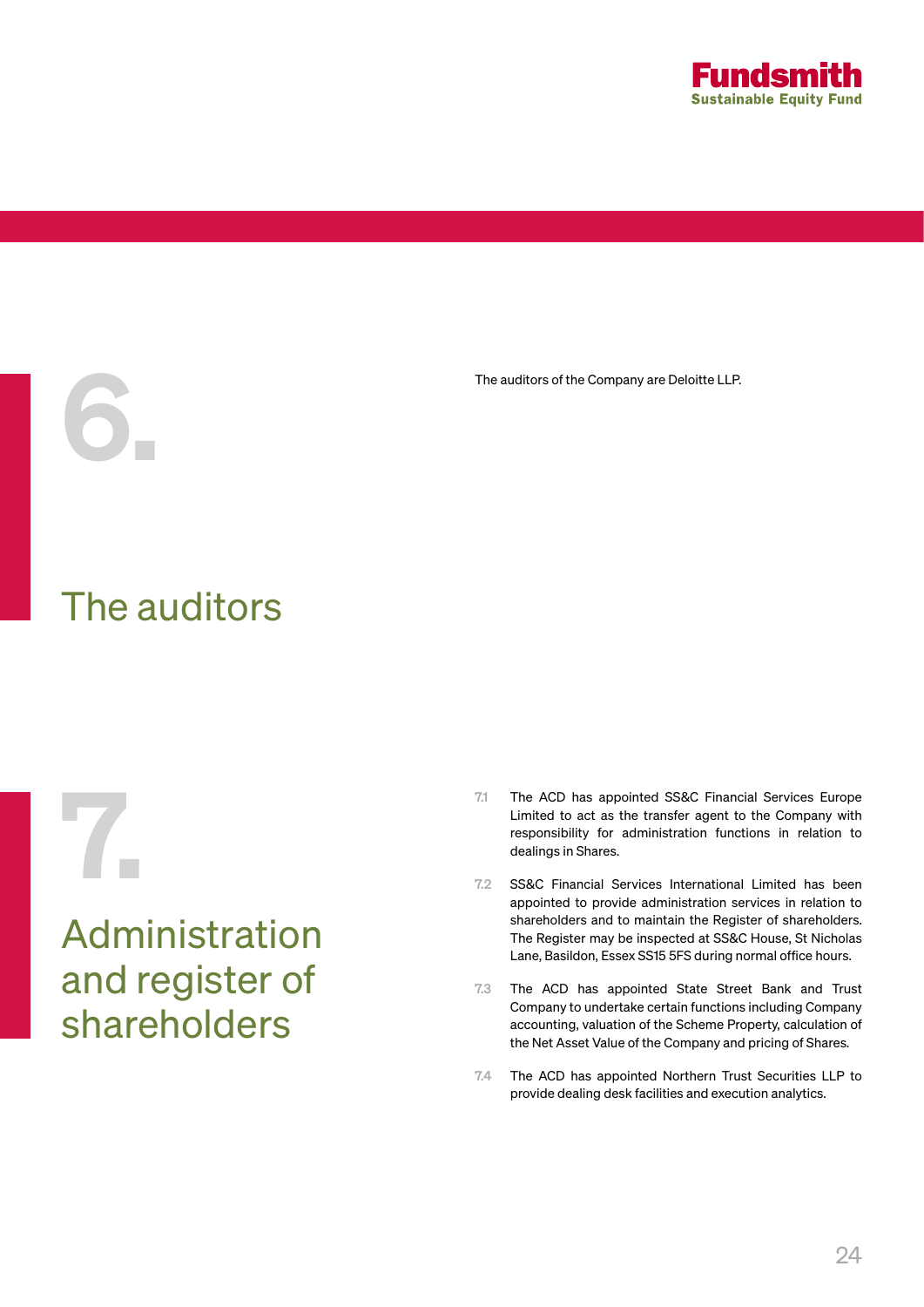

# 8.1 Dealing hours<br>The dealing of<br>5.00 pm on each<br>purchase, rede<br>requests received<br>dealt with on the

# Buying, selling and switching shares

The dealing office of the ACD is open from 9.00 am until 5.00 pm on each Dealing Day to receive requests for the purchase, redemption and switching of Shares. Any such requests received up to 12 noon on a Dealing Day will be dealt with on that day. Requests received after 12 noon on a Dealing Day will be dealt with on the following Dealing Day. All transactions will be effected at prices determined at the next valuation point following receipt of such request.

### 8.2 Basis of dealing

The ACD will usually facilitate the buying and selling of Shares for investors. When an investor wishes to buy Shares, the ACD will sell Shares to the investor. When an investor wishes to sell Shares, the ACD will buy those Shares from the investor. When buying and selling Shares from investors in this way, the ACD is dealing as a principal. The price at which Shares are bought and sold is determined by reference to the Net Asset Value of the Share (see Section 20 below). In the normal course of business, the ACD matches the aggregated net transactions in Shares undertaken each day with investors with a transaction which the ACD undertakes with the Company and does not hold any ongoing position in the Shares. In exceptional circumstances, the ACD may hold an ongoing position in Shares which it acquires using its own money and use this to satisfy investors' requests to buy and sell Shares. In these circumstances, the ACD may make a profit from dealing in Shares as principal. The ACD is not accountable to shareholders for any profit it makes in dealing in Shares as principal. The Instrument of Incorporation of the Company grants powers to the ACD to allow the direct issue and cancellation of Shares by the Company. If these powers are utilised, the ACD will ensure that such issues and cancellations are made in accordance with the FCA Rules and that at each valuation point there are at least as many Shares in issue of any class as there are Shares registered to shareholders for the class.

The ACD will not, when arranging the issue or cancellation of Shares in these circumstances do, or omit to do, anything that would result in its or an associate's benefit to the detriment of shareholders or that would otherwise result in the unfair treatment of shareholders.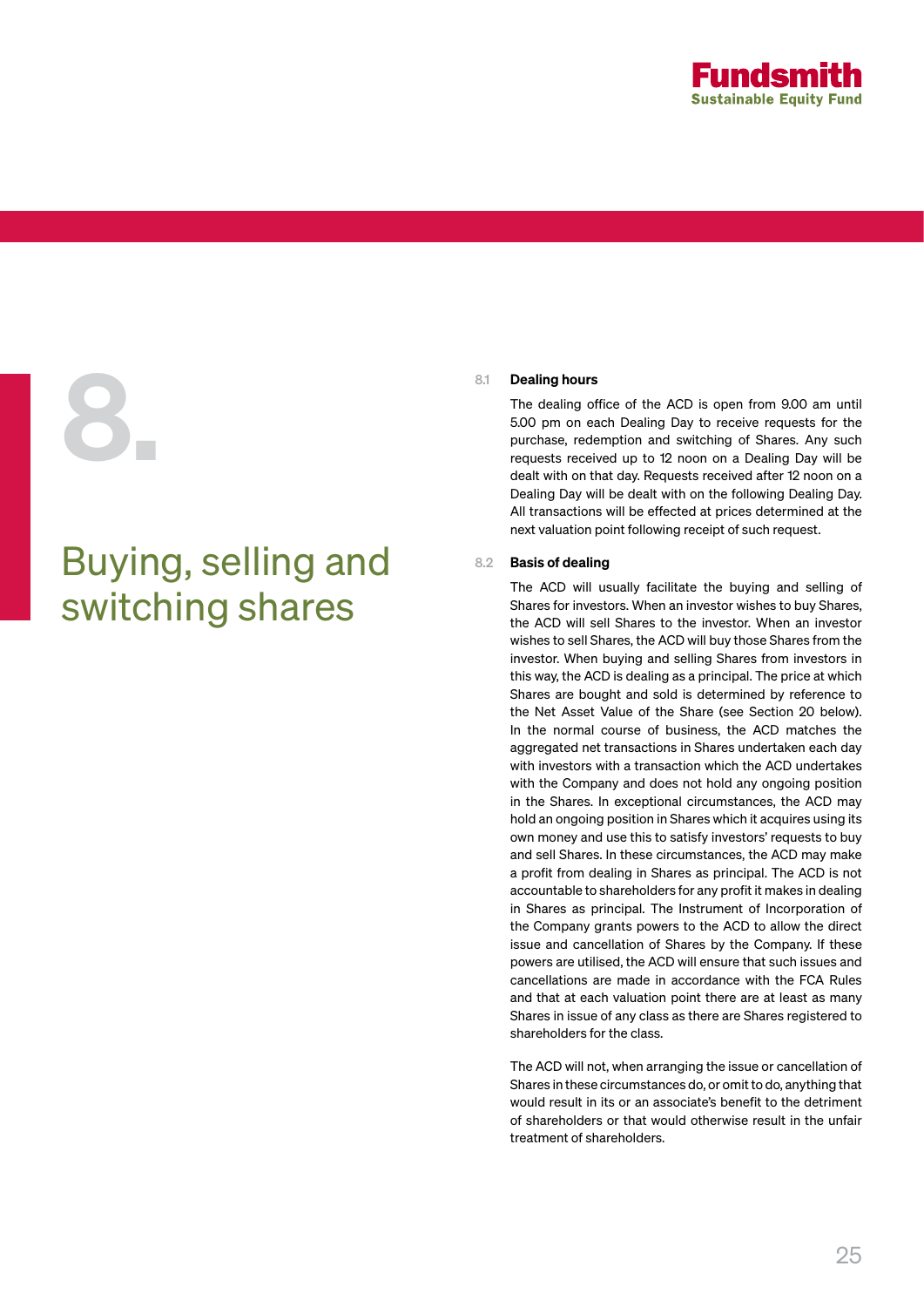

### 8.3 Money laundering

- 8.3.1 The Company is subject to various laws and regulations designed to combat money laundering and other financial crime. The ACD is responsible for ensuring compliance with the relevant legislation and regulations. The ACD operates anti-money laundering and anti-financial crime policies and procedures and will not knowingly allow the Company to be used to facilitate any form of money laundering or financial crime activity.
- 8.3.2 As a result, the ACD is required to perform risk assessments to identify any money laundering or terrorist financing risks that it could face. The ACD will be required to identify and verify the identity of any applicant for Shares or of the person on whose behalf the application is being made. The ACD will also be required to identify, and where appropriate, verify the beneficial owner of the applicant. In any case, the ACD may be required to obtain information on the source of wealth and funds for the investment. To the extent that the applicant or, where relevant, the beneficial owner has been identified as a politically exposed person or an associate or family member of a politically exposed person, the ACD may request additional information. The ACD has to apply these procedures at the time of investment and on an ad hoc basis.
- 8.3.3 Where such information has been requested, the ACD reserves the right to refuse to issue Shares, pay the proceeds of a redemption of Shares or pay income on Shares to the applicant or investor until sufficient information has been supplied to satisfy the ACD's anti-money laundering requirements.
- 8.3.4 If the ACD allows an applicant to purchase Shares pending completion of its anti-money laundering procedures and the applicant does not provide satisfactory evidence of identity or source of wealth and funds to the ACD within a reasonable period of the ACD's request for it, the ACD reserves the right to sell any Shares purchased by the applicant and return the proceeds of sale or take such other action as may, in the reasonable opinion of the ACD, be appropriate in the circumstances. Any proceeds of sale returned may be less than the original investment.
- 8.3.5 If at any time the ACD determines that further documentary evidence of an existing investor's or beneficial owner's identity or other relevant information is required, the ACD reserves the right to request this and to withhold the proceeds of a redemption of Shares or payment of income on Shares until satisfactory evidence is provided. If the ACD has reasonable grounds for suspecting that the funds used to purchase Shares may represent the proceeds of crime, the ACD reserves the right to sell any Shares purchased by the applicant, and take such action with regard to the proceeds as it deems appropriate, taking relevant rules, regulations and official guidance into account.

### 8.4 Failure to prevent facilitation of tax evasion

Two corporate criminal offences for failure to prevent the facilitation of tax evasion were created by the Criminal Finances Act 2017. These offences impose criminal liability on a company if it fails to prevent the criminal facilitation of tax evasion by a "person associated" with the company. There is a defence to the charge if the company can show that it had in place "reasonable prevention procedures" at the time the facilitation took place. Consequently, it may be the case that applicants for Shares may be subject to additional verification and information requirements, as part of these procedures.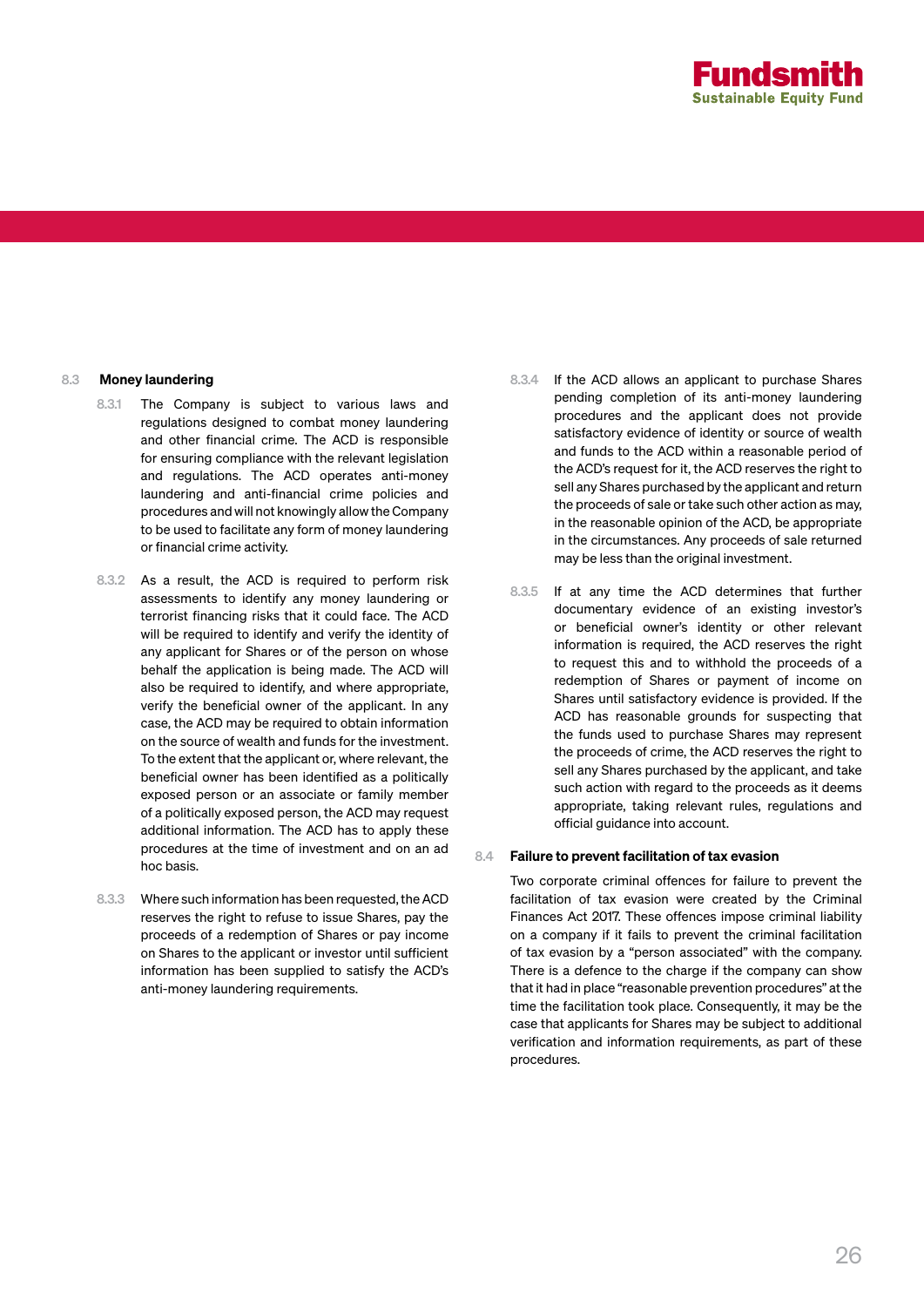

# 9.1 Procedure<br>
9.1.1 Initi<br>
com<br>
pos<br>
web<br>
App

# Buying shares

- 9.1.1 Initial investments can be made by sending a completed application form to the ACD either by post or by completing the online form via the ACD's website or by telephone to the ACD on 0330 123 1815. Application forms are available from the ACD; please contact the ACD on 0330 123 1815 or visit www. fundsmith.green. Telephone calls may be recorded. Investors other than individuals are required to complete the account opening process prior to investing.
- 9.1.2 Payment for Shares will normally be made by bank transfer, cheque or debit card. Payment will be made in Sterling and should be received by the ACD in cleared funds no later than the 4th Business Day following the Dealing Day. Transactions for the purchase of Shares settle on the 4th Business Day following the relevant Dealing Day and full payment must be made by that date. The ACD may cancel any purchase contract where the payment is not honoured in full within 4 Business Days of the relevant Dealing Day. The purchaser remains liable for any loss incurred by the ACD in the case of non-settlement.
- 9.1.3 The ACD has the right to reject, on reasonable grounds relating to the circumstances of the applicant, any application for Shares in whole or part, and in this event the ACD will return any money sent, or the balance of such monies, at the risk of the applicant. In particular, the ACD may exercise this discretion if it reasonably believes the applicant's ownership of the Shares will lead to additional tax or regulatory requirements for the Company or the ACD, if the ACD determines that the applicant poses a money laundering or terrorist financing risk, or if the applicant has been or intends to engage in market timing activities. For these purposes, market timing activities include investment techniques which involve short term trading in and out of shares generally to take advantage of variations in the price of shares between the daily valuation points. Short term trading of this nature may often be detrimental to long term shareholders, in particular the frequency of dealing may lead to additional dealing costs which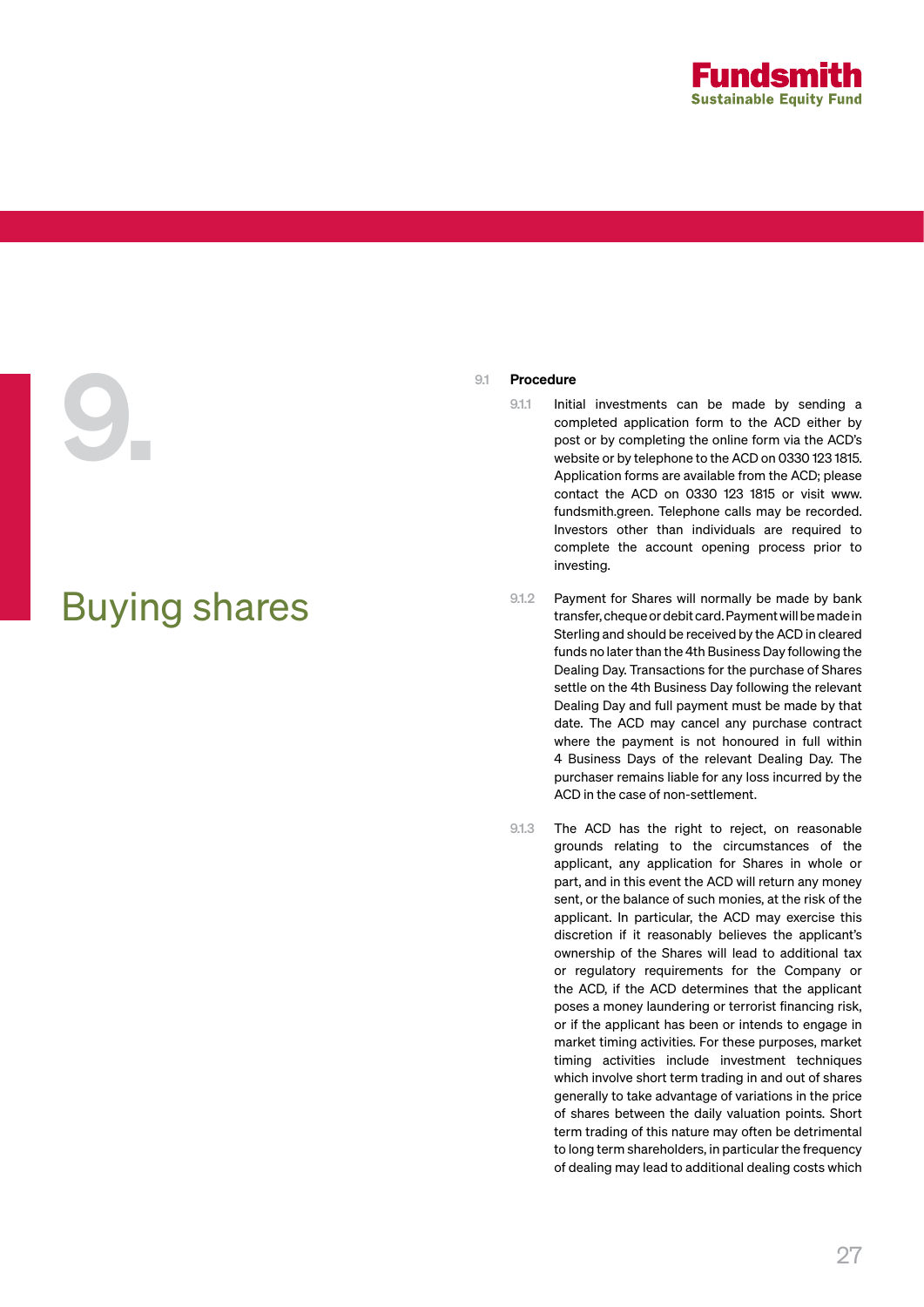

can affect long term performance. In addition, the ACD may reject any application previously accepted in circumstances where the applicant has paid by cheque and that cheque subsequently fails to be cleared.

- 9.1.4 The number of Shares issued will be the greatest number of larger denomination Shares with the balance of the subscription amount being used to purchase smaller denomination Shares.
- 9.1.5 Monies received by the ACD as payment for Shares will be paid into a client money bank account. On the day of settlement, these monies will be transferred into the ACD's own dealing account which will complete the applicant's purchase of the Shares. The ACD will separately pay the Company in relation to any Shares which it is acquiring from the Company. No interest payment will be made on any client money held by the ACD. The client money will be held in a client bank account with National Westminster Bank plc or Royal Bank of Scotland plc.
- 9.1.6 Applicants for Shares who are retail clients may have the right to cancel the transaction within 14 days of receipt of a cancellation notice sent to them by the ACD. Shareholders switching Shares will not be entitled to cancel the transaction. If a shareholder cancels his contract, he will receive a refund of the amount invested either in full or adjusted to reflect any rise or fall in Share price since the date of investment. This may result in a loss on the part of the shareholder. If a shareholder wishes to exercise his right to cancel, he should write to the ACD at Fundsmith LLP, PO Box 10846, Chelmsford, Essex CM99 2BW. Shareholders will not be able to exercise their cancellation rights after 14 calendar days of receipt of their cancellation notice. Shareholders should note that in certain circumstances, there may be a delay in returning their investment.
- 9.1.7 T class Shares may be bought through a regular savings plan. To invest in this way, Shareholders will need to complete the relevant application form and provide direct debit instructions to the ACD. Under the regular savings plan, the Shareholder

agrees to make monthly contributions to the plan for investment in the Company. Monthly contributions may be increased, decreased (subject to maintaining the prescribed minimum level of contribution) or stopped at any time by notifying the ACD. If payments are not made into the regular savings plan for 3 consecutive months and the Shareholder holds less than the minimum holding for that class, the ACD reserves the right to redeem the Shareholders' entire holding in that class. Contract notes will not be issued to Shareholders investing through a regular savings plan, but individual statements of Shareholders' Shares will be issued semi-annually.

9.1.8 Joint applications to purchase Shares may be made by more than one person, but the Company is not obliged to register a Share in the names of more than four joint shareholders.

### 9.2 Documentation

- 9.2.1 Purchasers will receive a contract note setting out the details of the transaction including the number of and the price paid for their Shares. The contract note will normally be issued no later than the close of business on the Business Day following the Dealing Day on which the purchase is made. Purchasers will also receive (if applicable) a notice of their right to cancel the purchase. Further details concerning cancellation rights are given above in Section 9.1.6.
- 9.2.2 Share certificates will not be issued in respect of Shares. Ownership of Shares will be evidenced by an entry on the Company's Register of shareholders. Statements in respect of half yearly distributions of income will show the number of Shares held by the shareholder in respect of which the distribution is made. Individual statements of a shareholder's (or, when Shares are jointly held, the first named holder's) Shares will also be issued at any time on request by the registered holder.

### 9.3 In Specie purchases

The ACD's policy is not to accept an in specie transfer of securities as payment for a purchase of Shares.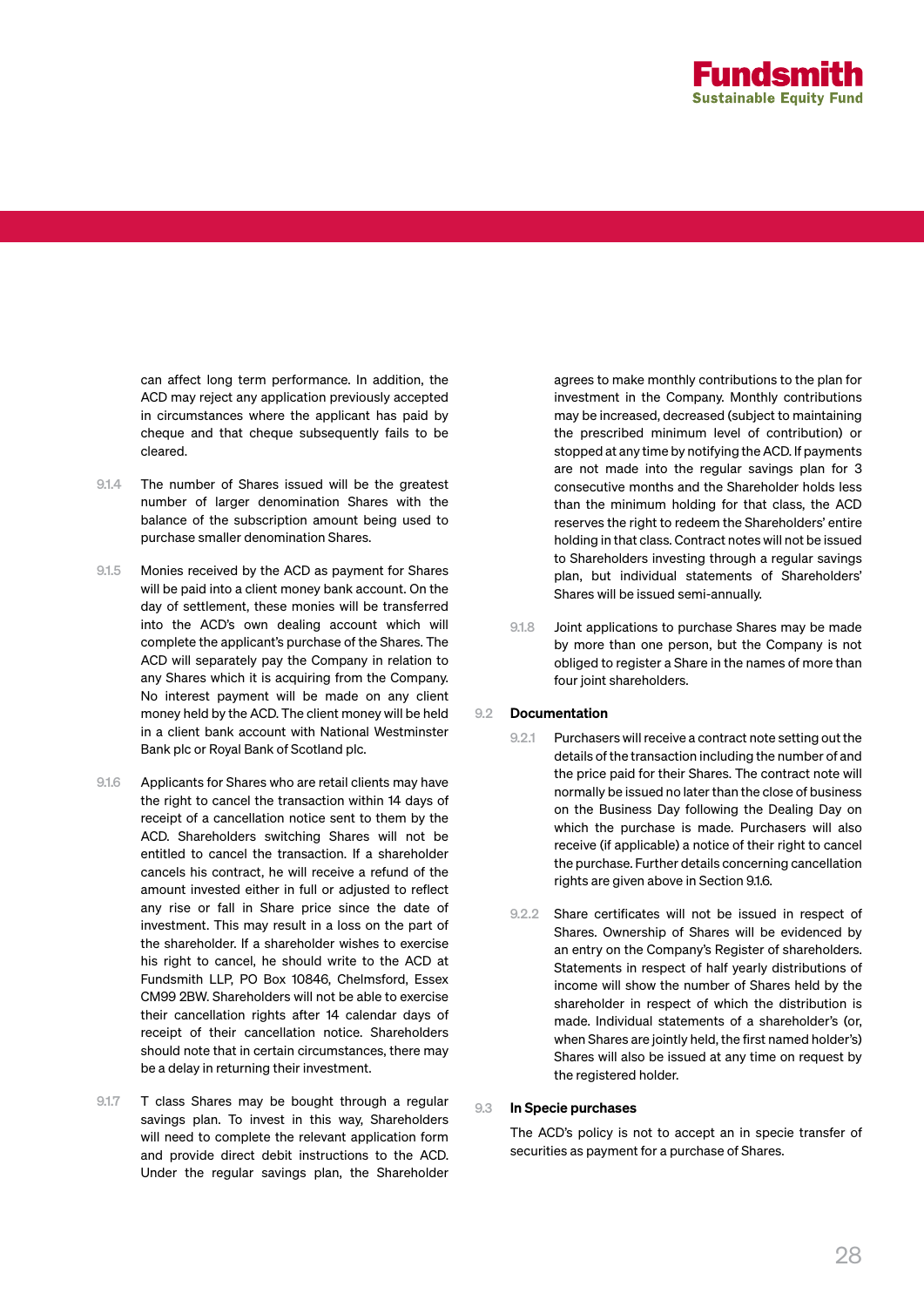

### 9.4 Minimum subscriptions and holdings

- 9.4.1 I Class Shares: The minimum initial subscription level for, and minimum holdings level for the I class Shares is £5,000,000. The minimum subsequent investment amount and minimum redemption amount for the I class Shares is £5,000. The ACD may at its discretion accept subscriptions lower than the minimum amount.
- 9.4.2 T class Shares: The minimum initial subscription level for, and minimum holdings level for the T class Shares is £1,000. The minimum subsequent investment size and minimum redemption amount for the T class Shares is £250. The minimum monthly investment amount for regular savers in T class Shares is £100.
- 9.4.3 The ACD may at its discretion accept subscriptions lower than the minimum amount.
- 9.4.4 If a holding is below the minimum holding level for that class of Share, the ACD has a discretion to require redemption of the entire holding.

### 9.5 Children

Children below the age of legal capacity (which is 18 years old in England and Wales and 16 years old in Scotland) cannot purchase Shares directly. If a person wishes to purchase Shares on behalf of a child he will need to purchase the Shares in his own name and hold them as trustee on behalf of the child. Once the child reaches the age of legal capacity the Shares can be transferred directly into the name of the child following the procedure set out in Section 14. Any person contemplating this should consider the potential tax consequences and if necessary take professional tax advice.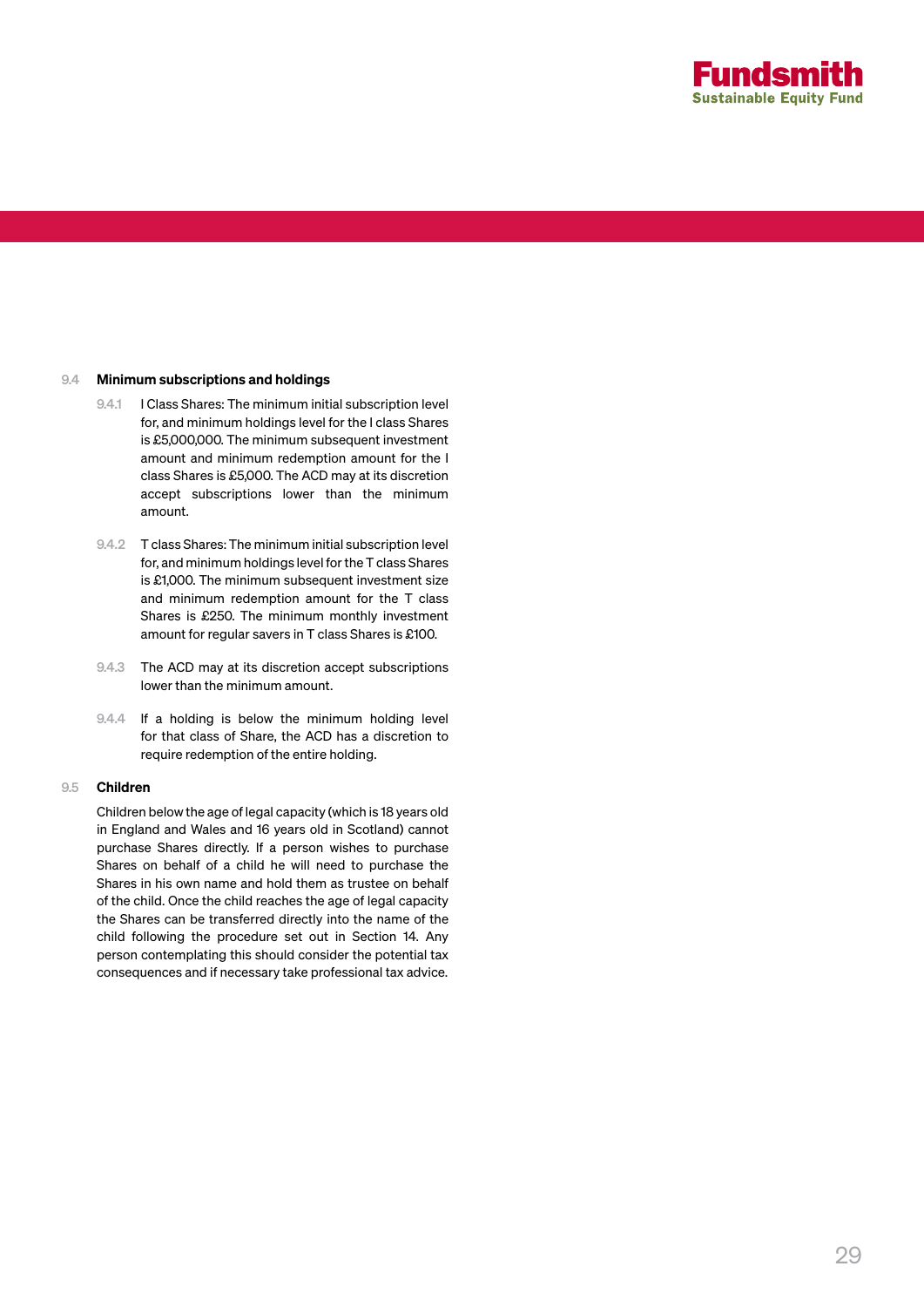

# 10.1 Procedure<br>10.1.1 Eve<br>CEC ACC

# Selling shares

- Every shareholder has the right to require that the ACD redeem his Shares on any Dealing Day except in circumstances described below in Sections 10.1.4 and Sections 10.1.5.
- 10.1.2 Part of a shareholder's holding may be sold but the ACD reserves the right to refuse a redemption request if the value of the Shares to be redeemed is less than any minimum redemption amount set out at Section 9.4, or would result in a shareholder holding less than the minimum holding for that class of Share, also set out at Section 9.4. In the latter case the shareholder may be asked to redeem his entire shareholding.
- 10.1.3 Requests to redeem Shares may be made to the ACD by telephone on 0330 123 1815 or in writing to Fundsmith LLP, PO Box 10846, Chelmsford, Essex CM99 2BW or via the ACD's website at www. fundsmith.green. Telephone calls may be recorded. The ACD may require telephone instructions to be confirmed in writing on a renunciation form, which will be sent to the shareholder. Once accepted by the ACD a redemption is irrevocable.
- 10.1.4 Shares may not be redeemed during any period of suspension of dealing (see further Section 16 below). Shareholders requesting redemptions at such times will be notified of the suspension and, unless withdrawn, redemption requests will be considered as at the next Dealing Day following the end of such suspension.
- 10.1.5 The ACD may permit deferrals of redemptions at any valuation point to the next valuation point if requested redemptions exceed 10% of the Scheme Property. In such circumstances any redemption requests relating to the earlier valuation point will be dealt with in priority to redemption requests received at the next following valuation point.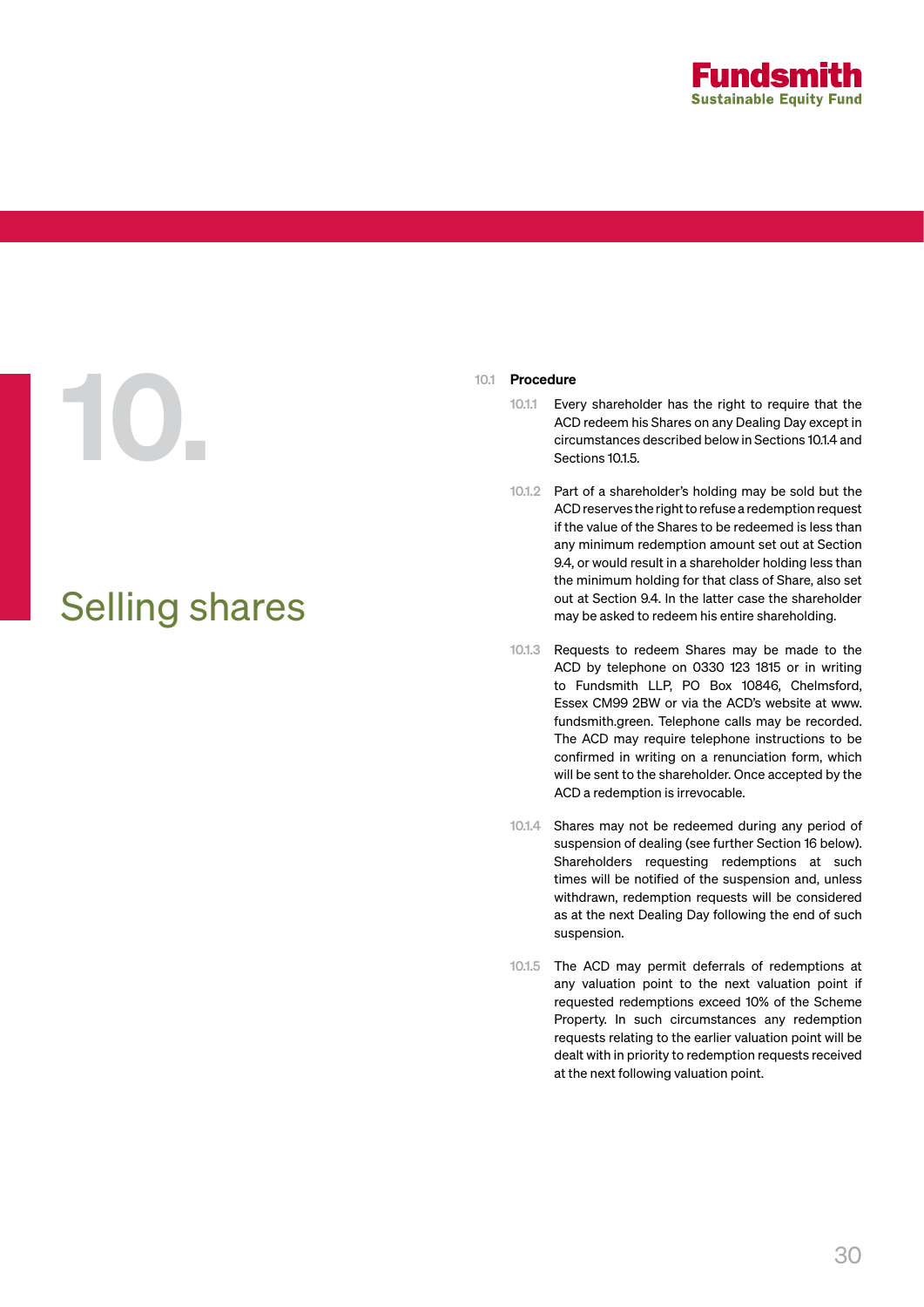

### 10.2 Documentation

A contract note giving details of the number and price of Shares sold will be sent to the selling shareholder (the first named on the register, in the case of joint shareholders) or their duly authorised agents together (if sufficient written instructions have not already been given) with a form of renunciation for completion and execution by the shareholder (and, in the case of a joint holding, by all the joint holders) not later than the end of the Business Day following the valuation point by reference to which the redemption price is determined.

### 10.3 Settlement

On the settlement day, a transfer of redemption monies will be made from the ACD's dealing account into a client money bank account and the redemption amount will be held in that account until payment is made to the redeeming shareholder. Settlement will be made by bank transfer, unless otherwise agreed by the ACD, and will be sent within four Business Days of the later of:

- satisfactory completion of the ACD's anti-money laundering and anti-terrorist financing procedures;
- if required, receipt by the ACD of the form of renunciation (or other sufficient written instructions) duly signed by all the relevant shareholders and completed as to the appropriate number of Shares, together with any other appropriate evidence of title; or
- the valuation point following receipt by the ACD of the request to redeem.

No interest payment will be made on any client money held by the ACD. The client money will be held in a client bank account with National Westminster Bank plc or Royal Bank of Scotland plc.

### 10.4 In specie redemption

- 10.4.1 If a shareholder requests the redemption of Shares, the ACD may, if it considers the deal is substantial in relation to the total size of the Company, arrange for the Company to cancel the Shares and transfer Scheme Property to the shareholder instead of paying the price of the Shares in cash, or, if required by the shareholder, pay the net proceeds of sale of the relevant Scheme Property to the shareholder. A deal involving Shares representing 5% or more in value of the Company will normally be considered substantial, although the ACD may in its discretion agree an in specie redemption with a shareholder whose Shares represent less than 5% in value of the Company.
- 10.4.2 In such cases, the ACD will serve a notice on the shareholder within two Business Days of receipt of the redemption instructions that it proposes to make an in specie redemption, setting out the Scheme Property to be transferred to the shareholder. The shareholder may within four Business Days of receiving the notice serve a notice on the ACD requiring the ACD to realise the selected Scheme Property and pay the proceeds to the shareholder.
- 10.4.3 The ACD will select the property to be transferred (or sold) in consultation with the Depositary. They must ensure that the selection is made with a view to achieving no greater advantage or disadvantage to the redeeming shareholder than to continuing shareholders.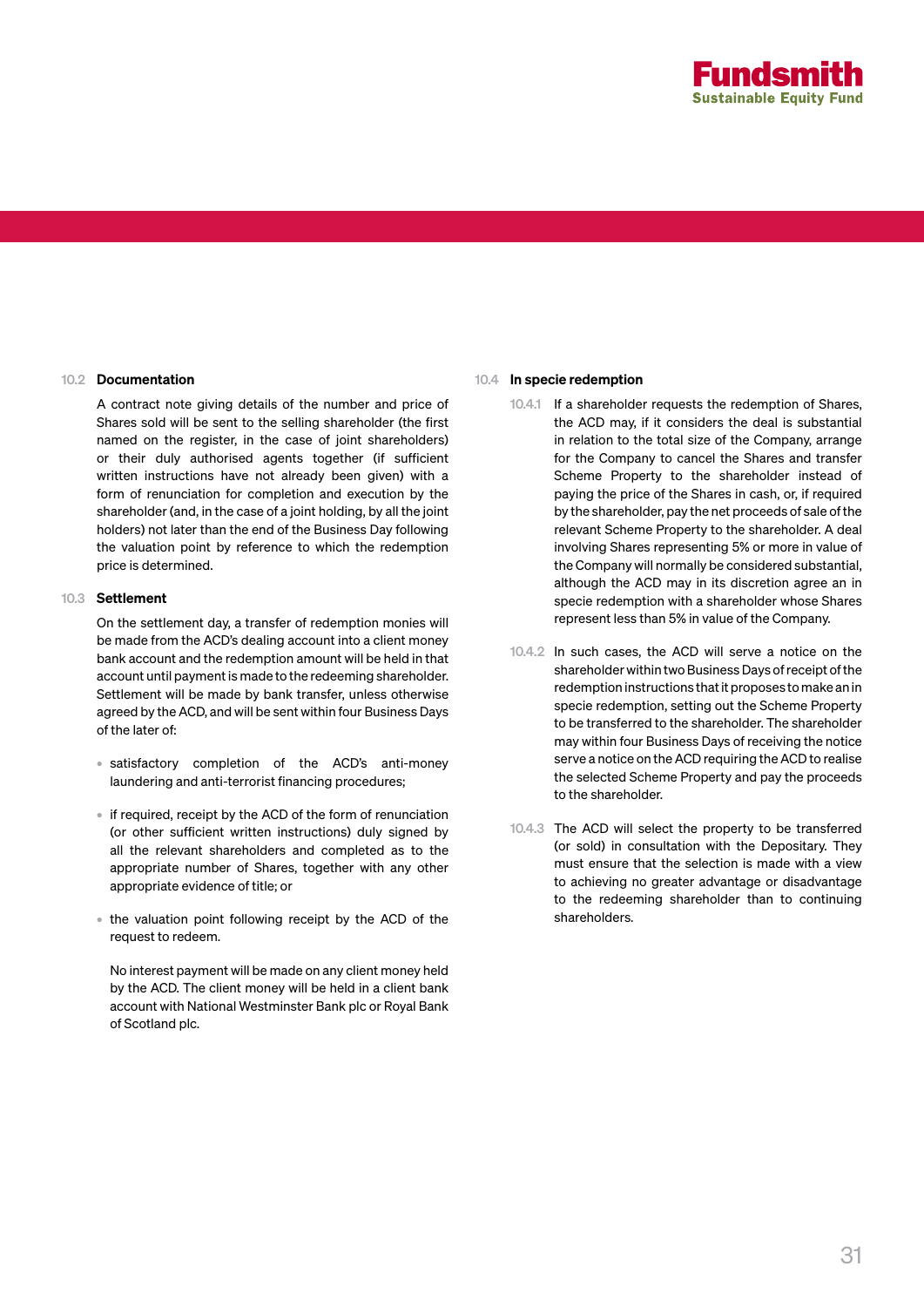

# Switching

- 11.1 If applicable, a holder of Shares may at any time switch all or<br>some of his Shares (Old Shares) for Shares of another class<br>of the Company (New Shares). The number of New Shares<br>issued will be determined by reference some of his Shares (Old Shares) for Shares of another class of the Company (New Shares). The number of New Shares issued will be determined by reference to the respective prices of New Shares and Old Shares at the valuation point applicable at the time the Old Shares are redeemed and the New Shares are issued.
	- 11.2 Switching may be affected by contacting the ACD either by telephone on 0330 123 1815 or in writing to Fundsmith LLP, PO Box 10846, Chelmsford, Essex CM99 2BW and the shareholder may be required to complete a switching form (which, in the case of joint shareholders must be signed by all the joint holders). A switching shareholder must be eligible to hold that class of Shares into which the switch is to be made.
	- 11.3 If the switch would result in the shareholder holding a number of Old Shares or New Shares of a value which is less than the minimum holding for that class of Share, the ACD may, in its discretion, convert the whole of the shareholder's holding of Old Shares to New Shares or refuse to effect any switch of the Old Shares. No switch will be made during any period when the right of shareholders to require the redemption of their Shares is suspended. The general provisions on selling Shares shall apply equally to a switch.
	- 11.4 A shareholder who switches Shares in one class for Shares in any other class will not be given a right by law to withdraw from or cancel the transaction.
	- 11.5 Potential investors should consult their own professional advisors as to the implications of switching of Shares under the laws of the jurisdictions in which they may be subject to tax.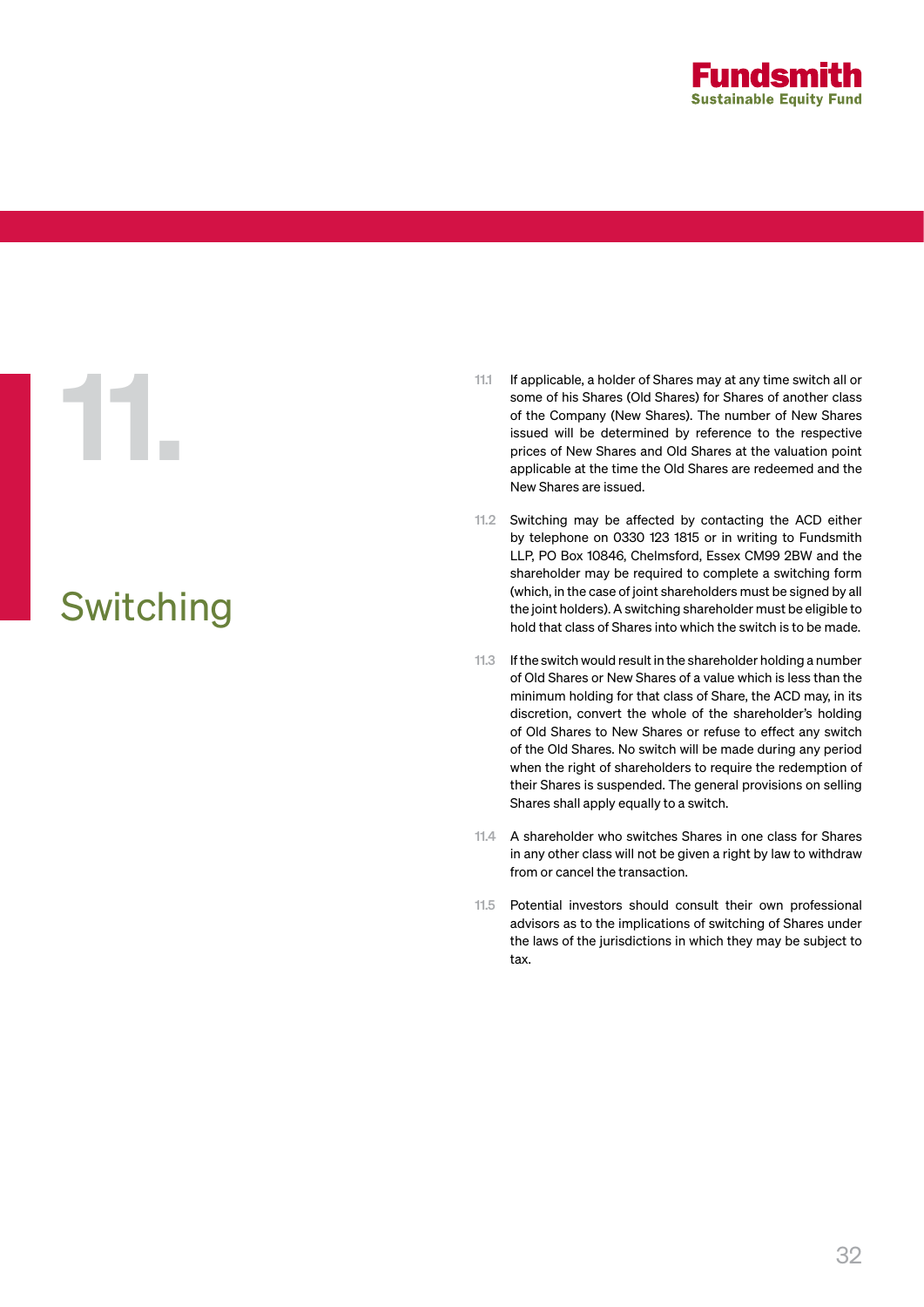

12.1 No preliminary or entry charges<br>The ACD does not impose any charges<br>Shares to investors. The ACD does not impose any charge on the issue or sale of Shares to investors.

### 12.2 No redemption charge

The ACD does not make any charge on the cancellation or redemption of Shares.

### 12.3 No switching fee

No switching fee is payable on the switching of Shares of one class for Shares of another class.

# Dealing charges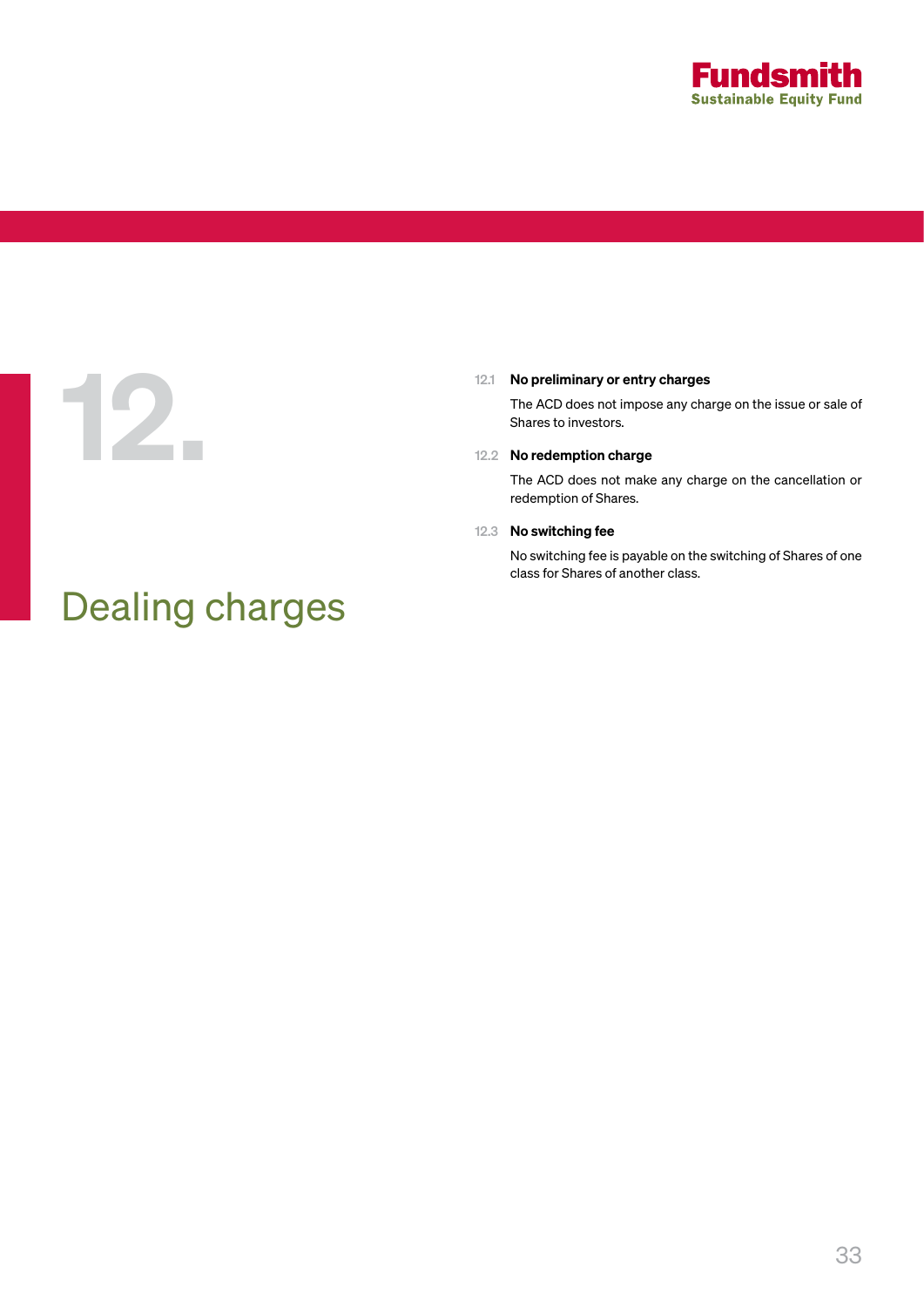

# 13.1 Dilution adjustment<br>
13.1 The basis on<br>
for the purpo<br>
as stipulated<br>
Instrument (Section 19. M

# Other dealing information

- 13.1.1 The basis on which the Scheme Property is valued for the purpose of calculating the price of Shares as stipulated in the FCA Rules and the Company's Instrument of Incorporation is summarised in Section 19. Many investments are valued for these purposes at their mid-market price. The actual cost of purchasing or selling investments comprising the Scheme Property may be higher or lower than the mid-market value used in calculating the share price – for example, due to dealing charges, taxes or through dealing at prices other than the mid-market price. These costs may have an adverse effect on the Net Asset Value, known as "dilution". The FCA Rules allow the cost of dilution to be met by the Company or to be recovered from the shareholders who are buying or selling Shares. The ACD has decided that its policy on dilution is that it will make a dilution adjustment to the price of Shares for those shareholders who are buying or selling Shares in the circumstances set out below.
- 13.1.2 The dilution adjustment will be calculated by reference to the estimated costs of dealing in the underlying investments of the Company, including any dealing spreads, commission and transfer taxes.
- 13.1.3 The ACD may apply a dilution adjustment on the sale and redemption of Shares if, in its opinion, the existing shareholders (for sales) or remaining shareholders (for redemptions) might otherwise be adversely affected, and if in applying a dilution adjustment, so far as practicable, it is fair to all shareholders and potential shareholders.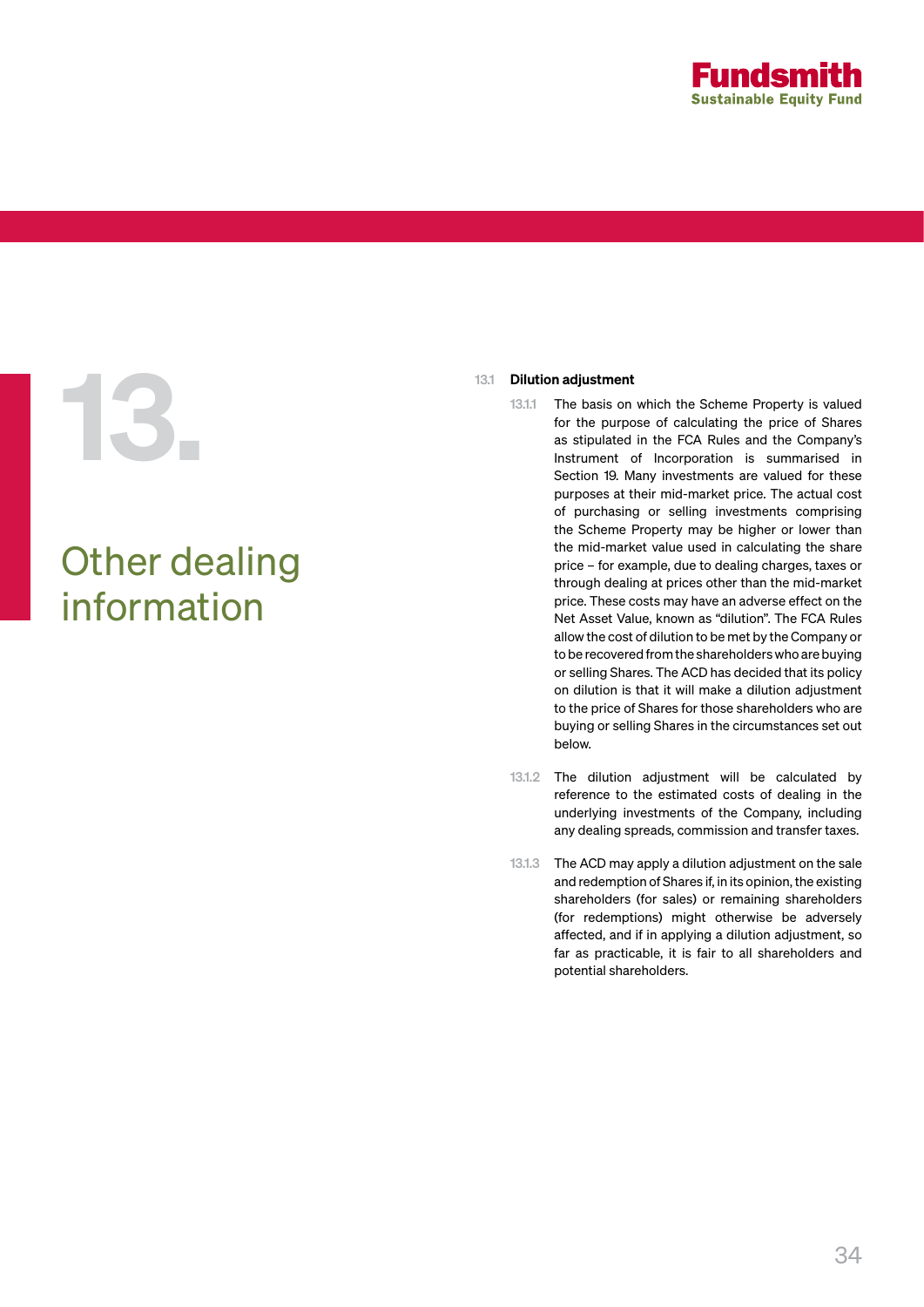

13.1.4 The need to apply a dilution adjustment will depend on the volume of sales or redemptions. It is therefore not possible to predict accurately whether a dilution adjustment to the price of a Share will be made on any particular Dealing Day. The dilution adjustment will not normally be applied unless the net creations or redemptions exceed 5% of the value of the Company. If a dilution adjustment is not made there may be an adverse impact on the value of the Scheme Property. A positive dilution adjustment will increase the Share price from mid-price and will typically apply where the Company is experiencing net purchases of Shares. A negative dilution adjustment will decrease the Share price from mid-price and will typically apply where the company is experiencing net redemptions of Shares. The ACD does not expect to make a dilution adjustment regularly and anticipates that any such adjustment would ordinarily be of the magnitude of +/- 0.15% of the price of a Share. The dilution adjustment has been used twice since inception.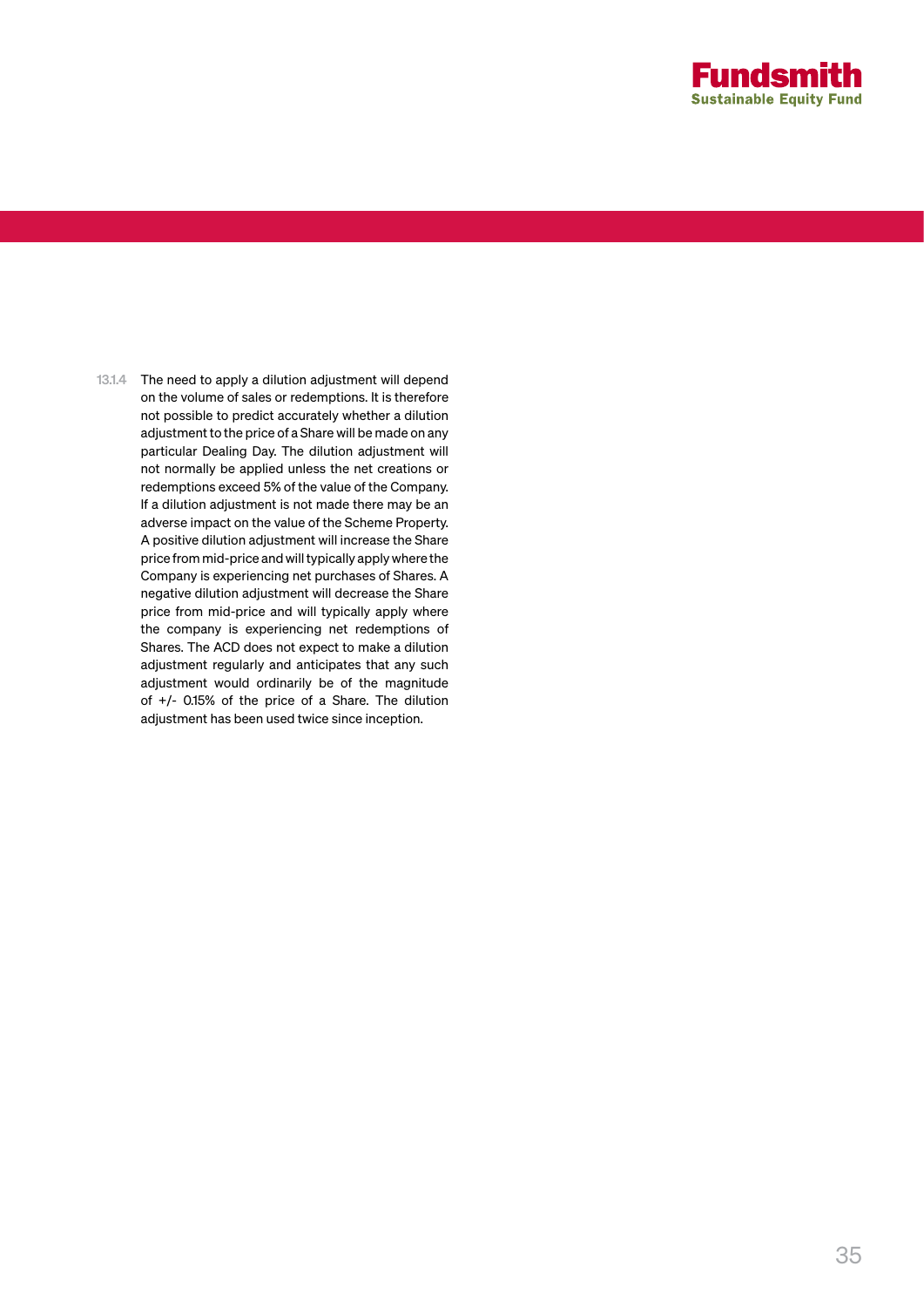

## **Transfer**

Shareholders are entitled to transfer their Shares to another person<br>or body, subject to the restrictions on shareholders set out in the<br>compulsory transfer and redemption provisions in Section 15, the<br>transferee meeting t or body, subject to the restrictions on shareholders set out in the compulsory transfer and redemption provisions in Section 15, the transferee meeting the eligibility criteria for that class of share and satisfactory completion of anti-money laundering and financial crime procedures. All transfers must be in writing in the form of an instrument of transfer approved by the ACD for this purpose. Completed instruments of transfer must be sent to the ACD at PO Box 10846, Chelmsford, Essex CM99 2BW in order for the transfer to be registered. At present, transfer of Shares by electronic communication is not accepted. The ACD may require confirmation that Stamp Duty Reserve Tax has been paid in respect of the transfer and may refuse to register a transfer unless a provision for Stamp Duty Reserve Tax has been paid.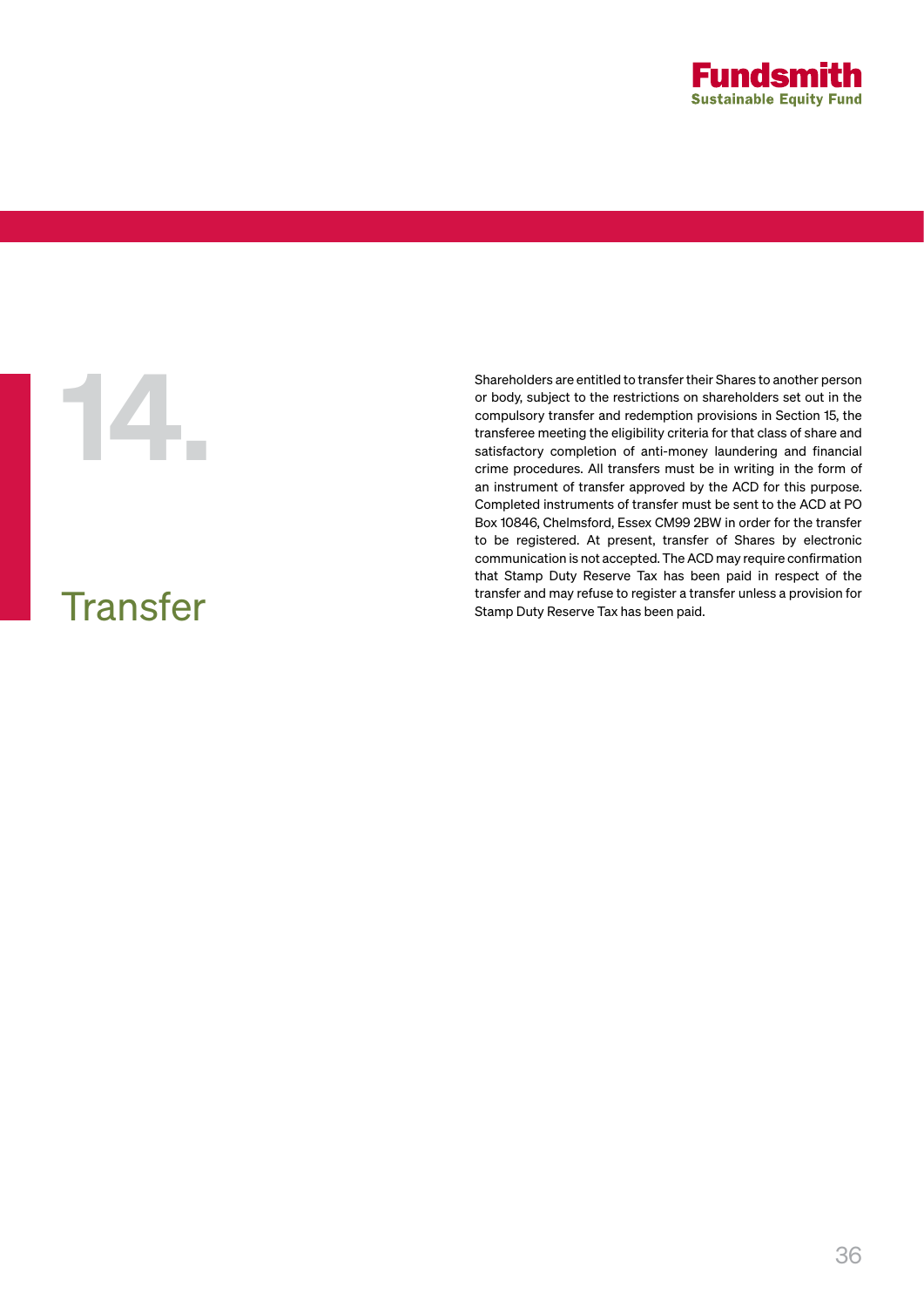

# Restrictions and compulsory transfer and redemption

- 15.1 The ACD may from time to time take such action and impose<br>such restrictions as it may think necessary for the purpose of<br>ensuring that no Shares are acquired or held by any person<br>in breach of the law or regulation (o such restrictions as it may think necessary for the purpose of ensuring that no Shares are acquired or held by any person in breach of the law or regulation (or any interpretation of a law or regulation by a competent authority) of any country or territory, including being used for the facilitation of money laundering or terrorist financing, or in circumstances which would result in the Company incurring a tax liability or other adverse consequences. In this connection, the ACD may, inter alia, reject in its discretion any application for the purchase. transfer or switching of Shares.
	- 15.2 If it comes to the notice of the ACD or if the ACD reasonably believes it to be the case that any Share ("affected Shares"):
		- (i) is owned directly or beneficially in breach of any law or regulation (or any interpretation of a law or regulation by a competent authority) of any country or territory; or
		- (ii) is held in a manner, or is owned by a person who does not provide the ACD with satisfactory information about their identity (or the identity of their owners or controlling persons), and where the holding or the refusal to provide the information may result in the Company incurring any liability to taxation which the Company would not be able to recoup itself, breaching any law or regulation or suffering any other adverse consequence (including a requirement to register under any securities or investment or similar laws or governmental regulation of any country or territory); or
		- (iii) is held in any manner in respect of which the shareholder in question is not qualified to hold such Shares;

or if the ACD is not satisfied that the holding of any Share may not give rise to a situation discussed in (i), (ii) or (iii), the ACD may give notice to the shareholder of the affected Shares requiring the transfer of such Shares to a person who is qualified or entitled to own them or that a request in writing be given for the redemption or cancellation of such Shares in accordance with the FCA Rules. If any shareholder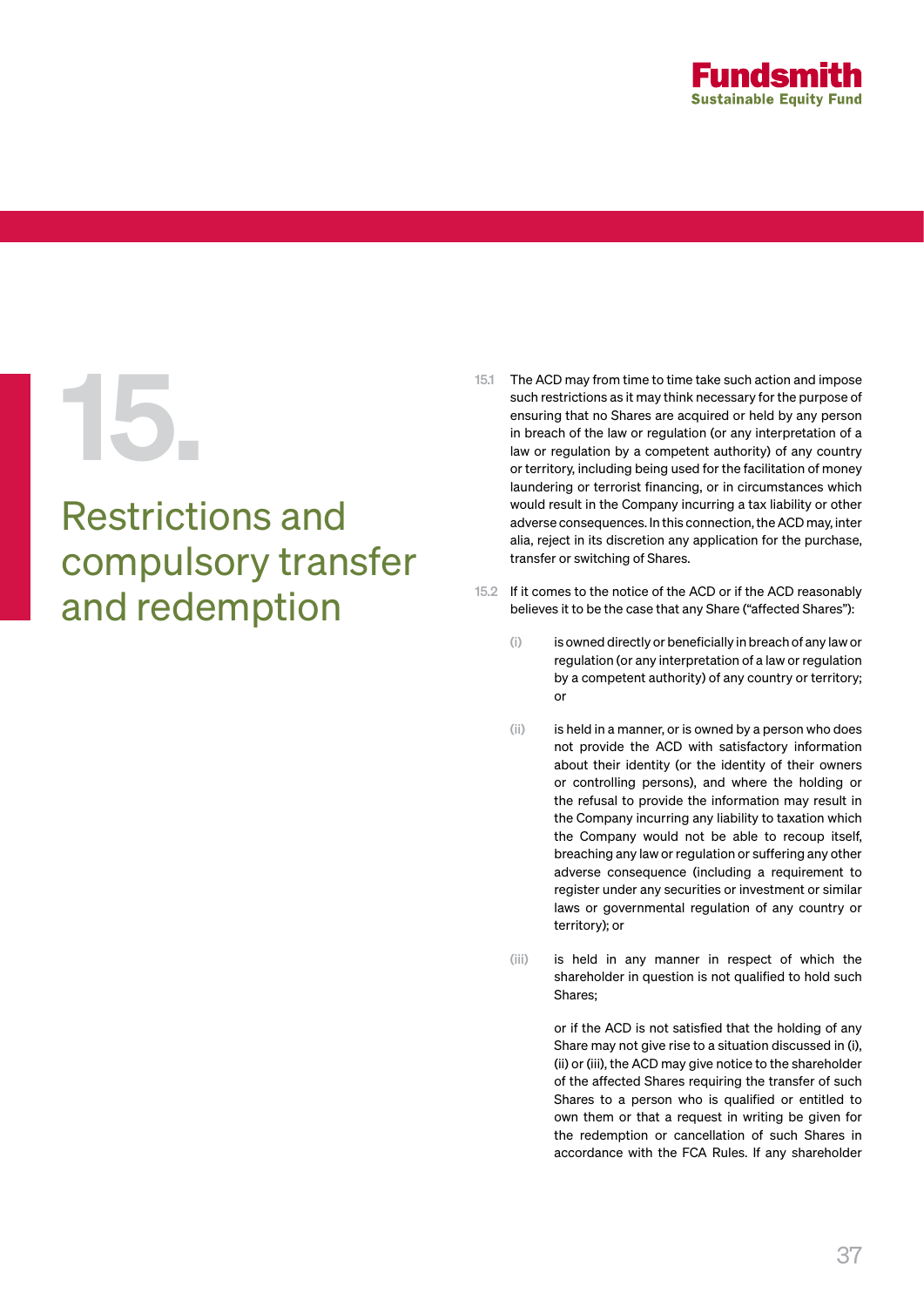

upon whom such a notice is served does not within thirty days after the date of such notice transfer his affected Shares to a person qualified to own them or submit a written request for their redemption or cancellation to the ACD or establish to the satisfaction of the ACD (whose judgement is final and binding) that he or any beneficial owner is qualified and entitled to hold the affected Shares, he shall be deemed upon the expiry of that thirty day period to have given a request in writing for the redemption or cancellation (at the discretion of the ACD) of all the affected Shares.

The ACD may also redeem, cancel and/or withhold income and/or the proceeds of a redemption or cancellation of Shares held by any person who fails to provide satisfactory evidence of identity or source of wealth or funds or other information required in accordance with the ACD's anti-money laundering and anti-terrorist financing procedures within a reasonable period of the ACD's request for such information (where the length of the "reasonable period" shall be determined by, and at the discretion of, the ACD), or where the ACD has reasonable grounds for suspecting that the funds used to purchase the Shares may represent the proceeds of crime (where "reasonable grounds" for suspicion shall be determined by, and at the discretion of, the ACD, with reference to the applicable rules, regulations and official guidance).

15.3 A shareholder who becomes aware that he is holding or owns affected Shares shall immediately, unless he has already received a notice as set out above, either transfer all his affected Shares to a person qualified to own them or submit a request in writing to the ACD for the redemption or cancellation of all his affected Shares. This may include a situation where a shareholder has moved to a different jurisdiction which either does or may give rise to a situation described in Section 15.2(i), (ii) or (iii) above.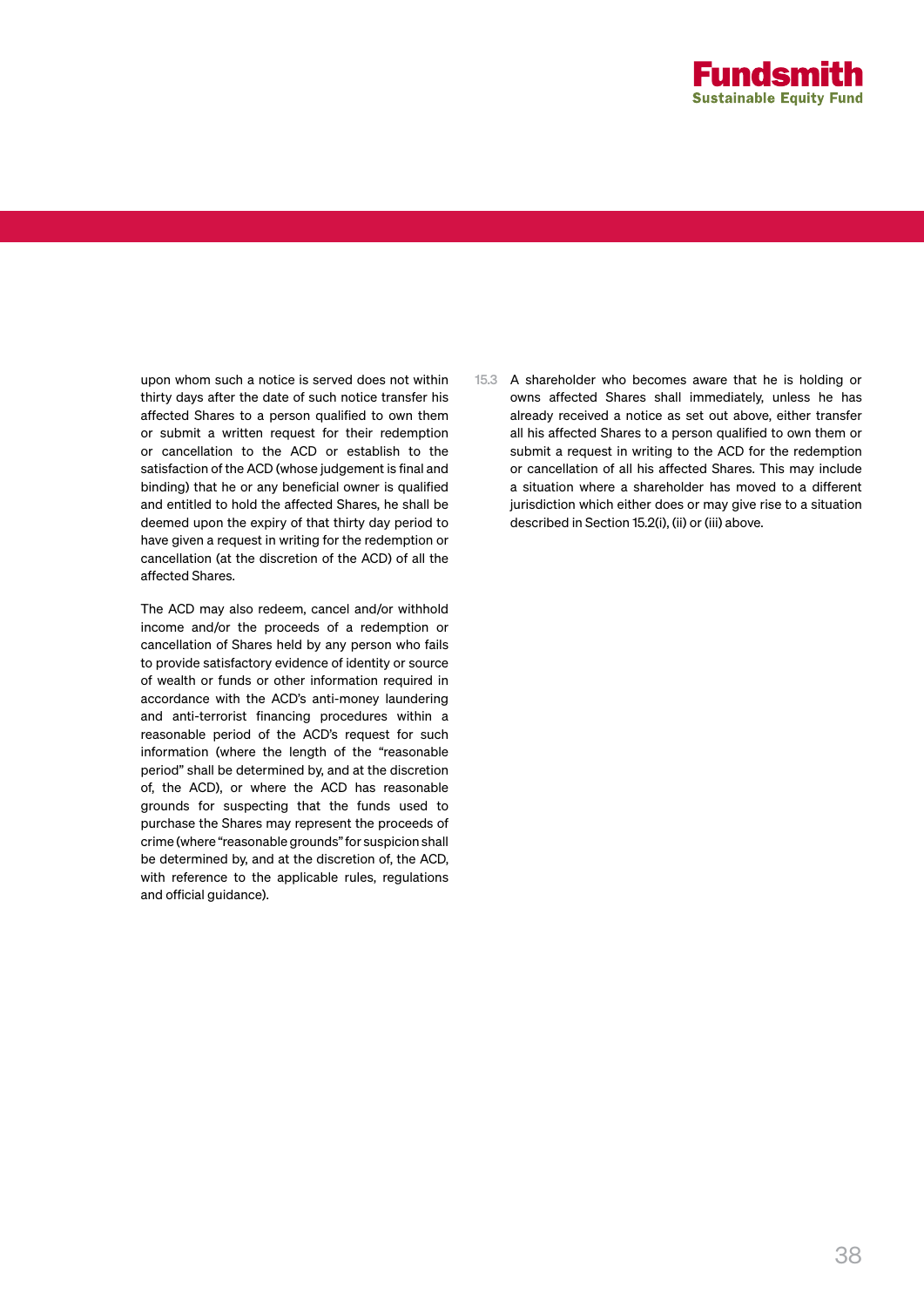

# Suspension of dealings in the Company

- 16.1 The ACD may, with the prior agreement of the Depositary,<br>or must if the Depositary so requires, temporarily suspend,<br>without prior notice to shareholders, the issue, cancellation,<br>sale and redemption of Shares in the or must if the Depositary so requires, temporarily suspend, without prior notice to shareholders, the issue, cancellation, sale and redemption of Shares in the Company, if the ACD or the Depositary is of the opinion that due to exceptional circumstances there is good and sufficient reason to do so having regard to the interests of shareholders (for example, but without limitation, on the closure or suspension of dealing on a relevant stock exchange, or the inability of the ACD to ascertain properly the value of any or all of the assets or realise any material part of the assets of the Company).
	- 16.2 The ACD will notify shareholders as soon as is practicable of any decision to suspend dealings and the exceptional circumstances which have led to the decision to do so. The ACD and Depositary will keep the suspension under ongoing review and will conduct a formal review of the reasons for the suspension at least every 28 days. Shareholders will be kept informed in writing of updates concerning any suspension. The FCA will be notified immediately of any suspension of dealing in Shares and will be kept informed of the results of the formal reviews conducted by the ACD and Depositary.
	- 16.3 Re-calculation of the share price for the purpose of dealings in Shares will commence on the next valuation point following the ending of the suspension.
	- 16.4 During any suspension, the ACD will permit a shareholder to withdraw any redemption request provided that this withdrawal is in writing and is received before the period of suspension ends. Any redemption request not withdrawn will be dealt with on the next Dealing Day following the end of the suspension.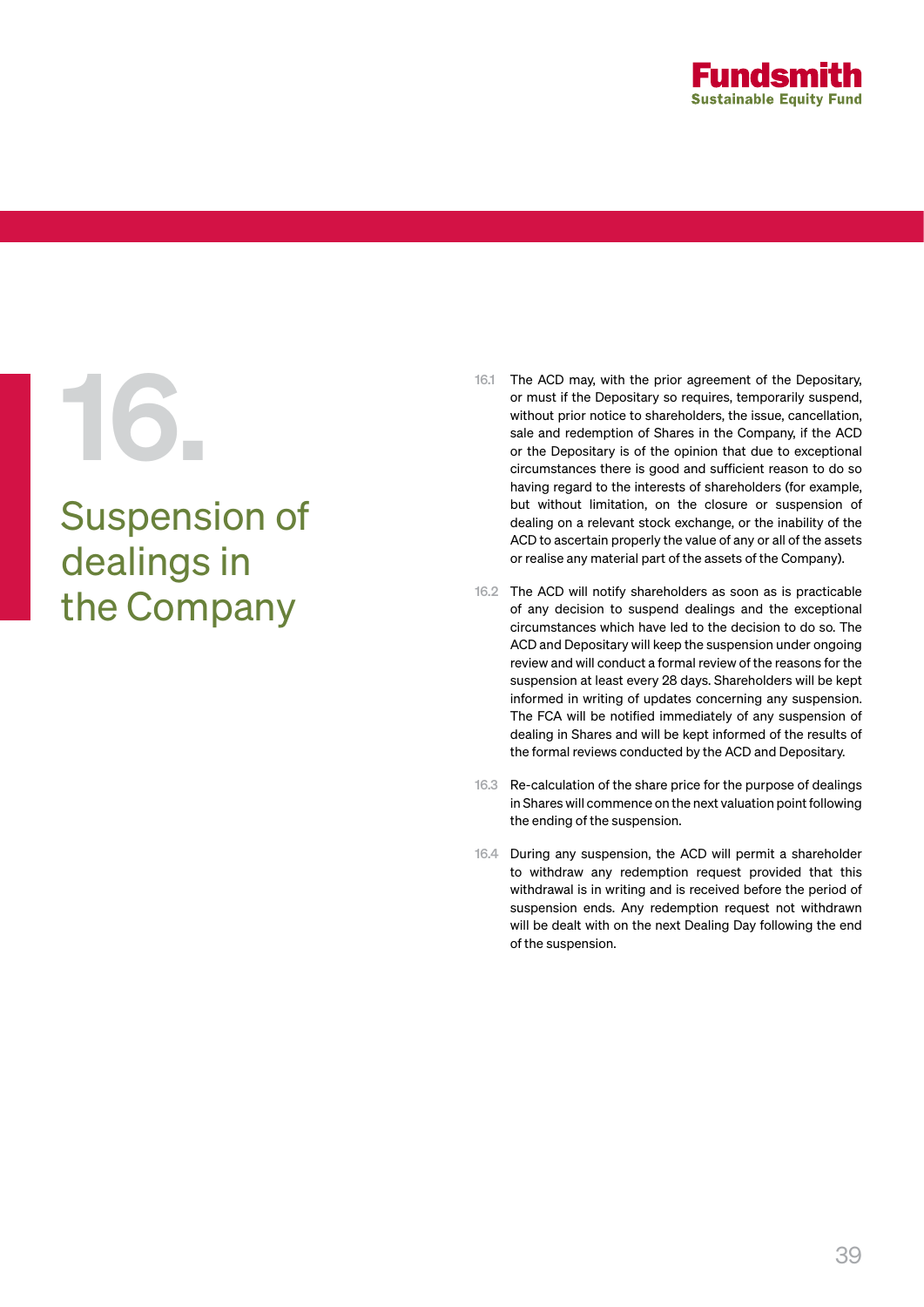

All deals in Shares are governed by English law.<br>The same state of the state of the state of the state of the state of the state of the state of the state of the<br>state of the state of the state of the state of the state of

# Governing law

# Valuation of the Company

- 18.1 The price of a Share in the Company is calculated by<br>reference to the Net Asset Value of the Company. There is only<br>a single price for each class and type of Share as determined<br>from time to time by reference to a par reference to the Net Asset Value of the Company. There is only a single price for each class and type of Share as determined from time to time by reference to a particular valuation point. The Net Asset Value of the Company is currently calculated daily on each Dealing Day at 12:00 noon.
	- 18.2 The ACD may at any time during a Business Day carry out an additional valuation if the ACD considers it desirable to do so. Additional valuations may be carried out in connection with any scheme of amalgamation or reconstruction or on the day the annual or half yearly accounting period ends.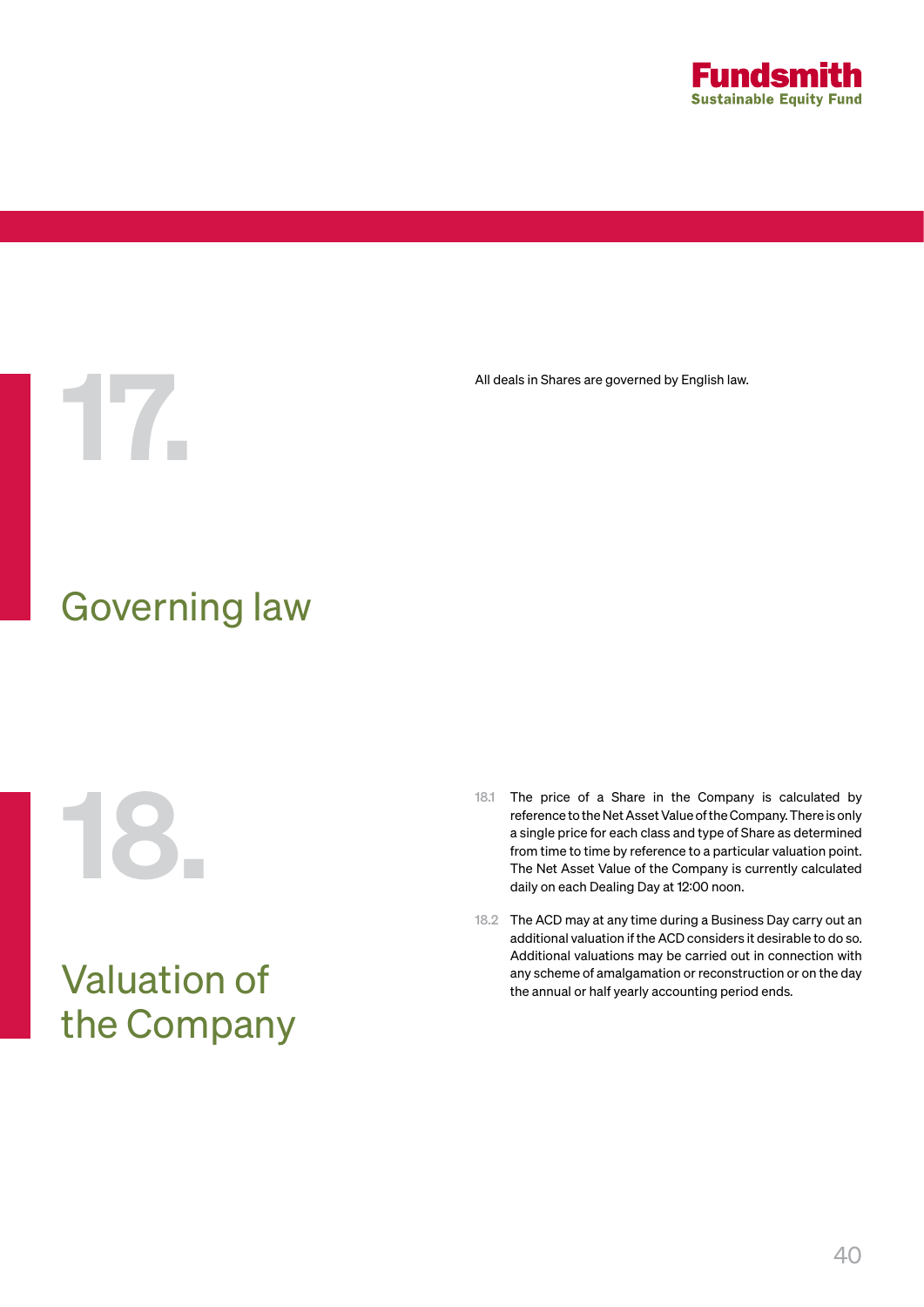

# Calculation of the net asset value

- 19.1 The Net Asset Value of the Company shall be the value<br>of its assets less the value of its liabilities determined in<br>accordance with the following provisions.<br>19.2 All the Scheme Property (including receivables) of the of its assets less the value of its liabilities determined in accordance with the following provisions.
	- 19.2 All the Scheme Property (including receivables) of the Company is to be included, subject to the following provisions.
	- 19.3 Scheme Property which is not cash (or other assets dealt with in Section 19.4) shall be valued as follows and the prices used shall (subject as follows) be the most recent prices which it is practicable to obtain:
		- (i) any unit in a collective investment scheme or transferable security:
			- (a) if a single price for buying and selling the security is quoted, at that price; or
			- (b) if separate buying and selling prices are quoted, at the average of those two prices provided that for a unit in a collective investment scheme, the buying price is reduced by any initial charge included therein and the selling price is increased by any exit or redemption charge attributed thereto; or
			- (c) if, in the opinion of the ACD, the price obtained is unreliable or no recent traded price is available or if the most recent price available does not reflect the ACD's best estimate of the value, at a value which in the opinion of the ACD is fair and reasonable;
		- (ii) property other than that described in (i) above shall be valued at a value which, in the opinion of the ACD, represents a fair and reasonable mid-market price.
	- 19.4 Cash and amounts held in current and deposit accounts and in other time related deposits shall be valued at their nominal values.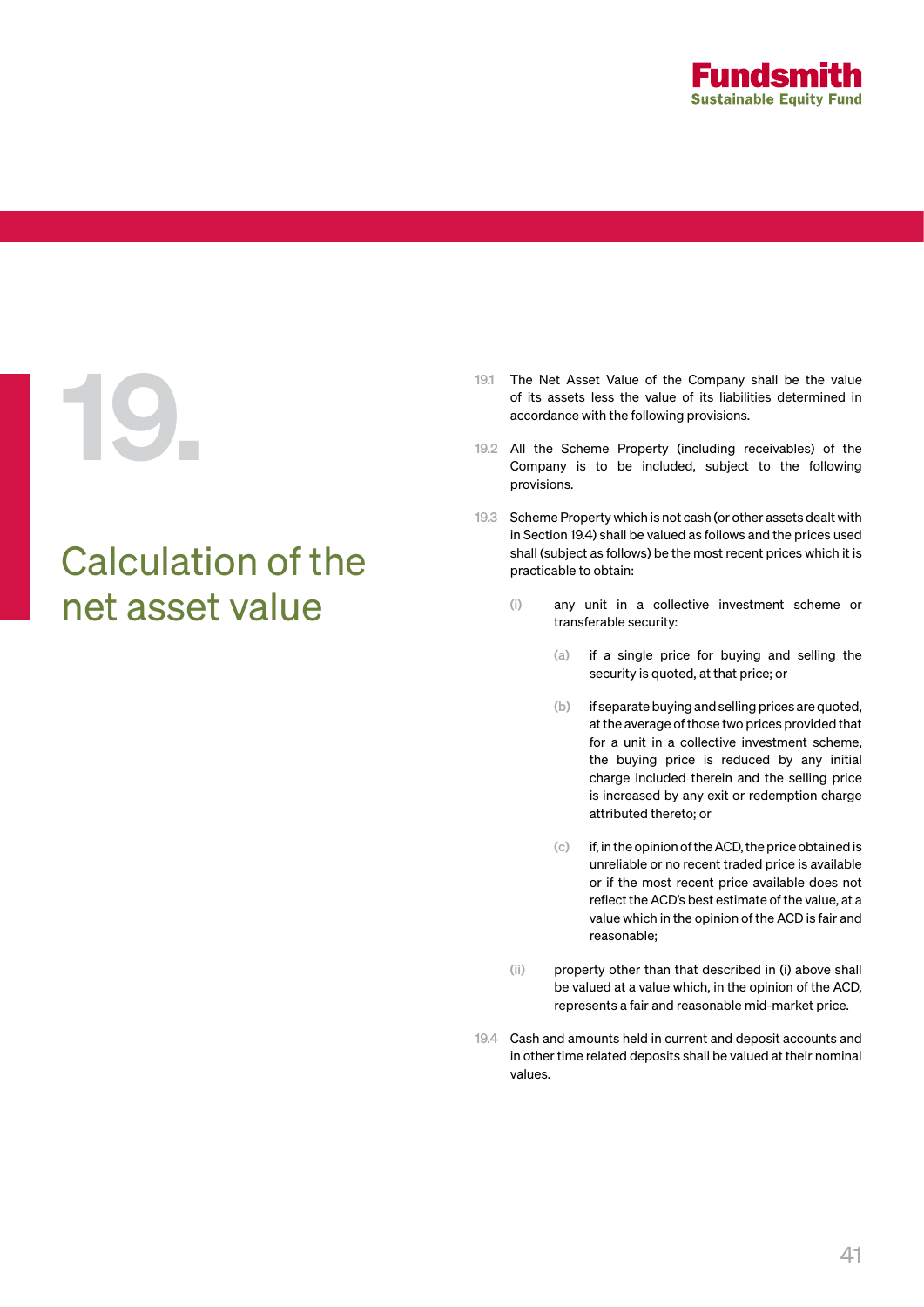

- 19.5 In determining the value of the Scheme Property, all instructions given to issue or cancel Shares shall be assumed (unless the contrary is shown) to have been carried out and any cash paid or received and all consequential action required by the Regulations shall be assumed (unless the contrary is shown) to have been taken.
- 19.6 Subject to Section 19.7 below, agreements for the unconditional sale or purchase of property which are in existence but uncompleted shall be assumed to have been completed and all consequential action required to have been taken. Such unconditional agreements need not be taken into account if made shortly before the valuation takes place and, in the opinion of the ACD, their omission will not materially affect the final net asset amount.
- 19.7 All agreements are to be included under Section 19.6 which are, or ought reasonably to have been, known to the person valuing the property.
- 19.8 An estimated amount for anticipated tax liabilities at that point in time including (as applicable and without limitation) capital gains tax, income tax, corporation tax and value added tax, stamp duty and stamp duty reserve tax will be deducted.
- 19.9 An estimated amount for any liabilities payable out of the Scheme Property and any tax thereon treating periodic items as accruing from day to day will be deducted.
- 19.10 The principal amount of any outstanding borrowings whenever repayable and any accrued but unpaid interest on borrowings will be deducted.
- 19.11 An estimated amount for accrued claims for tax of whatever nature which may be recoverable and any stamp duty reserve tax provision anticipated to be released will be added.
- 19.12 Any other credits or amounts due to be paid into the Scheme Property will be added.
- 19.13 A sum representing any interest or any income accrued due or deemed to have accrued but not received will be added.
- 19.14 Currency or values in currencies other than the base currency shall be converted at a rate of exchange that is not likely to result in any material prejudice to the interests of shareholders or potential shareholders. The ACD's current policy is to apply prevailing spot exchange rates.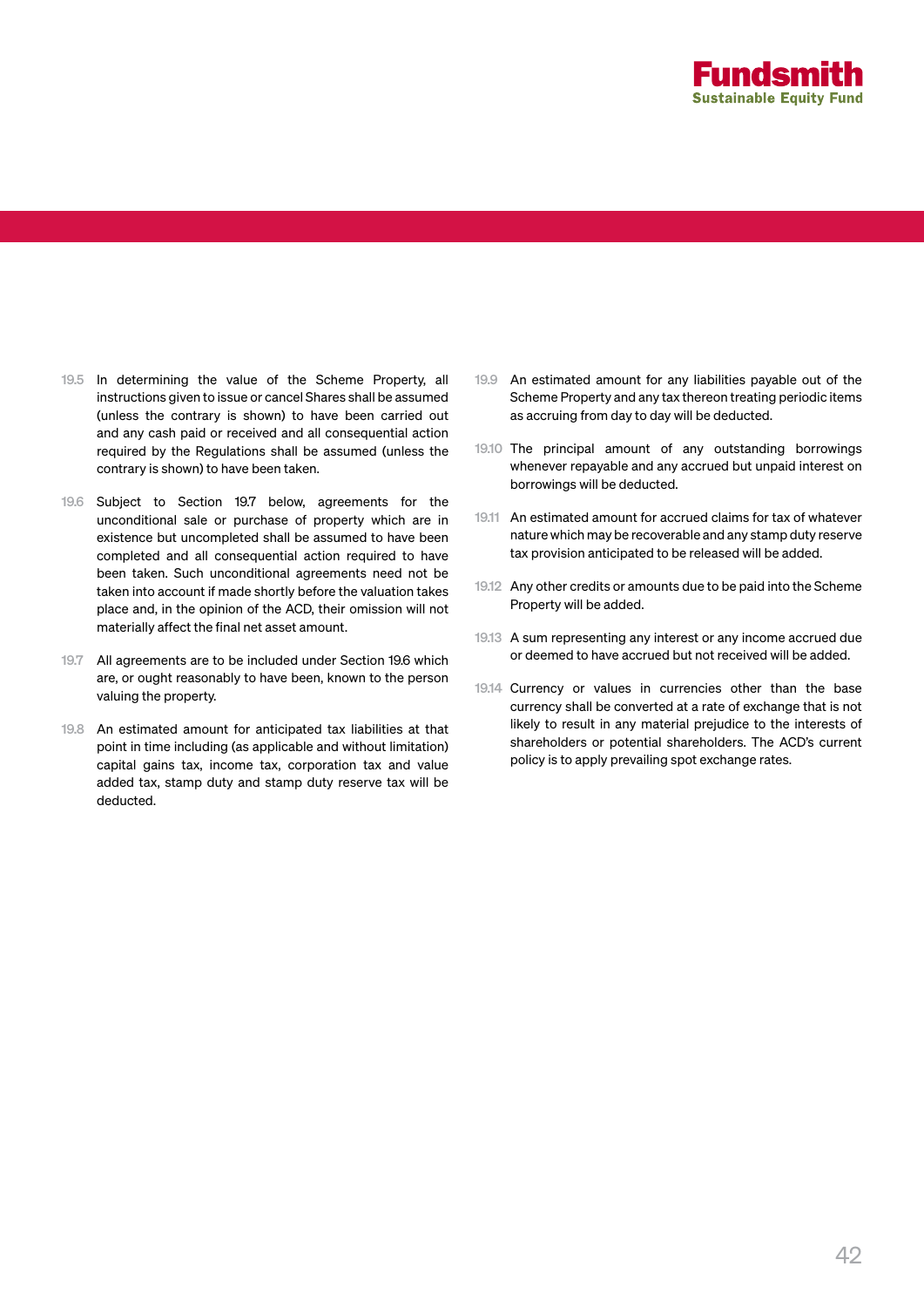

# Price per share in the Company and each class

The price per Share at which Shares are issued or sold to investors<br>is the Net Asset Value of that type of Share as adjusted by any<br>dilution adjustment the ACD may apply. The price per Share at<br>which Shares are cancelled o is the Net Asset Value of that type of Share as adjusted by any dilution adjustment the ACD may apply. The price per Share at which Shares are cancelled or redeemed is the Net Asset Value per Share for that type of Share as adjusted by any dilution adjustment the ACD may apply. Details of the ACD's dilution adjustment policy are set out in Section 13.1 above.

Dealing in Shares is on a forward pricing basis. A forward price is<br>the price calculated at the next valuation point after the request to<br>purchase, redeem or switch is accepted by the ACD. the price calculated at the next valuation point after the request to purchase, redeem or switch is accepted by the ACD.

# Pricing basis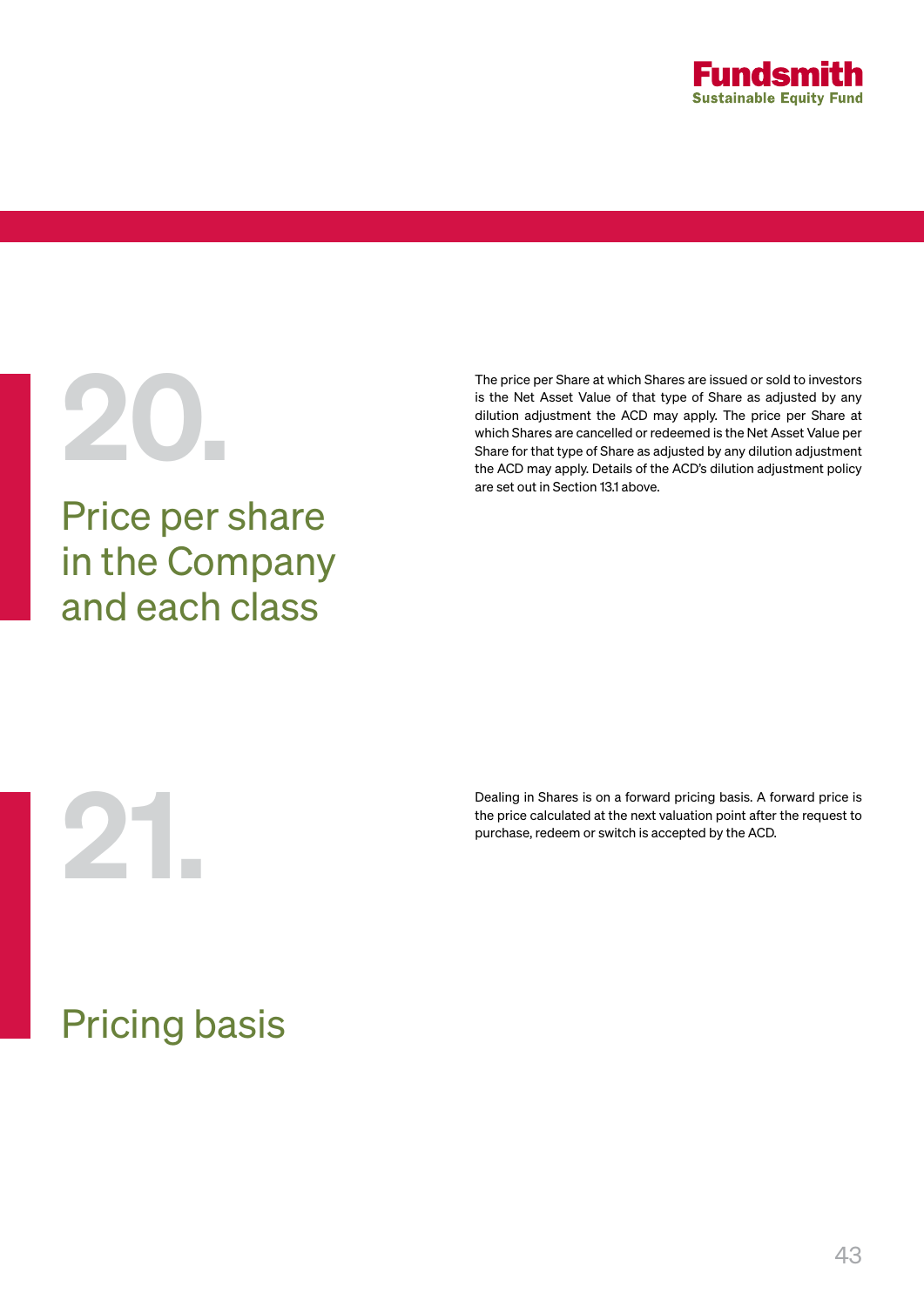

# 22.

- 22.1 The prices of Shares are published daily on the ACD's website at www.fundsmith.green. Shareholders can also obtain the current price of their Shares by calling the ACD on 0330 123 1815.
- 22.2 Neither the ACD nor the Company can be held responsible for any errors in the publication of prices by any third party. As Shares in the Company will be issued or sold and cancelled or redeemed on a forward pricing basis, the price at which investors can deal will not necessarily be the same as the published price.

# Publication of prices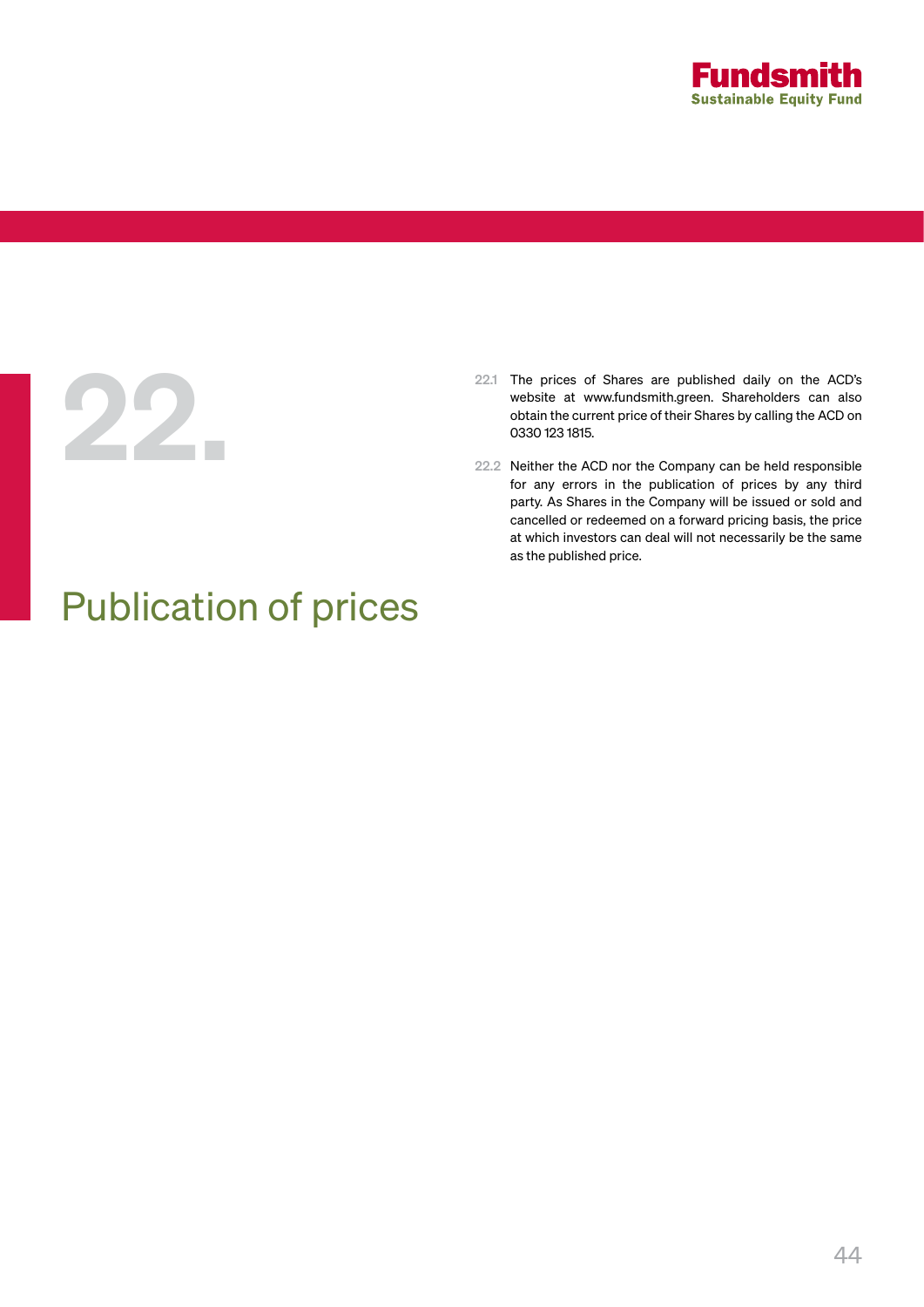

# Potential investors should consider the following risk factors<br>before investing in the Company.<br>23.1 **General risks**<br>The investments of the Company are subject to market<br>fluctuations and other risks inherent with investmen

# Risk factors

before investing in the Company.

### 23.1 General risks

The investments of the Company are subject to market fluctuations and other risks inherent with investment in stocks and shares. As such, the price of Shares in the Company and the income from them can go down as well as up and an investor may not get back the amount invested. There is no assurance that the investment objectives of the Company will actually be achieved. Potential investors should only invest in the Company if they can withstand a total loss of their investment. Inflation may occur over the duration of an investment in the Company which can reduce the value of the investment in real terms.

## 23.2 Long term investment strategy

The Company's investment philosophy is to seek to invest in companies which will provide higher than average risk adjusted returns over the long term. The Company does not seek to engage in short-term trading strategies to generate returns. Accordingly any investment in the Company should be viewed as a long term (over 5 years) investment.

# 23.3 Concentration

The Company's investment approach is to invest in a relatively small number of securities (subject to the spread and concentration limits set out above). This may result in portfolio concentration in sectors, countries, or other groupings. These potential concentrations mean that a loss arising in a single investment may cause a proportionately greater loss to the Company than if a larger number of investments were made.

### 23.4 Sustainability

The Company's sustainability policy means that it is unable to invest in certain sectors and companies due to the sustainability screening that the Company undertakes. This may mean that the Company is more sensitive to certain market movements than other funds.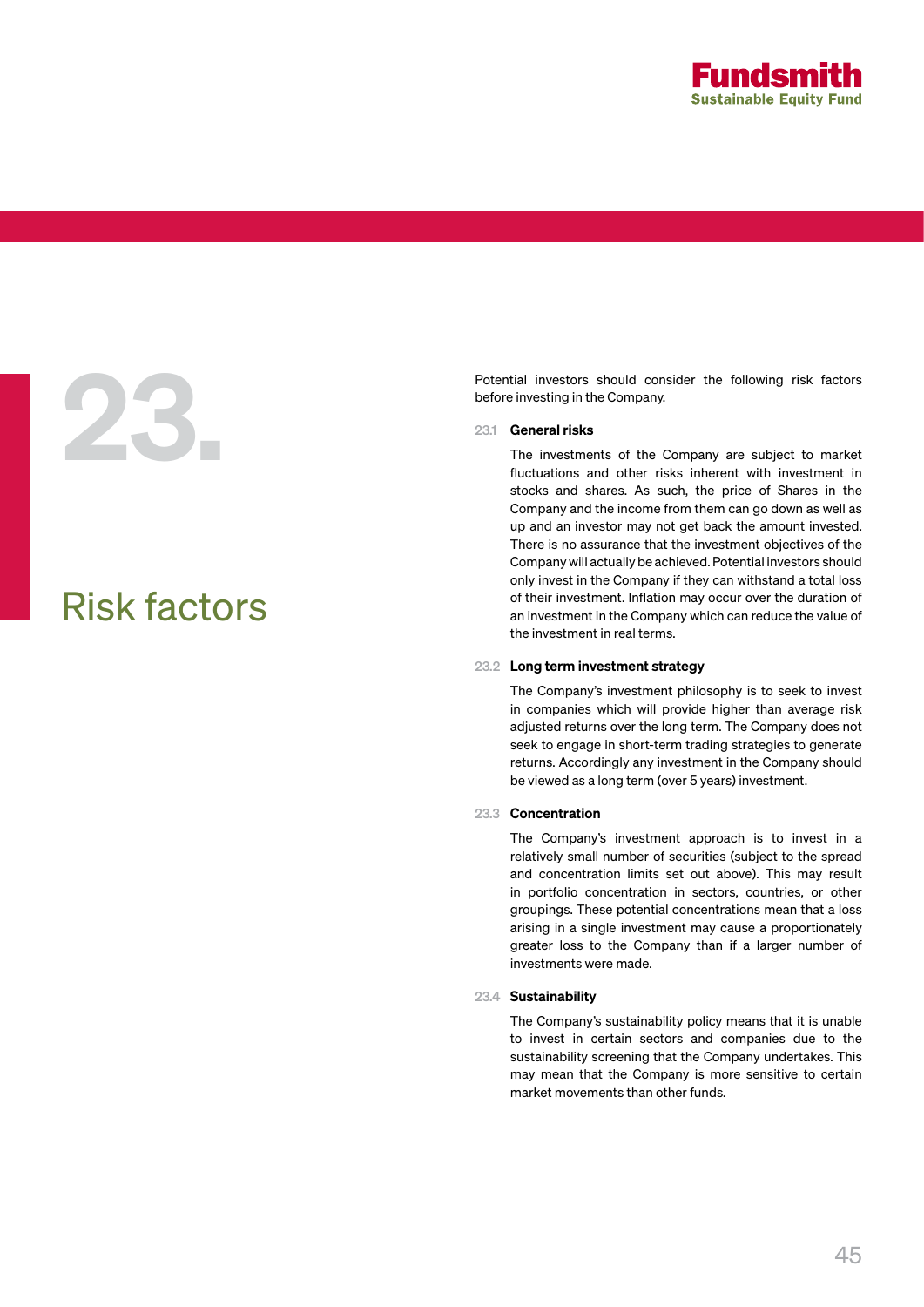

### 23.5 Investment currency risks

In addition, the values, in pounds sterling terms, of investments that are not denominated in pounds sterling may rise and fall purely on account of exchange rate fluctuations, which will have a related effect on the price of Shares. The Company will not hedge currency exposures.

### 23.6 Political

Political risks exist which can affect all markets and businesses. Governmental actions can lead to economic or political crises which can cause market volatility and disruption to businesses which the Company may seek to invest in. Governmental actions in relation to trade arrangements, the imposition of tariffs and other controls can significantly affect the business environment for investee companies. The investee companies may operate in countries where the ownership rights may be uncertain and development of the resources of investee companies may be subject to disruption due to factors including civil disturbances, industrial action, interruption of power supplies.

### 23.7 Environmental risks

Many companies have at least some exposure to a wide range of environmental risks, including risks arising due to climate change. There are a myriad of global, regional and national governmental initiatives being developed and implemented in response to these risks and in particular those related to climate change and the desire to move to a greener, more sustainable economy. These risks and initiatives can affect companies and their businesses in wide variety of different ways. For some companies responding to environmental and climate change related risks may involve substantial changes to their business activities including restructuring, substantial operational changes, significant new investment and additional costs, all of which could negatively affect the investee company's performance in the short to medium term. The Company's approach to assessing these risks in relation to its portfolio and engaging with portfolio companies in relation to them is set out in more detail in Section 2 above and Sections 24 and 26 below.

# 23.8 Public Health Emergencies

Pandemics and other widespread public health emergencies, including the current outbreak of COVID-19, can result in market volatility and disruption and have the potential to materially and adversely impact economic production and activity all of which may result in significant losses to the Company.

COVID-19 has caused a worldwide public health emergency. In an effort to contain COVID-19, governmental authorities have taken a range of severely restrictive measures, including instituting quarantines or curfews, restricting travel, prohibiting public activity (including "stay-at-home" and similar orders), and ordering the closure of large numbers of offices, businesses, schools, and other public venues. Additionally, private businesses and individual consumers have substantially changed their patterns of consumption and spending. As a result, COVID-19 has diminished global economic production and activity of all kinds and has contributed to both volatility and periodic severe declines in financial markets. There have been reductions in demand across many categories of consumers and businesses, disruption in the credit and capital markets, operational disruptions, slowing of manufacturing activity, steep increases in unemployment levels globally, and strain and uncertainty for businesses.

The ultimate impact of COVID-19 and the resulting decline in economic and commercial activity across almost all of the world's largest economies cannot be predicted with any certainty, but global or regional economic downturns (including a recession) of indeterminate duration and severity, are possible. This could have a significant adverse impact and result in significant losses to the Company. The extent of the impact on the Company's investments will depend on many factors, all of which are highly uncertain and cannot be accurately predicted.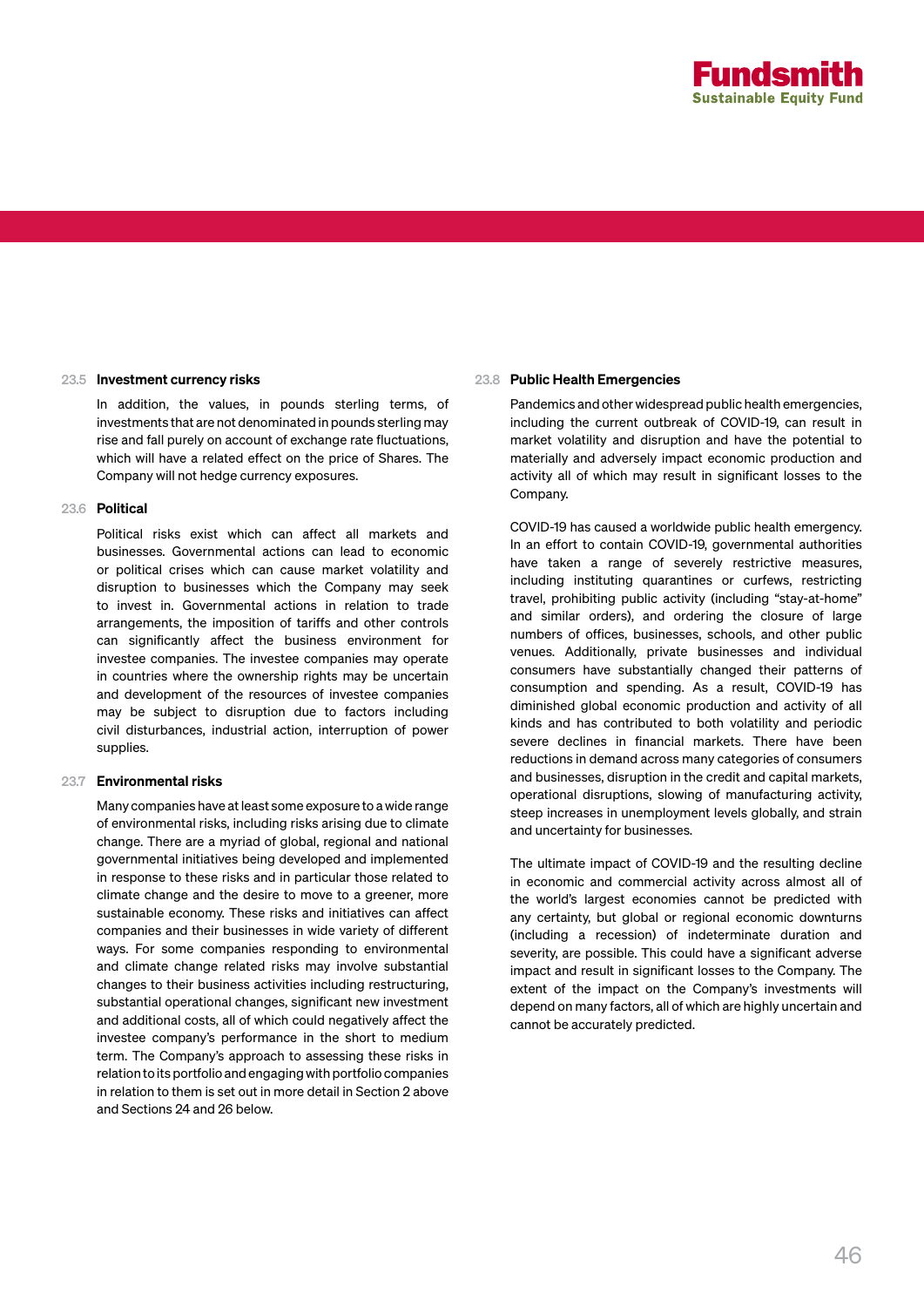

# 23.9 Counterparty risk

The Company will be subject to the risk of the inability of any counterparty to perform with respect to transactions, whether due to insolvency, bankruptcy or other causes. In particular, it should be noted that transactions may not always be delivery versus payment and this may expose the Company to greater counterparty risk and potentially to loss in excess of the counterparty's obligations to the Company.

### 23.10 Settlement risks

Any investment in stocks and shares involves a level of settlement risk. This arises where a settlement in a transfer system does not take place as expected because a counterparty does not pay or deliver on time or as expected. Usually such transactions will settle later when the appropriate payment or delivery has been made but occasionally the transaction will fail. Delays or failures in settlement can cause loss to the Company.

### 23.11 Custodian risks

Certain assets within the Scheme Property may be held by a local custodian or securities depositary rather than the Depositary or global custodian. Although unlikely, there is a risk of loss of assets as a result of the insolvency, negligence or fraudulent action of the local custodian or securities depositary or even the global custodian. The liability of the Depositary is explained in Section 5.5 above.

### 23.12 Liquidity risk

There is a risk that an investment cannot be liquidated in a timely manner at a reasonable price. In certain circumstances this could lead to the Company being unable to meet redemptions requests. There is also a potential risk that low levels of liquidity in relation to investee companies can impact their value and this could affect the performance of the Company as a whole. Please see Section 24.5 for further information in relation to the ACD's approach to liquidity risk management.

# 23.13 Performance risk

Investors are reminded that risk levels will depend on individual investment selections made by the ACD and the Investment Manager.

### 23.14 Cancellation risk

If the value of the investment falls before notice of cancellation is given, a full refund of the original investment may not be provided but rather the original amount less the fall in value.

### 23.15 Financial Transaction Taxes

Certain countries within the EU ("FTT jurisdictions") are proposing to introduce a financial transaction tax ("FTT") on certain financial transactions which have a connection with an FTT jurisdiction. A financial transaction may be connected with an FTT jurisdiction where one party is established (or deemed to be established) in an FTT jurisdiction. One of the factors that may be taken into account is where the transaction is of a financial instrument issued in an FTT jurisdiction. Many of the details relating to the FTT are still being discussed. .In addition, certain EU member states have introduced and other jurisdictions may introduce unilateral domestic financial transaction taxes independently or in anticipation of the FTT. The unilateral financial transaction taxes (and the FTT if implemented), may have an impact on the economic returns to the Company.

# 23.16 The Base Erosion and Profit Shifting Project (the "BEPS Project")

The OECD is currently undertaking a project, known as the BEPS Project, with the aim that jurisdictions should change their domestic tax laws and introduce additional or amended provisions in double taxation treaties.

Several of the areas of tax law on which the BEPS Project is focussing are potentially relevant to the ability of the Company to efficiently realise and/or repatriate income and capital gains from the jurisdictions in which they arise. Depending on the extent to and manner in which relevant jurisdictions implement changes in those areas of tax law, the ability of the Company to do those things may be adversely impacted.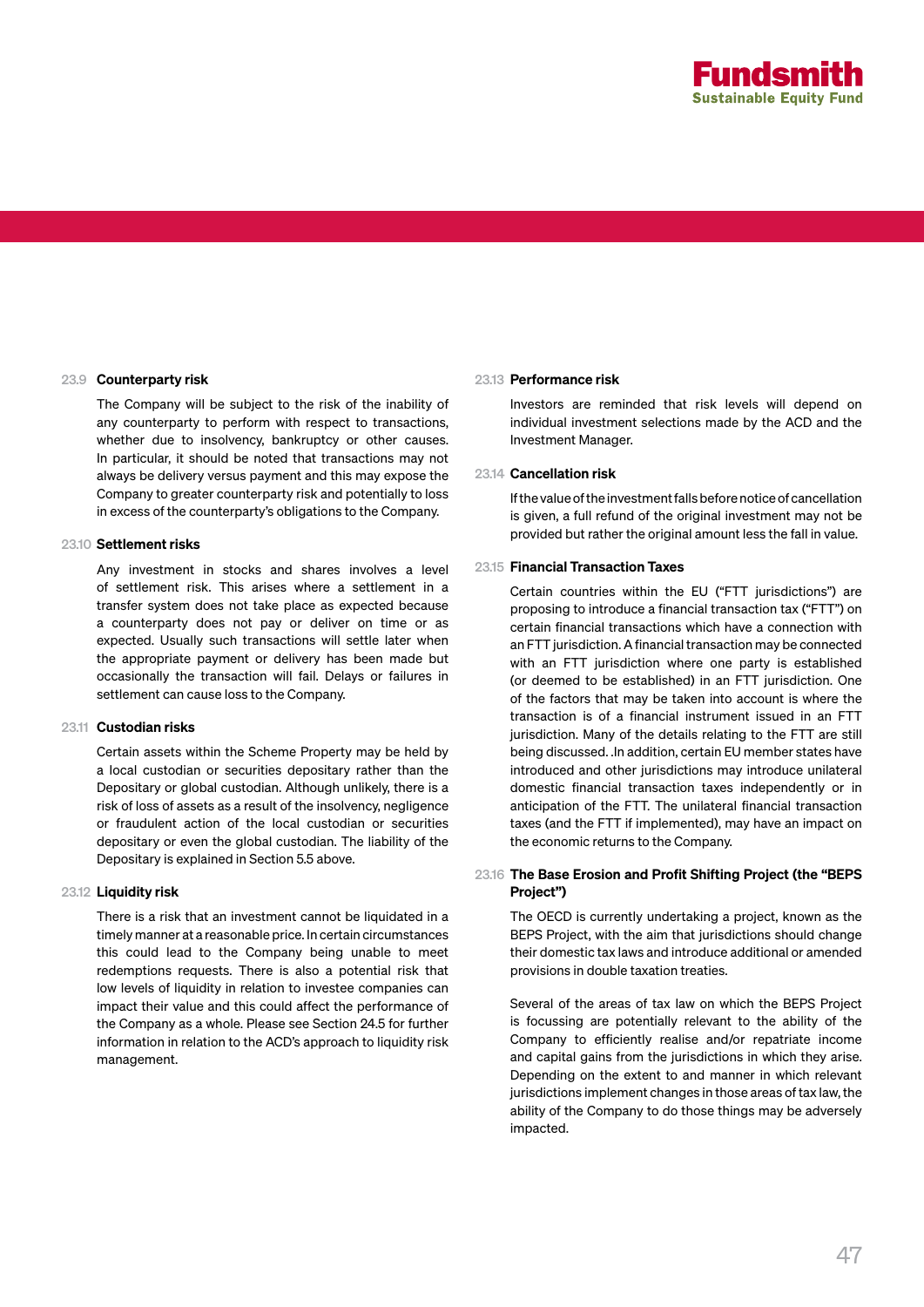

The implementation of the BEPS Project is likely to be a time of significant tax legislative changes for the OECD jurisdictions in which the Company will be investing. These changes may include, for example, restrictions on interest and other deductions for tax purposes and/or restrictions on an entity's ability to rely on a double tax treaty. Such changes could lead to additional tax being suffered by the Company, and it is possible that increased taxation payable by investee businesses as a result of these measures could reduce economic returns for the Company. Depending on how the BEPS Project is implemented, any changes to tax laws, or double tax treaties based on recommendations made by the OECD in relation to the BEPS Project, may also result in additional reporting and disclosure obligations for investors. A number of jurisdictions have already implemented certain BEPS measures. For example, the United Kingdom has introduced legislation targeting hybrid mismatches and limiting the corporation tax deductibility of interest expenses based on (and in some instances going further than) the BEPS recommendations.

In addition, the OECD proposes to take forward further work on fundamental changes to the international tax system. On 8 October 2021, the OECD announced that 136 countries and jurisdictions had agreed a two pillar solution to address the tax challenges arising from the digitalisation of the economy and published a detailed implementation plan noting that implementation would follow in 2023 and 2024.The programme of work is divided into two pillars:

• 'Pillar One' addresses the allocation of taxing rights between jurisdictions and seeks to review the nexus between profit allocation and a 'business' presence in a jurisdiction. The OECD propose that some taxing rights are instead allocated to the jurisdiction in which the business customers are based; and

• 'Pillar Two' (also referred to as the "GloBE" proposal) focuses on the remaining BEPS Project issues, and broadly seeks to ensure that the profits of affected multi-national enterprises are subject to a minimum rate of tax. In addition to the GloBE proposals, Pillar Two will introduce new rules allowing jurisdictions to impose limited source taxation on certain related party payments that will be subject to tax below a minimum rate.

Depending on how the proposals for the two pillars are developed, and on how such proposals are implemented by various jurisdictions, there may be a material impact on the taxation of the Company and investee businesses, and the taxation of returns to Shareholders.

## 23.17 Foreign withholding tax risk

There is a risk that the Company may be subject to foreign withholding tax or other taxation on income it receives from, or amounts realised on the disposal of investments in, foreign countries. Whether or not the Company may be entitled to double tax relief for such foreign withholding tax or other taxation will depend upon the provisions of the appropriate double tax treaty, but it may be the case that the availability of relief to the Company will be restricted.

# 23.18 Risks associated with the UK leaving the EU ("Brexit")

The UK has now left the European Union, known as Brexit. The Company itself will no longer be recognised within the EU as a UCITS (and accordingly will not be able to market its Shares in the EU pursuant to UCITS legislation). From a UK perspective, the Company will be a UK UCITS. Whilst as at the date of this Prospectus, there is little substantive difference (other than as noted above) in the laws and regulations applicable to the Company arising from Brexit, it is possible that in future the laws and regulations governing the Company may diverge from those of the EU. This may lead to changes in the operation of the Company or the rights of shareholders.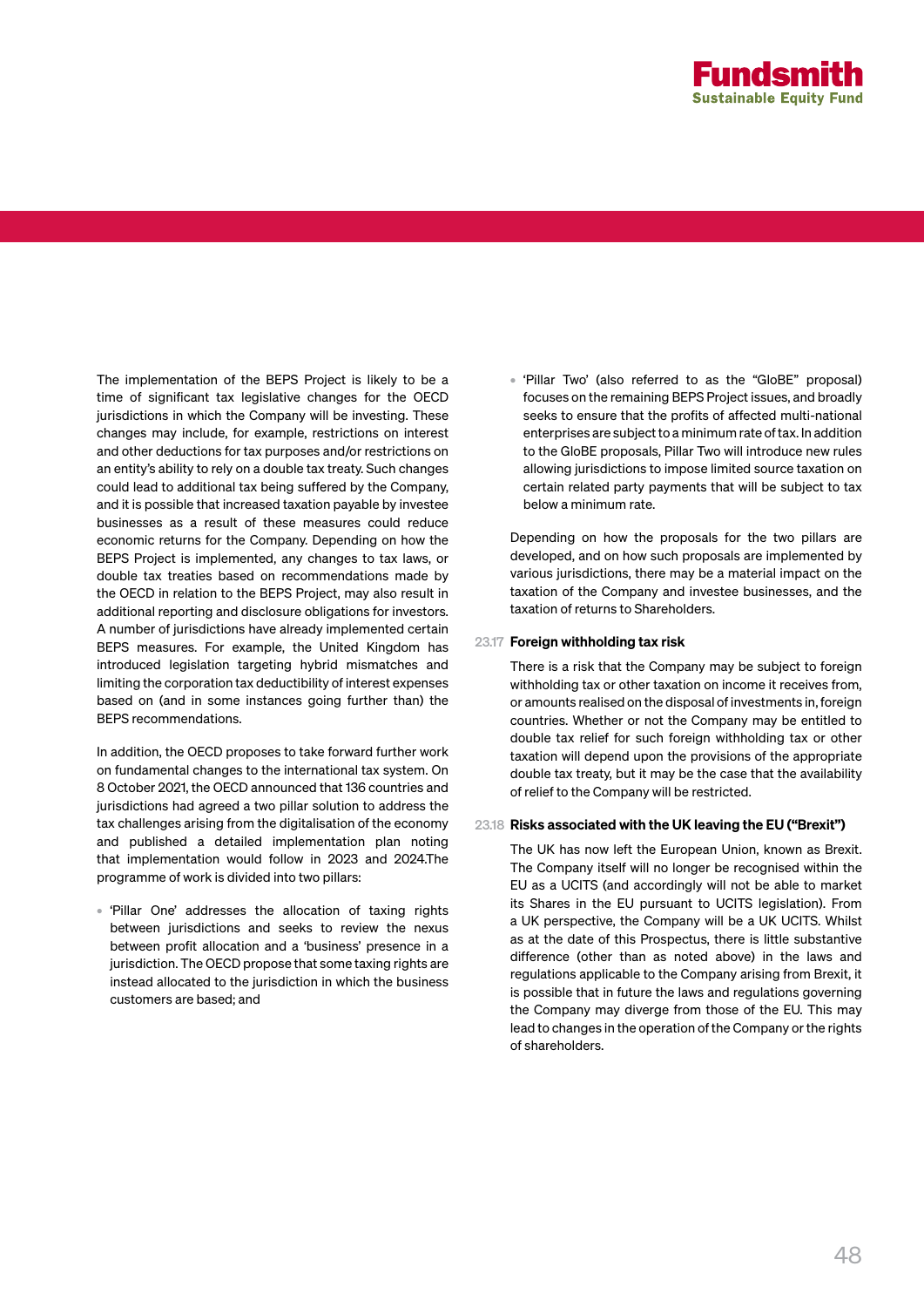

Investment due diligence, risk management and liquidity management

- 24.1 The ACD and the Investment Manager have a rigorous<br>due diligence process. The investment criteria which the<br>Investment Manager adheres to in selecting securities for the<br>Company's investment portfolio are summarised i due diligence process. The investment criteria which the Investment Manager adheres to in selecting securities for the Company's investment portfolio are summarised in Sections 2.4. to 2.9
	- 24.2 The ACD and the Investment Manager operate a comprehensive, quantitative screening process which analyses the financial results of potential investments. This process identifies potential investee companies which may meet the Company's investment criteria. Further research and due diligence is undertaken to determine whether or not the stock is suitable for the portfolio. Only a small percentage of the investment universe meets the Company's criteria. As a result, the Company's investment portfolio is concentrated, generally comprising between 20 and 30 stocks.
	- 24.3 The ACD evaluates sustainability in the widest sense, taking account not only of the company's handling of environmental, social and governance policies and practices but also their policies and practices on research and development, new product innovation, dividend policy and the adequacy of capital investment.
	- 24.4 The ACD's risk management process reflects the investment objectives and policy of the Company. The Company does not invest in derivatives or undertake currency hedging. The market risk of the Company's investment portfolio is monitored regularly by the risk management function and procedures are in place to ensure that appropriate action is taken if the ACD's internal risk limits are breached.
	- 24.5 Liquidity risk refers to the possibility that the Company may not be able to sell the shares in investee companies in a timely manner in order to raise sufficient cash to meet shareholder redemption requests. The Company only invests in equities of large companies which are traded on eligible markets. This reduces the liquidity risk for the Company. The liquidity profile of the investment portfolio is also analysed and regularly monitored so as to ensure that it is appropriate for the Company's redemption policy. The ACD includes information in relation to the liquidity profile of the investment portfolio in the Company's factsheet on its website at www. fundsmith.green. In exceptional circumstances, for example, if the Company received significant levels of shareholder redemption requests and/or there was significant equity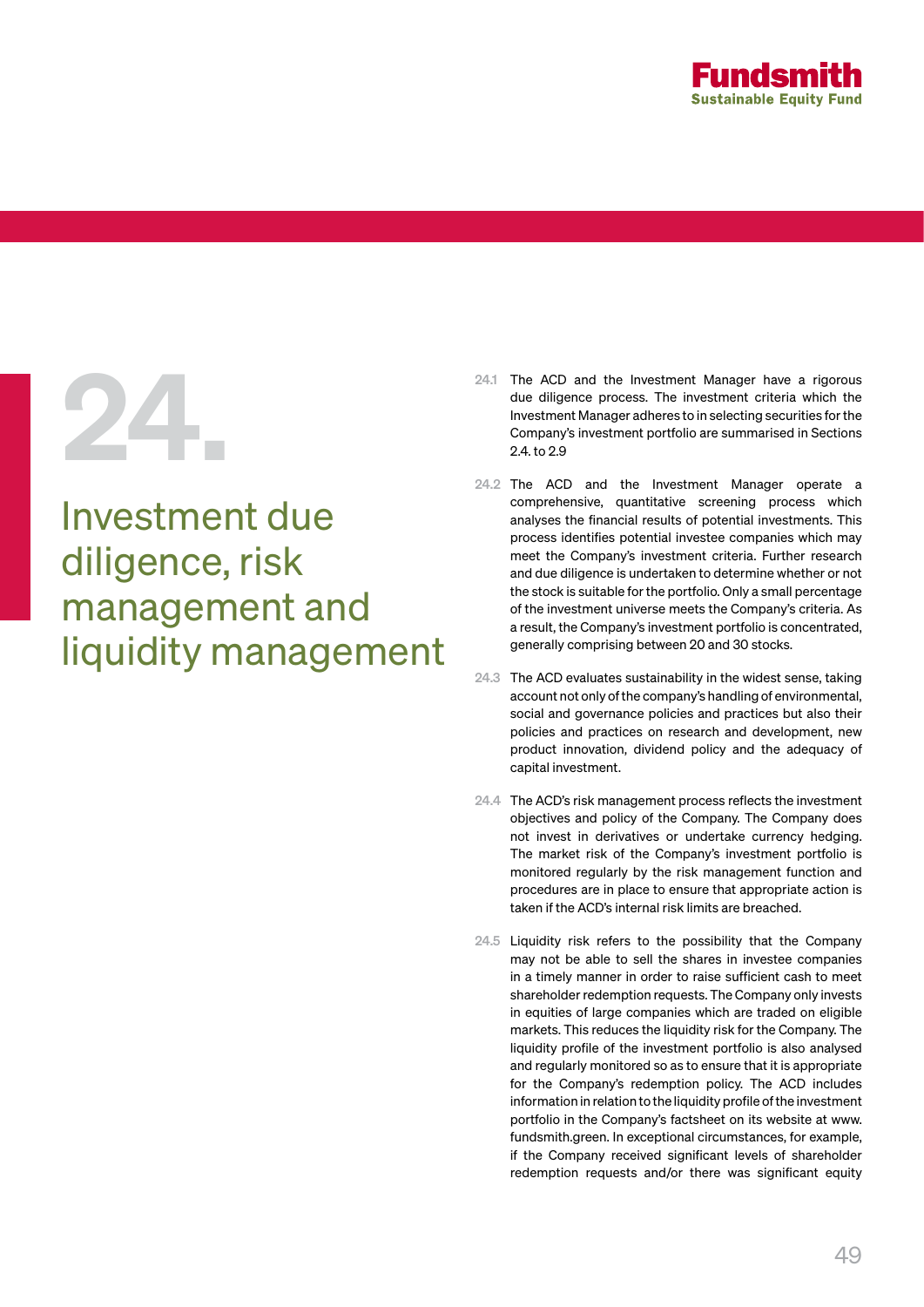

market volatility leading to substantial sales in the market of the shares in investee companies, the ACD may be required to use liquidity management tools which could impact shareholder's rights to redeem their Shares. These tools include the ACD's ability to apply a dilution levy which will adjust the price at which Shares are redeemed to reflect the actual costs associated with selling the shares in investee companies (see Section 13.1), the possibility that the ACD may exercise its rights to temporarily borrow money in order to provide the cash required to meet redemption requests (see Section 2.13.3), the ability of the ACD to defer the processing of redemption requests by one business day to provide more time to sell shares in the investment portfolio (see Section 10.1.5 on deferred redemption) and the possibility that dealing in Shares will be suspended completely (see Section 16 on suspension). In the event of a shortage of liquidity, the ACD will consider both the interests of those shareholders wishing to redeem and the interests of continuing shareholders. The ACD's approach to a shortage of liquidity may vary depending on the circumstances giving rise to the liquidity shortage, but suspension of dealings will be considered to be a measure of last resort.

- 24.6 The ACD's policies and procedures, including those in relation to risk management and liquidity management, ensure that the Company's investment portfolio complies with the detailed investment rules applicable to UK UCITS Schemes.
- 24.7 Shareholders can receive further information in relation to liquidity management and risk management including the quantitative limits applied, the methods used in relation to those quantitative limits and any recent development of the risk and yields of the main categories of investment in the portfolio on request from the ACD.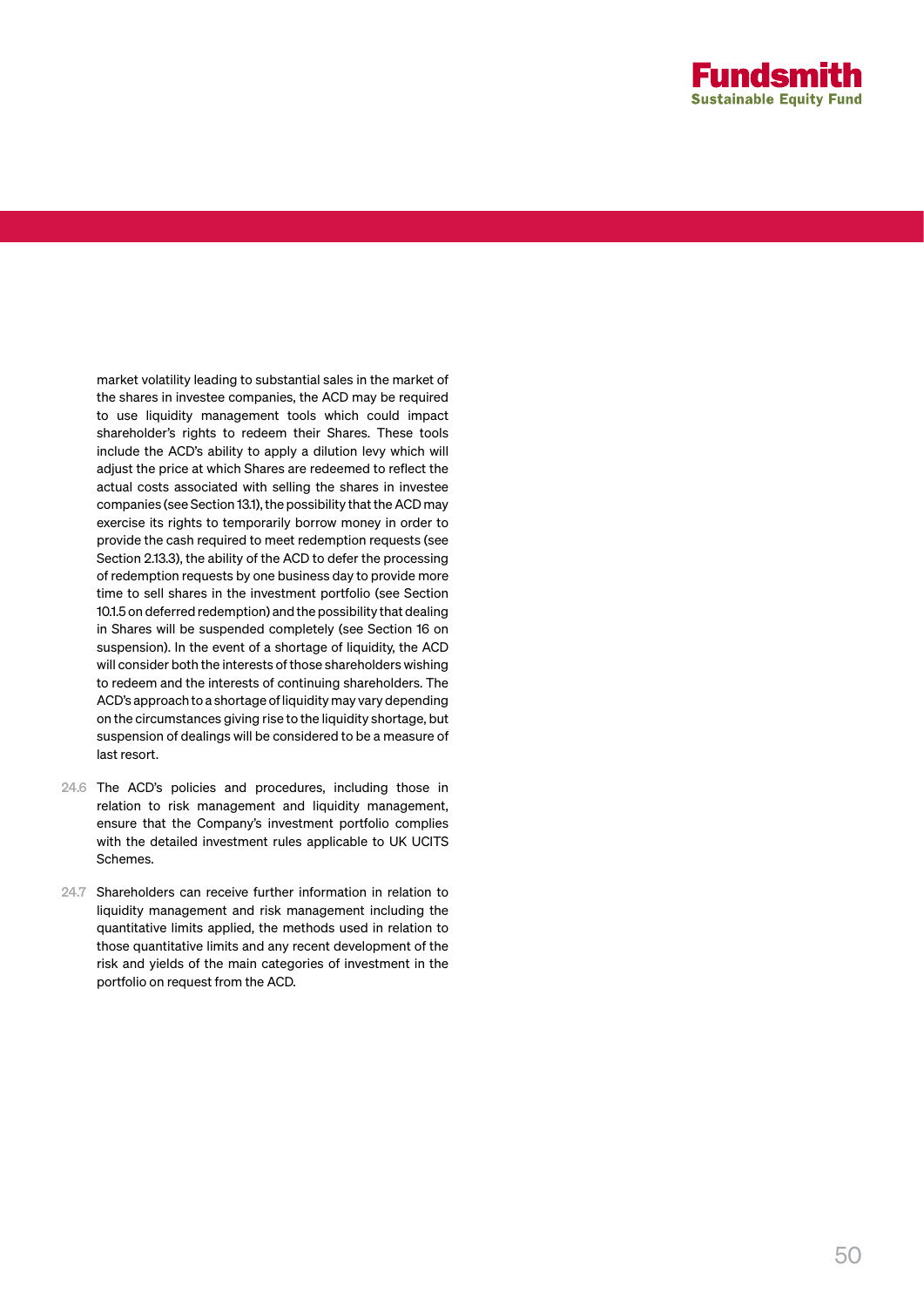

# Execution policy

The ACD and Investment Manager must act in the Company's best<br>interests when placing orders for execution and take all sufficient<br>steps to achieve the best possible result for the Company, taking<br>into account the execution interests when placing orders for execution and take all sufficient steps to achieve the best possible result for the Company, taking into account the execution factors and criteria set out below.

The ACD and the Investment Manager have delegated order execution to Northern Trust Securities LLP ("Northern Trust"). Northern Trust is a global institution specialising in trade execution. It provides the ACD and Investment Manager with comprehensive dealing desk functions which operate globally and facilitate access to all relevant brokers and execution venues. Northern Trust has sophisticated trading systems and techniques which allow the ACD and the Investment Manager to access liquidity whilst minimising market impact.

Northern Trust adheres to detailed trading protocols established by the ACD and the Investment Manager. For each trade, Northern Trust considers the execution factors and the execution criteria set out below and determines the most appropriate approach to the execution of the order with a view to achieving the best possible result for the Company.

### 25.1 Execution criteria

The following execution criteria are taken into consideration:

- client categorisation;
- the characteristics of the order;
- the characteristics of the financial instrument; and
- the characteristics of the execution venue.

# 25.2 Execution factors

The execution factors include:

- price;
- liquidity (relative order size or financial instruments underlying liquidity);
- speed;
- cost;
- settlement reliability; and
- nature of the execution venue (regulated verses unregulated market venue).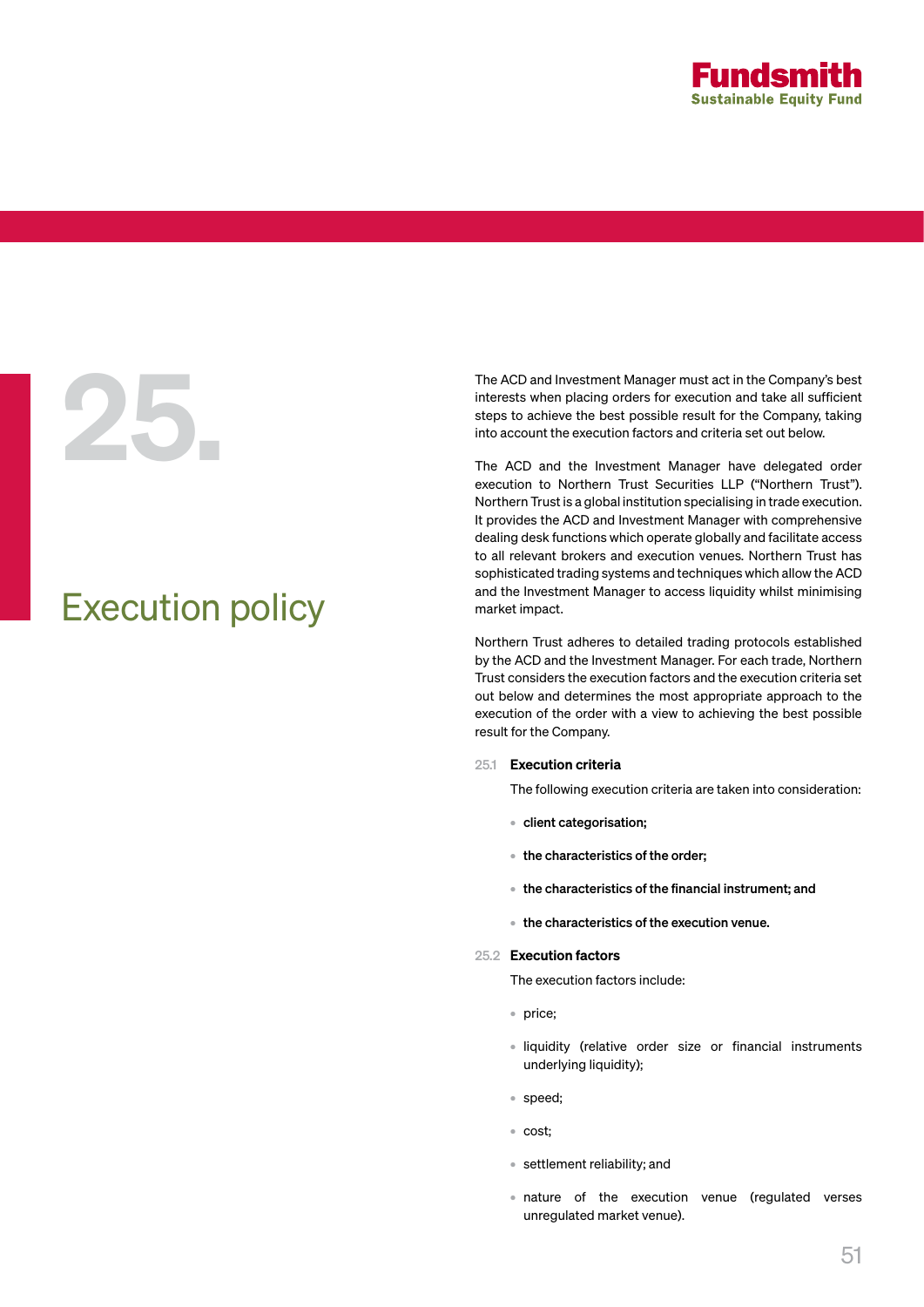

Northern Trust will utilise its experience to determine the relative importance of each of the factors on a case by case basis.

Generally the ACD and Investment Manager's trading protocols place greater weight on the execution factors of price, likelihood of execution and settlement, size and nature of order and market impact. There may be circumstances where other factors may be more important or relevant.

### 25.3 Execution venues and techniques

In executing and/or transmitting orders a combination of different execution techniques may be used. Northern Trust can trade on a regulated exchange or a multi-lateral trading facility, cross the order with another client, or trade with another bank or broker to complete the trade.

Northern Trust ensures that all brokers and execution venues are under an obligation to provide best execution in relation to the trade.

Neither Northern Trust, nor the underlying brokers structure or charge commissions in any way that discriminates between venues.

### 25.4 Monitoring and review

The ACD will assess the effectiveness of the execution arrangements on an ongoing basis and undertakes a formal review on an annual basis.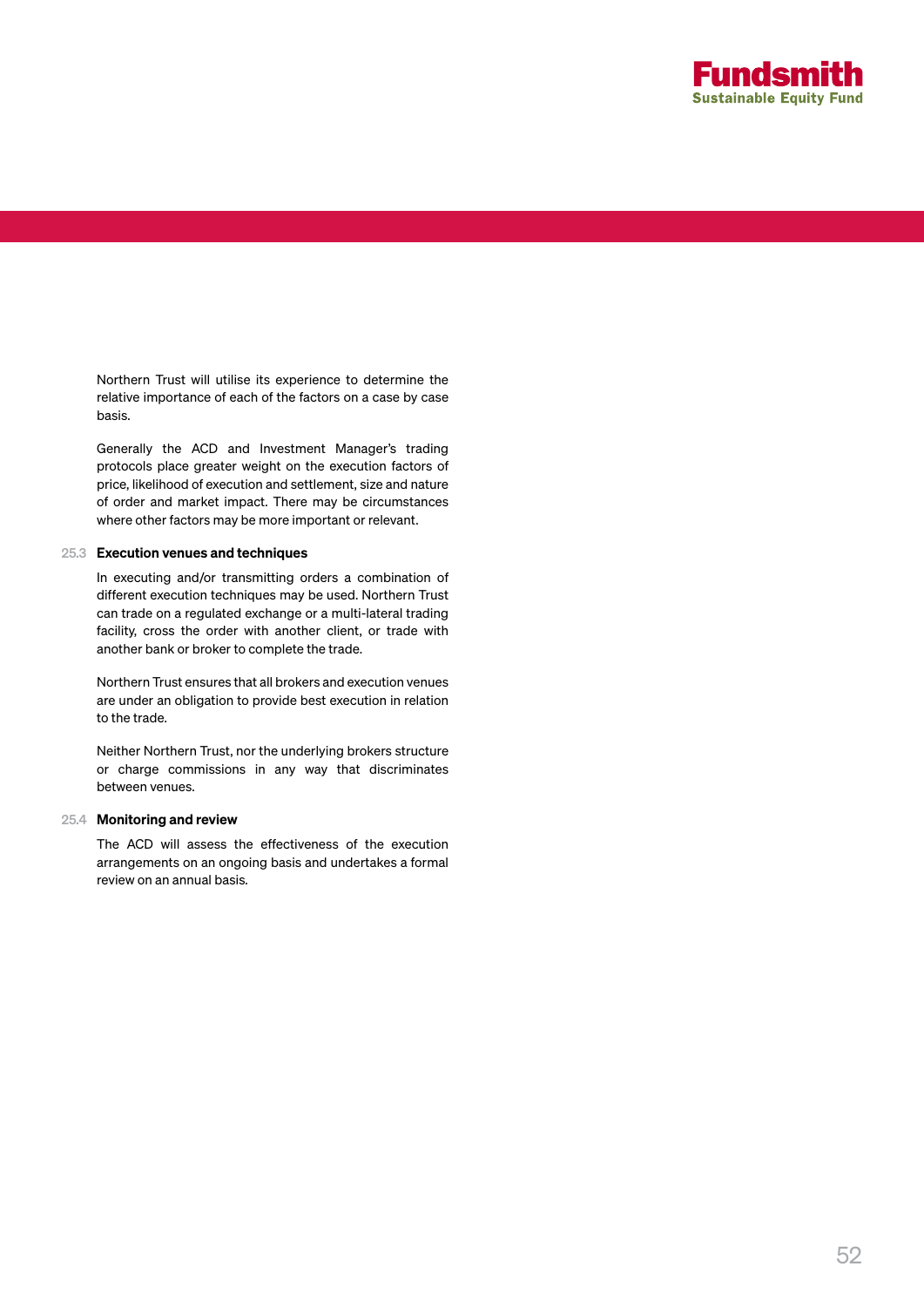

# **Corporate** governance and voting strategy

- 26.1 The ACD and the Investment Manager assess the corporate<br>governance of portfolio companies as part of the investment<br>due diligence process.<br>26.2 A key concern of the ACD is that the management of a<br>portfolio company al governance of portfolio companies as part of the investment due diligence process.
	- 26.2 A key concern of the ACD is that the management of a portfolio company allocates capital in a logical manner designed to create value for shareholders. In particular, the ACD monitors how free cash flow generated by portfolio companies is deployed between organic investment in the business, acquisitions and returned to shareholders via dividends and share buybacks.
	- 26.3 The ACD is particularly concerned that portfolio companies are sustainable. A sustainable business generates and maintains a high return on capital for the long term. The ACD considers the company's handling of environmental, social and governance policies and practices as well as their policies and practices on research and development, new product innovation, dividend policy and the adequacy of capital investment to assess their net impact. A business exerting a large, net-negative impact on the environment or society could be exploiting short term profits at the expense of its future potential. This is important, as the investment strategy is one of "buy and hold" meaning that the ACD, once it has purchased a stock, aims to hold that security for the long term. Returns to shareholders are delivered by the value which the portfolio companies compound overtime, rather than from buying and selling stocks.
	- 26.4 The ACD is also particularly interested in how management remuneration is structured in order to ensure that managements' interests coincide as closely as possible with those of shareholders and they are encouraged to make capital allocation and other decisions motivated by this principle.
	- 26.5 The ACD engages directly with management on these issues and will generally exercise voting rights on all corporate governance and other matters through the Depositary. The ACD will ensure that all corporate actions and voting rights are exercised to the exclusive benefit of the Company.
	- 26.6 Details of all corporate actions and voting decisions will be made available to shareholders free of charge on request from the ACD.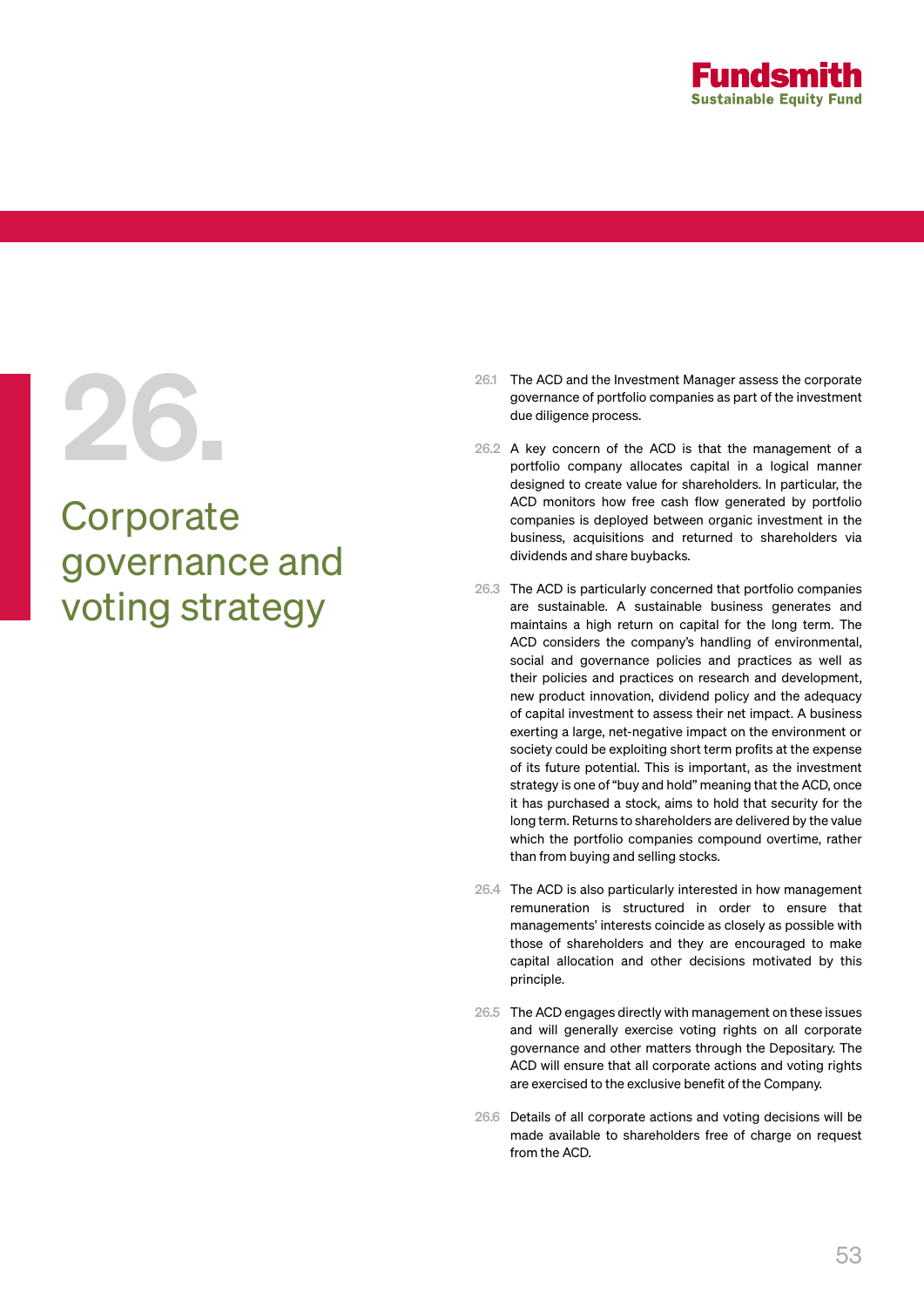

# Conflicts of interest

- 27.1 The ACD has a Conflicts of Interest Policy which contains the<br>details of identified conflicts or potential conflicts of interest<br>and the procedures it follows in order to avoid, minimise<br>and manage such conflicts or p details of identified conflicts or potential conflicts of interest and the procedures it follows in order to avoid, minimise and manage such conflicts or potential conflicts. The ACD is structured and organised in a way so as to minimise the risks of a client's interests being prejudiced by conflicts of interest and will wherever possible try to ensure that a conflict of interest does not arise. In the event that a conflict of interest cannot be avoided the ACD will always act in the best interests of the Company and ensure that the Company is fairly treated. If circumstances arise such that the ACD's arrangements for avoiding and managing conflicts of interest are not sufficient to ensure with reasonable confidence that the risks of damage to the interests of the Company or its shareholders will be prevented, the senior management of the ACD must act to ensure that appropriate action is taken in the best interests of the Company and its shareholders. Any such situation will be disclosed to shareholders in the next annual or half yearly report together with details of the action taken by the ACD to resolve the situation in the best interests of the Company.
	- 27.2 The Conflicts of Interest Policy is reviewed by senior management of the ACD at least once a year or whenever there are material changes in the business services to be offered by the ACD. A copy of the current Conflicts of Interest Policy is available from the ACD on request.
	- 27.3 The Depositary may act as the depositary of other openended investment companies and as trustee or custodian of other collective investment schemes. The Depositary when acting as such must act solely in the interests of the relevant investors.
	- 27.4 The FCA Rules contain provisions governing any transaction with the Company, which is carried out by, or with any "affected person", which will include the ACD, an associate of the ACD, the Depositary and an associate of the Depositary. These provisions allow an affected person to buy from or sell property to the Company, lend money to the Company or accept a deposit of cash from the Company if certain conditions are met. The conditions vary depending on the type of transaction but are designed to ensure the Company is treated on a normal arms-length commercial basis.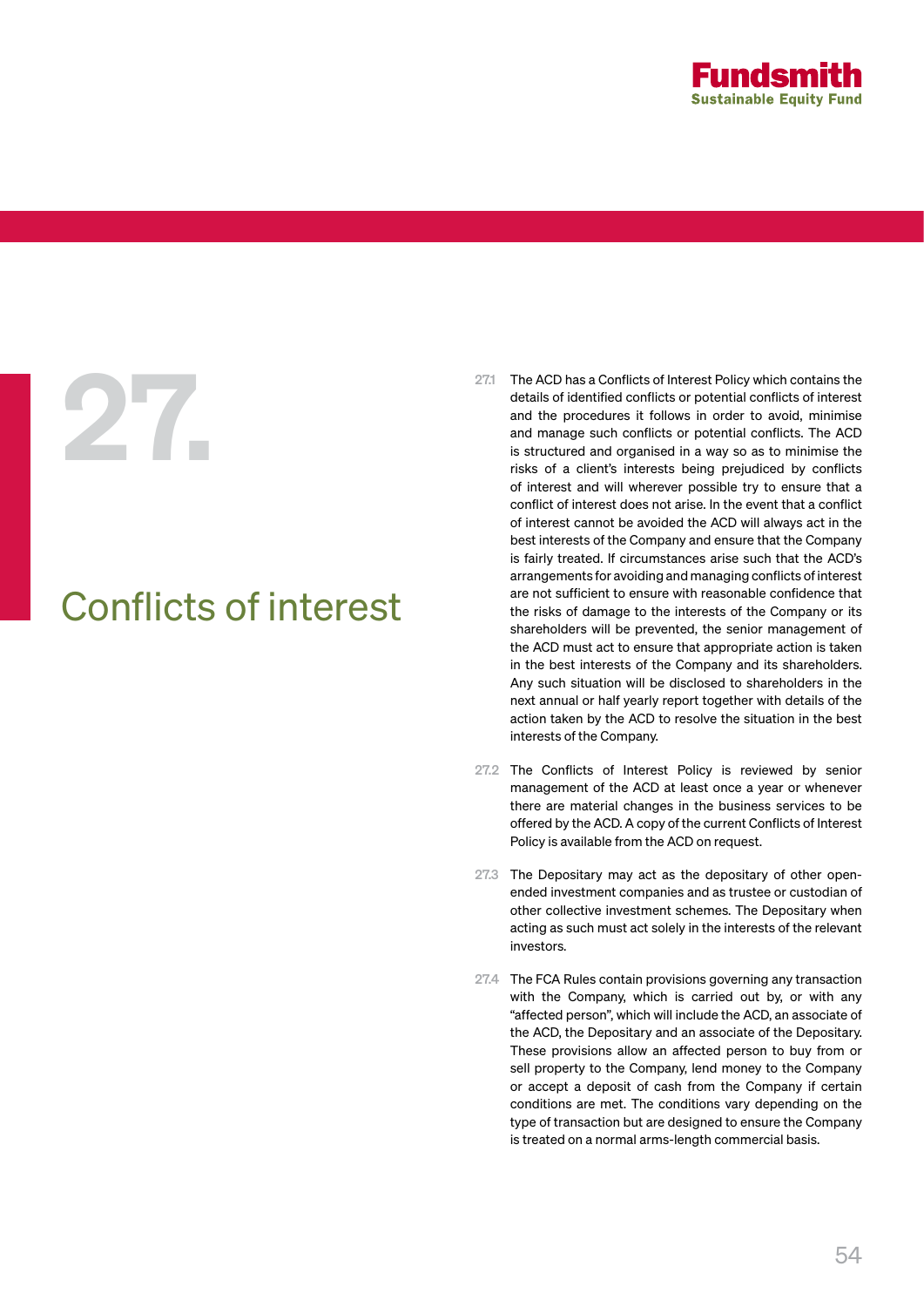

# 28.1 General<br>28.1.1 T<br>e

# Fees and expenses

- To the extent permitted by FCA Rules, the Company may pay out of the Scheme Property charges and expenses incurred by the Company, which will include the following expenses:
	- 28.1.1.1 General Management and Administration Expenses including:
		- (i) the fees and expenses payable to the ACD as set out in Section 29 and the fees of the Depositary and the administrative expenses of the Depositary as set out in Section 30.4.1 (but not Depositary expenses relating to transactions and other expenses as set out in Section 30.4.2 which are expenses that can be paid out of the Scheme Property under the headings of transaction and related expenses in Section 28.1.1.2(iv) and extraordinary or ad hoc expenses in Section 28.1.1.3(v));
		- (ii) fees and expenses of SS&C Financial Services Europe Limited and SS&C Financial Services International Limited in relation to their services including transfer agency, share dealing, share registration and shareholder services generally. These fees are charged to the ACD on an aggregate basis in relation to the Company and Fundsmith Equity Fund which is also managed by the ACD. These fees include fixed annual charges.

Variable charges for share dealings levied on a per transaction basis, variable charges for client contact, enquiries and complaints in excess of certain levels (relative to the number of shareholders) levied on a per item basis, variable charges for shareholder registration based on the number of shareholders, and the costs of printing and mailing. These charges are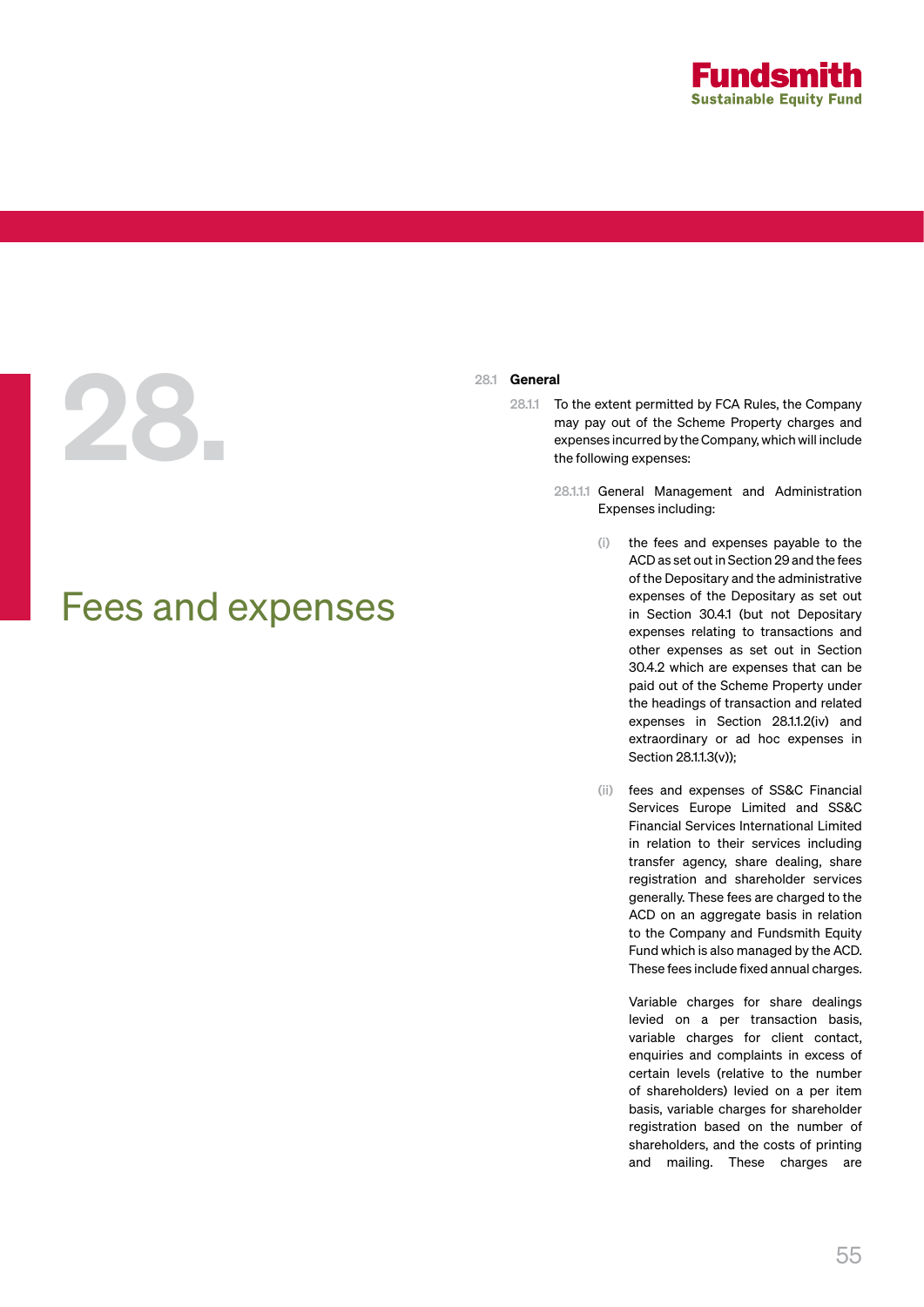

allocated to the Company and to the Fundsmith Equity Fund on the basis of the number of shareholders. These fees, which are subject to annual increases calculated by reference to the Retail Prices Index, are calculated monthly and will be paid as soon as reasonably practicable thereafter;

- (iii) any fees and expenses in respect of establishing and maintaining the Register and any sub-register of shareholders which are not included within (ii) above;
- (iv) fees and expenses for Company administration, pricing, valuation, fund accounting and related services. State Street Bank and Trust Company's fees are charged based on the Net Asset Value of the Company on a sliding scale starting at 0.025% per annum on the first £100 million to 0.0025% of the Net Asset Value of the Company in excess of £1,100 million subject to a minimum annual fee of £25,200. These fees are calculated using the month end New Asset Value. Rates include the required services for two classes of Share. There are additional, fixed charges for each share class (in excess of two share classes) and for tax reporting. Fee are due monthly and are paid as soon as reasonably practicable after the month end;
- (v) any costs incurred in publishing details of the Net Asset Value of the Company and the price of the Shares in a national or other newspaper or any other form of media;
- (vi) any cost incurred in producing, distributing and dispatching income distributions and other payments made by the Company;
- (vii) any cost incurred in preparing, printing and distributing reports, accounts, statements, contract notes and other like documentation;
- (viii) any costs incurred in taking out and maintaining any insurance policy in relation to the Company and/or its directors;
- (ix) the audit fees of the Auditors and any properly incurred expenses of the Auditors. The Auditors' fees charged to the Company are £12,000 per annum;
- (x) the fees of the FCA, in accordance with the Fees Manual, together with any corresponding periodic fees of any regulatory authority in a country or territory outside the United Kingdom in which Shares in the Company are or may be marketed;
- (xi) any expense incurred in relation to company secretarial duties including the cost of maintenance of minute books and other documentation required to be maintained by the Company;
- (xii) any expenses incurred in relation to notary and consul services;
- (xiii) any payment otherwise due by virtue of a change to the Regulations;
- (xiv) any costs incurred in amending the Instrument of Incorporation or this Prospectus including costs in respect of meetings of shareholders convened for these purposes;
- (xv) costs in relation to the preparation of any Key Investor Information Documents, Supplementary Information Documents or other similar documentation required to be prepared under the Regulations or in order to comply with relevant laws or regulations.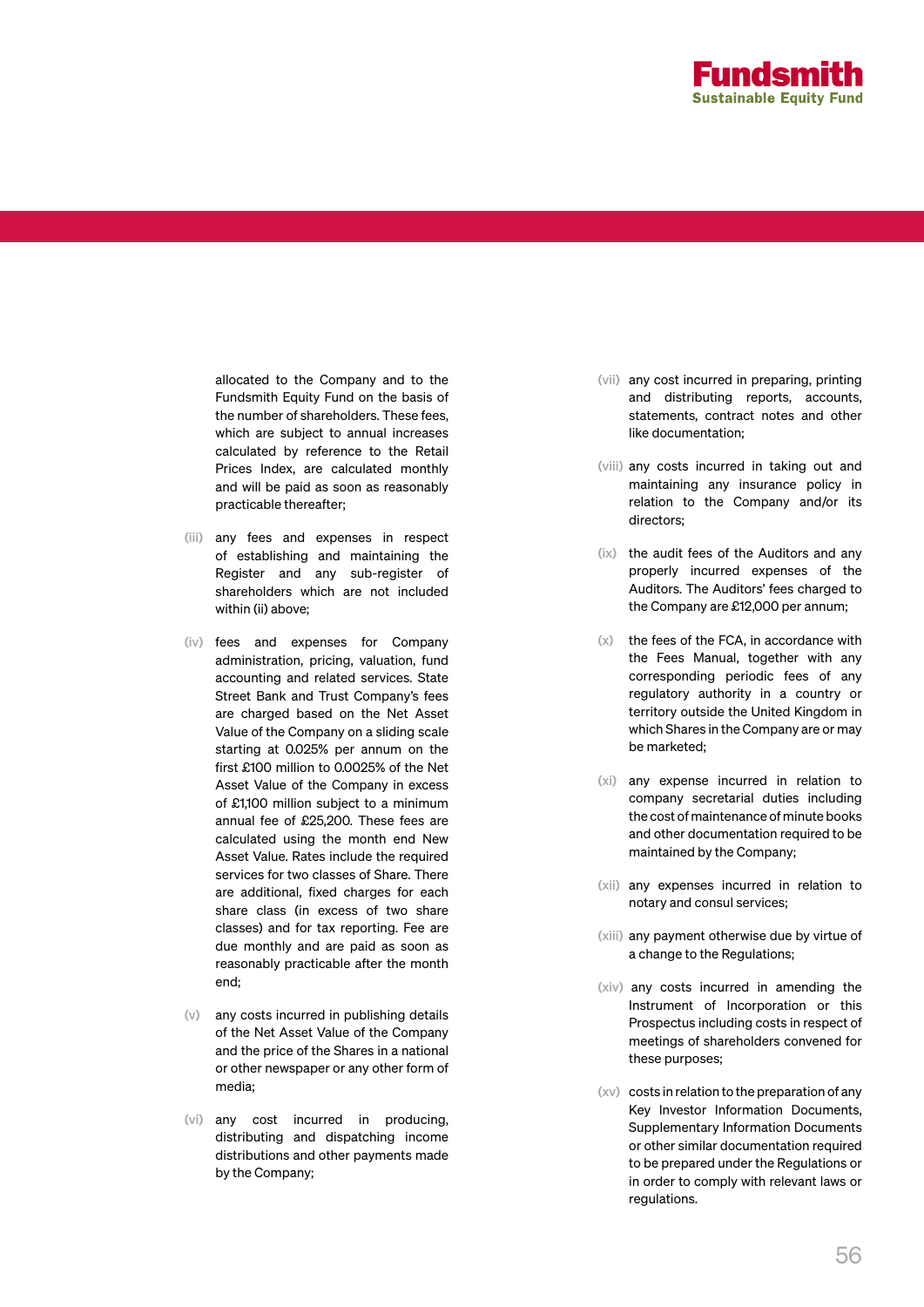

28.1.1.2 Transaction and related expenses including:

- (i) expenses incurred in acquiring and disposing of investments, including broker's commission, fiscal charges (including stamp duty and/or stamp duty reserve tax) and other disbursements which are necessarily incurred in effecting transactions for the Company and normally shown in contract notes, confirmation notes and difference accounts as appropriate;
- (ii) interest on permitted borrowings and charges incurred in effecting or terminating such borrowings or in negotiating or varying the terms of such borrowings;
- (iii) taxation and duties payable in respect of the Scheme Property or on the issue or redemption of Shares;
- (iv) any Depositary expenses relating to transactions entered into on behalf of the Company set out in Section 30.4.2;
- 28.1.1.3 Extraordinary or ad hoc expenses including:
	- (i) any fees, expenses or disbursements of any legal, tax or other professional adviser of the Company;
	- (ii) any costs incurred in respect of meetings of shareholders convened for any purpose including those convened on a requisition by shareholders not including the ACD or an associate of the ACD;
	- (iii) liabilities arising on unitisation, amalgamation or reconstruction including certain liabilities arising after transfer of property to the Company in consideration for the issue of Shares;
- (iv) any amount payable by the Company under any indemnity provisions contained in the Instrument of Incorporation or any agreement with any service provider to the Company;
- (v) any Depositary expenses other than those related to transactions which are set out in Section 30.4.2; and
- (vi) any other payments permitted to be paid out of the Scheme Property under the Regulations as provided for in the Instrument of Incorporation of the Company.
- 28.1.2 The General Management and Administration Expenses shall not exceed 1.05% per annum of the Net Asset Value of the Company for the I Class Shares and 1.15% per annum of the Net Asset Value of the Company for the T Class Shares. In the event that the General Management and Administration Expenses exceed 1.05% per annum of the Net Asset Value of the Company for the I Class Shares and 1.15% per annum of the Net Asset Value for the T Class Shares in respect of an annual accounting period, the ACD shall either reimburse the Company the excess amount or waive a portion of its annual management charge as is equal to the excess. This cap on the amount of the General Management and Administration Expenses does not apply to the other charges and expenses listed in Sections 28.1.1.2 to 28.1.1.3.
- 28.1.3 Any value added tax payable on any of the above fees, charges and expenses will be added to such fees, charges and expenses and paid out of the Scheme Property.
- 28.1.4 Expenses are allocated between capital and income in accordance with FCA Rules and approved accounting standards.
- 28.1.5 To the extent permitted under FCA Rules, the ACD and the Depositary are permitted to be reimbursed for the set up costs incurred in relation to the authorisation and establishment of the Company.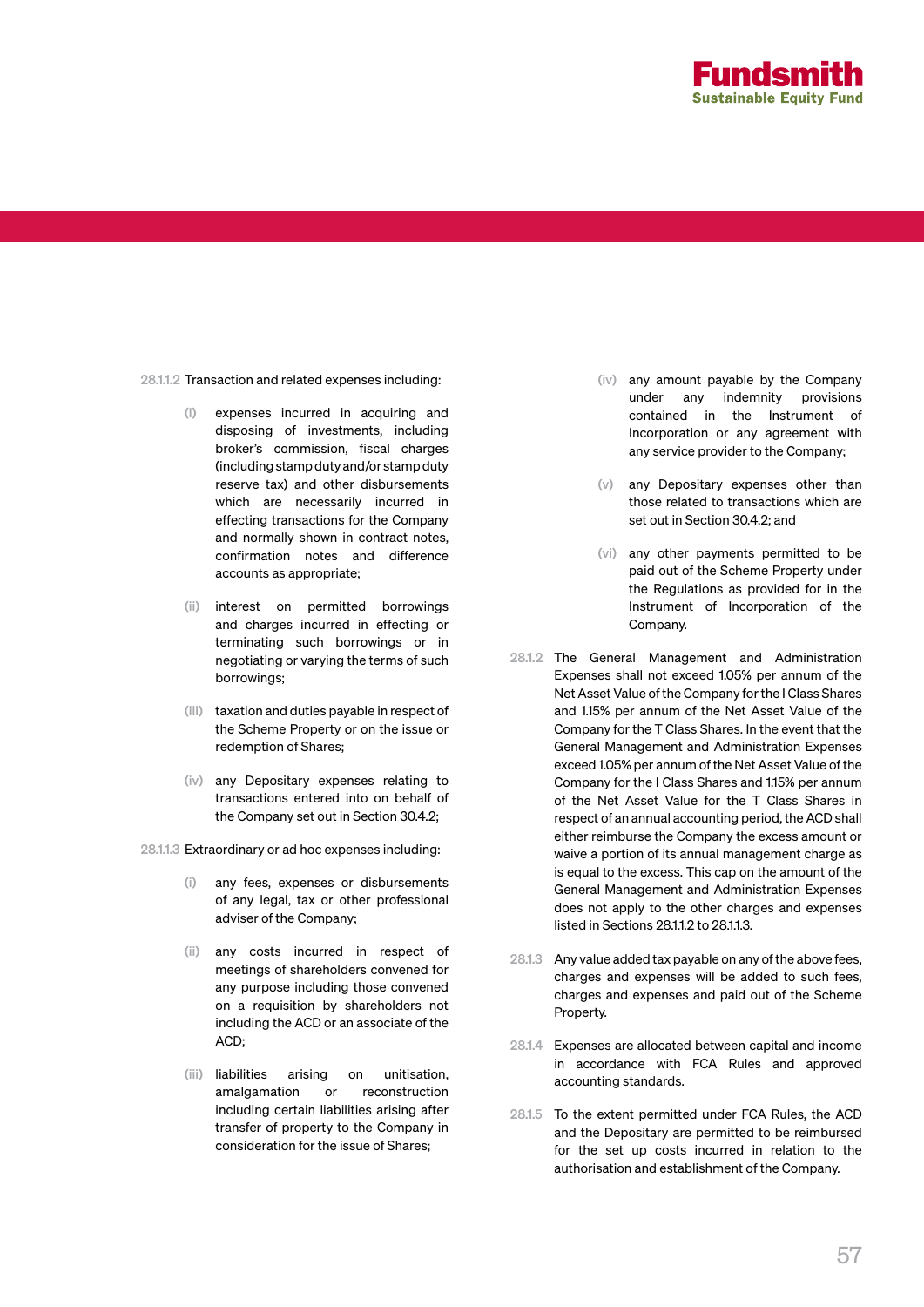

# Charges payable to the ACD

- 29.1 In consideration for carrying out its duties and responsibilities<br>the ACD is entitled to an annual management charge paid by<br>the Company out of the Scheme Property.<br>29.2 The annual management charge is calculated and the ACD is entitled to an annual management charge paid by the Company out of the Scheme Property.
	- 29.2 The annual management charge is calculated and accrues daily and is payable in respect of each calendar month as soon as practicable after the month end and in any event within 15 Business Days of the date of the invoice. The annual management charge is calculated by reference to the Net Asset Value of the Company on the previous Business Day. The valuation for each day which is not a Business Day will be the value on the previous Business Day. The current annual management charge for the I Share class is 0.9% per annum of the Net Asset Value attributed to those shares and for T Share class is 1.0% per annum of the Net Asset Value attributed to those shares.
	- 29.3 The ACD is also entitled to reimbursement of all reasonable, properly documented, out of pocket expenses incurred in the performance of its duties.
	- 29.4 The ACD's annual management charge is generally taken from income. However, where the amount of income received by the Company is insufficient to meet the annual management charge plus all other expenses attributable to the Company, then some or all of such charges and expenses may be charged against the capital of the Company. This will only be done with the approval of the Depositary and may constrain capital growth.
	- 29.5 The ACD may not introduce a new category of remuneration for its services unless the introduction has been approved by an extraordinary resolution of shareholders in the Company.
	- 29.6 The ACD may not increase the current rate or amount of its remuneration payable out of the Scheme Property unless, not less than 60 days before the increase, the ACD gives notice in writing of the increase and the date of its commencement to all shareholders and has revised and made available the Prospectus to reflect the new rate or amount and the date of its commencement.
	- 29.7 Any value added tax on any fees, charges or expenses payable to the ACD will be added to such fees, charges and expenses and be paid out of the Scheme Property.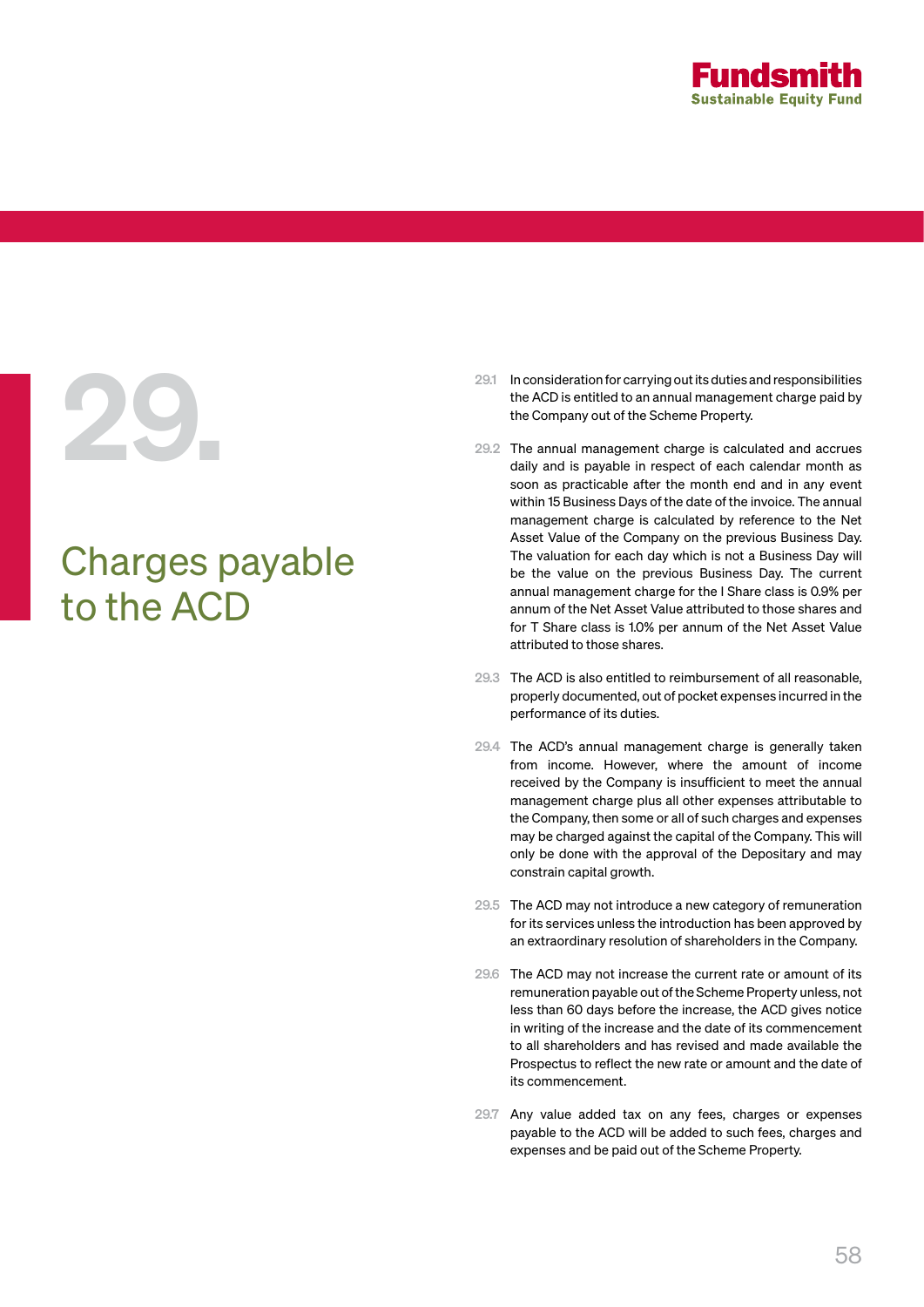

# Depositary's fee

- 30.1 The Depositary is entitled to receive a periodic fee out of the<br>Scheme Property for its services as depositary. State Street<br>Trustees Limited's fees are calculated daily on a sliding scale<br>using the aggregate of the N Scheme Property for its services as depositary. State Street Trustees Limited's fees are calculated daily on a sliding scale using the aggregate of the Net Asset Value for the Company and Fundsmith Equity Fund, which is also managed by the ACD, starting at 0.01% per annum on the first £10 billion to 0.005% of the Net Asset Value in excess of £30 billion. The charge to the Company reflects the percentage that the Company's Net Asset Value represents of the aggregate Net Asset Value. The fee is payable in respect of each calendar month as soon as practicable after the month end and in any event within 15 Business Days of the date of invoice. The valuation for each day which is not a Business Day will be the value calculated on the previous Business Day.
	- 30.2 In addition to the periodic fee referred to above, the Depositary shall also be entitled to be paid or reimbursed for transaction and custody charges in relation to transaction handling and safekeeping of the Scheme Property. These charges are within the range set out below.

| <b>Item</b>         | Range                                                      |
|---------------------|------------------------------------------------------------|
| Transaction charges | £7.50 to £100 per<br>transaction                           |
| Free cash movements | £12.50 per transaction                                     |
| Custody charges     | 0.0025% to 0.50% per<br>annum depending on<br>jurisdiction |

- 30.3 Transaction charges vary by country, accrue at the time the transactions are effected and are payable as soon as is reasonably practicable, and in any event not later than the last Business Day of the month when such charges arose or as otherwise agreed between the Depositary and the ACD.
- 30.4 Custody charges vary by country,are calculated on month end values and are payable monthly.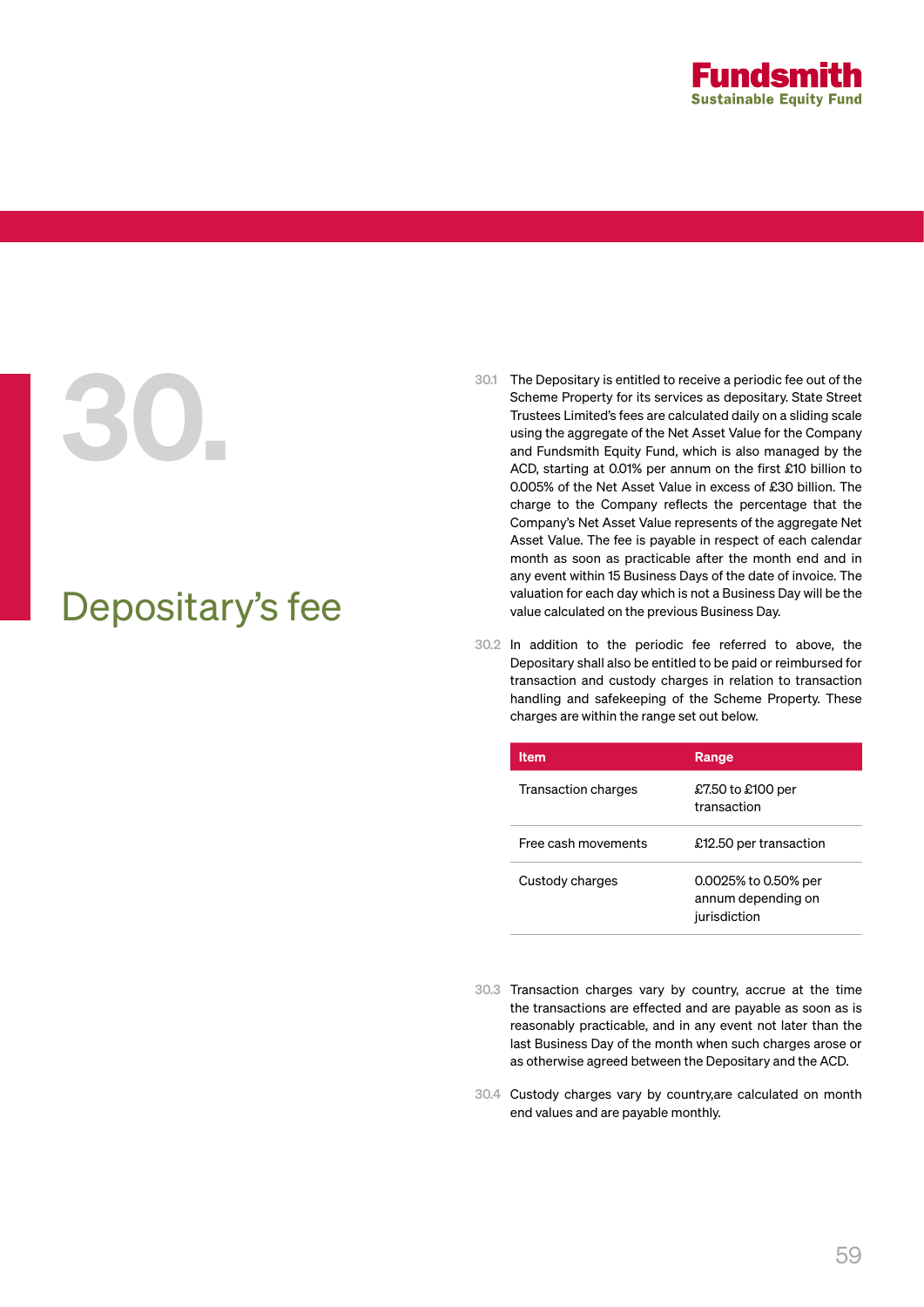

- 30.5 The Depositary will also be entitled to payment from the Scheme Property for reimbursement of all costs, liabilities and expenses properly incurred in the performance of, or arranging the performance of, functions conferred on it by the Depositary Agreement, the Regulations or by the general law including but not limited to:
	- 30.5.1 Administrative expenses including:
		- (i) the collection of and distribution to shareholders of dividends, interest and any other income;
		- (ii) the maintenance of distribution accounts;
		- (iii) communications with any parties (including telex, facsimile, SWIFT and electronic mail);
		- (iv) preparation of the Depositary's annual report;
		- (v) modification of the Instrument of Incorporation, Prospectus, and negotiation and/or modification of the Depositary Agreement and any other agreement entered into between the Depositary and its delegates; and
	- 30.5.2 Expenses relating to transactions and other expenses including:
		- (i) the acquisition, holding and disposal of Scheme Property;
		- (ii) the conversion of foreign currency;
		- (iii) registration of assets in the name of the Depositary or its nominee or agents;
- (iv) borrowings or other permitted transactions;
- (v) taxation matters;
- (vi) insurance matters;
- (vii) costs relating to banking and banking transactions;
- (viii) taking professional advice including legal, tax, accountancy or other advice;
- (ix) conducting legal proceedings; and
- $(x)$  the convening and/or attendance at meetings of shareholders.
- 30.6 The Depositary will be entitled to charge interest on any fees, charges or expenses payable to the Depositary at such rate as permitted in the Depositary Agreement. Interest charges accrue from day to day from the due date of the payments up to and including the date of actual payment and are payable as soon as is reasonably practicable.
- 30.7 Any value added tax on any fees, charges or expenses payable to the Depositary will be added to such fees, charges or expenses and be paid out of the Scheme Property.
- 30.8 In each such case such expenses and disbursements will also be payable if incurred by any person (including the ACD or any associate or nominee of the Depositary or of the ACD) who has had the relevant duty delegated to it in accordance with the FCA Rules by the Depositary.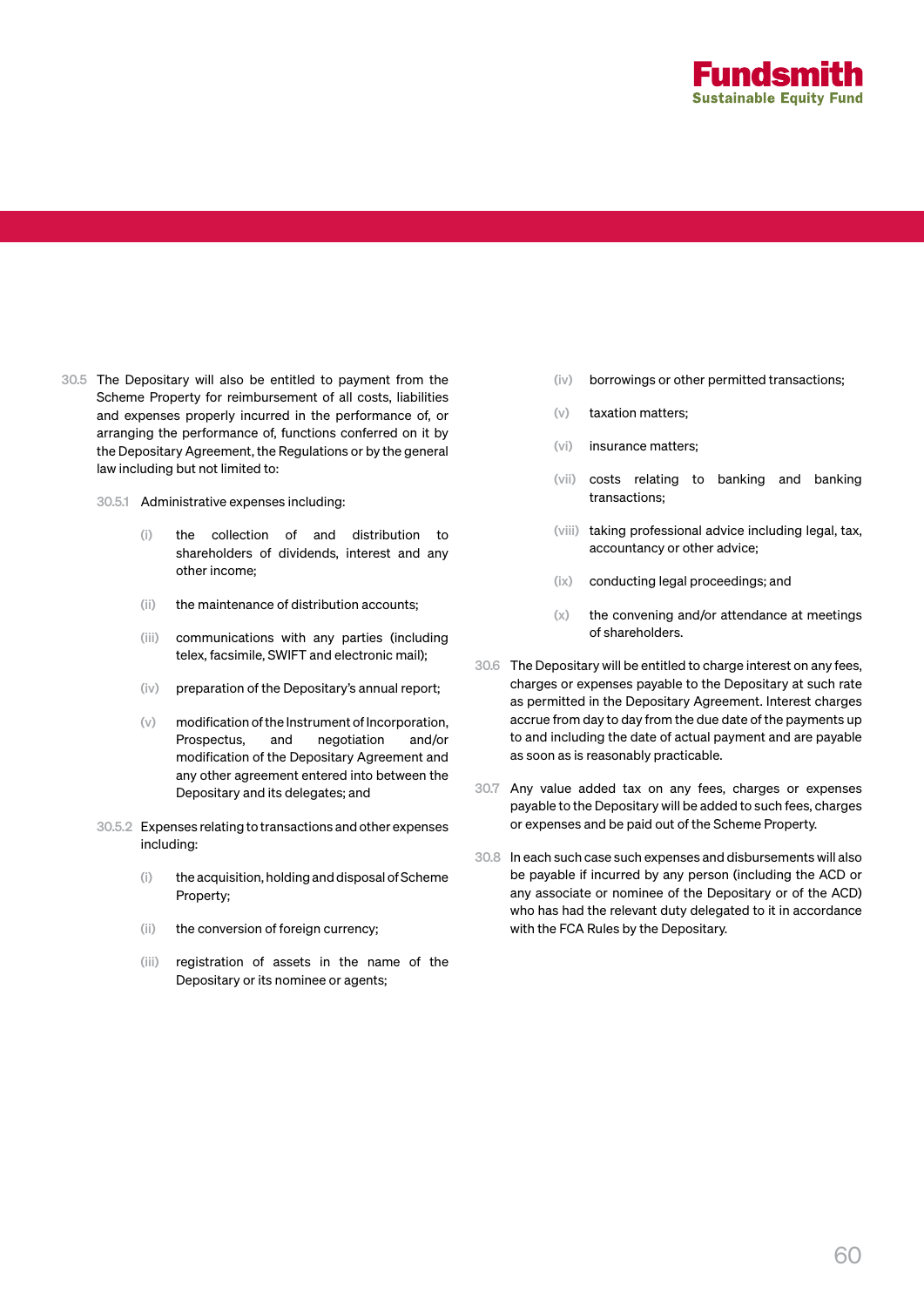

# 31.1 Annual general meeting<br>The Company will not hold<br>31.2 Requisitions of meeting:<br>31.2.1 The ACD or the De

# Shareholder meetings and voting rights

The Company will not hold annual general meetings.

# 31.2 Requisitions of meetings

- 31.2.1 The ACD or the Depositary may requisition a general meeting at any time. Prior to each general meeting the Depositary shall nominate an individual to act as a chairman.
- 31.2.2 Shareholders may also requisition a general meeting of the Company. A requisition by shareholders must state the objects of the meeting, be dated, be signed by shareholders who, at the date of the requisition, are registered as holding not less than one-tenth in value of all Shares then in issue and the requisition must be deposited at the head office of the Company. The ACD must convene a general meeting no later than eight weeks after receipt of such requisition.

# 31.3 Notice of meetings

Shareholders will receive at least 14 days' notice of a shareholders' meeting. Where a general meeting is adjourned, such notice of the adjourned meeting shall be given to the shareholders as the ACD shall determine is reasonable in the circumstances provided that when a meeting is adjourned for 30 days or more or for an indefinite period, not less than 7 days' notice of the adjourned meeting shall be given. Notices of meetings and adjourned meetings will be sent to shareholders at their addresses on the Register.

## 31.4 Quorum

The quorum for a meeting is two shareholders, present in person or by proxy. If a quorum is not present within 15 minutes (which shall be deemed a reasonable time) after the time appointed for the start of the meeting, if the meeting was convened on the requisition of shareholders it shall be dissolved. In any other case the meeting will be adjourned. The quorum for an adjourned meeting is also two shareholders present in person or by proxy, however if a quorum is not present within 15 minutes (which shall be deemed a reasonable time) after the time appointed for the adjourned meeting then one person entitled to be counted in a quorum shall be the quorum and if there is no such person the meeting shall be dissolved.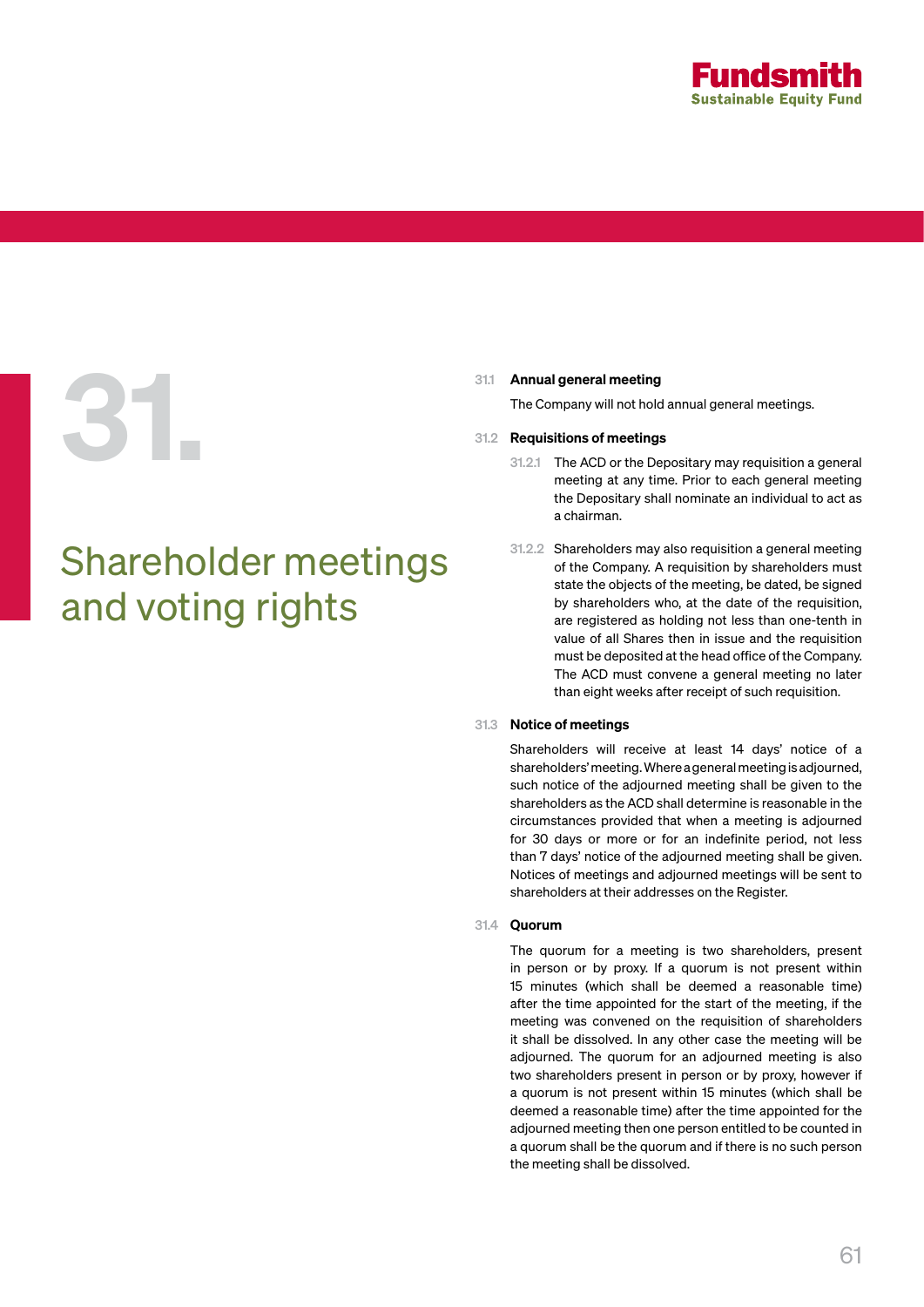

# 31.5 Voting rights

- 31.5.1 At a meeting of shareholders, on a show of hands every shareholder who (being an individual) is present in person or (being a corporation) is present by its representative properly authorised in that regard, has one vote.
- 31.5.2 On a poll the voting rights attaching to each Share are such proportion of the voting rights attached to all the Shares in issue that the price of the Share bears to the aggregate price(s) of all the Shares in issue. A poll may be demanded by the chairman of the meeting, by the Depositary or by two or more shareholders present in person or by proxy.
- 31.5.3 A shareholder entitled to more than one vote need not, if he votes, use all his votes or cast all the votes he uses in the same way.
- 31.5.4 Except where the Regulations or the Instrument of Incorporation of the Company require an extraordinary resolution (which needs 75% of the votes cast at the meeting to be in favour if the resolution is to be passed) any resolution will be passed by a simple majority of the votes validly cast for and against the resolution.
- 31.5.5 In the case of joint shareholders the vote of the senior shareholder who tenders a vote, whether in person or by proxy, shall be accepted to the exclusion of the other joint holders and for this purpose seniority is determined by the order in which the names stand in the Register.
- 31.5.6 The ACD is entitled to receive notice of and attend any meeting of shareholders but may not be counted in the quorum for a meeting. Neither the ACD nor any associate (as defined in the FCA Rules) of the ACD is entitled to vote at any meeting of the Company except in respect of Shares which the ACD or its associate holds on behalf of or jointly with a person who, if the registered shareholder, would be entitled to vote and from whom the ACD or its associate has received voting instructions.

"Shareholders" in this context means those persons entered on the Register at a time determined by the ACD (which shall be not less than 48 hours before the time fixed for the meeting) which shall be stated in the notice of meeting.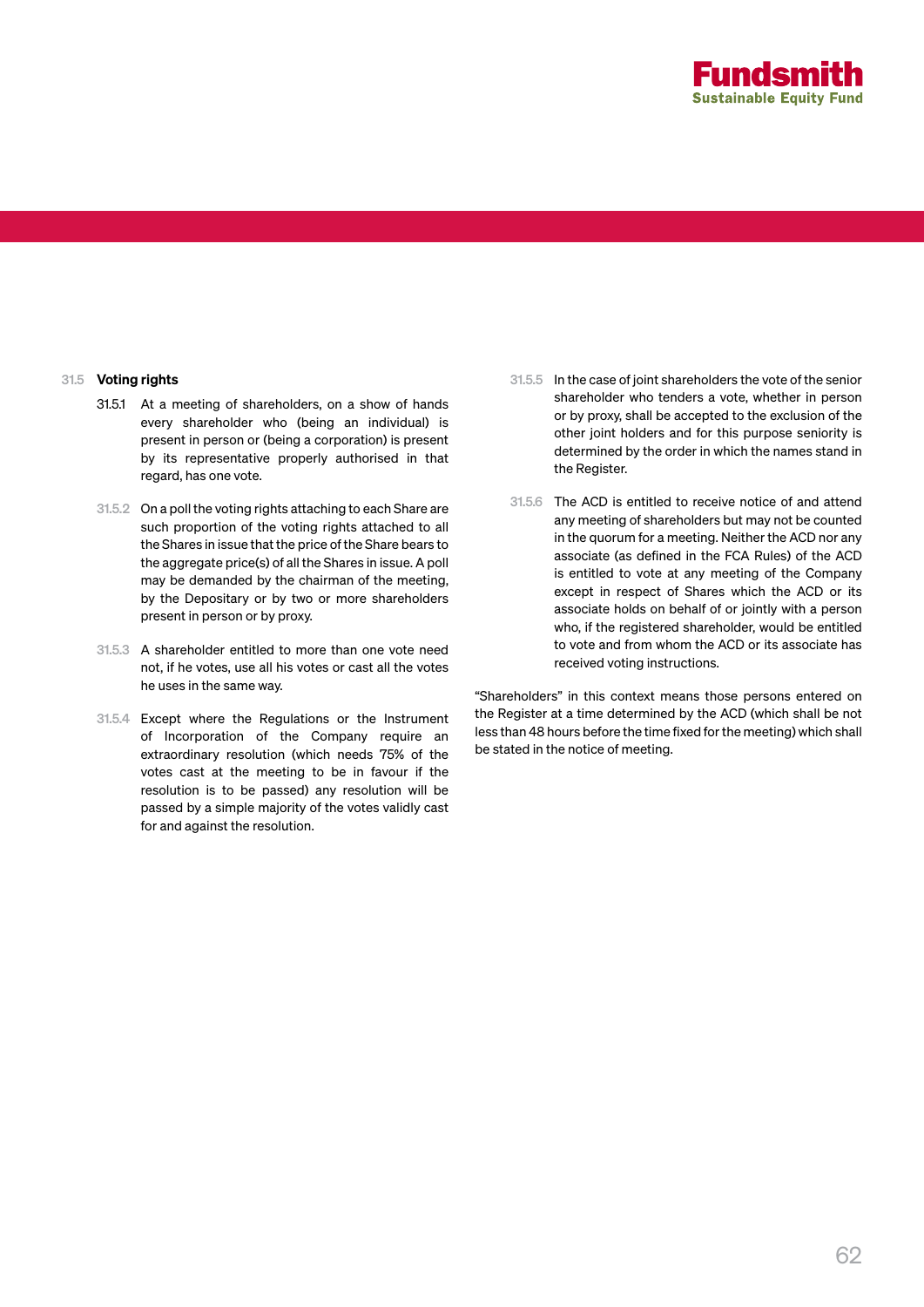



The rights attached to a class of Shares may only be varied in<br>accordance with the FCA Rules and the Company's Instrument<br>of Incorporation. The provisions in Section 31 relating to the<br>procedures to be followed at a genera accordance with the FCA Rules and the Company's Instrument of Incorporation. The provisions in Section 31 relating to the procedures to be followed at a general meeting of the Company apply also to any Share class meetings.

# Class meetings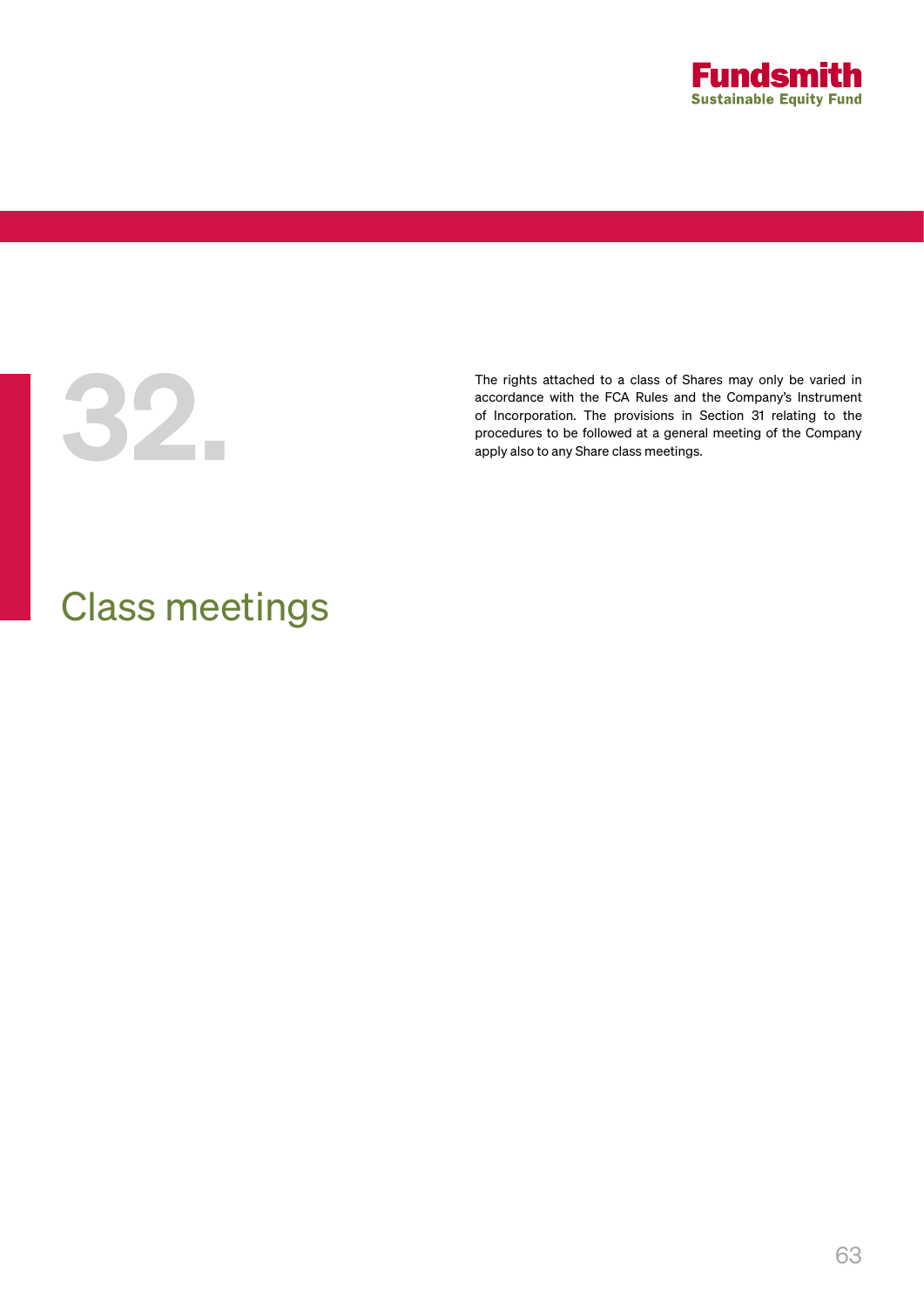

# Taxation

The following is only intended as a general summary of United<br>Kingdom ("UK") tax law and HM Revenue & Customs ("HMRC")<br>practice, as at the date of this Prospectus, which is applicable to<br>the Company and to individuals who Kingdom ("UK") tax law and HM Revenue & Customs ("HMRC") practice, as at the date of this Prospectus, which is applicable to the Company and to individuals who are resident in the UK for tax purposes, certain UK tax-exempt Shareholders and UK resident corporate shareholders who are the absolute beneficial owners of a shareholding in the Company held as an investment. The summary's applicability will depend upon the particular circumstances of each shareholder (for example, different rules may apply to certain institutional investors such as life insurance companies, pension funds, life reinsurance businesses or overseas life assurance businesses, who are subject to special tax regimes). It should not be treated as legal or tax advice. Accordingly, if shareholders are in any doubt as to their taxation position or if they may be subject to tax in a jurisdiction other than the UK, they should consult their professional adviser. Levels and bases of, and reliefs from, taxation are subject to change in the future.

## 33.1 Taxation of the Company on chargeable gains

The Company will be exempt from corporation tax on chargeable gains arising on the disposal of its investments provided such gains do not represent profits on a trading transaction. However, any gains realised on disposing of holdings in non-reporting offshore funds may be taxable as income not capital. The Company's investment strategy permits it to make short term investments in money market funds for liquidity purposes, and this may result in the Company investing in non-reporting offshore funds.

## 33.2 Taxation of the Company on income

Dividends received by the Company from UK and non-UK companies will generally be exempt from corporation tax (subject to satisfying certain conditions). In relation to other income, the Company will be liable to corporation tax at a rate equal to the basic rate of income tax, currently 20%, on such income after deducting allowable expenses (which include fees payable to the ACD and to the Depositary). The Company may receive interest or other income from any investments that it makes in money market funds, and such income will be subject to corporation tax (as noted above)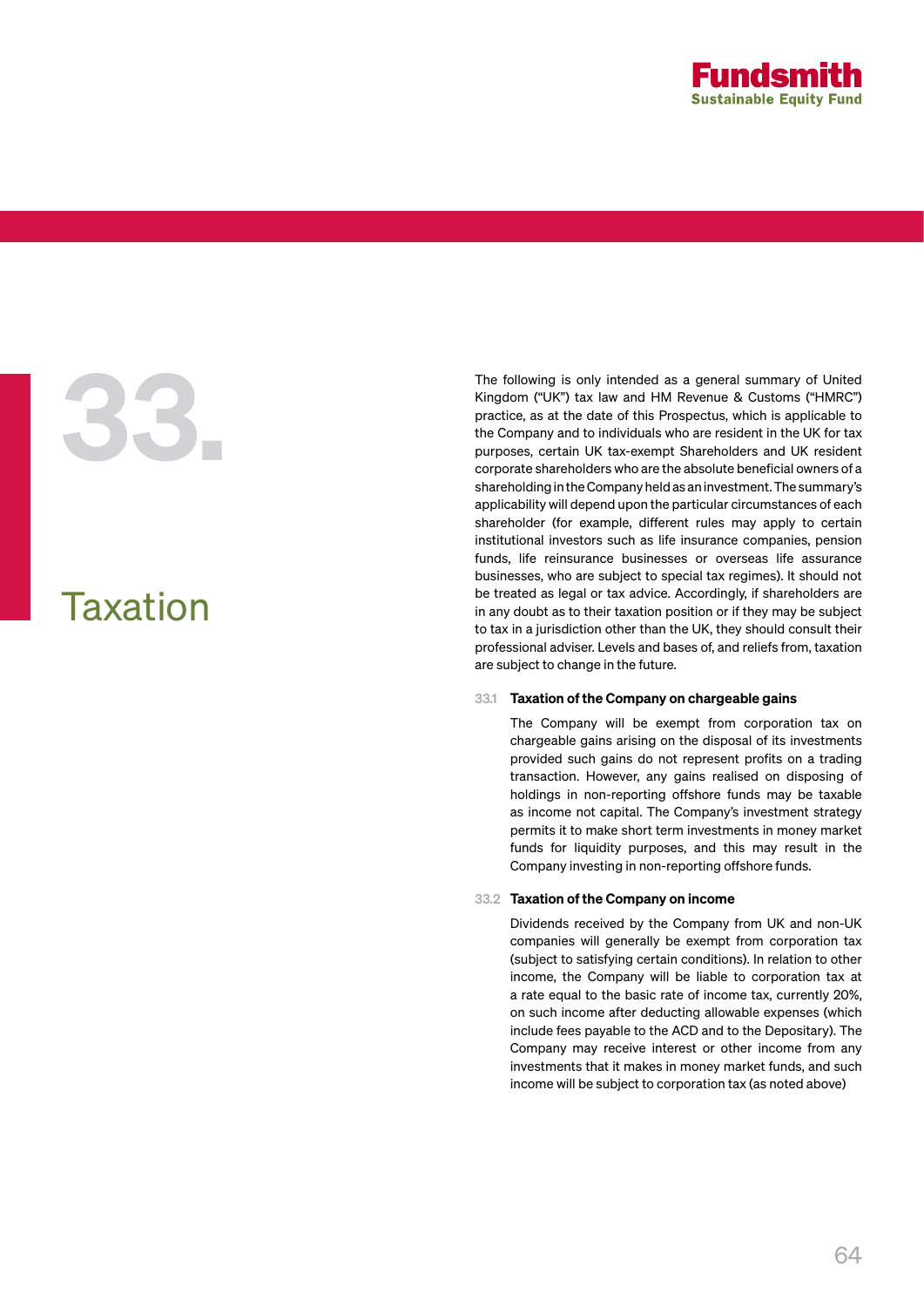

# 33.3 Relief for the Company in respect of foreign withholding taxes

To the extent that the Company receives income from, or realises amounts on the disposal of investments in, non-UK entities or assets it may be subject to non-UK withholding or other taxation in those jurisdictions. To the extent it relates to income, this non-UK tax may be able to be treated as an expense for UK corporation tax purposes, or it may be treated, to the extent not relievable under a double tax treaty, as a credit against UK corporation tax up to certain limits and subject to certain conditions.

### 33.4 Taxation of the Company – transfer taxes

The Company may be subject to UK or non-UK transfer taxes in respect of its investments.

# 33.5 Taxation of the shareholders – income distributions

Depending on their personal tax position, UK resident individual shareholders may be liable to UK income tax on dividends and other distributions of income ("distributions") regardless of whether these dividends are reinvested in the Company (for Accumulation Shares) or paid to the shareholder (for Income Shares). No tax is deducted from, and there are no tax credits attached to, any dividend distributions paid by the Company.

For individual shareholders resident in the UK, the first £2,000 of dividends and dividend distributions received or accumulated in each tax year will be free of income tax (the "dividend allowance"). Where an individual's dividends and dividend distributions from all sources exceed the dividend allowance, the excess will be liable to income tax at the dividend tax rates reflecting the shareholder's highest rate of tax. These rates are currently 7.5% for basic rate taxpayers, 32.5% for higher rate taxpayers and 38.1% for additional rate taxpayers until 5 April 2022. From 6 April 2022, these rates are 8.75% for basic rate taxpayers, 33.75% for higher rate taxpayers and 39.35% for additional rate taxpayers. Dividends received within a shareholders' dividend allowance count towards total taxable income and affect the rate of tax due on any dividends received exceeding it.

UK tax-exempt Shareholders, which include UK charities UK registered pension funds and UK resident individuals who have invested through an ISA, should not be subject to UK income tax on dividends and other distributions of income by the Company.

Distributions to shareholders within the charge to corporation tax are deemed to comprise two elements:

- where the Company's gross income is not wholly derived from franked investment income, part of any distribution will be deemed to be reclassified as an annual payment received by such shareholders after deduction of income tax at the basic rate, currently 20% (deemed tax deducted). Such shareholders will be subject to corporation tax on the grossed-up amount of the annual payment but will be entitled to a credit for the deemed tax deducted. This credit is, however, restricted to the lower of the deemed tax deducted and the shareholder's share of the Company's corporation tax liability (after double tax relief on overseas income) for the period; and
- the remainder, which comprises franked investment income is generally exempt from UK corporation tax (subject to satisfying certain conditions).

Details of the proportions of distributions comprising franked investment income and annual payments will be shown on the tax voucher issued to the corporate shareholder.

These rules do not apply or are modified in relation to life insurance companies, in particular those with pensions and ISA businesses, life reinsurance businesses or overseas life assurance businesses.

### 33.6 Taxation of shareholders – Capital Gains

Individual shareholders who are resident in the UK may be liable to UK taxation on capital gains arising from the sale or other disposal, including redemption, of Shares. Individuals generally compute their gains by deducting from the net sale proceeds the capital gains base cost in respect of their Shares. The resulting gains will be taxable at the capital gains tax rate applicable to the individual (currently 10% for basic rate taxpayers and 20% for those whose total income and chargeable gains are above the higher rate threshold), and may be reduced by capital losses brought forward from previous tax years or losses in the year, and by annual exemptions (the annual exemption from capital gains tax for UK resident individuals is £12,300 for 2020/2021). UK tax exempt shareholders, which include UK charities, UK registered pension funds and UK resident individuals who have invested via an ISA, would not normally be expected to be liable to capital gains tax on their disposal of Shares.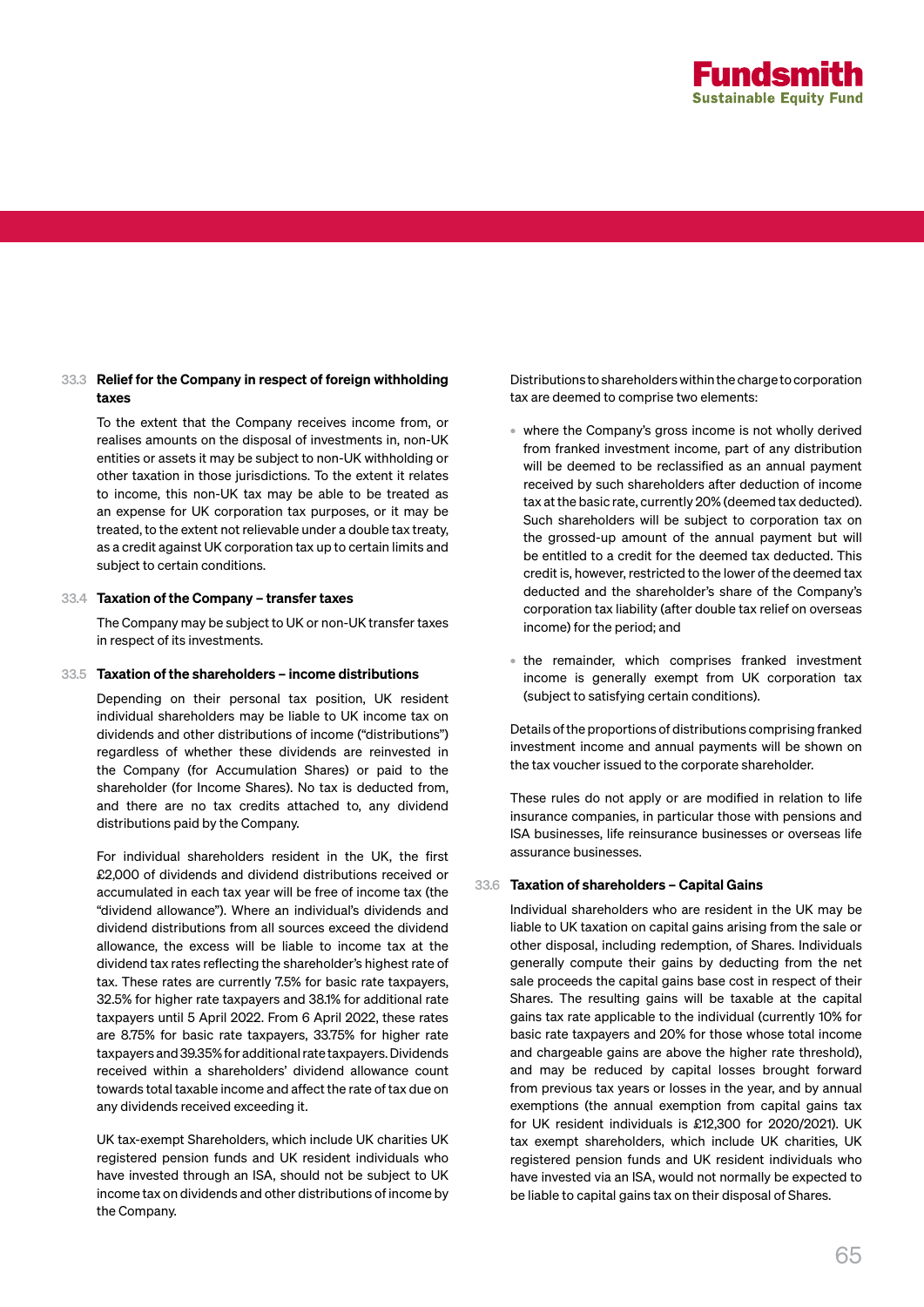

Shareholders within the charge to corporation tax are taxed on the chargeable gains made, computed by deducting from the net sales proceeds the chargeable gains base cost in respect of their Shares. Shareholders within the charge to corporation tax do not qualify for the annual exemption. They are, however, entitled to indexation allowance on the basic cost from the date of acquisition until 31 December 2017.

In the case of Accumulation Shares, all income distributions which have been accumulated to share capital (except equalisation amount) should be deducted from this gain.

Special rules apply to life insurance companies who beneficially own shares.

### 33.7 Taxation of the shareholders – Inheritance Tax

A gift by a shareholder of his shareholding in the Company or the death of a shareholder may give rise to a liability to UK inheritance tax, except where the shareholder is neither domiciled in the UK, nor deemed to be domiciled in the UK under special rules relating which apply to certain long term UK residents and individuals who were born in the UK under a UK domicile of origin For these purposes, a transfer of a shareholding at less than the full market value may be treated as a gift.

### 33.8 Stamp Duty Reserve Tax

As a general rule, there is no charge to Stamp Duty Reserve Tax when Shareholders surrender or redeem their Shares. Such a charge may arise however where:

- a redemption takes the form of a non-pro rata in specie redemption; or
- a shareholder transfers their Shares to a third party.

### 33.9 Tax information reporting regimes

In order to comply with legislation implementing the UK's obligations under various intergovernmental agreements relating to the automatic exchange of information to improve international tax compliance (including the international Common Reporting Standard and US provisions commonly known as FATCA), the Company or the ACD will collect and

report information about shareholders for this purpose, including information to verify their identity, tax residence and tax status. The Company may also have to report information about a shareholder's beneficial owners, indirect owners or other types of account holders in circumstances where the relevant shareholder is not an individual holding shares on their own behalf.

When requested to do so by the Company or the ACD, shareholders must provide information to be passed on to HM Revenue & Customs, and, by them, to any relevant overseas tax authorities. If a shareholder does not provide the necessary information, the ACD may take appropriate action against such shareholders, including invoking the compulsory transfer and redemptions provisions set out in Section 15.2.

### 33.10 Mandatory disclosure rules for cross-border arrangements

The EU has introduced mandatory disclosure rules for crossborder arrangements which satisfy certain hallmarks, as part of a directive widely referred to as DAC 6. The scope of the arrangements and the hallmarks are very wide, and are not limited to aggressive tax planning.

In early 2021, having previously legislated to implement DAC 6 in the UK, the UK government introduced legislation to narrow the scope of mandatory reporting under DAC 6 in the UK. In the coming year, the UK will consult on and intends to implement the OECD's Mandatory Disclosure Rules to replace DAC 6 and transition from European to international rules.

Whilst the new UK legislation significantly reduces the number of arrangements that need to be reported to HMRC, reporting under full DAC 6 is now required in most EU member states.

Shareholders resident in the UK or EU member states may be subject to wide ranging disclosure obligations under these rules in respect of their investment in the Company. All shareholders should seek guidance from their own tax advisers in respect of the potential application of these rules.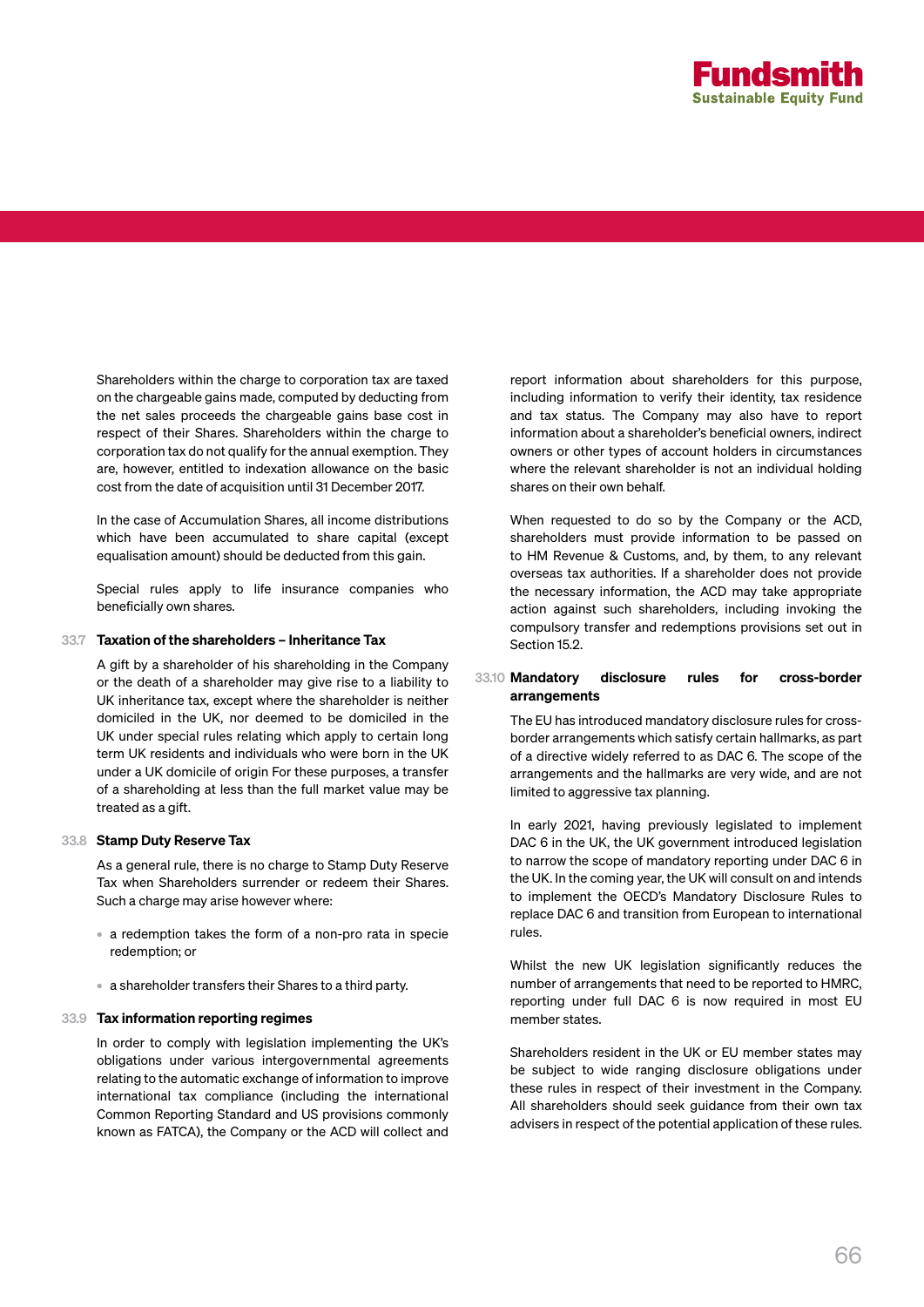

# Income equalisation

- 
- 34.1 Income equalisation applies in relation to the Company.<br>34.2 Part of the purchase price of a Share reflects the vale income attributable to the Share which has accrued<br>the record date of the last income distribution f 34.2 Part of the purchase price of a Share reflects the value of income attributable to the Share which has accrued since the record date of the last income distribution for Income Shares or deemed distribution for Accumulation Shares. This income equalisation amount is returned to the shareholder with the first allocation of income in respect of the Share after it was purchased.
	- 34.3 The amount of income equalisation is either the actual amount of income included in the issue price of that Share or is calculated by dividing the aggregate of the amounts of income included in the price of Shares issued or sold to shareholders in that annual or interim accounting period by the number of those Shares and applying the resultant average to each of the Shares in question.
	- 34.4 The amount representing the income equalisation in the share's price is a return of capital and is not taxable in the hands of shareholder. For Income Shares, this amount should be deducted from the cost of shares in computing any capital gain realised on their disposal. For Accumulation Shares, the equalisation amount is reinvested alongside the taxed income. This means no adjustment need be made to the cost of the shares in calculating the relevant capital gains tax.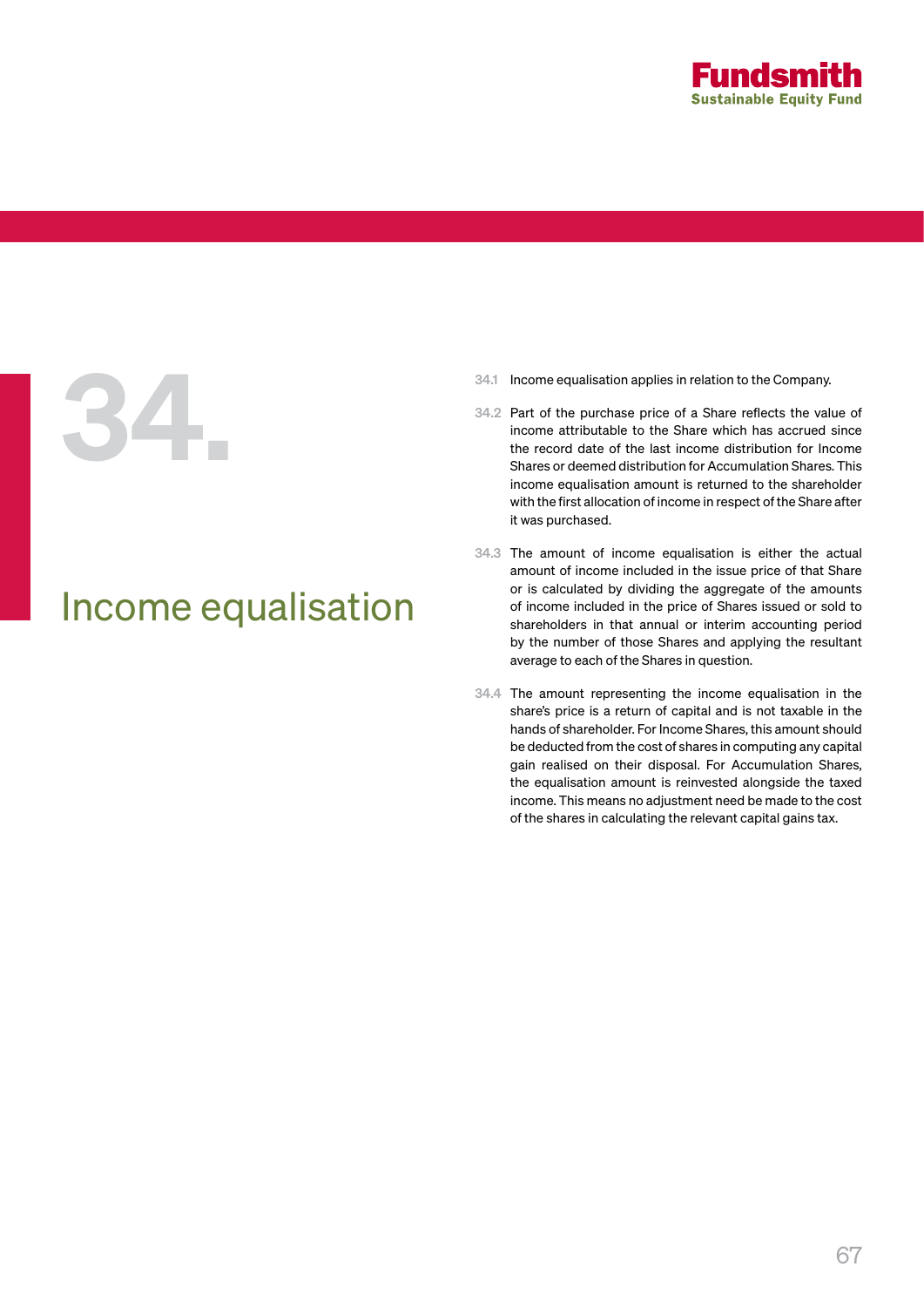

# Winding up of the Company

- 35.1 The Company shall not be wound up except as an unregistered company under Part V of the Insolvency Act 1986 or under the FCA Rules.<br>35.2 The procedure for winding-up the Company pursuant to FCA Rules is only available unregistered company under Part V of the Insolvency Act 1986 or under the FCA Rules.
	- 35.2 The procedure for winding-up the Company pursuant to FCA Rules is only available where the Company is solvent; in an insolvency situation the Company must be wound up pursuant to Part V of the Insolvency Act 1986.
	- 35.3 Where the Company is to be wound up under the FCA Rules, such winding up may only be commenced following approval by the FCA. The FCA may only give such approval if the ACD provides a statement (following an investigation into the affairs of the Company) that the Company will be able to meet its liabilities within 12 months of the date of the statement. The Company may not be wound up under the FCA Rules if there is a vacancy in the position of ACD at the relevant time.
	- 35.4 The Company will be wound up under the FCA Rules if:
		- (i) an extraordinary resolution to that effect is passed by shareholders; or
		- (ii) the period (if any) fixed for the duration of the Company by the Instrument of Incorporation expires, or an event (if any) occurs on the occurrence of which the Instrument of Incorporation provides that the Company is to be wound up (for example, if the Share capital of the Company is below its prescribed minimum); or
		- (iii) the ACD or Depositary requests the FCA to revoke the order declaring the Company to be an authorised open-ended investment company with variable capital and the FCA has agreed that on the conclusion of the winding-up of the Company it will accede to that request; or
		- (iv) Shareholders approve a scheme of amalgamation of the Company with another body or scheme;or
		- (v) Shareholders approve a scheme of reconstruction which results in all the property of the reconstructed scheme becoming the property of two or more authorised or recognised schemes.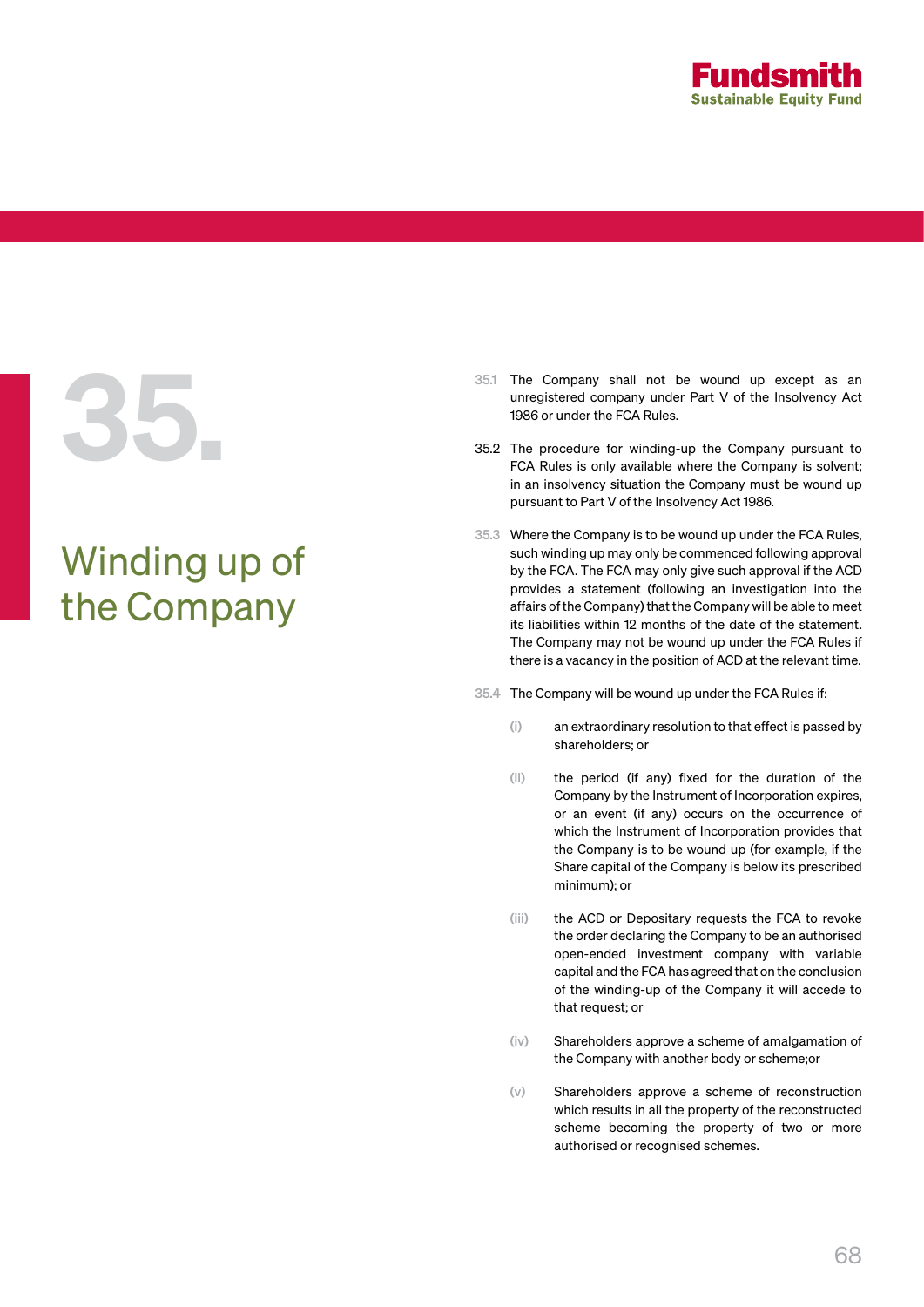

- 35.5 On the occurrence of any of the above:
	- (i) The parts of the FCA Rules and the Instrument of Incorporation relating to pricing, dealing and investment and borrowing will cease to apply to the Company.
	- (ii) The Company will cease to issue and cancel Shares in the Company and the ACD shall cease to sell or redeem Shares or arrange for the Company to issue or cancel them.
	- (iii) No transfer of a Share shall be registered and no other change to the register shall be made without the sanction of the ACD.
	- (iv) The Company shall cease to carry on its business except in so far as it is beneficial for the winding up of the Company.
	- (v) The corporate status and powers of the Company and, subject to the provisions of this Section, the powers of the ACD remain until the Company is dissolved.
- 35.6 In the case of an amalgamation or reconstruction, the ACD shall wind up the Company in accordance with the approved scheme of amalgamation or reconstruction.
- 35.7 In all other cases, the ACD shall, as soon as practicable after the Company falls to be wound up, realise the Scheme Property and meet the liabilities of the Company and, after paying out or retaining adequate provision for all liabilities properly payable and retaining provision for the costs of

winding up, arrange for the Depositary to make one or more interim distributions out of the proceeds remaining (if any) to shareholders proportionately to their rights to participate in the Scheme Property as described in Appendix 2. When the ACD has caused all of the Scheme Property to be realised and all of the liabilities of the Company to be discharged, the ACD shall arrange for the Depositary to make a final distribution to shareholders (if any Scheme Property remains to be distributed) on or prior to the date on which the final account is sent to shareholders. The ACD shall arrange for all the Shares in the Company to be cancelled on or prior to the date on which the final account is sent to shareholders.

- 35.8 The Depositary must notify the FCA once the winding up of the Company is complete and at the same time either the ACD or the Depositary will request the FCA to revoke the Company's authorisation order.
- 35.9 On completion of a winding up of the Company, the Company will be dissolved and any money (including unclaimed distributions) standing to the account of the Company, will be paid into court within one month of dissolution.
- 35.10 Following the completion of the winding up of the Company, the ACD must prepare a final account showing how the winding up took place and how the Scheme Property was distributed. The auditors of the Company shall make a report in respect of the final account stating their opinion as to whether the final account has been properly prepared. This final account and the auditors' report must be sent to the FCA and to each shareholder within four months of the completion of the winding up.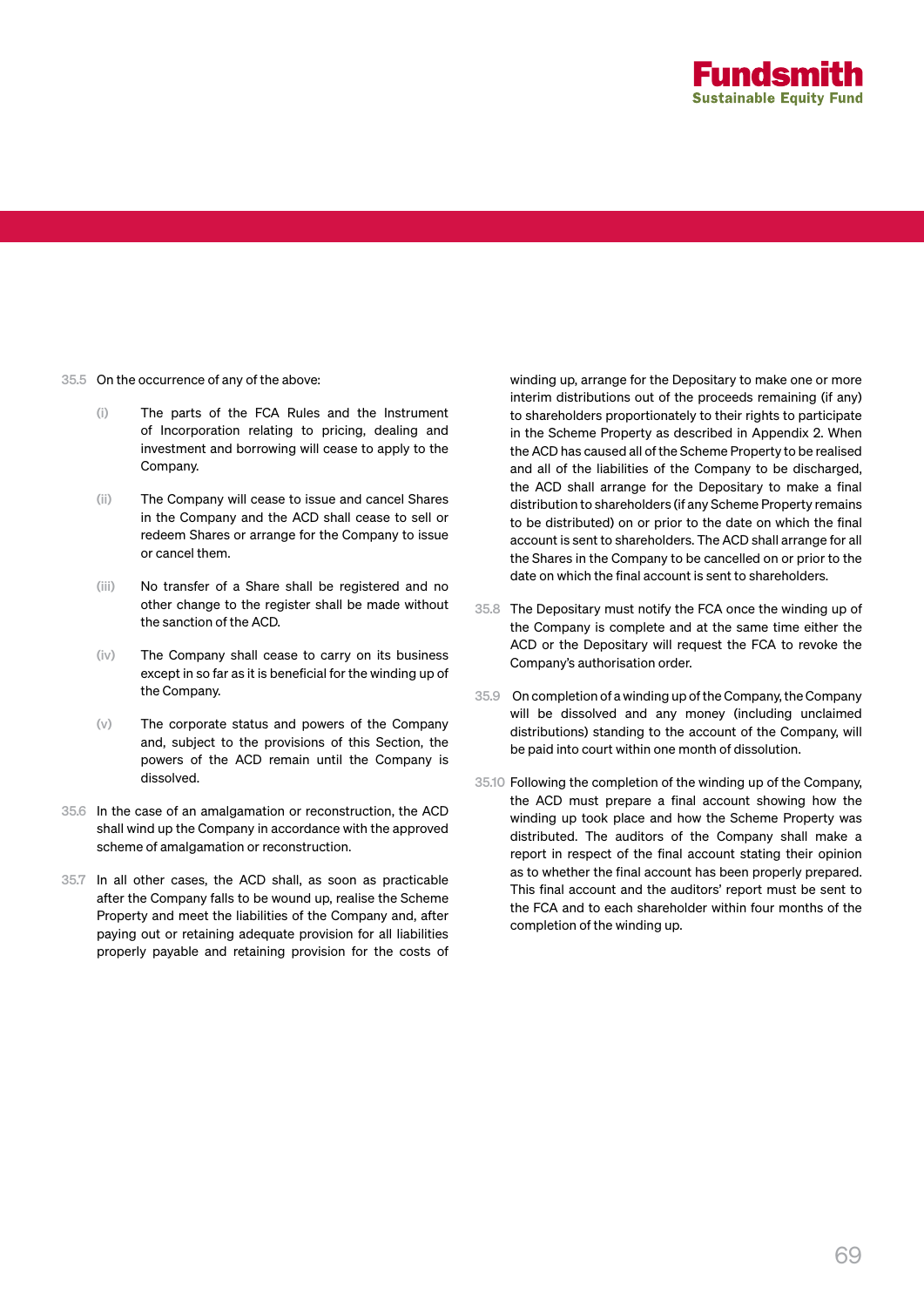

# 36.1 General<br>This Pro<br>Kingdom<br>offering

# **Overseas** shareholders

This Prospectus is intended for distribution in the United Kingdom only. The distribution of this Prospectus and the offering of shares in the Company may be restricted in other jurisdictions. Potential investors are required to inform themselves of the legal requirements and restrictions of their own jurisdiction and act accordingly. This Prospectus does not amount to a solicitation or offer by any person in any jurisdiction in which such solicitation or offer would be unauthorised or unlawful.

As the Company is established in the UK, this Prospectus has been drafted for distribution in the United Kingdom and certain Sections (for example those relating to tax) are intended for United Kingdom investors only. However, the Company may, subject to approval by the appropriate authority, be made available to investors in other jurisdictions. Supplementary information may be made available to investors in such jurisdictions by way of a country-specific addendum, dependent upon the legal and regulatory requirements of each country or jurisdiction. The Prospectus may also be translated into the language of the country in which the Company is to be made available, dependent upon the legal and regulatory requirements of each country or jurisdiction.

# 36.2 United States

The Shares have not been and will not be registered under the United States Securities Act of 1933, as amended. They may not be offered, sold or transferred in the United States of America, its territories and possessions, any state of the United States of America and the District of Columbia or offered or sold to any U.S. Person. The Company has not and does not intend to be registered under the United States Investment Company Act of 1940, as amended.

The Company will reject any application for Shares from a U.S. Person and may require a shareholder who is or may become a U.S. Person to redeem or transfer his shares in accordance with this Prospectus.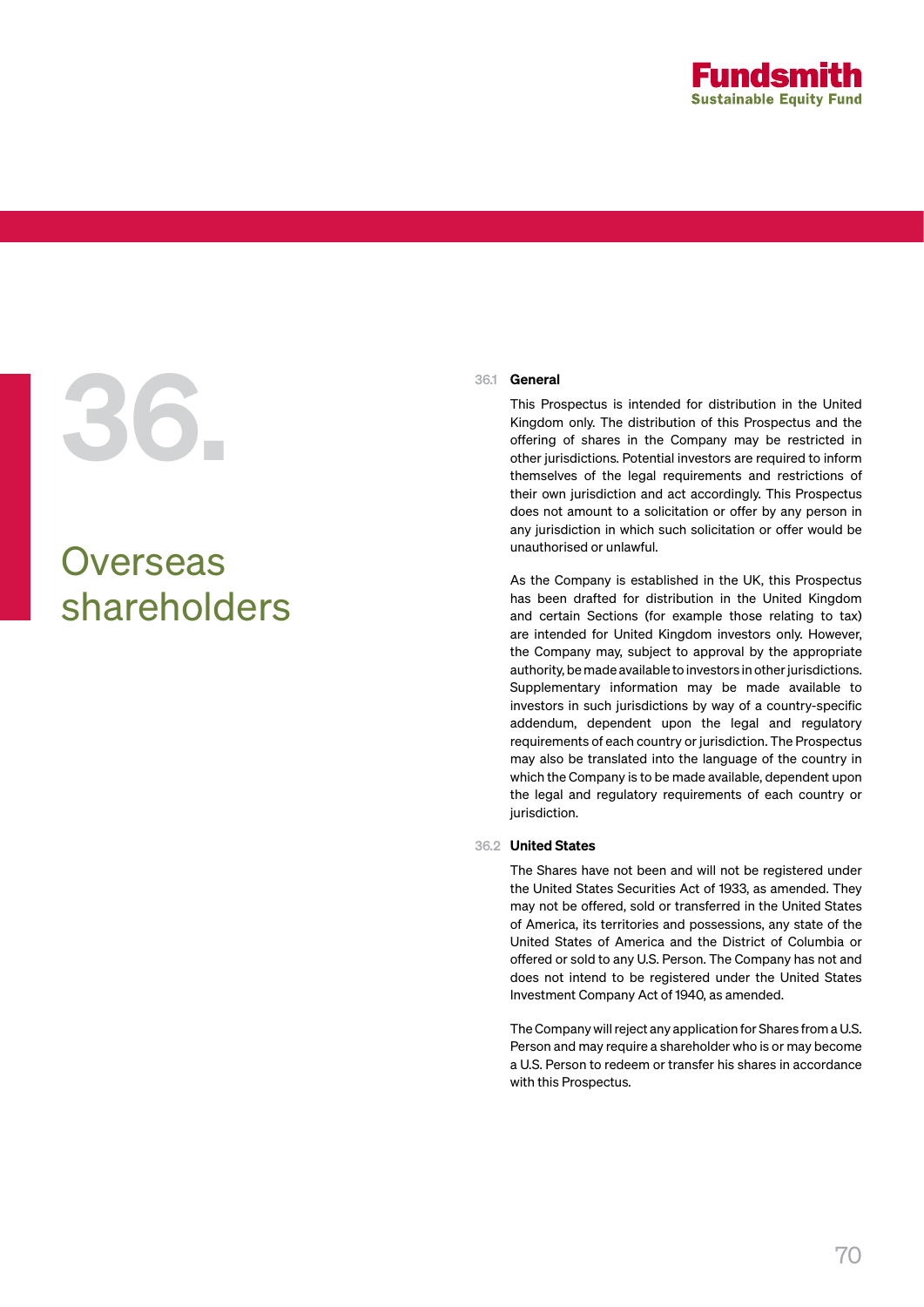

# 36.3 Norway

As of the date of this Prospectus, the Fundsmith Company has been registered with the Financial Supervisory Authority of Norway (Finanstilsynet) pursuant to Section 9-4 of Act of 25 November 2011 No. 44 (the "Securities Funds Act") and may be made available to retail clients in Norway (as defined in Section 10-7 of the Act of 29 June 2007 No. 75, as amended by the Act of 6 December 2019; the "Securities Trading Act").

As of the date of this Prospectus, the Company may not be made available to professional investors in Norway as defined in Section 10-6 of the Securities Trading Act. The ACD intends to make an application pursuant to Section 6-5 of the Act on the Management of Alternative Investment Funds to register the Company for distribution to professional investors in Norway. The Company may not be made available to professional investors until the ACD confirms that the requisite registration has been completed.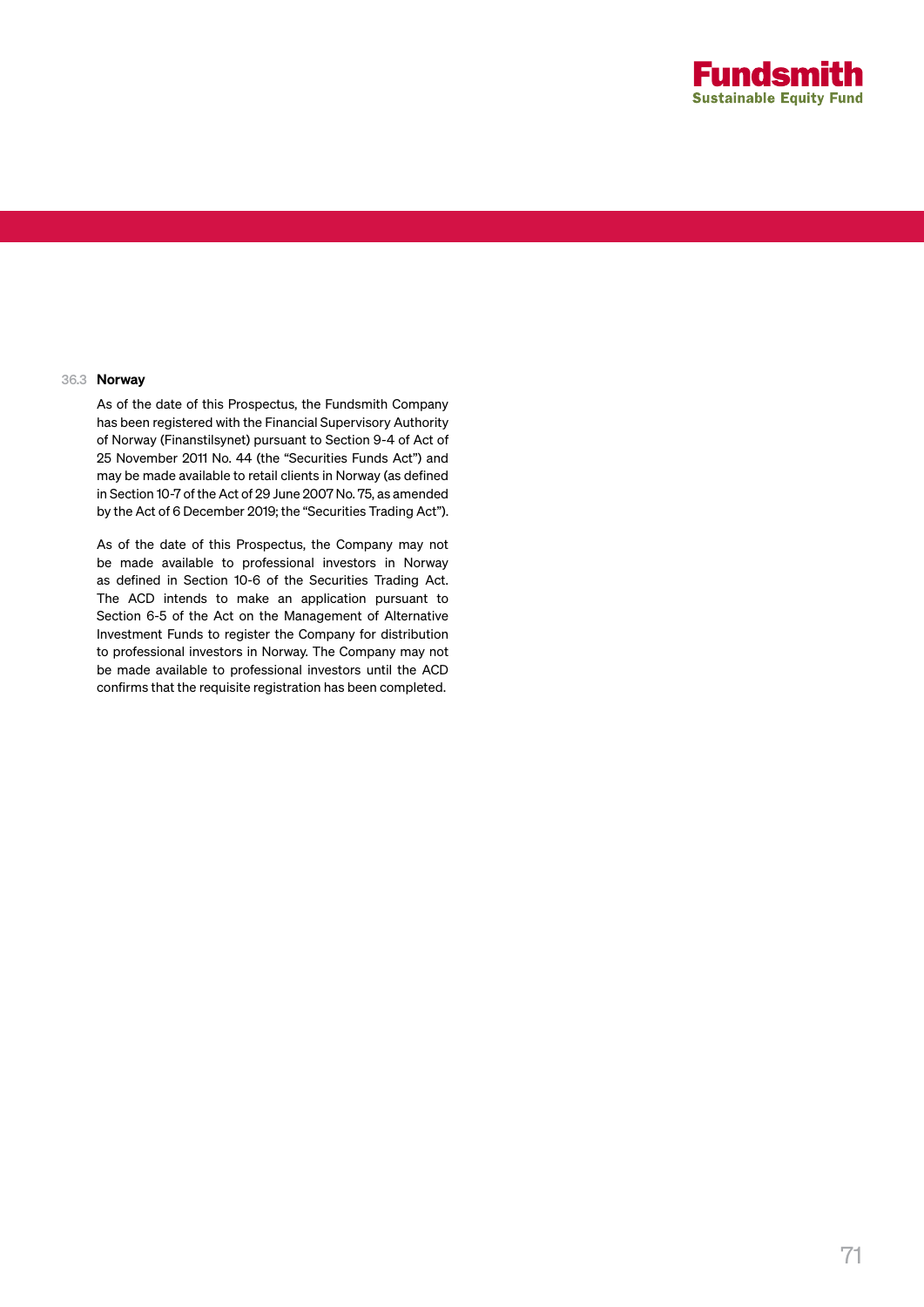

# 37.1 Accounting periods<br>The annual accounting year on 31 December<br>interim accounting he

# General information

The annual accounting period of the Company ends each year on 31 December (the accounting reference date). The interim accounting period of the Company ends each year on 30 June.

# 37.2 Income allocations

- 37.2.1 Allocations of income are made in respect of the income available for allocation in each annual and interim accounting period.
- 37.2.2 In the case of Income Shares, the ACD will distribute income on or around the annual and interim income distribution dates (being 28 February and 31 August respectively). Distributions of income in respect of Income Shares for the Company are paid by bank transfer unless otherwise agreed by the ACD.
- 37.2.3 In the case of Accumulation Shares, the ACD will reinvest the income allocated, this will be reflected in the price of the Accumulation Shares.
- 37.2.4 If a distribution remains unclaimed for a period of six years after it has become due, it will be forfeited and will revert to the Company.
- 37.2.5 The amount available for distribution in any accounting period is calculated by taking the aggregate of the income received or receivable for the account of the Company in respect of that period, and deducting the charges and expenses paid or payable out of income in respect of that accounting period. The ACD then makes such other adjustments as it considers appropriate (and after consulting the auditors as appropriate) in relation to taxation, income equalisation, income unlikely to be received within 12 months following the relevant income allocation date, income which should not be accounted for on an accrual basis because of lack of information as to how it accrues, transfers between the income and capital account and any other adjustments which the ACD considers appropriate after consulting the auditors.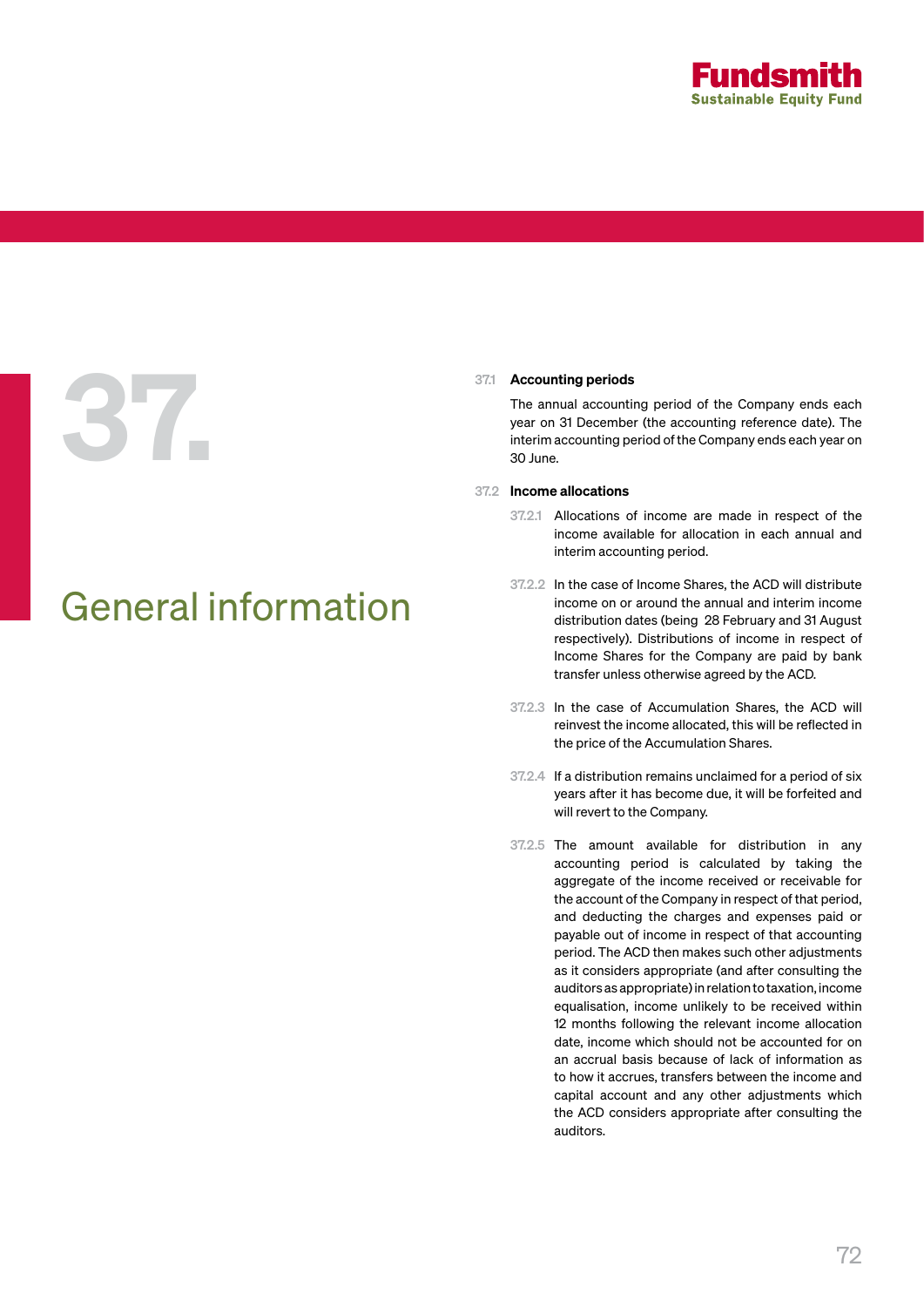

37.2.6 Each allocation of income made at the time when more than one class of Share is in issue shall be calculated by reference to the relevant shareholders proportionate interests in the property of the Company as detailed in Appendix 2.

### 37.3 Annual reports

Annual reports of the Company will be published within four months of the end of each annual accounting period and half-yearly reports will be published within two months of the end of each interim accounting period. These reports will be available, free of charge, upon request from the ACD or can be obtained via the ACD's website at www.fundsmith.green.

### 37.4 Documents of the Company

- 37.4.1 The following documents may be inspected free of charge between 9.00 am and 5.00 pm every Business Day at the offices of the ACD at 33 Cavendish Square, London W1G 0PW.
	- (a) the most recent annual and half-yearly reports of the Company;
	- (b) the Prospectus; and
	- (c) the Instrument of Incorporation (and any amending instrument of incorporation).
- 37.4.2 Copies of the above documents may also be requested. The ACD may make a charge at its discretion for copies of the Instrument of Incorporation.

### 37.5 Further information

In addition to this Prospectus, potential investors should also read the Key Investor Information documents in relation to each class of share and the Company's Supplementary Information Document. These documents are available, free of charge, on request from the ACD and can be obtained via the ACD's website at www.fundsmith.green.

### 37.6 Notices

Notices and documents will be sent to the shareholders at their address in the Register. Shareholders should notify the ACD in writing at Fundsmith LLP, PO Box 10846, Chelmsford, Essex CM99 2BW of any change of address.

### 37.7 Complaints

Complaints concerning the operation of the Company should be referred to the ACD at Fundsmith LLP, PO Box 10846, Chelmsford, Essex CM99 2BW in the first instance. If the complaint is not dealt with satisfactorily then it may, subject to the status of the complainant, be referred to The Financial Ombudsman Service at Exchange Tower, Harbour Exchange Square, London, E14 9SR or via their website: financialombudsman.org.uk.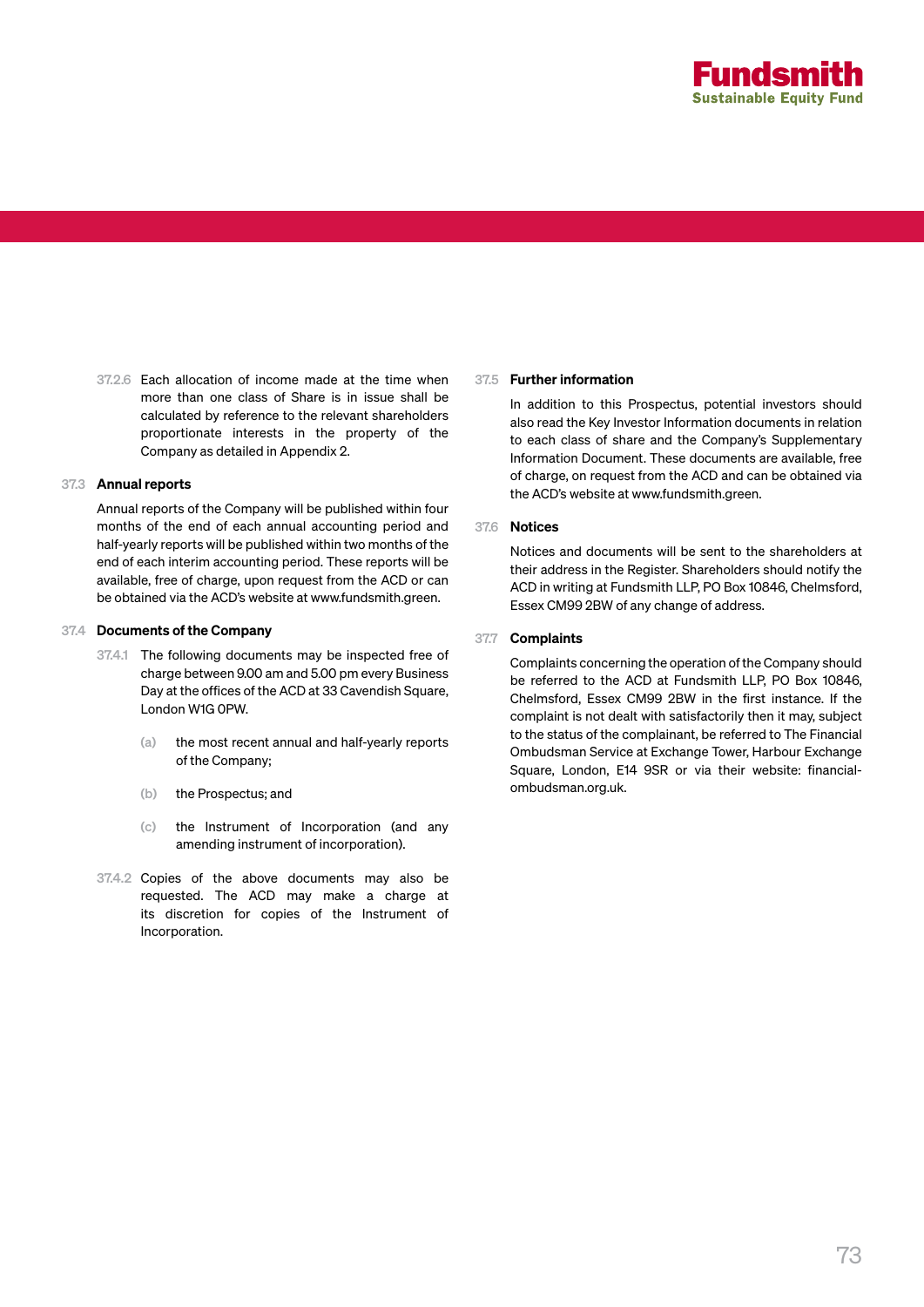

# 38.1 The ACD has established remuneration policies and practices<br>for its UCITS Remuneration Code staff that:<br>are consistent with and promote sound and effective risk<br>management;

### Remuneration

- for its UCITS Remuneration Code staff that:
	- are consistent with and promote sound and effective risk management;
	- do not encourage risk taking which is inconsistent with the risk profile of the Company;
	- do not impair the ACD's compliance with its duty to act in the best interests of shareholders, and include measures to avoid conflicts of interest with the Company; and
	- are in line with the ACD's business strategies, objectives, values and long term interests and with those of the Company.
- 38.2 The FCA's rules on remuneration are based around a set of principles, or themes. The ACD must apply these principles in a way which is appropriate given its size, internal organisation and the nature, scale and complexity of its business.
- 38.3 The following is intended to provide only a brief summary of the ACD's remuneration policy. Further details may be requested directly from the ACD.
- 38.4 The ACD is a small business with about thirty members of staff in addition to its Partners. The ACD's structure and business model creates a strong, natural alignment of interest between the Partners, the firm, the Company and its Shareholders. Some of the remuneration principles may apply to "Remuneration Code Staff" rather than all staff. The Partners, senior managers on the Management Committee and any other lead investment manager are Remuneration Code Staff.
- 38.5 The ACD distinguishes its approach to remuneration between the Founding Partners, other Partners, other Remuneration Code Staff and other employees.
- 38.6 Each of the Partners is paid a fixed proportion of the net profits of the ACD according to their ownership of the ACD, as stipulated in the ACD's Limited Liability Partnership Agreement (being the constitutional document of the ACD). The Founding Partners do not receive any salary, nor are they eligible for any discretionary bonus.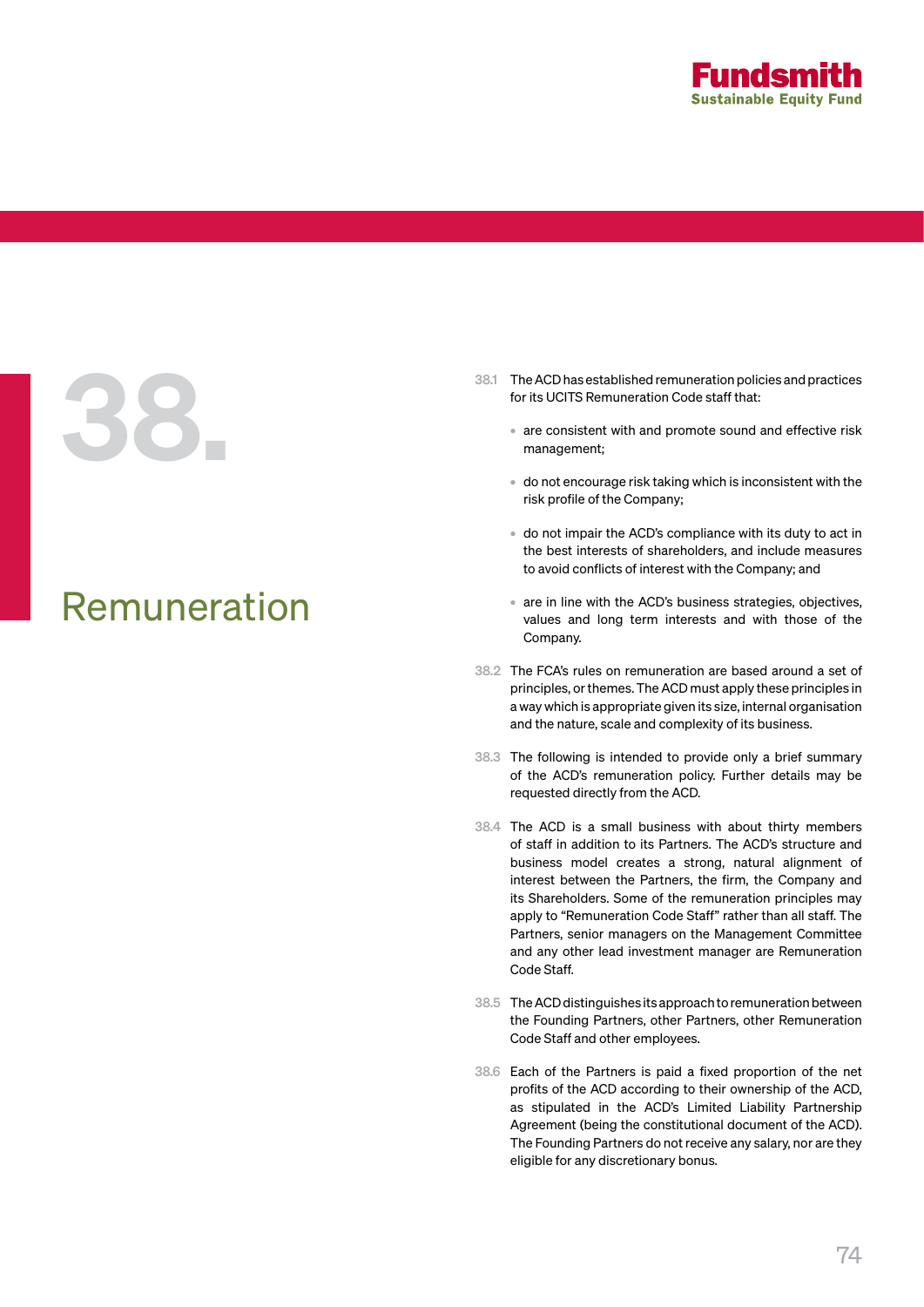

- 38.7 The other Partners and other Remuneration Code Staff receive salary, certain benefits and are eligible for an award of an annual discretionary bonus. Any award of a discretionary bonus for these individuals is subject to certain restrictions and qualifications.
- 38.8 With regard to the ACD's other employees the remuneration package comprises a basic salary, the possibility of being awarded an annual discretionary bonus and certain benefits.
- 38.9 All decisions on remuneration are made by unanimous agreement of the Management Committee. Employees' salaries are set at competitive levels and are sufficiently high to allow a fully flexible approach to be taken to awarding (or not awarding) an annual bonus. The payment of bonus is entirely at the ACD's discretion and depends on both the financial position of the firm and the outcome of the individual's performance review.
- 38.10 In the opinion of the Management Committee, the Remuneration Policy and procedures of ACD are consistent with, and support the achievement of the objectives of the UCITS Remuneration Code.
- 38.11 Further details on the up to date Remuneration Policy including a description on how the remuneration and benefits are calculated is available on the ACD's website: www.fundsmith.green. A paper copy may also be obtained from the ACD free of charge upon request.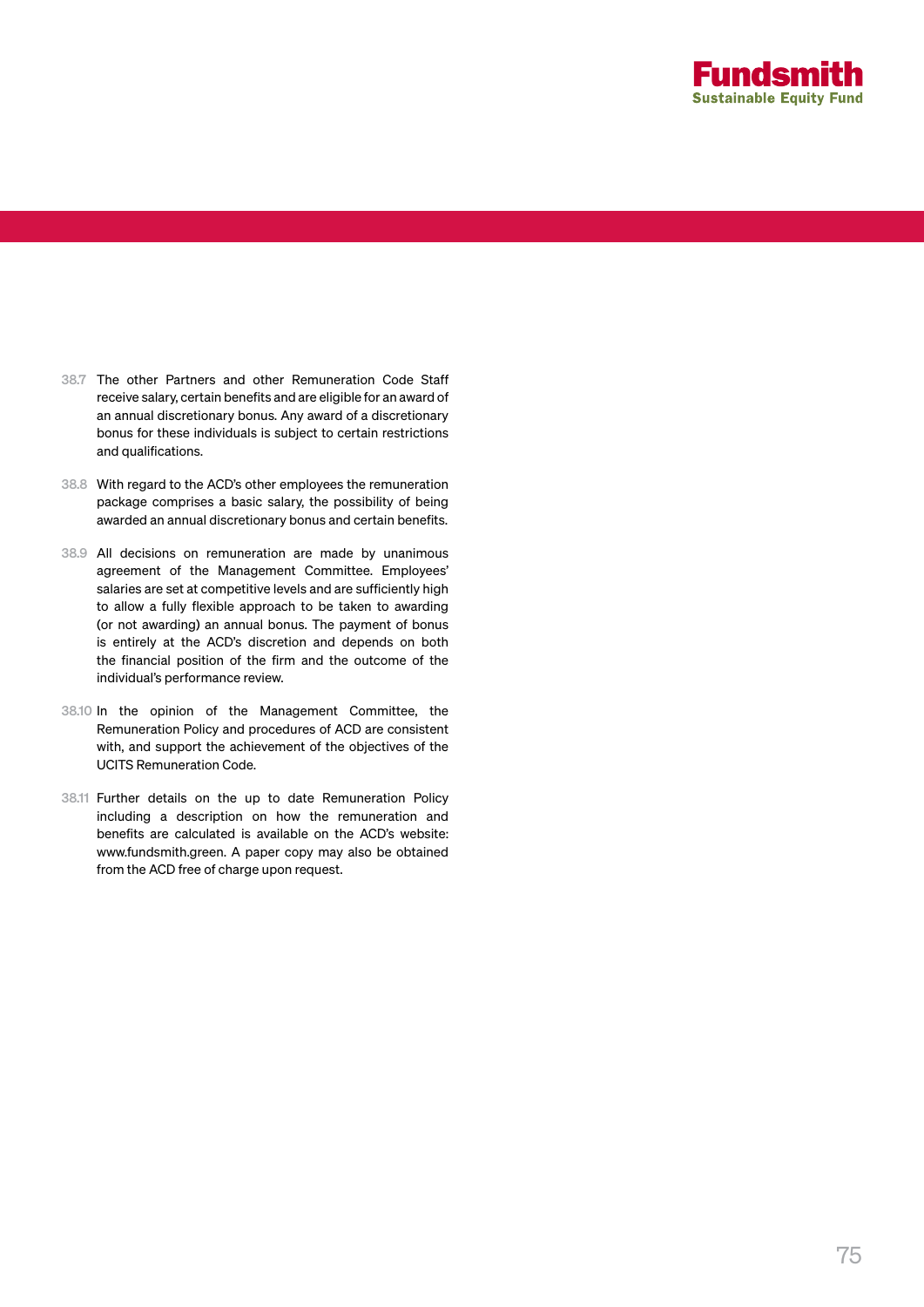

## Appendix 1 Eligible markets

A market is eligible for the purposes of the FCA Rules if it is:

- (a) a regulated market as defined in the FCA Handbook;
- (b) a market in an EEA State which is regulated, operates regularly and is open to the public; or
- (c) any other market not falling within (a) or (b) above if:
	- (i) the ACD, after consultation with the Depositary, decides that market is appropriate for these purposes on the basis that it is regulated, operates regularly, is recognised as a market or exchange by an overseas regulator, is open to the public, is adequately liquid and has adequate arrangements for unimpeded transmission of income and capital to or for the order of investors; and
	- (ii) the Depositary has taken reasonable care to determine that:
		- A. adequate custody arrangements can be provided for the investment dealt in on that market; and
		- B. all reasonable steps have been taken by the ACD in deciding whether that market is eligible

The ACD has determined that any market or exchange on which transferable securities admitted to official listing are dealt in or traded established in the countries below shall be an eligible market.

| Austria | Ireland            |
|---------|--------------------|
| Belgium | Italy              |
| Denmark | Luxembourg         |
| Finland | <b>Netherlands</b> |
| France  | Norway             |
| Germany | Portugal           |
| Greece  | Spain              |
|         | UK                 |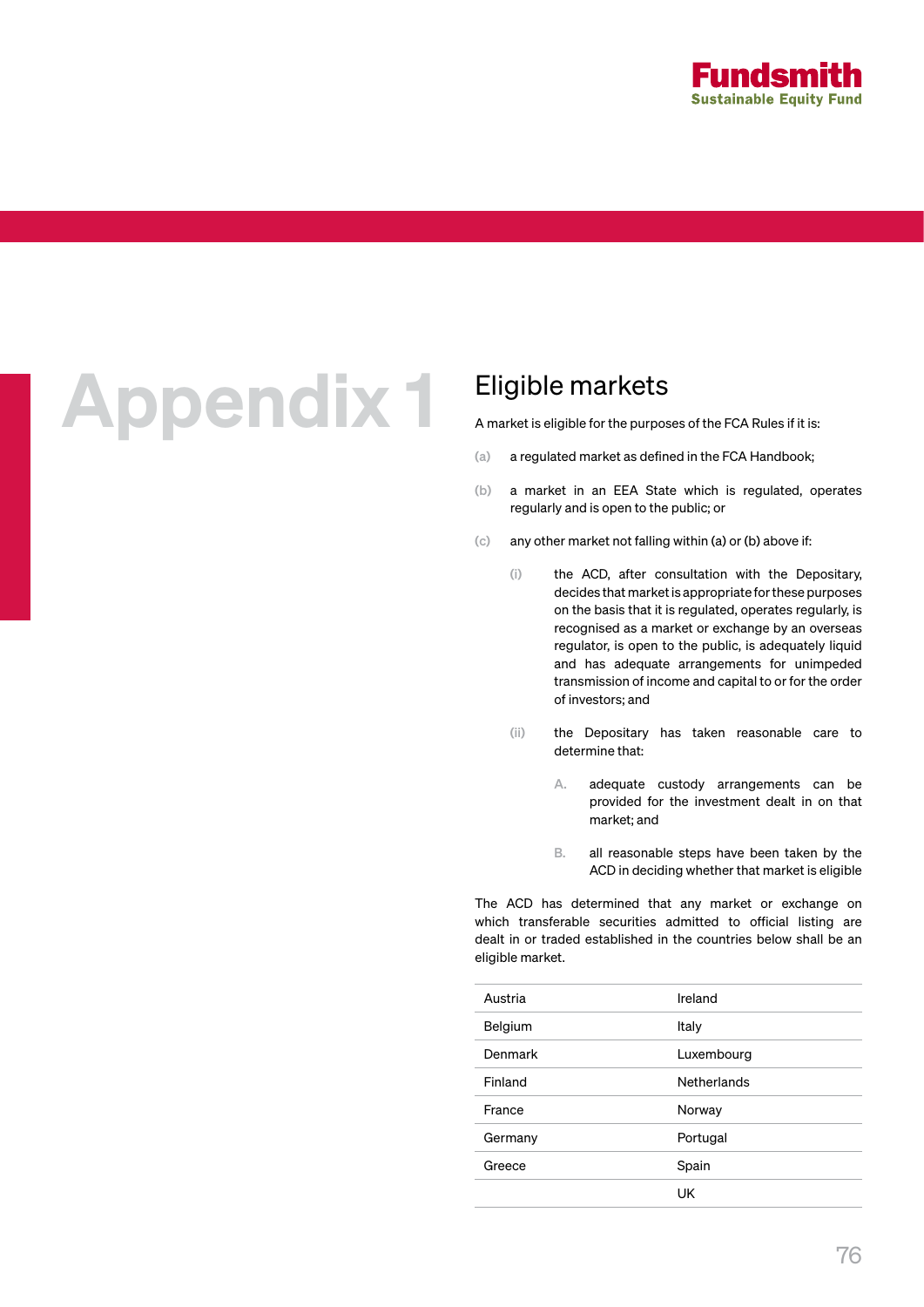

In addition, the following securities markets are also eligible markets.

| Australia            | any member of The Australia Stock Exchange Limited                                                                |
|----------------------|-------------------------------------------------------------------------------------------------------------------|
| <b>Brazil</b>        | Bolsa de Valores de São Paolo Bolsa de Valores do Rio de Janeiro                                                  |
| Canada               | any stock exchange prescribed for the purposes of the Canadian Income Tax Act, and,<br>The Toronto Stock Exchange |
| China                | Shanghai Stock Exchange Shenzhen Stock Exchange                                                                   |
| Hong Kong            | The Hong Kong Exchanges                                                                                           |
| India                | The Bombay Stock Exchange The National Stock Exchange                                                             |
| Japan                | The Tokyo Stock Exchange                                                                                          |
|                      | The Osaka Securities Exchange                                                                                     |
| Mexico               | The Mexican Stock Exchange                                                                                        |
| <b>New Zealand</b>   | The New Zealand Stock Exchange                                                                                    |
| Philippines          | The Philippine Stock Exchange                                                                                     |
| Singapore            | The Singapore Exchange                                                                                            |
| <b>South Africa</b>  | The JSE Securities Exchange                                                                                       |
| Sweden               | The Stockholm Stock Exchange                                                                                      |
| Switzerland          | <b>SWX Swiss Exchange</b>                                                                                         |
|                      | The Zurich Stock Exchange                                                                                         |
|                      | The Geneva Stock Exchange                                                                                         |
|                      | The Basle Stock Exchange                                                                                          |
| <b>United States</b> | The American Stock Exchange                                                                                       |
|                      | The New York Stock Exchange                                                                                       |
|                      | The Philadelphia Stock Exchange NASDAQ                                                                            |
|                      | and any exchange registered with the Securities & Exchange Commission as a national<br><b>Stock Exchange</b>      |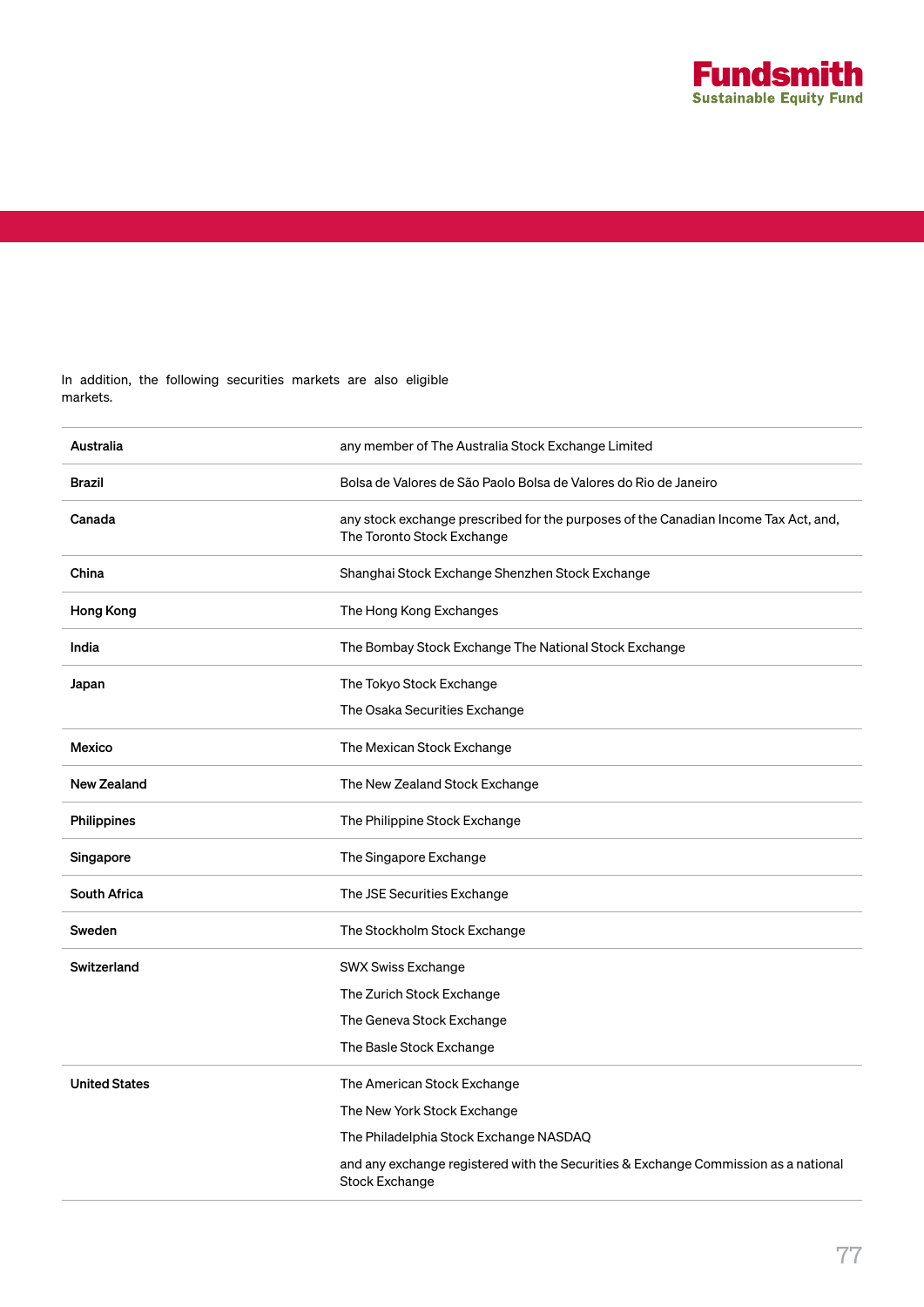

## Appendix 2 Allocation of rights to<br>participate in the prop

### participate in the property of the Company

If there is more than one class of Share in issue or more than one type of Share within a class, the proportionate interests of each class and type of Share in the assets and liabilities of the Company shall be ascertained as follows:

- 1. A notional account shall be maintained for each class or type of Shares referred to here as a "class" of Share. Each account shall be referred to as a "Proportion Account".
- 2. The word "proportion" in the following paragraphs means the proportion which the balance on a Proportion Account at the relevant time bears to the balance on all the Proportion Accounts of the Company at that time.
- 3. There shall be credited to a Proportion Account:
	- (i) the subscription money for the issue of Shares of the relevant class;
	- (ii) that class's proportion of the amount by which the Net Asset Value of the Company exceeds the total subscription money for all Shares in the Company;
	- (iii) that class's proportion of the Company income received and receivable; and
	- (iv) any notional tax benefit under paragraph 5 below.
- 4. There shall be debited to a Proportion Account:
	- (i) the redemption payment for the cancellation of Shares of the relevant class of Shares;
	- (ii) that class's proportion of any amount by which the Net Asset Value of the Company falls short of the total subscription money for all Shares in the Company;
	- (iii) all distributions of income (including equalisation if any) made to shareholders of that class of Shares;
	- (iv) all costs, charges and expenses incurred solely in respect of that class of Shares;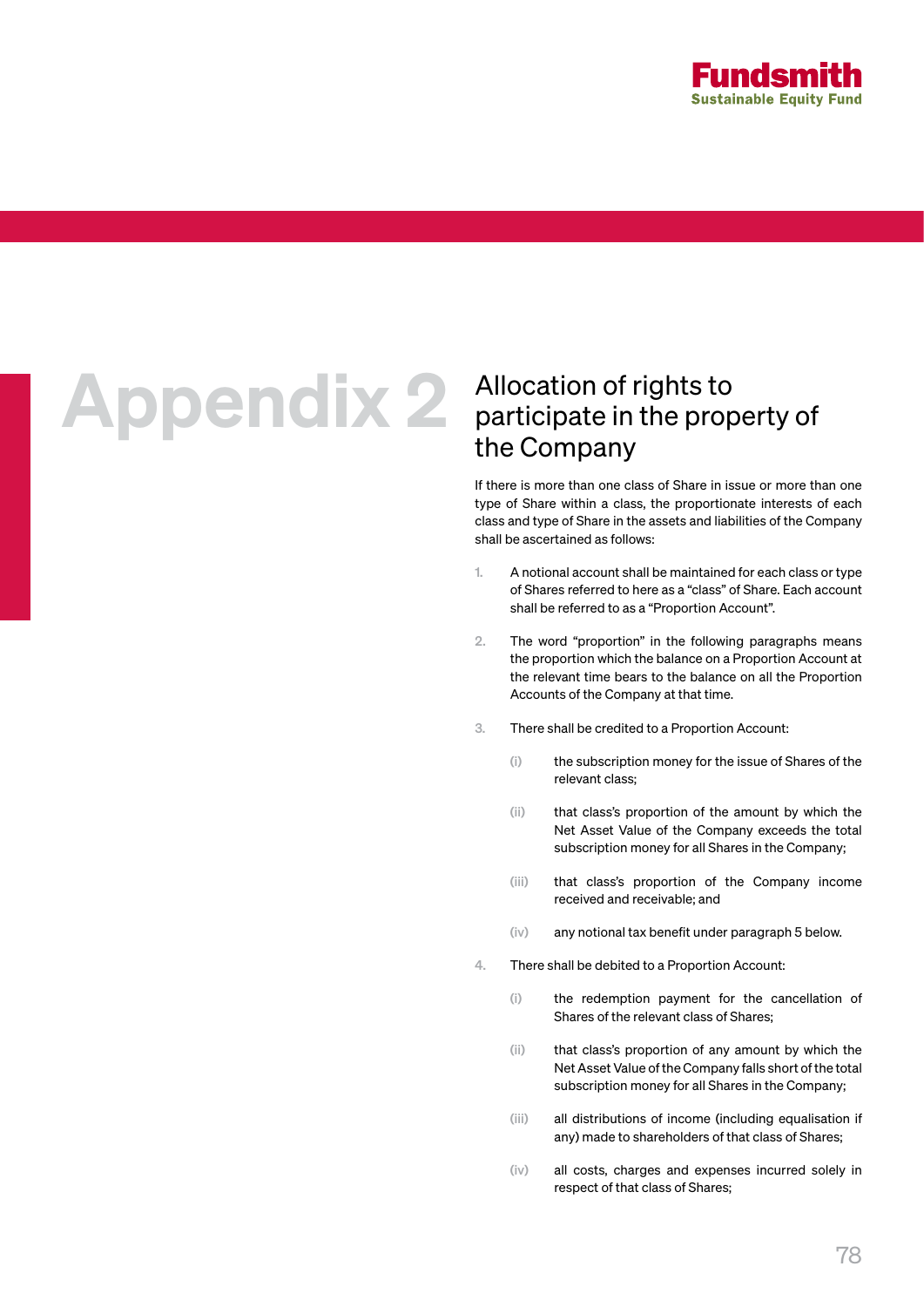

- (v) that class's proportion of the costs, charges and expenses incurred in respect of that class of Shares and one or more other classes in the Company, but not in respect of the Company as a whole;
- (vi) that class's proportion of the costs, charges and expenses incurred in respect of or attributable to the Company as a whole; and
- (vii) any stamp duty reserve tax charge; and
- (viii) any notional tax liability under paragraph 5.
- 5. Any tax liability in respect of the Company and any tax benefit received or receivable in respect of the Company shall be allocated between Share classes in order to achieve, so far as possible, the same result as would have been achieved if each class of Shares were itself a Company so as not materially to prejudice any class. The allocation shall be carried out by the ACD after consultation with the auditors.
- 6. Where a class of Shares is denominated in a currency which is not the base currency, the balance on the Proportion Account shall be converted into the base currency in order to ascertain the proportions of all classes. Conversions between currencies shall be at a rate of exchange decided by the ACD as being a rate that is not likely to result in any material prejudice to the interests of shareholders or potential shareholders.

The Proportion Accounts are notional accounts maintained for the purpose of calculating proportions. They do not represent debts from the Company to shareholders or the other way round.

Each credit and debit to a Proportion Account shall be allocated to that account on the basis of that class' proportion immediately before the allocation. All such adjustments shall be made as are necessary to ensure that on no occasion on which the proportions are ascertained is any amount counted more than once.

When Shares are issued thereafter each such Share shall represent the same proportionate interest in the property of the Company as each other Share of the same denomination and class of Shares then in issue and the respective proportion of income allocated to a particular class shall be allocated equally between each Share of the same class.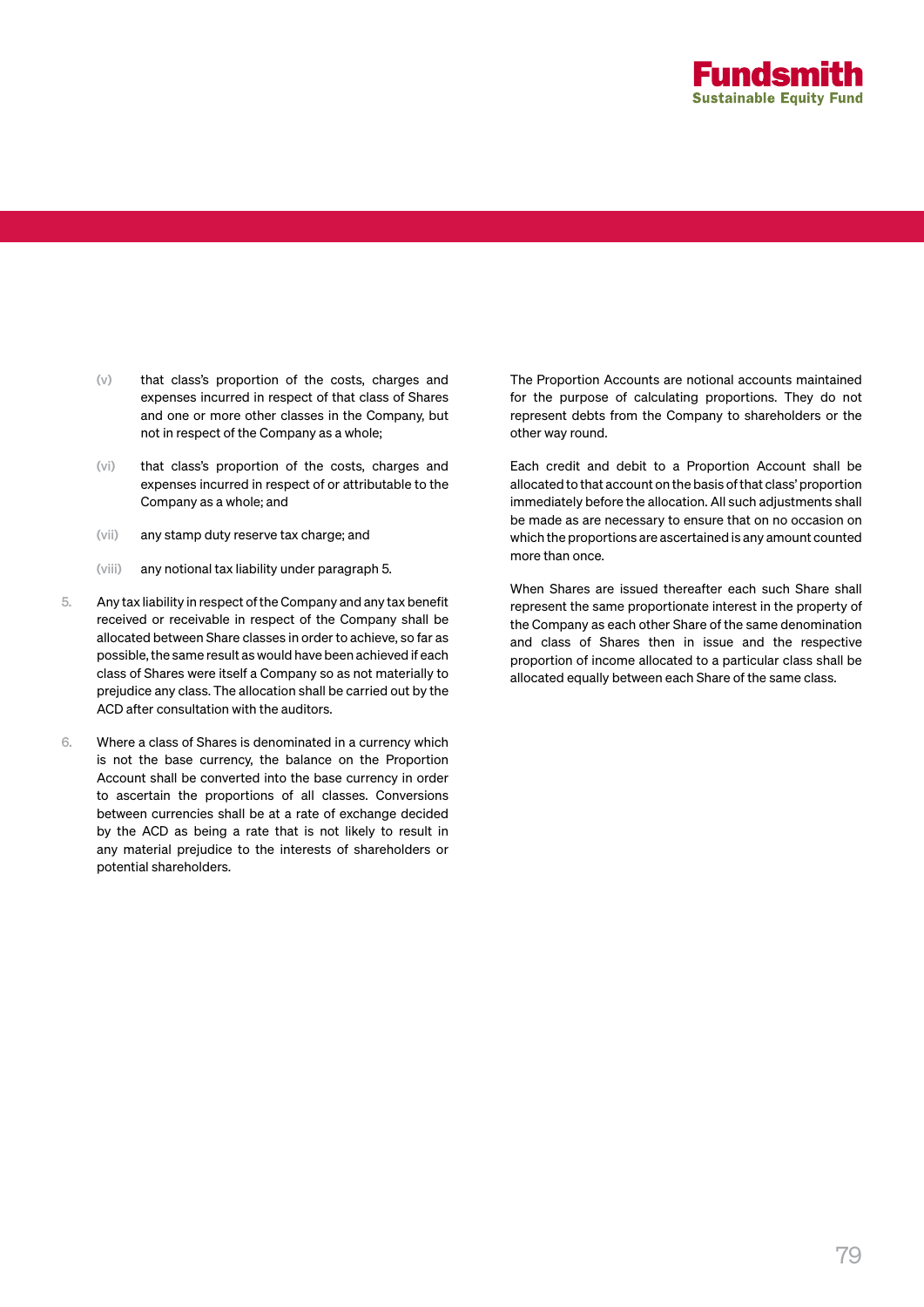

## Appendix 3 Members of the ACD<br>This Appendix lists the significant busi

This Appendix lists the significant business activities of the members of the ACD and senior managers on the Management Committee of the ACD outside of their role as members of the ACD.

### Terry Smith

Significant business activities:

- Director International Value Investments Ltd
- Director Value Investments Limited
- Director Lanka Realty Investments PLC
- Director Milestones Limited
- Director Eighth Wonder
- Director Eighth Wonder Limited
- Director Aethelflaed Investments Limited
- Board Member Economic Development Board Mauritius

### No Le Lu II, LLC

Significant business activities:

• This is an investment vehicle for Mr Julian Robins

### Mark Laurence

Significant business activities:

• Non-executive Director of Jet 2 plc

### International Value Investments Limited

Significant business activities:

• This is an investment vehicle for Mr Terry Smith

### Daniel Washburn

No Significant business activities.

### Greville Ward

No Significant business activities.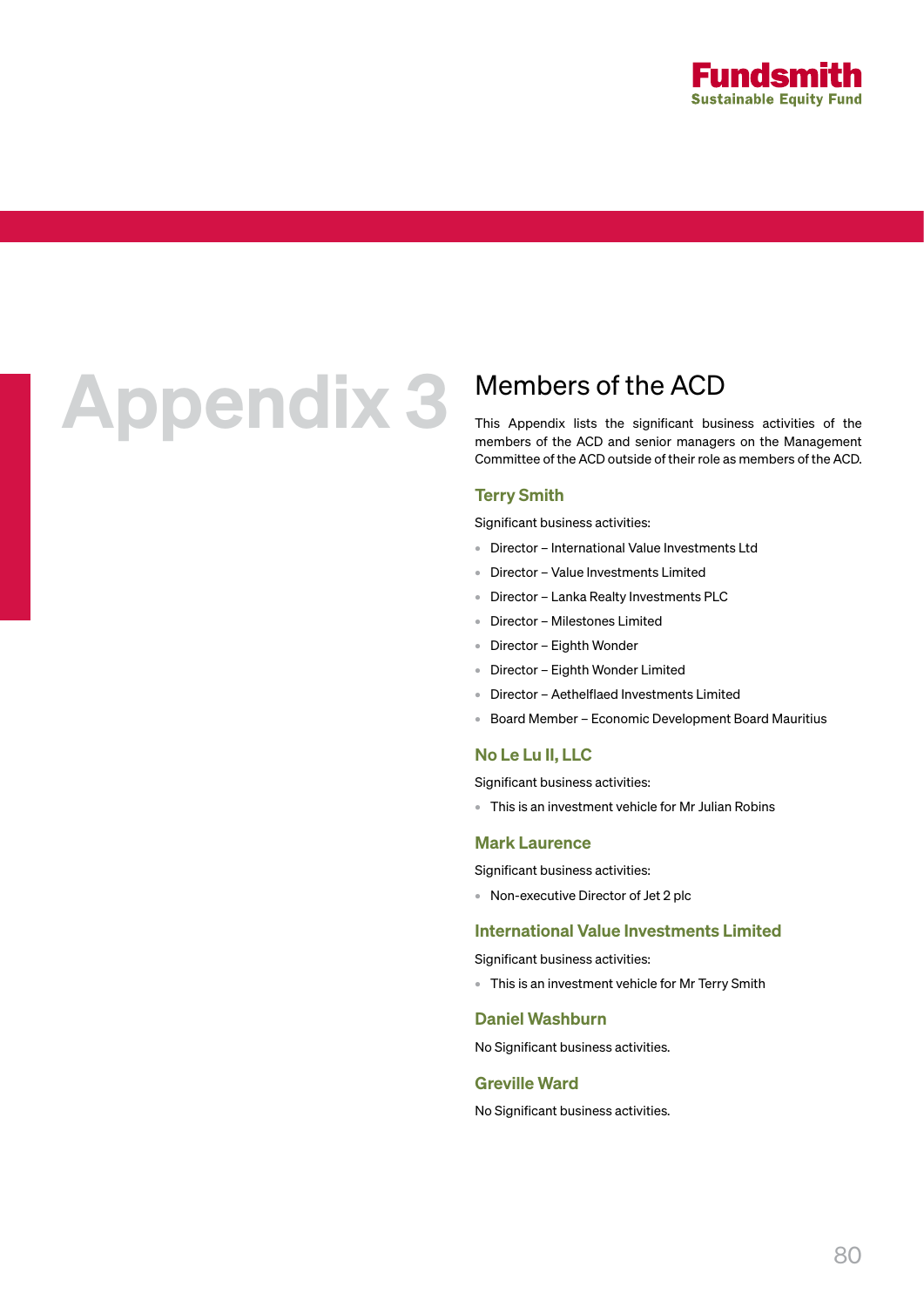

### Conrad Rey

No Significant business activities.

### Tom Armstrong

No Significant business activities.

### Paul Mainwaring

No significant business activities.

In addition the ACD has the following independent representatives on the ACD's management committee:

### John Spencer

Non-executive director of Fundsmith Emerging Equities Trust PLC, ICAP SEF (US) LLC, tpSEF Inc and ICAP Global Derivatives Limited.

### James Quaile

Non-executive director of ICAP SEF (US) LLC, ICAP Global Derivatives Limited and tpSEF Inc.

### Jeff Randall

Member of advisory board CVC Rugby and independent nonexecutive at BDO LLP.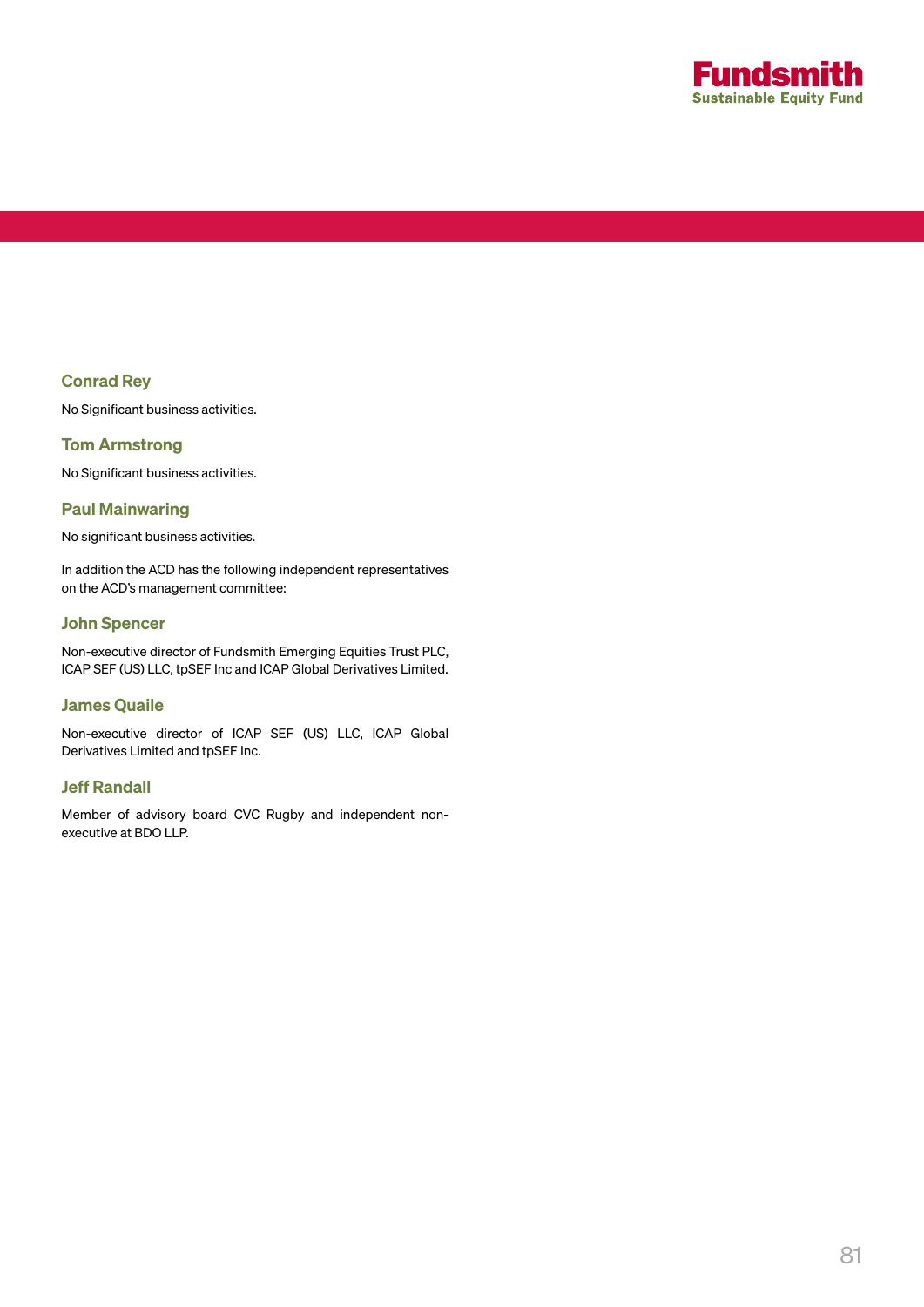

### Appendix 4 Past performance

The performance of the I Share class is set out below:



This performance is calculated based on the net asset value per class (which includes all charges) and assuming the income has been re-invested in the Company. As the Company was only established in November 2017, past performance can only be shown from 2018.

Past performance is not a reliable indicator of future returns. The performance is shown in Pounds Sterling.

The performance of the T Share class differs because this share class was launched later and has a different Annual Management Charge. The equivalent graph for the T Share class is available in the Key Investor Information document which can be obtained from www.fundsmith.green or by calling 0330 123 1815.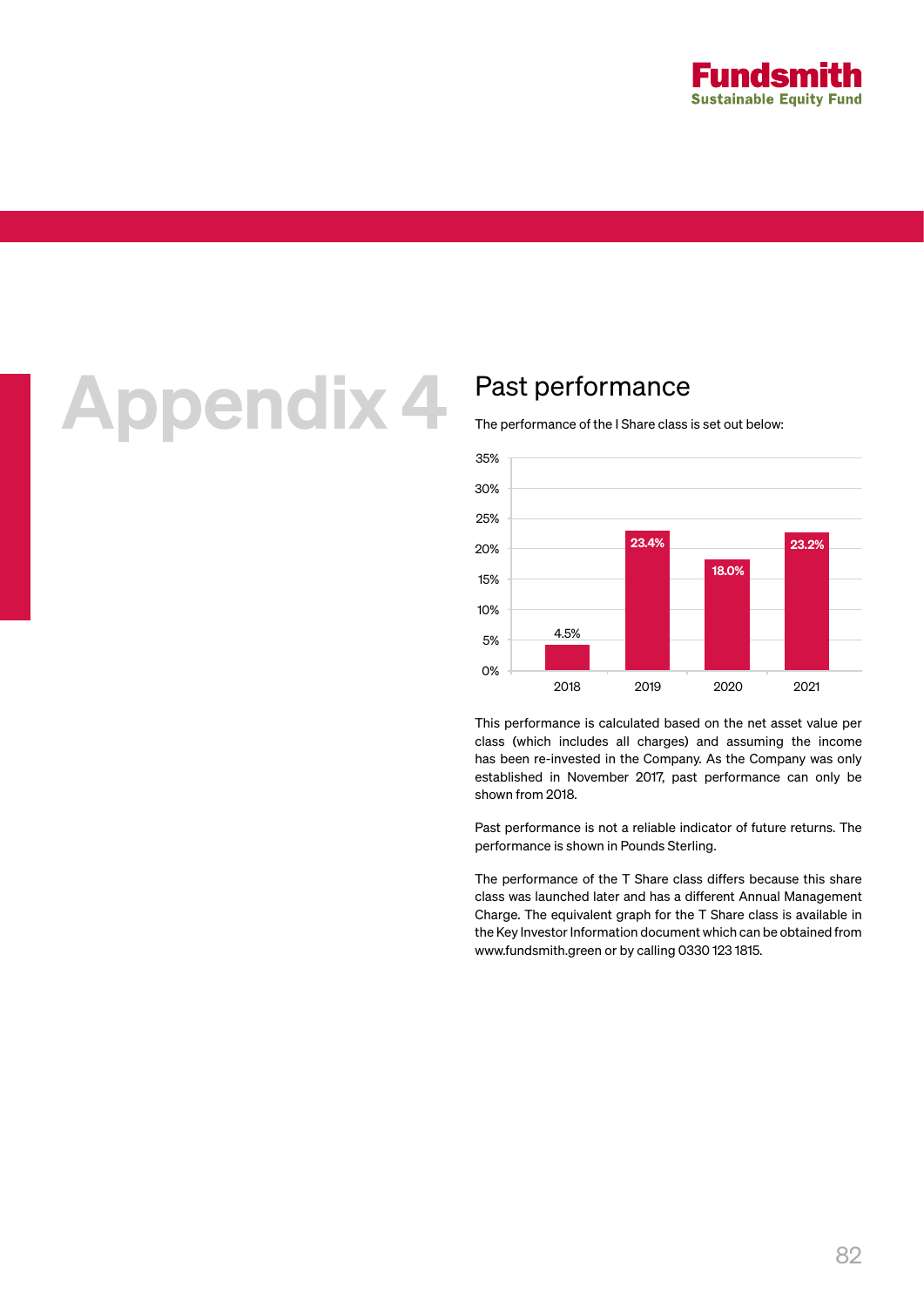

### **Appendix 5** Delegation of Custody<br>The Depositary has delegated its safekeep

The Depositary has delegated its safekeeping duties to State Street Bank and Trust Company with registered office at Copley Place 100, Huntington Avenue, Boston, Massachusetts 02116, USA, with an office at 20 Churchill Place, Canary Wharf, London E14 5HJ, UK, whom it has appointed as its global sub-custodian.

At the date of this prospectus State Street Bank and Trust Company as global sub-custodian has appointed local sub- custodians within the State Street Global Custody Network as listed below.

| <b>Market</b>                        | Subcustodian                                                                                             |
|--------------------------------------|----------------------------------------------------------------------------------------------------------|
| Albania                              | Raiffeisen Bank sh.a.                                                                                    |
| Argentina                            | Citibank, N.A., Buenos Aires                                                                             |
| Australia                            | The Hongkong and Shanghai Banking Corporation Limited                                                    |
| Austria                              | UniCredit Bank Austria AG                                                                                |
| <b>Bahrain</b>                       | HSBC Bank Middle East Limited (as delegate of The Hongkong and Shanghai Banking<br>Corpo-ration Limited) |
| Bangladesh                           | <b>Standard Chartered Bank</b>                                                                           |
| <b>Belgium</b>                       | <b>BNP Paribas Paris</b>                                                                                 |
| <b>Benin</b>                         | via Standard Chartered Bank Côte d'Ivoire S.A., Abidjan, Ivory Coast                                     |
| Bermuda                              | <b>HSBC Bank Bermuda Limited</b>                                                                         |
| Federation of Bosnia and Herzegovina | UniCredit Bank d.d.                                                                                      |
| <b>Botswana</b>                      | Standard Chartered Bank Botswana Limited                                                                 |
| <b>Brazil</b>                        | Citibank, N.A.                                                                                           |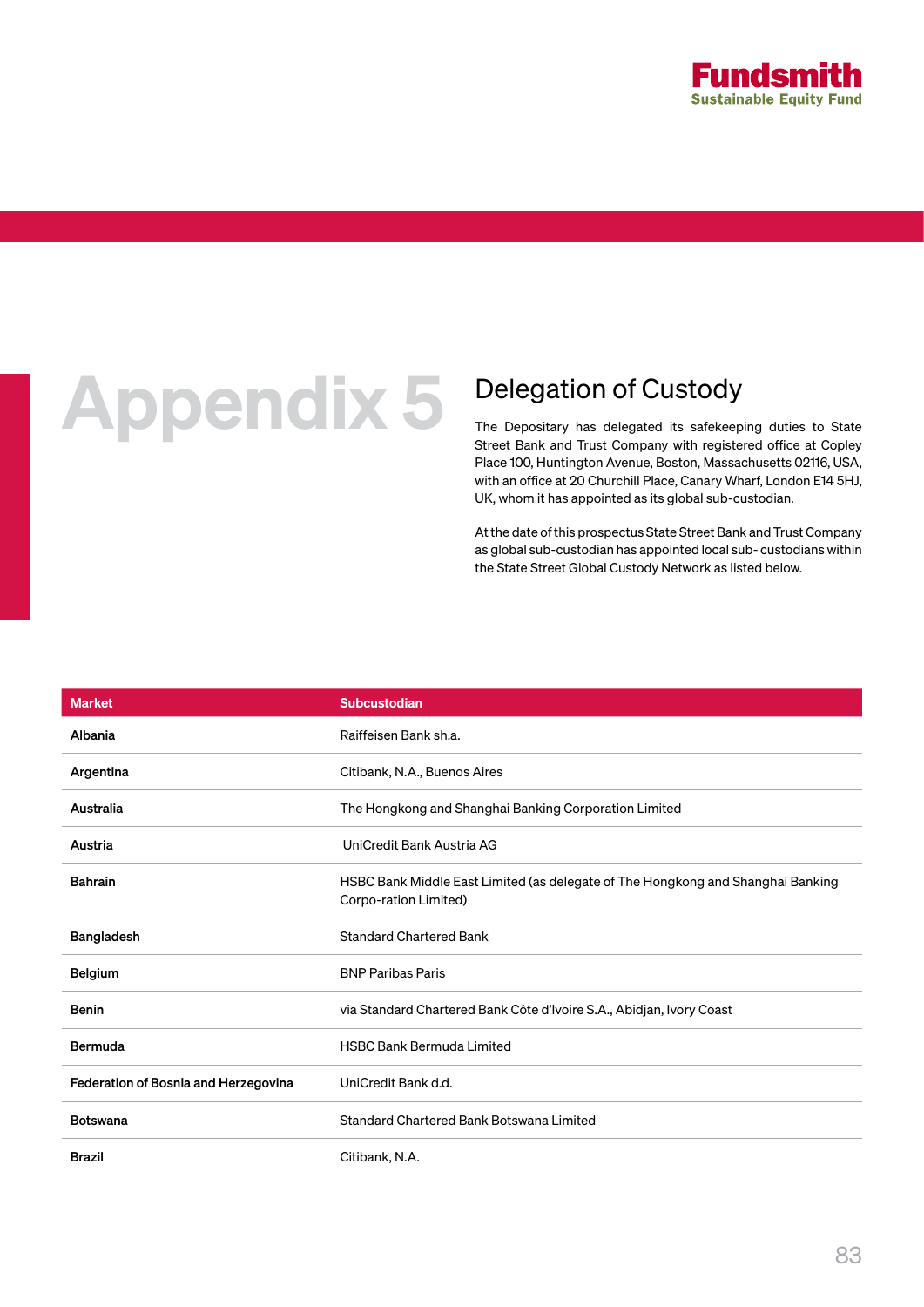

| <b>Market</b>              | <b>Subcustodian</b>                                                                                                |
|----------------------------|--------------------------------------------------------------------------------------------------------------------|
| <b>Bulgaria</b>            | Citibank Europe plc, Bulgaria Branch                                                                               |
|                            | UniCredit Bulbank AD                                                                                               |
| <b>Burkina Faso</b>        | via Standard Chartered Bank Côte d'Ivoire S.A., Abidjan, Ivory Coast                                               |
| Canada                     | State Street Trust Company Canada                                                                                  |
| <b>Chile</b>               | Banco Itaú Chile S.A.                                                                                              |
| People's Republic of China | HSBC Bank (China) Company Limited (as delegate of The Hongkong and Shanghai<br><b>Banking Corporation Limited)</b> |
|                            | China Construction Bank Corporation (for A-share market only)                                                      |
|                            | Standard Chartered Bank (Hong Kong) Limited (for Shanghai - Hong Kong Stock<br>Connect market)                     |
| Colombia                   | Cititrust Colombia S.A. Sociedad Fiduciaria                                                                        |
| Costa Rica                 | Banco BCT S.A.                                                                                                     |
| Croatia                    | Privredna Banka Zagreb d.d.                                                                                        |
|                            | Zagrebacka Banka d.d.                                                                                              |
| Cyprus                     | BNP Paribas Securities Services, S.C.A., Greece (operating through its Athens branch)                              |
| <b>Czech Republic</b>      | Československá obchodní banka, a.s.                                                                                |
|                            | UniCredit Bank Czech Republic and Slovakia, a.s.                                                                   |
| <b>Denmark</b>             | Skandinaviska Enskilda Banken AB (publ), Sweden (operating through its Copenhagen<br>branch)                       |
| Egypt                      | Citibank N.A. Cairo Branch                                                                                         |
| <b>Eswatini</b>            | <b>Standard Bank Swaziland Limited</b>                                                                             |
| <b>Finland</b>             | Skandinaviska Enskilda Banken AB (publ), Sweden (operating through its Helsinki<br>branch)                         |
| <b>France</b>              | <b>BNP Paribas Paris</b>                                                                                           |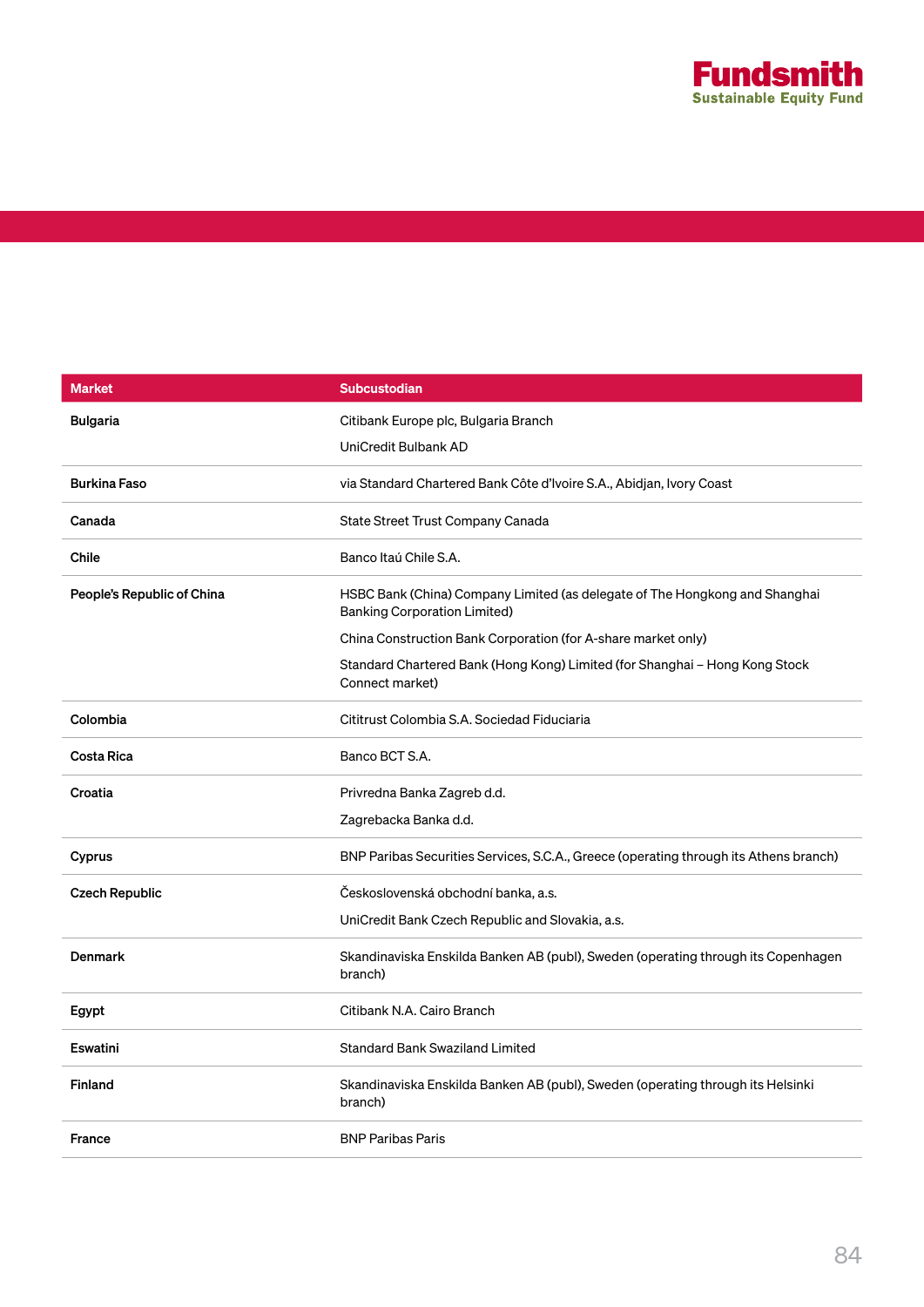

| <b>Market</b>              | <b>Subcustodian</b>                                                  |
|----------------------------|----------------------------------------------------------------------|
| <b>Republic of Georgia</b> | JSC Bank of Georgia                                                  |
| Germany                    | State Street Bank International GmbH                                 |
|                            | Deutsche Bank AG                                                     |
| Ghana                      | Standard Chartered Bank Ghana Limited                                |
| Greece                     | BNP Paribas Securities Services, S.C.A.                              |
| Guinea-Bissau              | via Standard Chartered Bank Côte d'Ivoire S.A., Abidjan, Ivory Coast |
| Hong Kong                  | Hongkong Shanghai Banking Corporation Limited                        |
| Hungary                    | Citibank Europe plc Magyarországi Fióktelepe                         |
|                            | UniCredit Bank Hungary Zrt                                           |
| Iceland                    | Landsbankinn hf.                                                     |
| India                      | Deutsche Bank AG                                                     |
|                            | Citibank N.A. Mumbai                                                 |
|                            | Hongkong and Shanghai Banking Corporation Limited, Mumbai            |
| Indonesia                  | Standard Chartered Bank, Indonesia Branch, Jakarta                   |
| Ireland                    | via Euroclear Bank, Brussels                                         |
| Israel                     | Bank Hapoalim B.M.                                                   |
| Italy                      | Intesa Sanpaolo S.p.A.                                               |
| <b>Ivory Coast</b>         | Standard Chartered Bank Côte d'Ivoire S.A.                           |
| Japan                      | Mizuho Bank, Limited                                                 |
|                            | The Hongkong and Shanghai Banking Corporation Limited                |
| Jordan                     | <b>Standard Chartered Bank</b>                                       |
| Kazakhstan                 | <b>JSC Citibank Kazakhstan</b>                                       |
| Kenya                      | Standard Chartered Bank Kenya Limited                                |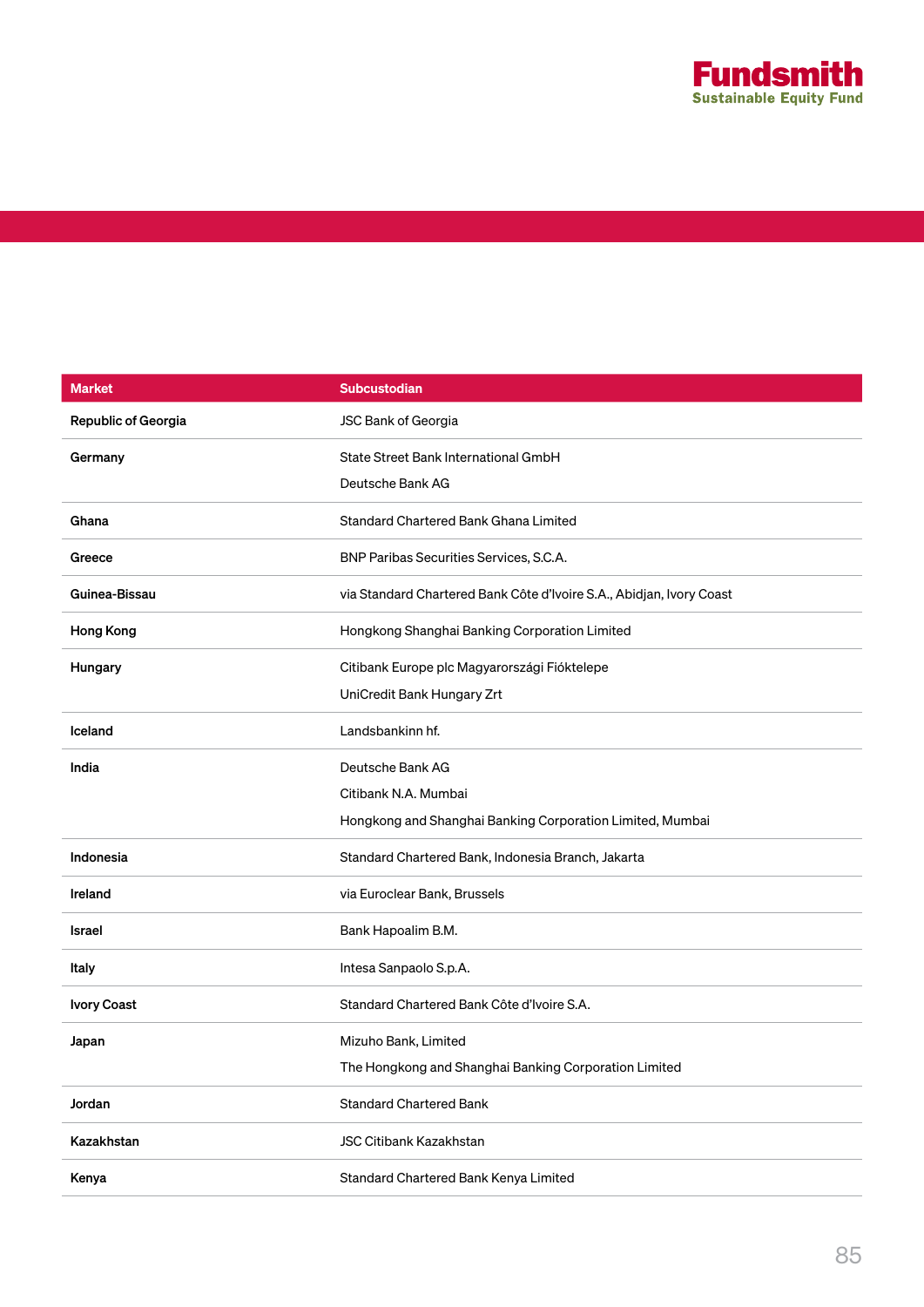

| <b>Market</b>      | <b>Subcustodian</b>                                                                                                                                       |
|--------------------|-----------------------------------------------------------------------------------------------------------------------------------------------------------|
| Republic of Korea  | The Hongkong and Shanghai Banking Corporation Limited                                                                                                     |
| Kuwait             | HSBC Bank Middle East Limited (as delegate of The Hongkong and Shanghai Banking<br>Corporation Limited)                                                   |
| Latvia             | AS SEB banka                                                                                                                                              |
| Lithuania          | AB SEB bankas                                                                                                                                             |
| Luxembourg         | Clearstream Banking S.A., Luxembourg via Euroclear Bank, Brussels                                                                                         |
| Malawi             | <b>Standard Bank Limited</b>                                                                                                                              |
| Malaysia           | Standard Chartered Bank Malaysia Berhad                                                                                                                   |
| Mali               | via Standard Chartered Bank Côte d'Ivoire S.A., Abidjan, Ivory Coast                                                                                      |
| <b>Mauritius</b>   | The Hongkong and Shanghai Banking Corporation Limited                                                                                                     |
| Mexico             | Banco Nacional de México, S.A.                                                                                                                            |
| Morocco            | Citibank Maghreb                                                                                                                                          |
| Namibia            | <b>Standard Bank Namibia Limited</b>                                                                                                                      |
| <b>Netherlands</b> | BNP Paribas Securities Services, Paris, (operating through the Paris office with support<br>from its Amsterdam branch); via Intesa Sanpaolo S.p.A., Milan |
| <b>New Zealand</b> | The Hongkong and Shanghai Banking Corporation Limited                                                                                                     |
| Niger              | via Standard Chartered Bank Côte d'Ivoire S.A., Abidjan, Ivory Coast                                                                                      |
| Nigeria            | Stanbic IBTC Bank Plc.                                                                                                                                    |
| Norway             | Skandinaviska Enskilda Banken AB (publ), Sweden (operating through its Oslo branch)                                                                       |
| Oman               | HSBC Bank Oman S.A.O.G. (as delegate of The Hongkong and Shanghai Banking<br>Corporation Limited) HBSC Securities Services, Muscat                        |
| Pakistan           | Deutsche Bank AG                                                                                                                                          |
| Panama             | Citibank, N.A.                                                                                                                                            |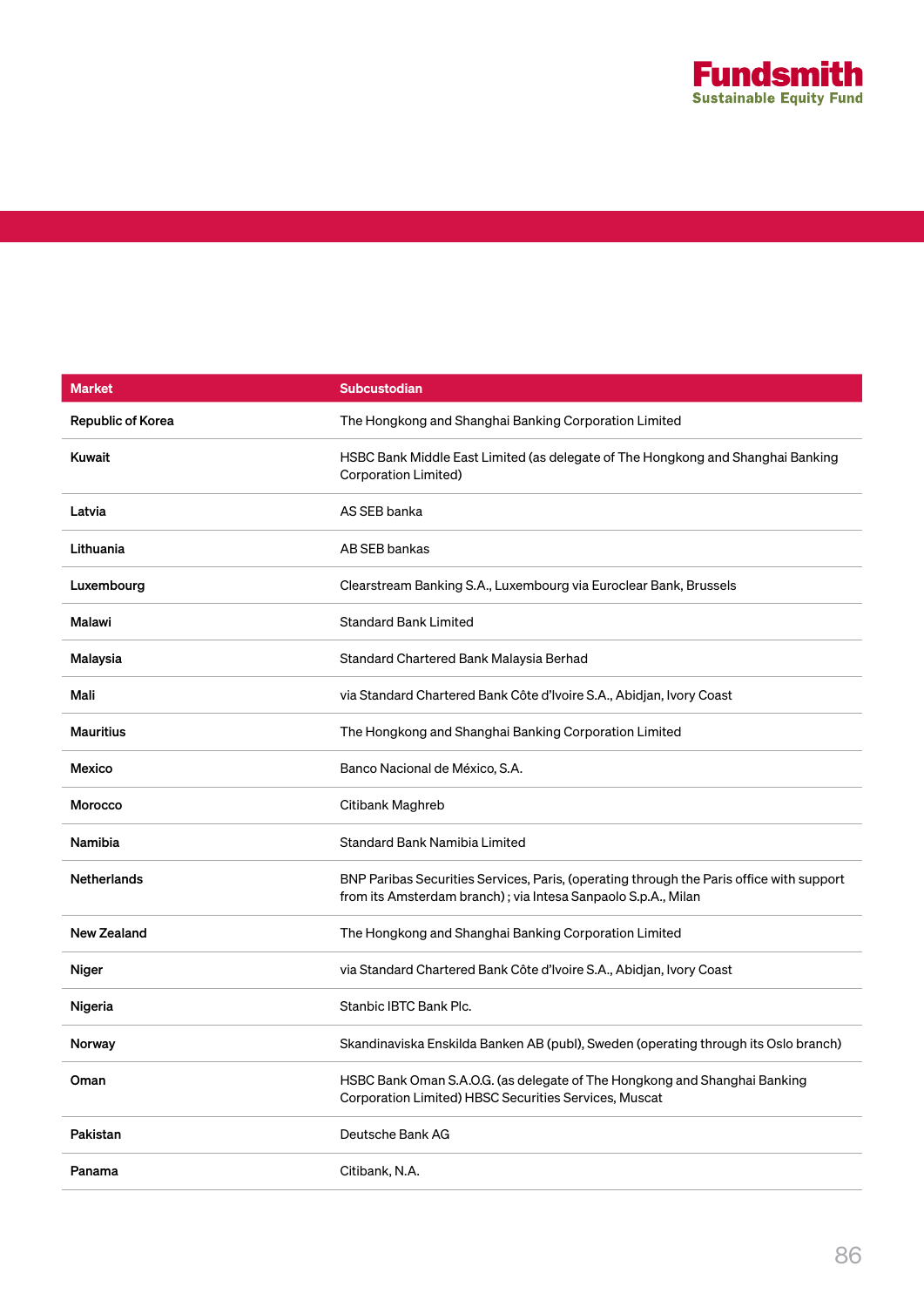

| <b>Market</b>          | <b>Subcustodian</b>                                                                                     |
|------------------------|---------------------------------------------------------------------------------------------------------|
| Peru                   | Citibank del Perú, S.A.                                                                                 |
| Philippines            | Standard Chartered Bank, Philippines Branch, Manilla                                                    |
| Poland                 | Bank Handlowy w Warszawie S.A.                                                                          |
| Portugal               | via Citibank Europe Plc. Dublin                                                                         |
| Qatar                  | HSBC Bank Middle East Limited (as delegate of The Hongkong and Shanghai Banking<br>Corporation Limited) |
| Romania                | Citibank Europe plc, Dublin - Romania Branch                                                            |
| Russia                 | AO Citibank                                                                                             |
| Saudi Arabia           | HSBC Saudi Arabia Limited (as delegate of The Hongkong and Shanghai Banking<br>Corporation Limited)     |
| Senegal                | via Standard Chartered Bank Côte d'Ivoire S.A., Abidjan, Ivory Coast                                    |
| Serbia                 | UniCredit Bank Serbia JSC                                                                               |
| Singapore              | Citibank N.A.                                                                                           |
| <b>Slovak Republic</b> | UniCredit Bank Czech Republic and Slovakia, a.s.                                                        |
| Slovenia               | UniCredit Banka Slovenija d.d.                                                                          |
| <b>South Africa</b>    | <b>FirstRand Bank Limited</b>                                                                           |
|                        | Standard Bank of South Africa Limited                                                                   |
| Spain                  | Citibank Europe Plc, Dublin                                                                             |
| Sri Lanka              | The Hongkong and Shanghai Banking Corporation Limited                                                   |
| Republic of Srpska     | UniCredit Bank d.d.                                                                                     |
| Sweden                 | Skandinaviska Enskilda Banken AB (publ)                                                                 |
| Switzerland            | <b>Credit Suisse AG</b>                                                                                 |
|                        | <b>UBS Switzerland AG</b>                                                                               |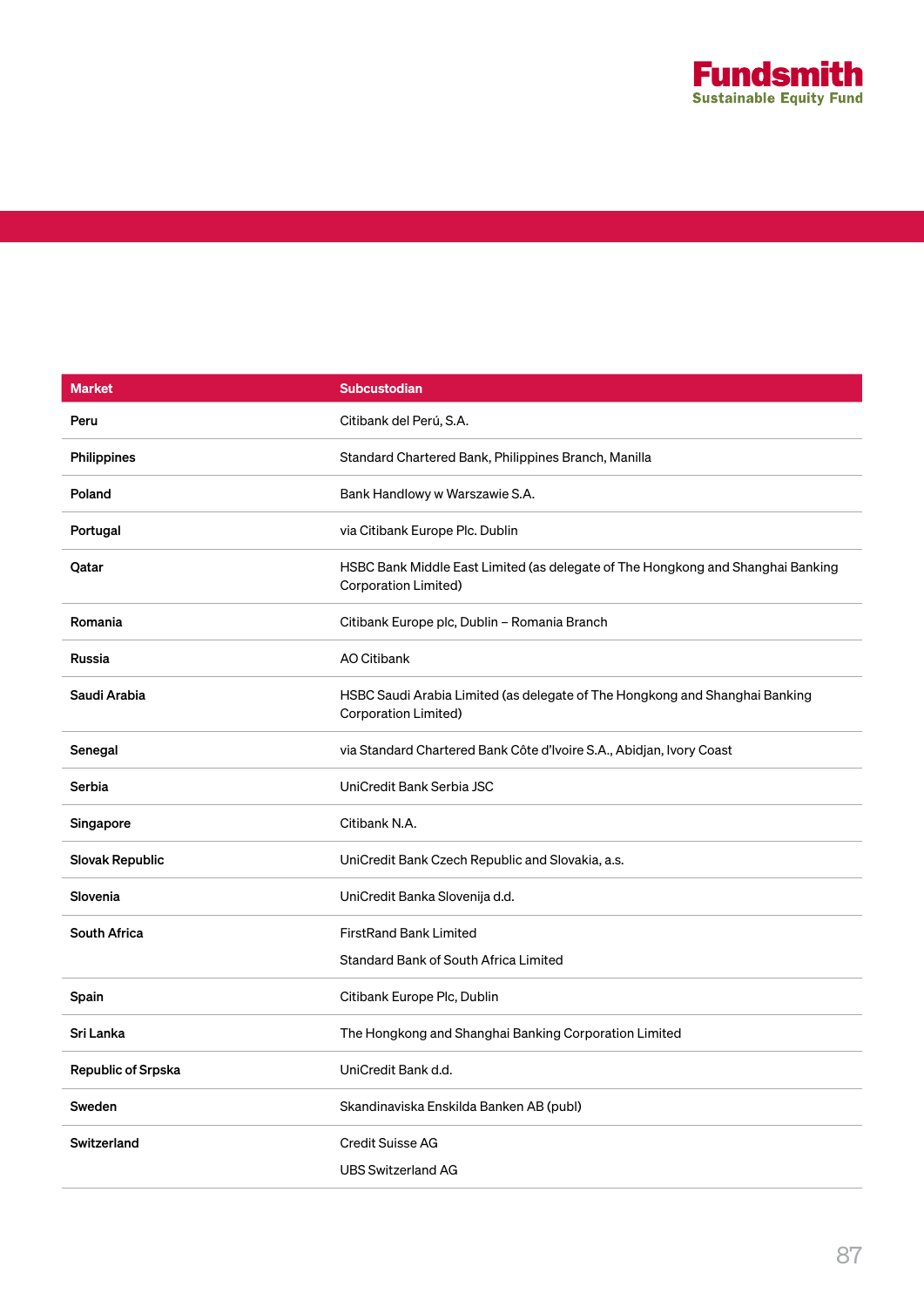

| <b>Market</b>                                                       | <b>Subcustodian</b>                                                                                     |
|---------------------------------------------------------------------|---------------------------------------------------------------------------------------------------------|
| Taiwan - R.O.C.                                                     | Standard Chartered Bank (Taiwan) Limited                                                                |
| Tanzania                                                            | Standard Chartered Bank (Tanzania) Limited                                                              |
| <b>Thailand</b>                                                     | Standard Chartered Bank (Thai) Public Company Limited                                                   |
| Togo                                                                | via Standard Chartered Bank Côte d'Ivoire S.A., Abidjan, Ivory Coast                                    |
| Tunisia                                                             | Union Internationale de Banques                                                                         |
| <b>Turkey</b>                                                       | Citibank, A.Ş.                                                                                          |
| Uganda                                                              | Standard Chartered Bank Uganda Limited                                                                  |
| <b>Ukraine</b>                                                      | <b>PJSC Citibank</b>                                                                                    |
| United Arab Emirates Dubai Financial<br>Market                      | HSBC Bank Middle East Limited, Dubai; First Abu Dhabi Bank PJSC, Abu Dhabi                              |
| United Arab Emirates Dubai International<br><b>Financial Center</b> | HSBC Bank Middle East Limited (as delegate of The Hongkong and Shanghai Banking<br>Corporation Limited) |
| United Arab Emirates Abu Dhabi                                      | HSBC Bank Middle East Limited (as delegate of The Hongkong and Shanghai Banking<br>Corporation Limited) |
| <b>United Kingdom</b>                                               | State Street Bank and Trust Company, United Kingdom branch                                              |
| <b>United States</b>                                                | State Street Bank and Trust Company, Boston                                                             |
| Uruguay                                                             | Banco Itaú Uruguay S.A.                                                                                 |
| Vietnam                                                             | HSBC Bank (Vietnam) Limited (as delegate of The Hongkong and Shanghai Banking<br>Corporation Limited)   |
| Zambia                                                              | Standard Chartered Bank Zambia Plc.                                                                     |
| Zimbabwe                                                            | Stanbic Bank Zimbabwe Limited (as delegate of Standard Bank of South Africa Limited)                    |